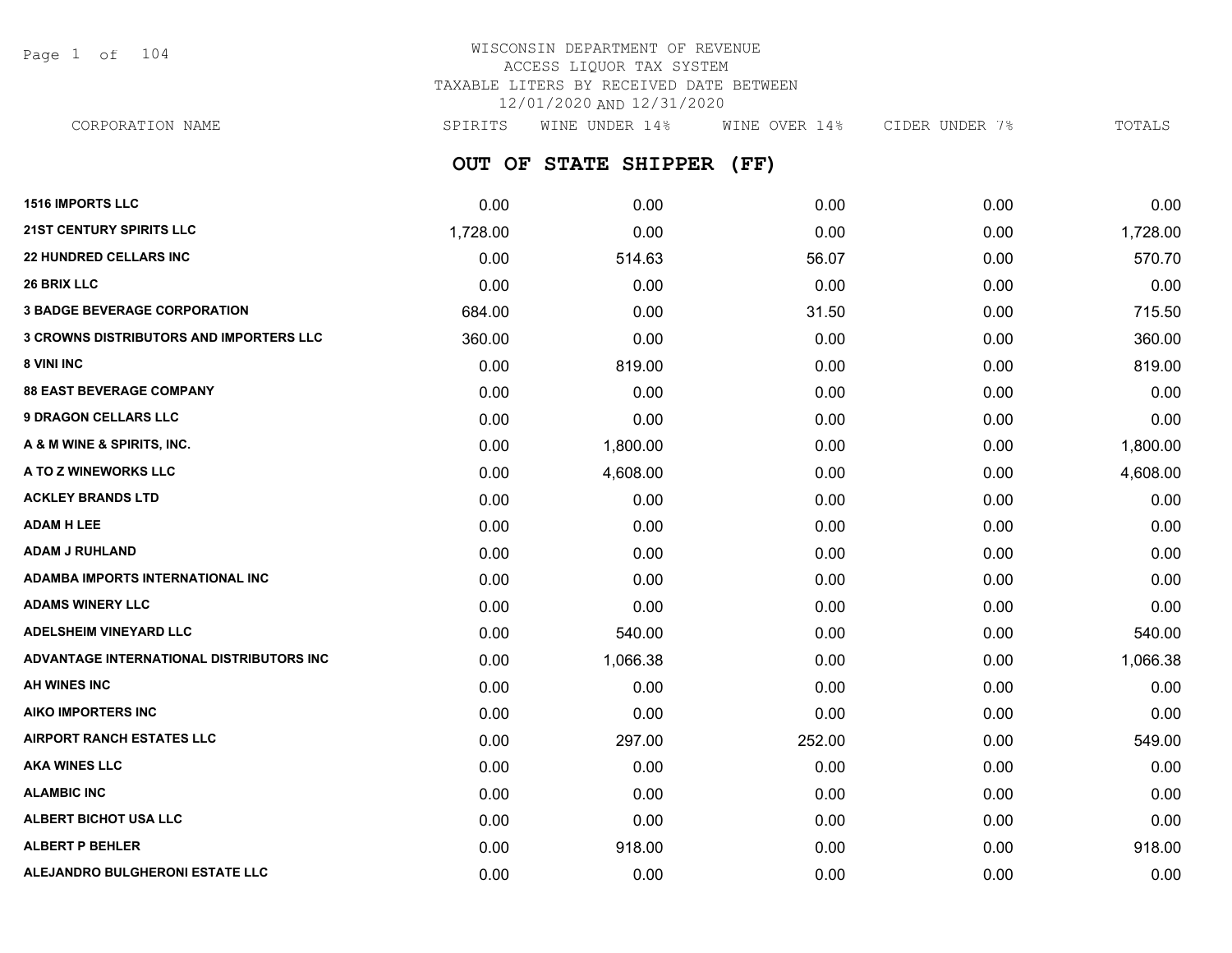| CORPORATION NAME                       | SPIRITS  | WINE UNDER 14% | WINE OVER 14% | CIDER UNDER 7% | TOTALS    |
|----------------------------------------|----------|----------------|---------------|----------------|-----------|
| ALEXANDRIA NICOLE CELLARS LLC          | 0.00     | 0.00           | 0.00          | 0.00           | 0.00      |
| ALL BRAZILIAN IMPORT & EXPORT INC      | 0.00     | 0.00           | 0.00          | 0.00           | 0.00      |
| <b>ALLIED IMPORTERS USA LTD</b>        | 0.00     | 0.00           | 0.00          | 0.00           | 0.00      |
| <b>ALLORO VINEYARD INC</b>             | 0.00     | 0.00           | 0.00          | 0.00           | 0.00      |
| <b>ALLTECH'S BEVERAGE DIVISION LLC</b> | 144.00   | 0.00           | 0.00          | 0.00           | 144.00    |
| <b>ALPHA &amp; OMEGA WINERY LLC</b>    | 0.00     | 0.00           | 0.00          | 0.00           | 0.00      |
| ALPHA MARKETING NETWORK INC            | 0.00     | 0.00           | 0.00          | 0.00           | 0.00      |
| <b>ALTAMAR BRANDS LLC</b>              | 115.50   | 0.00           | 0.00          | 0.00           | 115.50    |
| <b>ALTAMURA WINERY INC</b>             | 0.00     | 0.00           | 0.00          | 0.00           | 0.00      |
| <b>AMAVI CELLARS LLC</b>               | 0.00     | 0.00           | 0.00          | 0.00           | 0.00      |
| <b>AMBRABEV LLC</b>                    | 0.00     | 0.00           | 0.00          | 0.00           | 0.00      |
| <b>AMERICAN BEVERAGE CORP</b>          | 0.00     | 8,517.18       | 0.00          | 0.00           | 8,517.18  |
| <b>AMERICAN ESTATES WINES INC</b>      | 0.00     | 0.00           | 0.00          | 0.00           | 0.00      |
| AMERICAN NORTHWEST DISTRIBUTORS INC    | 0.00     | 351.00         | 0.00          | 0.00           | 351.00    |
| AMERICAN OUTLAW SPIRITS INC            | 3,388.50 | 0.00           | 0.00          | 0.00           | 3,388.50  |
| AMERICAN VINTAGE BEVERAGE INC.         | 0.00     | 0.00           | 0.00          | 0.00           | 0.00      |
| <b>AMERICAN VINTNERS LLC</b>           | 0.00     | 6,514.31       | 9,866.96      | 0.00           | 16,381.27 |
| <b>AMERICAN WINE TRADE INC</b>         | 0.00     | 189.00         | 0.00          | 0.00           | 189.00    |
| <b>AMIR PEAY</b>                       | 0.00     | 0.00           | 0.00          | 0.00           | 0.00      |
| <b>AMPHORA IMPORTS LLC</b>             | 0.00     | 0.00           | 0.00          | 0.00           | 0.00      |
| <b>AMUSE BOUCHE LLC</b>                | 0.00     | 0.00           | 0.00          | 0.00           | 0.00      |
| <b>ANCIEN WINES INC</b>                | 0.00     | 0.00           | 126.00        | 0.00           | 126.00    |
| <b>ANCIENT PEAK INC</b>                | 0.00     | 0.00           | 0.00          | 0.00           | 0.00      |
| ANDERSONS CONN VALLEY WINERY INC       | 0.00     | 0.00           | 0.00          | 0.00           | 0.00      |
| <b>ANDIS WINES LLC</b>                 | 0.00     | 0.00           | 0.00          | 0.00           | 0.00      |
| <b>ANDREW FOX</b>                      | 0.00     | 0.00           | 0.00          | 0.00           | 0.00      |
| <b>ANDREW T BECKSTOFFER</b>            | 0.00     | 0.00           | 567.00        | 0.00           | 567.00    |
| <b>ANGELA OSBORNE</b>                  | 0.00     | 0.00           | 0.00          | 0.00           | 0.00      |
|                                        |          |                |               |                |           |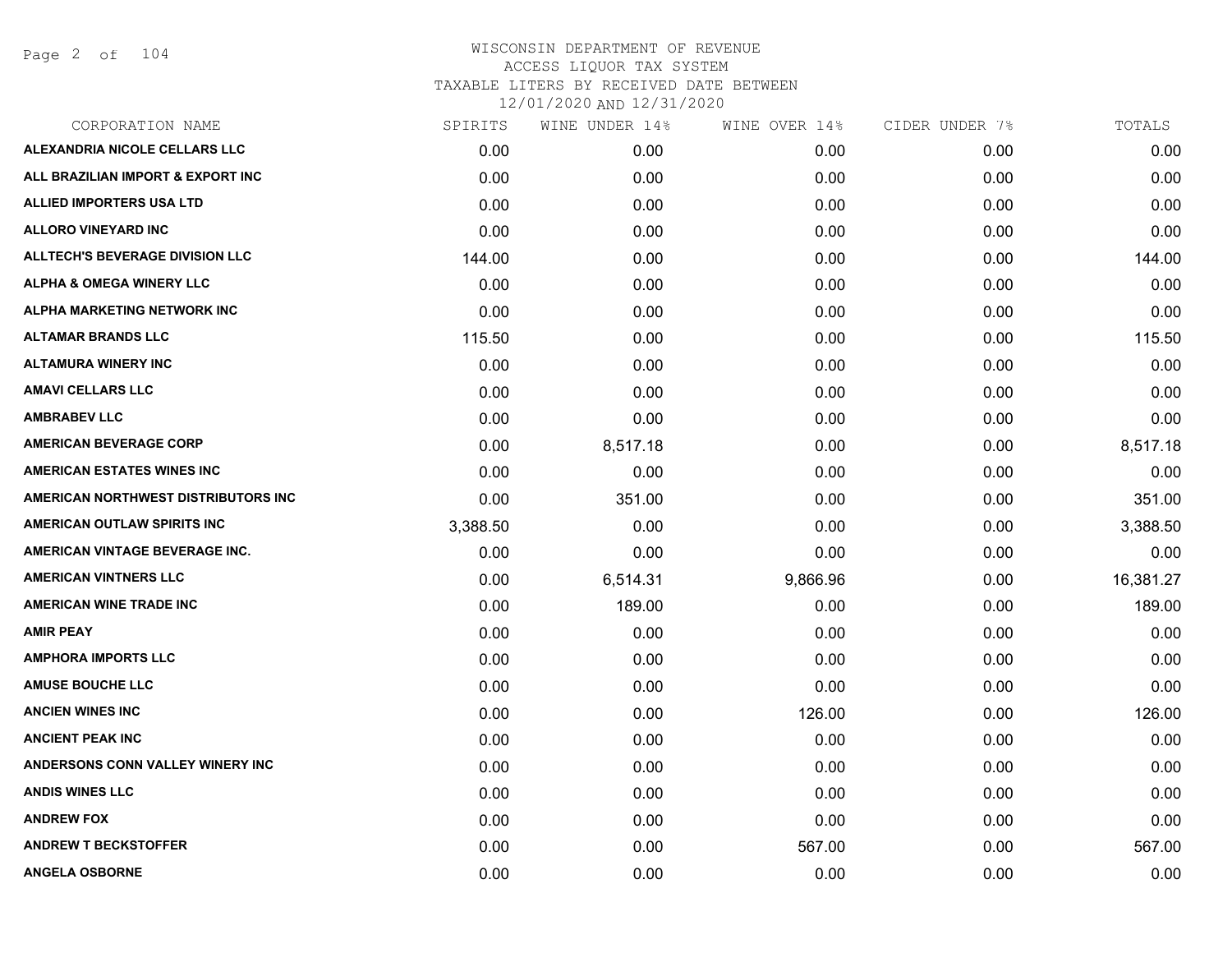#### WISCONSIN DEPARTMENT OF REVENUE ACCESS LIQUOR TAX SYSTEM

TAXABLE LITERS BY RECEIVED DATE BETWEEN

| CORPORATION NAME                                | SPIRITS   | WINE UNDER 14% | WINE OVER 14% | CIDER UNDER 7% | TOTALS    |
|-------------------------------------------------|-----------|----------------|---------------|----------------|-----------|
| <b>ANHEUSER-BUSCH COMPANIES LLC</b>             | 6,700.49  | 1,264.06       | 0.00          | 11,657.46      | 19,622.01 |
| <b>ANNE HUBATCH</b>                             | 0.00      | 90.00          | 0.00          | 0.00           | 90.00     |
| <b>ANTHONY BOZZANO</b>                          | 0.00      | 0.00           | 0.00          | 0.00           | 0.00      |
| <b>ANTHONY G MOLL</b>                           | 0.00      | 0.00           | 0.00          | 0.00           | 0.00      |
| <b>ANTHONY M TRUCHARD</b>                       | 0.00      | 0.00           | 441.00        | 0.00           | 441.00    |
| <b>ANTIPODEAN WINES LLC</b>                     | 0.00      | 0.00           | 0.00          | 0.00           | 0.00      |
| <b>APOLOGUE LLC</b>                             | 0.00      | 0.00           | 0.00          | 0.00           | 0.00      |
| <b>APOSTROPHE BRANDS LLC</b>                    | 0.00      | 0.00           | 0.00          | 0.00           | 0.00      |
| <b>APPELLATION TRADING COMPANY LLC</b>          | 0.00      | 0.00           | 0.00          | 0.00           | 0.00      |
| <b>APPELLATIONS LP</b>                          | 0.00      | 0.00           | 0.00          | 0.00           | 0.00      |
| <b>AQUILINI BRANDS USA INC.</b>                 | 0.00      | 0.00           | 0.00          | 0.00           | 0.00      |
| <b>ARANO LLC</b>                                | 0.00      | 0.00           | 450.00        | 0.00           | 450.00    |
| <b>ARCHANA A DAVE</b>                           | 0.00      | 0.00           | 0.00          | 0.00           | 0.00      |
| <b>ARCHER ROOSE INC</b>                         | 0.00      | 0.00           | 0.00          | 0.00           | 0.00      |
| AREL GROUP WINE & SPIRITS INC                   | 0.00      | 1,008.00       | 0.00          | 0.00           | 1,008.00  |
| <b>ARETE WINES LLC</b>                          | 0.00      | 0.00           | 0.00          | 0.00           | 0.00      |
| <b>ARIETTA INC</b>                              | 0.00      | 0.00           | 0.00          | 0.00           | 0.00      |
| <b>ARNOLD ANTON CARLSON</b>                     | 0.00      | 0.00           | 0.00          | 0.00           | 0.00      |
| <b>ARNOT-ROBERTS LLC</b>                        | 0.00      | 0.00           | 0.00          | 0.00           | 0.00      |
| <b>ARPENT LLC</b>                               | 0.00      | 0.00           | 0.00          | 0.00           | 0.00      |
| ARTISANAL DISTILLATES INC.                      | 0.00      | 0.00           | 0.00          | 0.00           | 0.00      |
| <b>ARTISANAL IMPORTS INC</b>                    | 0.00      | 0.00           | 0.00          | 0.00           | 0.00      |
| <b>ASSOCIATED BREWING COMPANY</b>               | 0.00      | 0.00           | 0.00          | 0.00           | 0.00      |
| <b>ASV WINES INC</b>                            | 0.00      | 189.00         | 0.00          | 0.00           | 189.00    |
| <b>ATHENEE IMPORTERS &amp; DISTRIBUTORS LTD</b> | 0.00      | 0.00           | 0.00          | 0.00           | 0.00      |
| <b>ATLAS WINE COMPANY LLC</b>                   | 0.00      | 200.00         | 0.00          | 0.00           | 200.00    |
| <b>ATOMIC BRANDS INC</b>                        | 14,291.82 | 0.00           | 0.00          | 0.00           | 14,291.82 |
| <b>AUGUST WINE GROUP LLC</b>                    | 0.00      | 2,685.92       | 0.00          | 0.00           | 2,685.92  |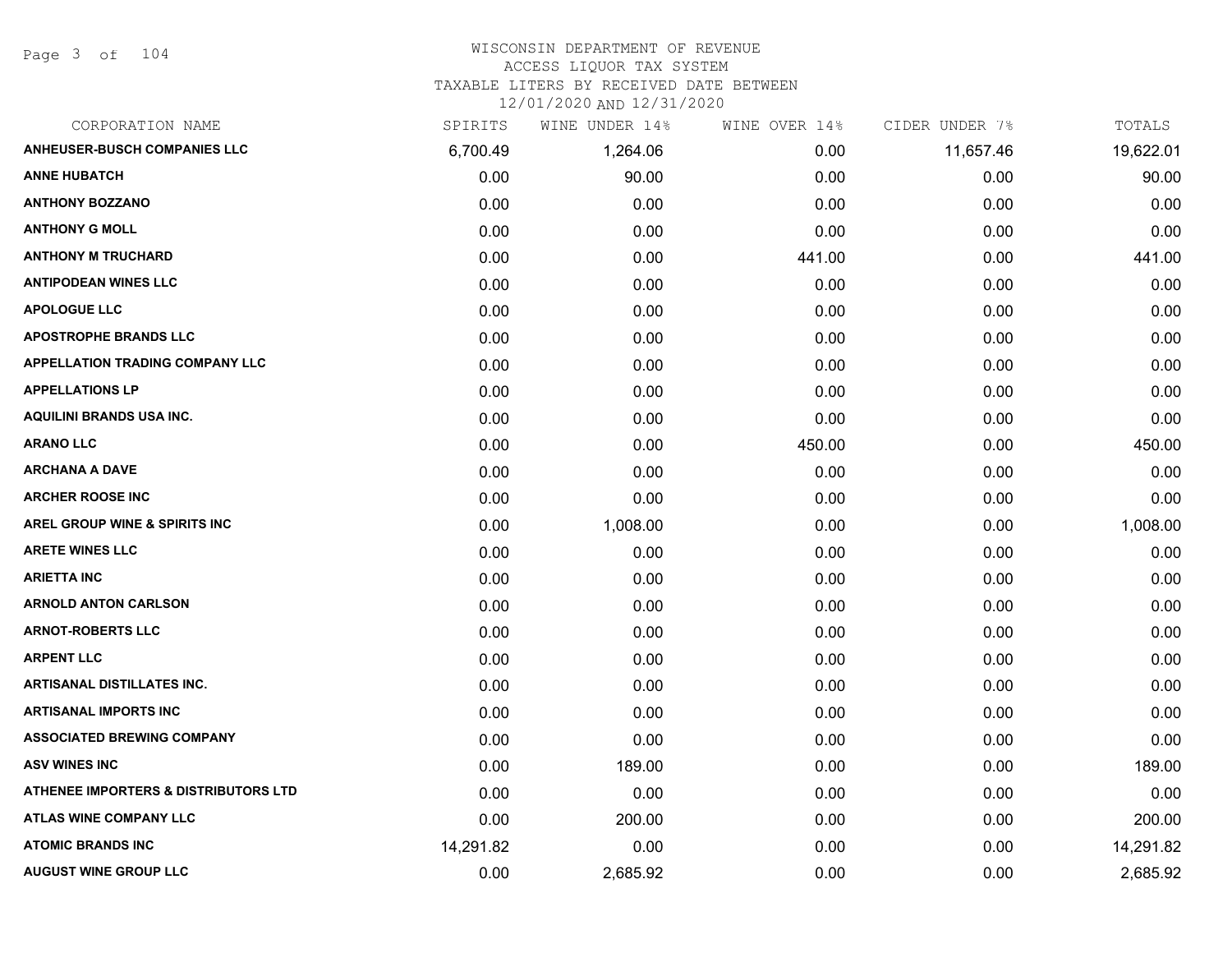Page 4 of 104

# WISCONSIN DEPARTMENT OF REVENUE ACCESS LIQUOR TAX SYSTEM TAXABLE LITERS BY RECEIVED DATE BETWEEN

| CORPORATION NAME                           | SPIRITS    | WINE UNDER 14% | WINE OVER 14% | CIDER UNDER 7% | TOTALS     |
|--------------------------------------------|------------|----------------|---------------|----------------|------------|
| <b>AUSTIN VODKA COMPANY LLC</b>            | 0.00       | 0.00           | 0.00          | 0.00           | 0.00       |
| AUSTIN WHISKEY COMPANY, LLC                | 0.00       | 0.00           | 0.00          | 0.00           | 0.00       |
| <b>AUSTRAL WINES LLC</b>                   | 0.00       | 0.00           | 0.00          | 0.00           | 0.00       |
| <b>AV BRANDS INC</b>                       | 0.00       | 184.46         | 45.00         | 0.00           | 229.46     |
| <b>AVA FOOD LABS, INC</b>                  | 0.00       | 0.00           | 0.00          | 0.00           | 0.00       |
| <b>AVID INC</b>                            | 0.00       | 0.00           | 0.00          | 0.00           | 0.00       |
| AVV WINERY CO LLC                          | 0.00       | 27.00          | 31.50         | 0.00           | 58.50      |
| <b>AXIOS INC</b>                           | 0.00       | 0.00           | 0.00          | 0.00           | 0.00       |
| <b>AZAR DISTILLING LLC</b>                 | 0.00       | 0.00           | 0.00          | 0.00           | 0.00       |
| <b>AZZURRE SPIRITS CORPORATION</b>         | 0.00       | 0.00           | 0.00          | 0.00           | 0.00       |
| <b>B &amp; I OVERSEAS TRADING INC</b>      | 234.00     | 0.00           | 0.00          | 0.00           | 234.00     |
| <b>B UNITED INTERNATIONAL INC</b>          | 0.00       | 0.00           | 766.35        | 0.00           | 766.35     |
| <b>B. NEKTAR LLC</b>                       | 0.00       | 0.00           | 0.00          | 0.00           | 0.00       |
| <b>BACARDI U.S.A., INC.</b>                | 199,232.40 | 1,368.98       | 246.00        | 0.00           | 200,847.38 |
| <b>BACCHUS TECHNOLOGIES LLC</b>            | 0.00       | 378.00         | 126.00        | 0.00           | 504.00     |
| <b>BACIO DIVINO CELLARS LLC</b>            | 0.00       | 0.00           | 0.00          | 0.00           | 0.00       |
| <b>BACKWARDS DISTILLING COMPANY, LLC</b>   | 0.00       | 0.00           | 0.00          | 0.00           | 0.00       |
| <b>BADGER MOUNTAIN INC</b>                 | 0.00       | 585.00         | 0.00          | 0.00           | 585.00     |
| <b>BALCONES DISTILLING LLC</b>             | 0.00       | 0.00           | 0.00          | 0.00           | 0.00       |
| <b>BALLENTINE VINEYARDS INC</b>            | 0.00       | 0.00           | 0.00          | 0.00           | 0.00       |
| <b>BALTHAZAR REX LLC</b>                   | 0.00       | 0.00           | 0.00          | 0.00           | 0.00       |
| <b>BANFI PRODUCTS CORPORATION</b>          | 0.00       | 0.00           | 0.00          | 0.00           | 0.00       |
| <b>BANVILLE &amp; JONES WINE MERCHANTS</b> | 0.00       | 1,255.50       | 63.00         | 0.00           | 1,318.50   |
| <b>BANZAI BEVERAGE CORPORATION</b>         | 0.00       | 0.00           | 0.00          | 0.00           | 0.00       |
| <b>BARGETTOS SANTA CRUZ WINERY INC</b>     | 0.00       | 0.00           | 0.00          | 0.00           | 0.00       |
| <b>BARLOW VINEYARDS LLC</b>                | 0.00       | 0.00           | 0.00          | 0.00           | 0.00       |
| <b>BARNARD GRIFFIN INC</b>                 | 0.00       | 0.00           | 0.00          | 0.00           | 0.00       |
| <b>BARNETT VINEYARDS LP</b>                | 0.00       | 0.00           | 0.00          | 0.00           | 0.00       |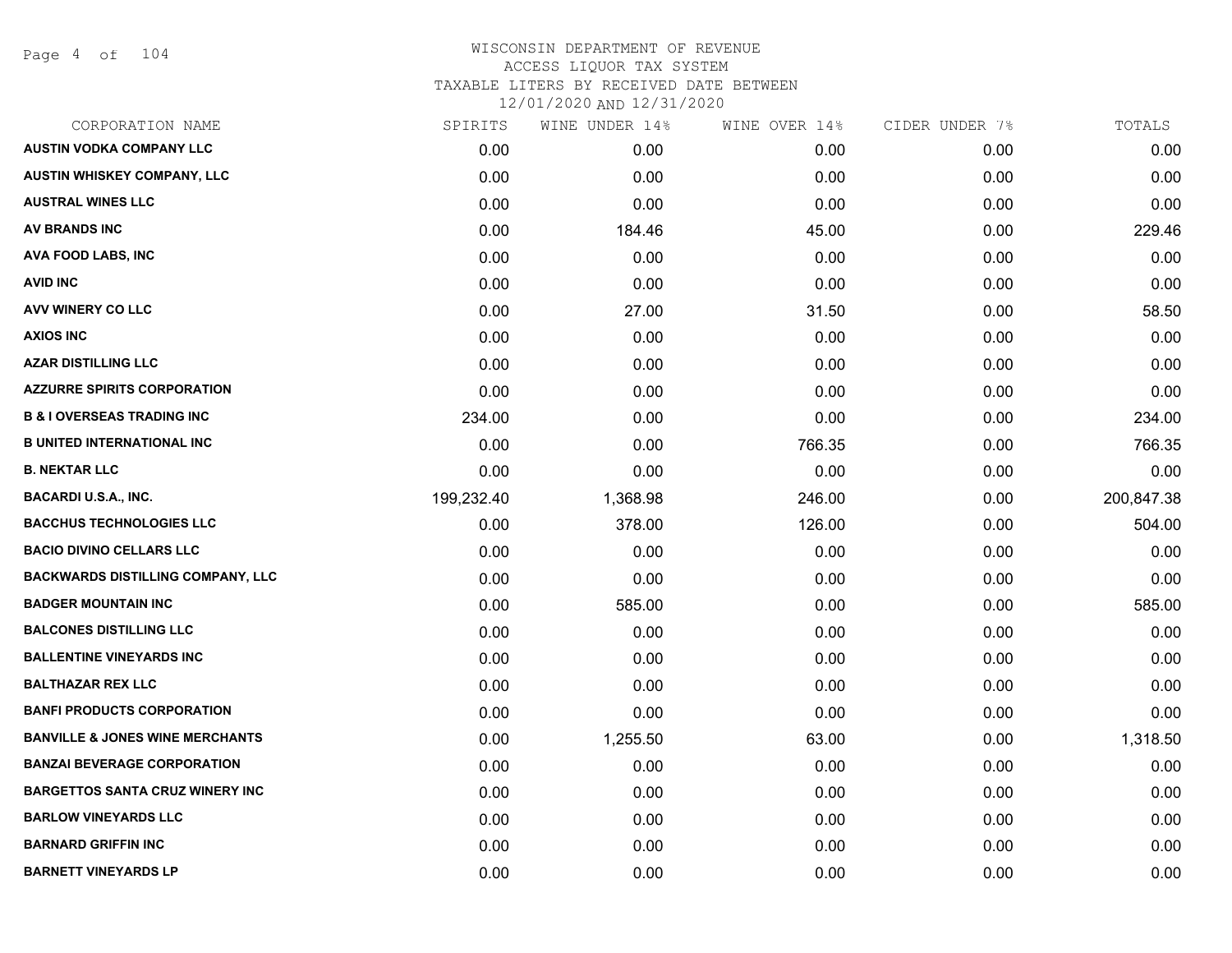Page 5 of 104

| CORPORATION NAME                                       | SPIRITS | WINE UNDER 14% | WINE OVER 14% | CIDER UNDER 7% | TOTALS   |
|--------------------------------------------------------|---------|----------------|---------------|----------------|----------|
| <b>BARON FRANCOIS LTD</b>                              | 0.00    | 0.00           | 0.00          | 0.00           | 0.00     |
| <b>BATTAGLIA DISTRIBUTING CORP INC</b>                 | 0.00    | 21.40          | 0.00          | 0.00           | 21.40    |
| <b>BAUM WINE IMPORTS INC</b>                           | 45.00   | 7,921.50       | 865.50        | 0.00           | 8,832.00 |
| <b>BEATBOX BEVERAGES LLC</b>                           | 0.00    | 0.00           | 0.00          | 0.00           | 0.00     |
| <b>BEAUX FRERES LLC</b>                                | 0.00    | 0.00           | 0.00          | 0.00           | 0.00     |
| <b>BEDFORD &amp; GROVE LLC</b>                         | 0.00    | 0.00           | 0.00          | 0.00           | 0.00     |
| <b>BEDROCK WINE COMPANY LP</b>                         | 0.00    | 0.00           | 0.00          | 0.00           | 0.00     |
| <b>BENDISTILLERY INC</b>                               | 54.00   | 0.00           | 0.00          | 0.00           | 54.00    |
| <b>BENNETT LANE WINERY LLC</b>                         | 0.00    | 0.00           | 0.00          | 0.00           | 0.00     |
| <b>BENOVIA WINERY LLC</b>                              | 0.00    | 0.00           | 0.00          | 0.00           | 0.00     |
| <b>BEPPE &amp; THE ARCHITECT LLC</b>                   | 0.00    | 0.00           | 0.00          | 0.00           | 0.00     |
| <b>BERGSTROM WINES LLC</b>                             | 0.00    | 0.00           | 0.00          | 0.00           | 0.00     |
| <b>BERNARDUS LLC</b>                                   | 0.00    | 0.00           | 0.00          | 0.00           | 0.00     |
| <b>BETHEL HEIGHTS VINEYARD INC</b>                     | 0.00    | 0.00           | 0.00          | 0.00           | 0.00     |
| BETTER BRANDS INTERNATIONAL                            | 0.00    | 567.00         | 189.00        | 0.00           | 756.00   |
| <b>BETZ CELLARS LLC</b>                                | 0.00    | 0.00           | 0.00          | 0.00           | 0.00     |
| <b>BEVAN CELLARS, LLC</b>                              | 0.00    | 0.00           | 0.00          | 0.00           | 0.00     |
| <b>BEVERAGE BROTHERS INC</b>                           | 0.00    | 0.00           | 0.00          | 0.00           | 0.00     |
| <b>BIAGIO CRU &amp; ESTATE WINES LLC</b>               | 0.00    | 0.00           | 0.00          | 0.00           | 0.00     |
| BIEN NACIDO VINEYARDS OF RANCHO TEPUSQUET<br><b>LP</b> | 0.00    | 0.00           | 0.00          | 0.00           | 0.00     |
| <b>BILTMORE ESTATE WINE COMPANY</b>                    | 0.00    | 0.00           | 0.00          | 0.00           | 0.00     |
| <b>BLACK ROCK SPIRITS LLC</b>                          | 0.00    | 0.00           | 0.00          | 0.00           | 0.00     |
| <b>BLACKBIRD VINEYARDS LLC</b>                         | 0.00    | 0.00           | 378.00        | 0.00           | 378.00   |
| <b>BLAIR VINEYARDS LLC</b>                             | 0.00    | 0.00           | 0.00          | 0.00           | 0.00     |
| <b>BLAKE FARMS HARD APPLE CIDER LLC</b>                | 0.00    | 0.00           | 0.00          | 9,935.44       | 9,935.44 |
| <b>BLAUM BROS DISTILLING CO LLC</b>                    | 0.00    | 0.00           | 0.00          | 0.00           | 0.00     |
| <b>BLUE RIDGE DISTILLING CO INC</b>                    | 0.00    | 0.00           | 0.00          | 0.00           | 0.00     |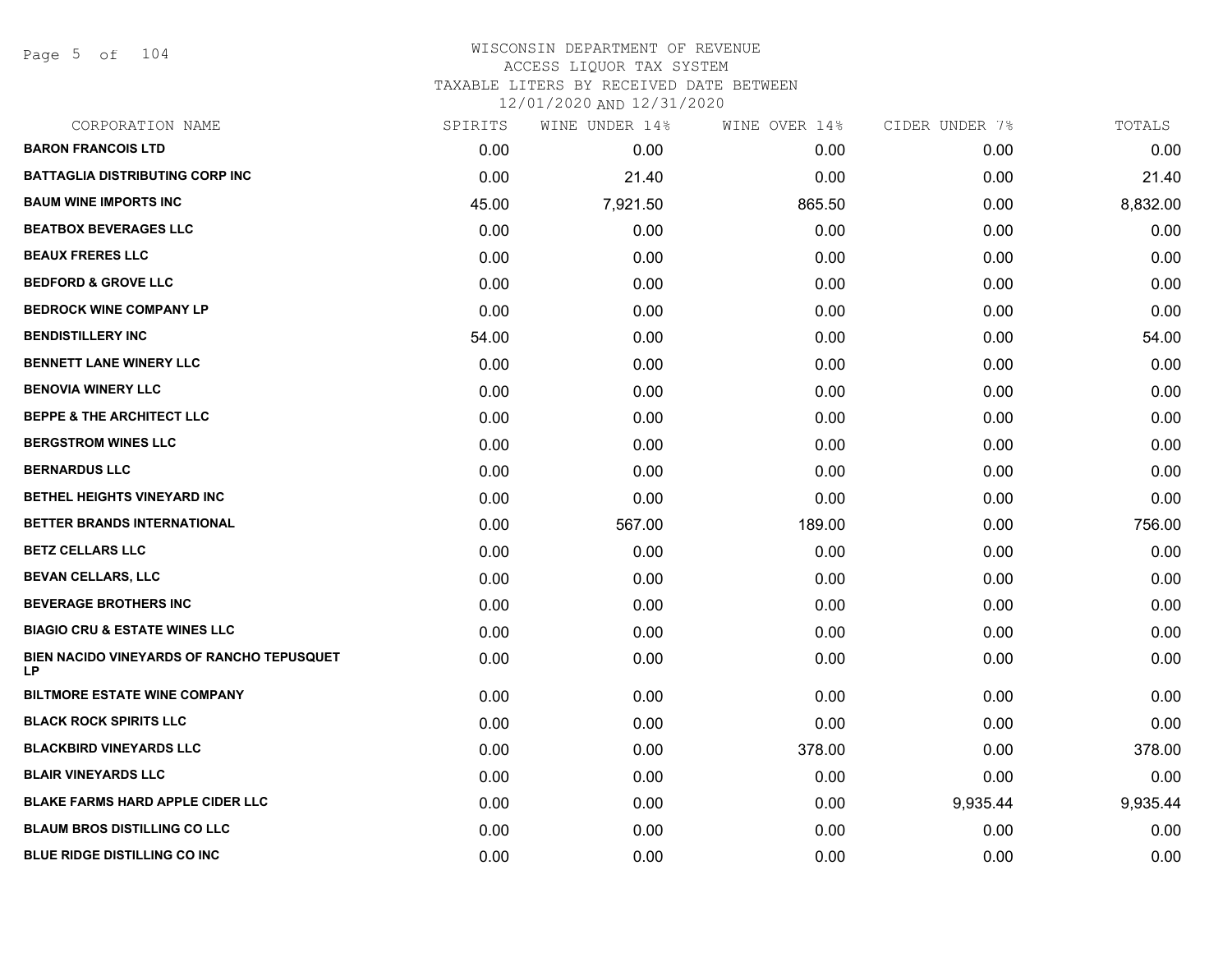Page 6 of 104

| CORPORATION NAME                    | SPIRITS    | WINE UNDER 14% | WINE OVER 14% | CIDER UNDER 7% | TOTALS     |
|-------------------------------------|------------|----------------|---------------|----------------|------------|
| <b>BLUE ROCK VINEYARD LLC</b>       | 0.00       | 0.00           | 0.00          | 0.00           | 0.00       |
| <b>BLUE SPIRITS DISTILLING LLC</b>  | 0.00       | 0.00           | 0.00          | 0.00           | 0.00       |
| <b>BNA WINE GROUP LLC</b>           | 0.00       | 0.00           | 0.00          | 0.00           | 0.00       |
| <b>BOEGER WINERY INC</b>            | 0.00       | 0.00           | 0.00          | 0.00           | 0.00       |
| <b>BOGLE VINEYARDS INC</b>          | 0.00       | 504.00         | 18,612.00     | 0.00           | 19,116.00  |
| <b>BONANNO VINTNERS LLC</b>         | 0.00       | 252.00         | 0.00          | 0.00           | 252.00     |
| <b>BONNY DOON WINERY INC</b>        | 0.00       | 0.00           | 0.00          | 0.00           | 0.00       |
| <b>BOOKER VINEYARD &amp; WINERY</b> | 0.00       | 0.00           | 0.00          | 0.00           | 0.00       |
| <b>BOSTON BEER CORPORATION</b>      | 0.00       | 0.00           | 0.00          | 68,422.90      | 68,422.90  |
| <b>BOUCHAINE VINEYARDS INC</b>      | 0.00       | 0.00           | 0.00          | 0.00           | 0.00       |
| <b>BOUNDARY BREAKS LLC</b>          | 0.00       | 0.00           | 0.00          | 0.00           | 0.00       |
| <b>BOURGET IMPORTS LLC</b>          | 0.00       | 54.00          | 0.00          | 0.00           | 54.00      |
| <b>BOUTINOT USA INC</b>             | 0.00       | 0.00           | 0.00          | 0.00           | 0.00       |
| <b>BOUTIQUE BEVERAGE CO</b>         | 0.00       | 0.00           | 0.00          | 0.00           | 0.00       |
| <b>BRASSFIELD ESTATE WINERY LLC</b> | 0.00       | 0.00           | 630.00        | 0.00           | 630.00     |
| <b>BRAZOS WINE IMPORTS LLC</b>      | 0.00       | 306.00         | 12.00         | 0.00           | 318.00     |
| <b>BREWDOG BREWING COMPANY LLC</b>  | 0.00       | 0.00           | 0.00          | 0.00           | 0.00       |
| <b>BRIAN CARTER CELLARS LLC</b>     | 0.00       | 0.00           | 0.00          | 0.00           | 0.00       |
| <b>BRICKELL WINES LLC</b>           | 0.00       | 0.00           | 0.00          | 0.00           | 0.00       |
| <b>BRIDGEVIEW VINEYARDS INC</b>     | 0.00       | 0.00           | 0.00          | 0.00           | 0.00       |
| <b>BRIGHT CELLARS INC</b>           | 0.00       | 0.00           | 0.00          | 0.00           | 0.00       |
| <b>BROADBENT SELECTIONS INC</b>     | 0.00       | 705.00         | 81.00         | 0.00           | 786.00     |
| <b>BRONCO WINE COMPANY</b>          | 0.00       | 33,147.90      | 2,817.00      | 0.00           | 35,964.90  |
| <b>BROVO SPIRITS LLC</b>            | 0.00       | 0.00           | 0.00          | 0.00           | 0.00       |
| <b>BROWNE FAMILY WINES LLC</b>      | 0.00       | 0.00           | 0.00          | 0.00           | 0.00       |
| <b>BROWN-FORMAN CORPORATION</b>     | 405,137.70 | 40,299.90      | 0.00          | 0.00           | 445,437.60 |
| <b>BRUTOCAO CELLARS LP</b>          | 0.00       | 0.00           | 0.00          | 0.00           | 0.00       |
| <b>BRYN MAWR VINEYARDS INC</b>      | 0.00       | 4.50           | 0.00          | 0.00           | 4.50       |
|                                     |            |                |               |                |            |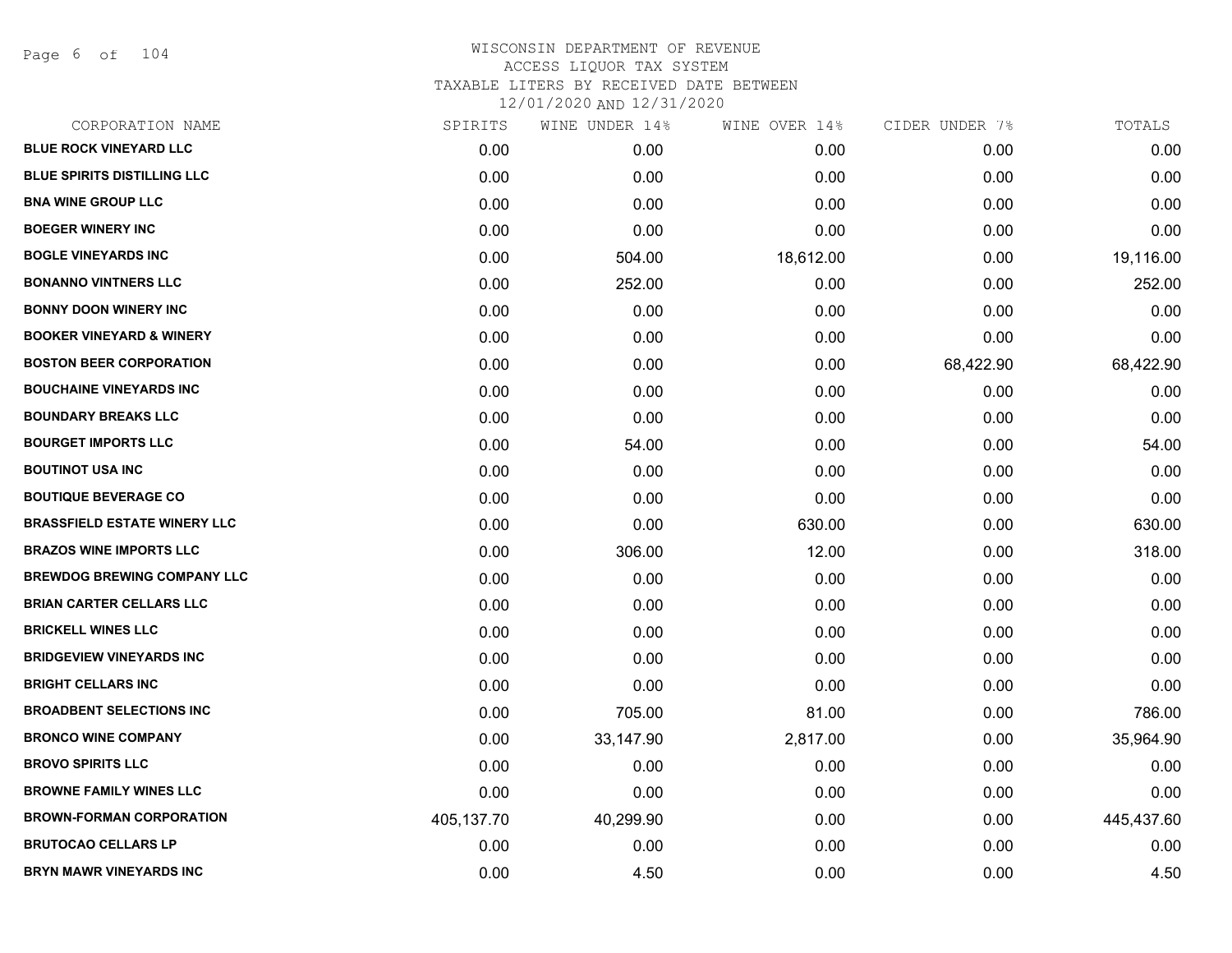Page 7 of 104

| SPIRITS   | WINE UNDER 14% | WINE OVER 14% | CIDER UNDER 7% | TOTALS    |
|-----------|----------------|---------------|----------------|-----------|
| 0.00      | 0.00           | 0.00          | 0.00           | 0.00      |
| 0.00      | 0.00           | 0.00          | 0.00           | 0.00      |
| 0.00      | 0.00           | 0.00          | 0.00           | 0.00      |
| 0.00      | 0.00           | 0.00          | 0.00           | 0.00      |
| 2,726.40  | 0.00           | 0.00          | 0.00           | 2,726.40  |
| 0.00      | 5,076.00       | 4,093.06      | 0.00           | 9,169.06  |
| 2,880.00  | 0.00           | 0.00          | 0.00           | 2,880.00  |
| 0.00      | 0.00           | 0.00          | 0.00           | 0.00      |
| 0.00      | 0.00           | 0.00          | 0.00           | 0.00      |
| 0.00      | 0.00           | 0.00          | 0.00           | 0.00      |
| 0.00      | 10,179.00      | 639.00        | 0.00           | 10,818.00 |
| 0.00      | 0.00           | 0.00          | 0.00           | 0.00      |
| 0.00      | 346.50         | 315.00        | 0.00           | 661.50    |
| 0.00      | 0.00           | 0.00          | 0.00           | 0.00      |
| 0.00      | 0.00           | 0.00          | 0.00           | 0.00      |
| 22.50     | 0.00           | 0.00          | 0.00           | 22.50     |
| 0.00      | 0.00           | 0.00          | 0.00           | 0.00      |
| 0.00      | 0.00           | 0.00          | 0.00           | 0.00      |
| 0.00      | 0.00           | 108.00        | 0.00           | 108.00    |
| 0.00      | 0.00           | 0.00          | 0.00           | 0.00      |
| 0.00      | 0.00           | 0.00          | 0.00           | 0.00      |
| 10,413.00 | 1,683.00       | 264.00        | 0.00           | 12,360.00 |
| 0.00      | 0.00           | 0.00          | 0.00           | 0.00      |
| 0.00      | 0.00           | 0.00          | 0.00           | 0.00      |
| 0.00      | 0.00           | 0.00          | 0.00           | 0.00      |
| 0.00      | 0.00           | 0.00          | 0.00           | 0.00      |
| 0.00      | 2,591.87       | 0.00          | 0.00           | 2,591.87  |
| 0.00      | 0.00           | 0.00          | 0.00           | 0.00      |
|           |                |               |                |           |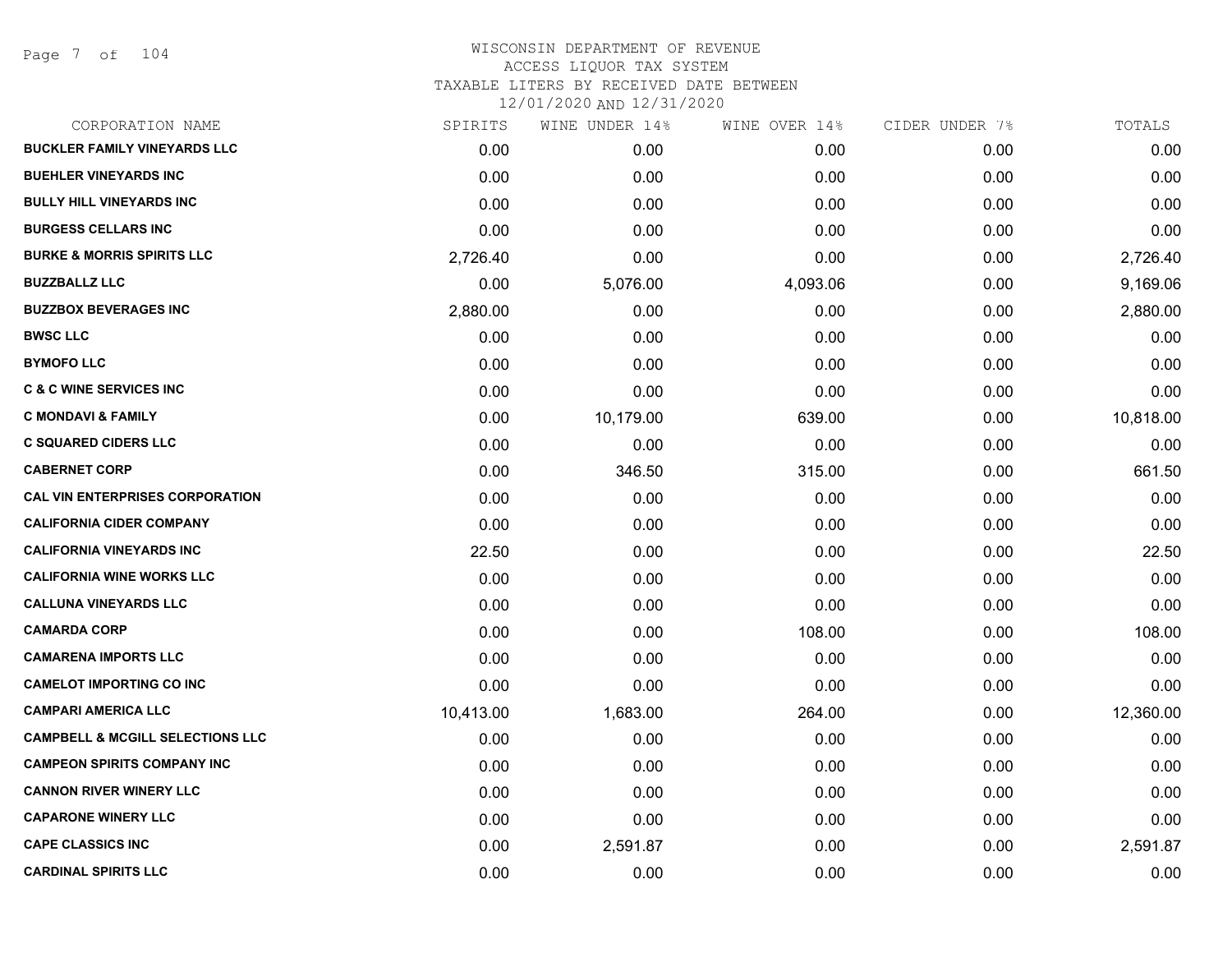Page 8 of 104

| SPIRITS   | WINE UNDER 14% | WINE OVER 14% | CIDER UNDER 7%    | TOTALS    |
|-----------|----------------|---------------|-------------------|-----------|
| 0.00      | 0.00           | 0.00          | 0.00              | 0.00      |
| 0.00      | 63.00          | 0.00          | 0.00              | 63.00     |
| 0.00      | 0.00           | 0.00          | 0.00              | 0.00      |
| 129.00    | 0.00           | 0.00          | 0.00 <sub>1</sub> | 129.00    |
| 0.00      | 171.00         | 0.00          | 0.00              | 171.00    |
| 0.00      | 0.00           | 0.00          | 0.00              | 0.00      |
| 0.00      | 0.00           | 0.00          | 0.00              | 0.00      |
| 0.00      | 0.00           | 0.00          | 0.00              | 0.00      |
| 180.00    | 0.00           | 0.00          | 0.00              | 180.00    |
| 0.00      | 0.00           | 0.00          | 0.00              | 0.00      |
| 1,161.00  | 0.00           | 0.00          | 0.00              | 1,161.00  |
| 0.00      | 567.00         | 0.00          | 0.00              | 567.00    |
| 0.00      | 0.00           | 0.00          | 0.00              | 0.00      |
| 0.00      | 0.00           | 0.00          | 0.00              | 0.00      |
| 0.00      | 0.00           | 0.00          | 0.00              | 0.00      |
| 0.00      | 0.00           | 0.00          | 0.00              | 0.00      |
| 0.00      | 0.00           | 0.00          | 0.00              | 0.00      |
| 0.00      | 0.00           | 0.00          | 0.00              | 0.00      |
| 0.00      | 0.00           | 0.00          | 0.00              | 0.00      |
| 0.00      | 0.00           | 0.00          | 0.00              | 0.00      |
| 0.00      | 18.00          | 0.00          | 0.00              | 18.00     |
| 0.00      | 342.00         | 108.00        | 0.00              | 450.00    |
| 30,150.57 | 0.00           | 265.41        | 0.00              | 30,415.98 |
| 0.00      | 135.00         | 0.00          | 0.00              | 135.00    |
| 0.00      | 0.00           | 0.00          | 0.00              | 0.00      |
| 0.00      | 26.14          | 0.00          | 0.00              | 26.14     |
| 0.00      | 24,816.41      | 252.00        | 0.00              | 25,068.41 |
| 0.00      | 0.00           | 0.00          | 0.00              | 0.00      |
|           |                |               |                   |           |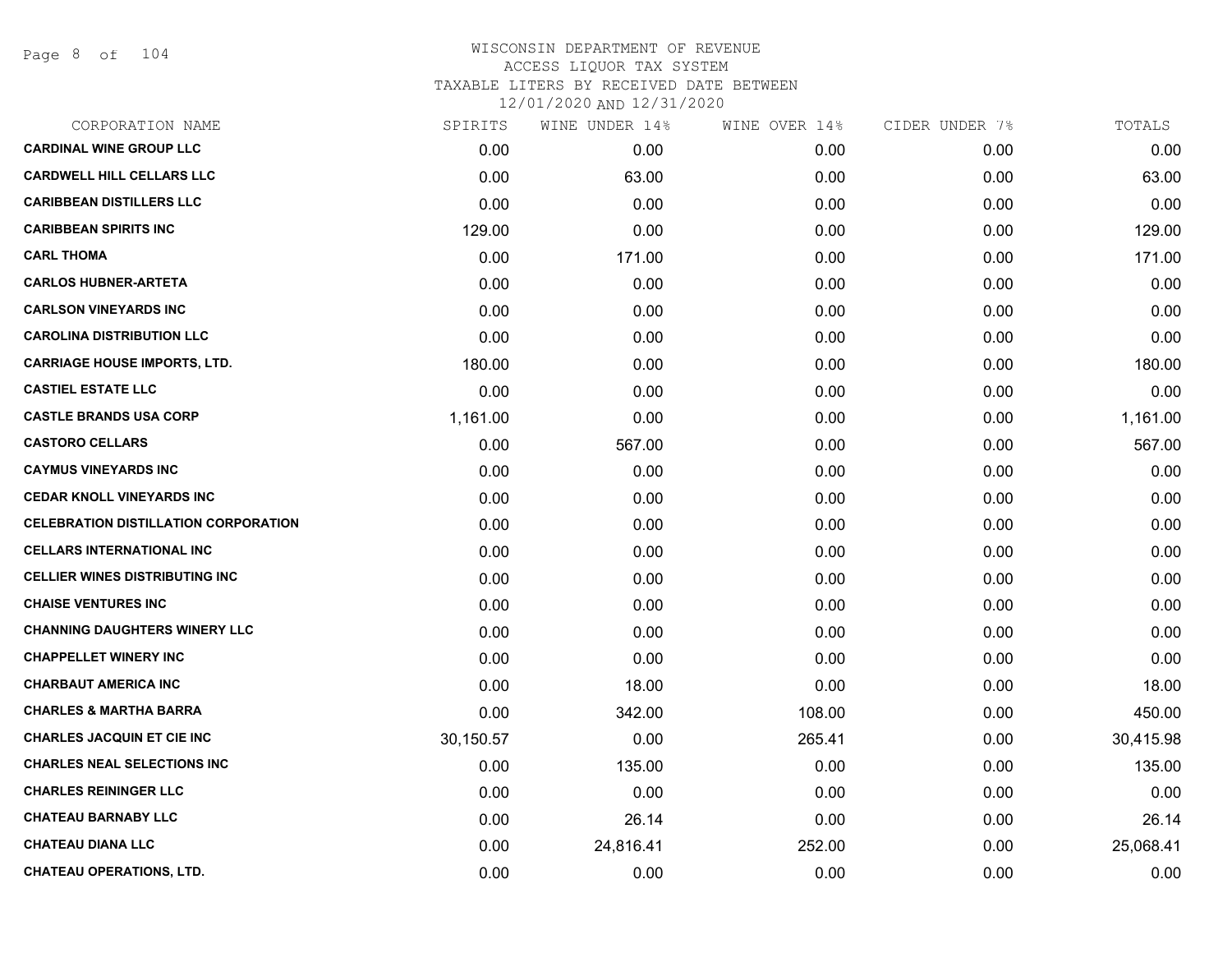Page 9 of 104

| CORPORATION NAME                      | SPIRITS    | WINE UNDER 14% | WINE OVER 14% | CIDER UNDER 7% | TOTALS     |
|---------------------------------------|------------|----------------|---------------|----------------|------------|
| <b>CHATHAM IMPORTS INC</b>            | 2,217.75   | 0.00           | 0.00          | 0.00           | 2,217.75   |
| <b>CHEHALEM INC</b>                   | 0.00       | 63.00          | 0.00          | 0.00           | 63.00      |
| <b>CHICAGO DISTILLING COMPANY LLC</b> | 0.00       | 0.00           | 0.00          | 0.00           | 0.00       |
| <b>CHOYA UMESHU USA INC</b>           | 0.00       | 0.00           | 288.00        | 0.00           | 288.00     |
| <b>CHRISTOPHER F PITTENGER</b>        | 0.00       | 9.75           | 0.00          | 0.00           | 9.75       |
| <b>CHRISTOPHER FIGGINS</b>            | 0.00       | 0.00           | 0.00          | 0.00           | 0.00       |
| <b>CHRISTOPHER J BROCKWAY</b>         | 0.00       | 0.00           | 0.00          | 0.00           | 0.00       |
| <b>CHRISTOPHER MICHAEL WINES LLC</b>  | 0.00       | 189.00         | 0.00          | 0.00           | 189.00     |
| CIV (USA) INC                         | 0.00       | 0.00           | 0.00          | 0.00           | 0.00       |
| <b>CLAAR CELLARS LLC</b>              | 0.00       | 540.00         | 0.00          | 0.00           | 540.00     |
| <b>CLASSIC WINES INC</b>              | 0.00       | 0.00           | 0.00          | 0.00           | 0.00       |
| <b>CLASSICAL WINES FROM SPAIN LTD</b> | 0.00       | 0.00           | 0.00          | 0.00           | 0.00       |
| <b>CLENDENENLINDQUIST VINTNERS</b>    | 0.00       | 0.00           | 0.00          | 0.00           | 0.00       |
| <b>CLINE CELLARS INC</b>              | 0.00       | 1,827.00       | 2,475.00      | 0.00           | 4,302.00   |
| <b>CLINE SISTERS IMPORTS LLC</b>      | 0.00       | 157.50         | 0.00          | 0.00           | 157.50     |
| <b>CLOS LACHANCE WINES LLC</b>        | 0.00       | 155.00         | 0.00          | 0.00           | 155.00     |
| <b>CNS ENTERPRISES INC</b>            | 0.00       | 0.00           | 0.00          | 0.00           | 0.00       |
| <b>COCKERELL WINE CONSULTING LLC</b>  | 0.00       | 0.00           | 144.00        | 0.00           | 144.00     |
| <b>CODY T WRIGHT</b>                  | 0.00       | 0.00           | 0.00          | 0.00           | 0.00       |
| <b>COMPASSPOINT IMPORTS</b>           | 0.00       | 0.00           | 0.00          | 0.00           | 0.00       |
| <b>CONSTELLATION BRANDS, INC.</b>     | 115,529.40 | 276,472.29     | 19,323.00     | 0.00           | 411,324.69 |
| <b>COOL HAND VINEYARDS LLC</b>        | 0.00       | 45.00          | 0.00          | 0.00           | 45.00      |
| <b>COPA FINA WINE IMPORTS LLC</b>     | 0.00       | 0.00           | 0.00          | 0.00           | 0.00       |
| <b>COPPER CANE LLC</b>                | 0.00       | 823.50         | 3,519.00      | 0.00           | 4,342.50   |
| <b>CORA IMPORTS LTD</b>               | 27.00      | 0.00           | 0.00          | 0.00           | 27.00      |
| <b>CORDELINA WINE COMPANY LLC</b>     | 0.00       | 295.40         | 0.00          | 0.00           | 295.40     |
| <b>CORK ALLIANCE INC</b>              | 0.00       | 666.00         | 0.00          | 0.00           | 666.00     |
| <b>CORNERSTONE CELLARS LLC</b>        | 0.00       | 0.00           | 0.00          | 0.00           | 0.00       |
|                                       |            |                |               |                |            |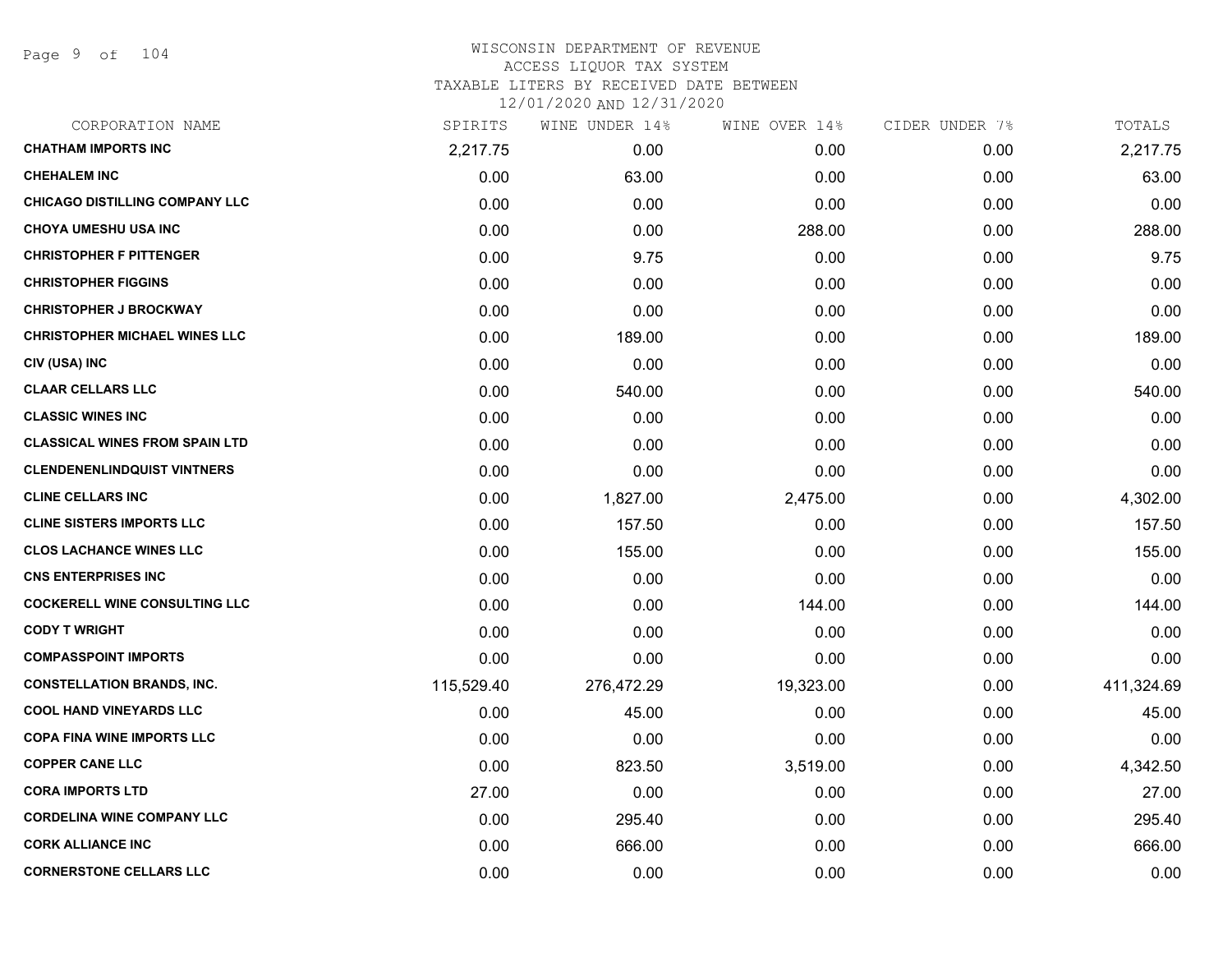Page 10 of 104

| CORPORATION NAME                                   | SPIRITS | WINE UNDER 14% | WINE OVER 14% | CIDER UNDER 7% | TOTALS   |
|----------------------------------------------------|---------|----------------|---------------|----------------|----------|
| <b>CORNERSTONE U.S. WINE IMPORTS INC</b>           | 0.00    | 0.00           | 0.00          | 0.00           | 0.00     |
| <b>CORY J MICHAL</b>                               | 0.00    | 0.00           | 36.00         | 0.00           | 36.00    |
| <b>COUNTRY HERITAGE WINERY &amp; VINEYARD INC.</b> | 0.00    | 0.00           | 0.00          | 0.00           | 0.00     |
| <b>COUP DE FOUDRE LLC</b>                          | 0.00    | 0.00           | 0.00          | 0.00           | 0.00     |
| <b>COURAGEOUS INC</b>                              | 0.00    | 0.00           | 0.00          | 0.00           | 0.00     |
| <b>CRACOVIA BRANDS INC</b>                         | 85.50   | 45.00          | 112.50        | 0.00           | 243.00   |
| <b>CRAFTED ARTISAN MEADERY LLC</b>                 | 0.00    | 0.00           | 0.00          | 0.00           | 0.00     |
| <b>CRAIG S HANDLY</b>                              | 0.00    | 0.00           | 99.00         | 0.00           | 99.00    |
| <b>CREATIVE WINE CONCEPTS INC</b>                  | 0.00    | 0.00           | 0.00          | 0.00           | 0.00     |
| <b>CREW WINE COMPANY LLC</b>                       | 0.00    | 1,827.00       | 126.00        | 0.00           | 1,953.00 |
| <b>CRIBARI VINEYARDS INC</b>                       | 0.00    | 0.00           | 0.00          | 0.00           | 0.00     |
| <b>CRIMSON WINE GROUP LTD</b>                      | 0.00    | 0.00           | 0.00          | 0.00           | 0.00     |
| <b>CRISTOM VINEYARDS INC</b>                       | 0.00    | 0.00           | 0.00          | 0.00           | 0.00     |
| <b>CROWN POINT WINERY LLC</b>                      | 0.00    | 0.00           | 0.00          | 0.00           | 0.00     |
| <b>CRYSTAL RAIN DISTILLERY INC</b>                 | 0.00    | 0.00           | 0.00          | 0.00           | 0.00     |
| <b>CULT OF 8</b>                                   | 0.00    | 2,016.00       | 63.00         | 0.00           | 2,079.00 |
| <b>CUNAT PREMIUM VINEYARDS LLC</b>                 | 0.00    | 0.00           | 0.00          | 0.00           | 0.00     |
| <b>CUSHMAN WINERY CORPORATION</b>                  | 0.00    | 0.00           | 0.00          | 0.00           | 0.00     |
| <b>D &amp; D VINEYARDS INC</b>                     | 0.00    | 0.00           | 0.00          | 0.00           | 0.00     |
| <b>D MYERS LLC</b>                                 | 0.00    | 0.00           | 0.00          | 0.00           | 0.00     |
| <b>D&amp;V INTERNATIONAL INC</b>                   | 0.00    | 0.00           | 0.00          | 0.00           | 0.00     |
| <b>D.G.L. DISTRIBUTORS, INC</b>                    | 0.00    | 0.00           | 0.00          | 0.00           | 0.00     |
| <b>DAEDALUS CELLARS CO</b>                         | 0.00    | 0.00           | 0.00          | 0.00           | 0.00     |
| <b>DAN CAREY</b>                                   | 0.00    | 0.00           | 0.00          | 0.00           | 0.00     |
| <b>DANA ESTATES INC</b>                            | 0.00    | 0.00           | 0.00          | 0.00           | 0.00     |
| <b>DANCING COYOTE WINES</b>                        | 0.00    | 0.00           | 0.00          | 0.00           | 0.00     |
| <b>DANICA PATRICK</b>                              | 0.00    | 0.00           | 0.00          | 0.00           | 0.00     |
| <b>DANIEL A LASNER</b>                             | 494.60  | 0.00           | 0.00          | 0.00           | 494.60   |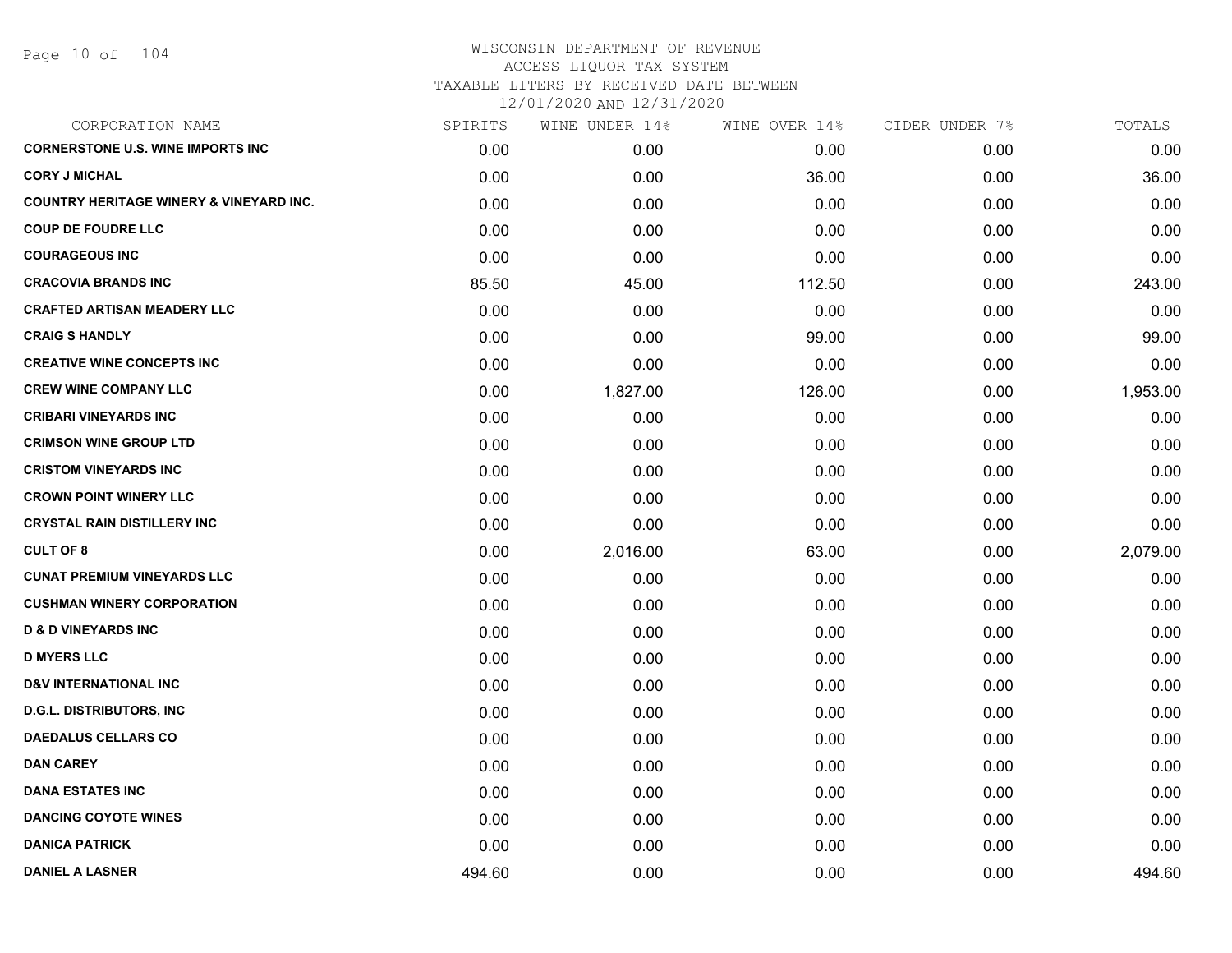Page 11 of 104

| SPIRITS  | WINE UNDER 14% | WINE OVER 14% | CIDER UNDER 7% | TOTALS     |
|----------|----------------|---------------|----------------|------------|
| 0.00     | 0.00           | 0.00          | 0.00           | 0.00       |
| 0.00     | 0.00           | 0.00          | 0.00           | 0.00       |
| 0.00     | 0.00           | 0.00          | 0.00           | 0.00       |
| 0.00     | 0.00           | 1,140.00      | 0.00           | 1,140.00   |
| 0.00     | 0.00           | 0.00          | 0.00           | 0.00       |
| 0.00     | 0.00           | 31.50         | 0.00           | 31.50      |
| 0.00     | 0.00           | 0.00          | 0.00           | 0.00       |
| 0.00     | 0.00           | 0.00          | 0.00           | 0.00       |
| 0.00     | 225.00         | 0.00          | 0.00           | 225.00     |
| 0.00     | 0.00           | 0.00          | 0.00           | 0.00       |
| 0.00     | 0.00           | 0.00          | 0.00           | 0.00       |
| 0.00     | 0.00           | 0.00          | 0.00           | 0.00       |
| 0.00     | 0.00           | 0.00          | 0.00           | 0.00       |
| 1,678.00 | 30,186.29      | 16,310.76     | 0.00           | 48,175.05  |
| 0.00     | 0.00           | 0.00          | 0.00           | 0.00       |
| 0.00     | 0.00           | 0.00          | 0.00           | 0.00       |
| 54.00    | 0.00           | 378.00        | 0.00           | 432.00     |
| 0.00     | 996.00         | 153.00        | 27.00          | 1,176.00   |
| 0.00     | 0.00           | 0.00          | 0.00           | 0.00       |
| 0.00     | 0.00           | 0.00          | 0.00           | 0.00       |
| 0.00     | 0.00           | 0.00          | 0.00           | 0.00       |
| 0.00     | 347,801.57     | 65,116.50     | 0.00           | 412,918.07 |
| 0.00     | 0.00           | 0.00          | 0.00           | 0.00       |
| 36.00    | 774.08         | 27.00         | 0.00           | 837.08     |
| 0.00     | 0.00           | 0.00          | 0.00           | 0.00       |
| 0.00     | 0.00           | 0.00          | 0.00           | 0.00       |
| 0.00     | 0.00           | 0.00          | 0.00           | 0.00       |
| 0.00     | 0.00           | 0.00          | 0.00           | 0.00       |
|          |                |               |                |            |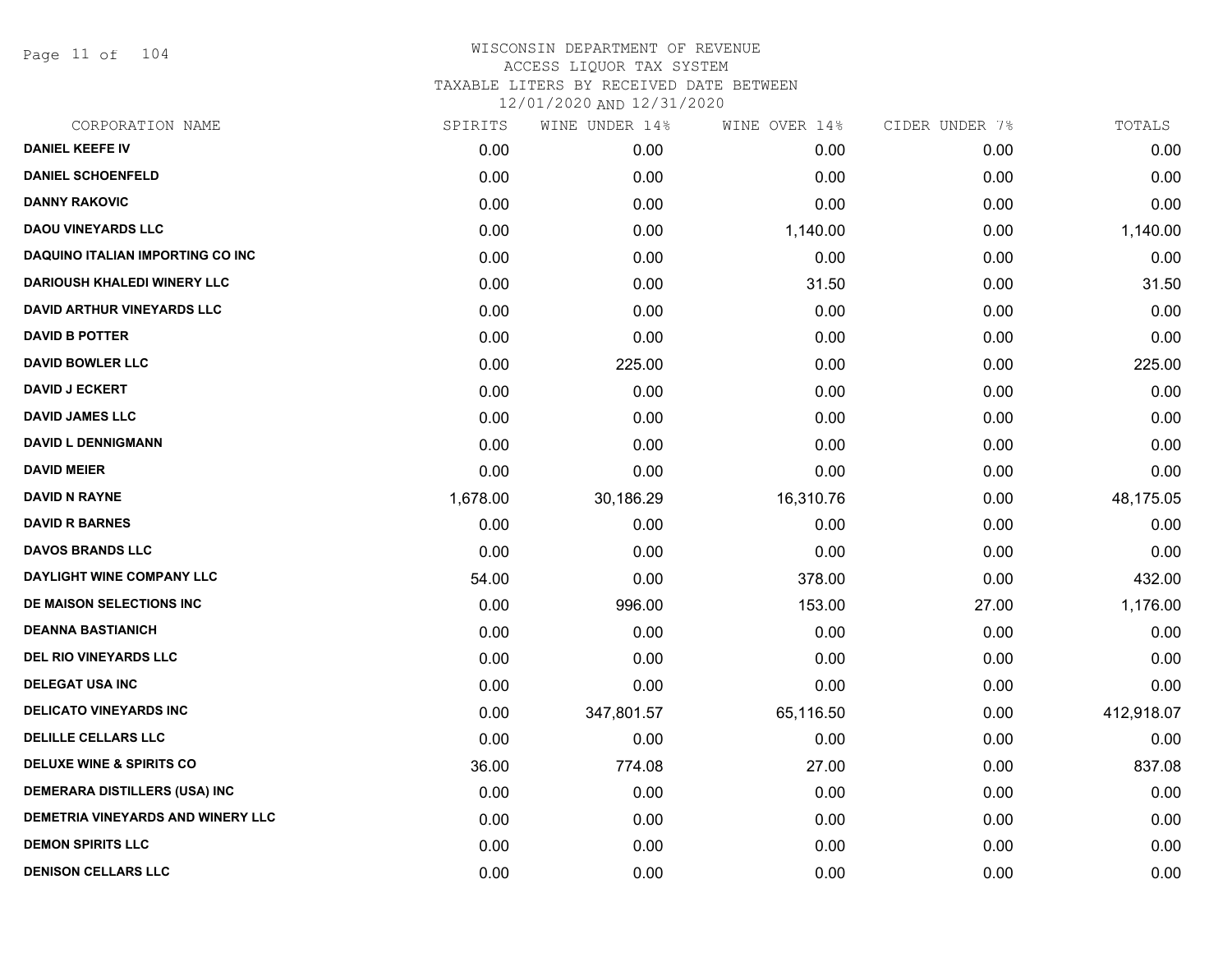Page 12 of 104

| CORPORATION NAME                                                         | SPIRITS    | WINE UNDER 14% | WINE OVER 14% | CIDER UNDER 7% | TOTALS     |
|--------------------------------------------------------------------------|------------|----------------|---------------|----------------|------------|
| <b>DENNIS ROBERT PATTON &amp; ANDREA BETH</b><br><b>SILVERSTEIN</b>      | 0.00       | 0.00           | 0.00          | 0.00           | 0.00       |
| <b>DERRICK C MANCINI</b>                                                 | 0.00       | 0.00           | 0.00          | 0.00           | 0.00       |
| <b>DESTILADOS DE MEXICO LLC</b>                                          | 0.00       | 0.00           | 0.00          | 0.00           | 0.00       |
| <b>DIAGEO AMERICAS, INC.</b>                                             | 523,065.90 | 0.00           | 0.00          | 0.00           | 523,065.90 |
| <b>DIAMOND IMPORTERS INC</b>                                             | 0.00       | 229.50         | 0.00          | 0.00           | 229.50     |
| <b>DISARONNO INTERNATIONAL LLC</b>                                       | 2,130.00   | 0.00           | 0.00          | 0.00           | 2,130.00   |
| <b>DISTILLED RESOURCES INCORPORATED</b>                                  | 15,949.44  | 0.00           | 0.00          | 0.00           | 15,949.44  |
| <b>DISTILLERS WAY, LLC</b>                                               | 0.00       | 0.00           | 0.00          | 0.00           | 0.00       |
| <b>DISTILLERY 291 INC</b>                                                | 0.00       | 0.00           | 0.00          | 0.00           | 0.00       |
| <b>DIVOT ENTERPRISES LLC</b>                                             | 0.00       | 0.00           | 0.00          | 0.00           | 0.00       |
| <b>DMK INCORPORATED</b>                                                  | 0.00       | 0.00           | 0.00          | 0.00           | 0.00       |
| <b>DOMACE VINO LLC</b>                                                   | 0.00       | 0.00           | 0.00          | 0.00           | 0.00       |
| <b>DOMAINE CO.</b>                                                       | 0.00       | 63.00          | 1,071.00      | 0.00           | 1,134.00   |
| DOMAINE DE LA TERRE ROUGE LTD                                            | 0.00       | 0.00           | 405.00        | 0.00           | 405.00     |
| <b>DOMAINE DE MARIA SOTER LLC</b>                                        | 0.00       | 0.00           | 0.00          | 0.00           | 0.00       |
| DOMAINE SERENE VINEYARDS & WINERY INC                                    | 0.00       | 0.00           | 0.00          | 0.00           | 0.00       |
| <b>DOMAINE ST GEORGE</b>                                                 | 0.00       | 0.00           | 0.00          | 0.00           | 0.00       |
| <b>DON SEBASTIANI &amp; SONS INTERNATIONAL WINE</b><br><b>NEGOCIANTS</b> | 0.00       | 1,014.00       | 126.00        | 0.00           | 1,140.00   |
| <b>DONALD ALDRIDGE</b>                                                   | 0.00       | 0.00           | 0.00          | 0.00           | 0.00       |
| DONATI FAMILY VINEYARD, INC                                              | 0.00       | 0.00           | 0.00          | 0.00           | 0.00       |
| <b>DOUBLE DIAMOND DISTILLERY LLC</b>                                     | 0.00       | 0.00           | 0.00          | 0.00           | 0.00       |
| <b>DOUBLE DOWN SPIRITS LLC</b>                                           | 496.50     | 0.00           | 0.00          | 0.00           | 496.50     |
| <b>DOWNEAST CIDER HOUSE, LLC</b>                                         | 0.00       | 0.00           | 0.00          | 4,156.38       | 4,156.38   |
| <b>DOYNA LTD</b>                                                         | 0.00       | 0.00           | 0.00          | 0.00           | 0.00       |
| <b>DRAKE MAKES WINE, INC.</b>                                            | 0.00       | 0.00           | 0.00          | 0.00           | 0.00       |
| <b>DREYER WINE LLC</b>                                                   | 0.00       | 0.00           | 126.00        | 0.00           | 126.00     |
| <b>DREYFUS ASHBY INC</b>                                                 | 0.00       | 2,767.50       | 453.00        | 0.00           | 3,220.50   |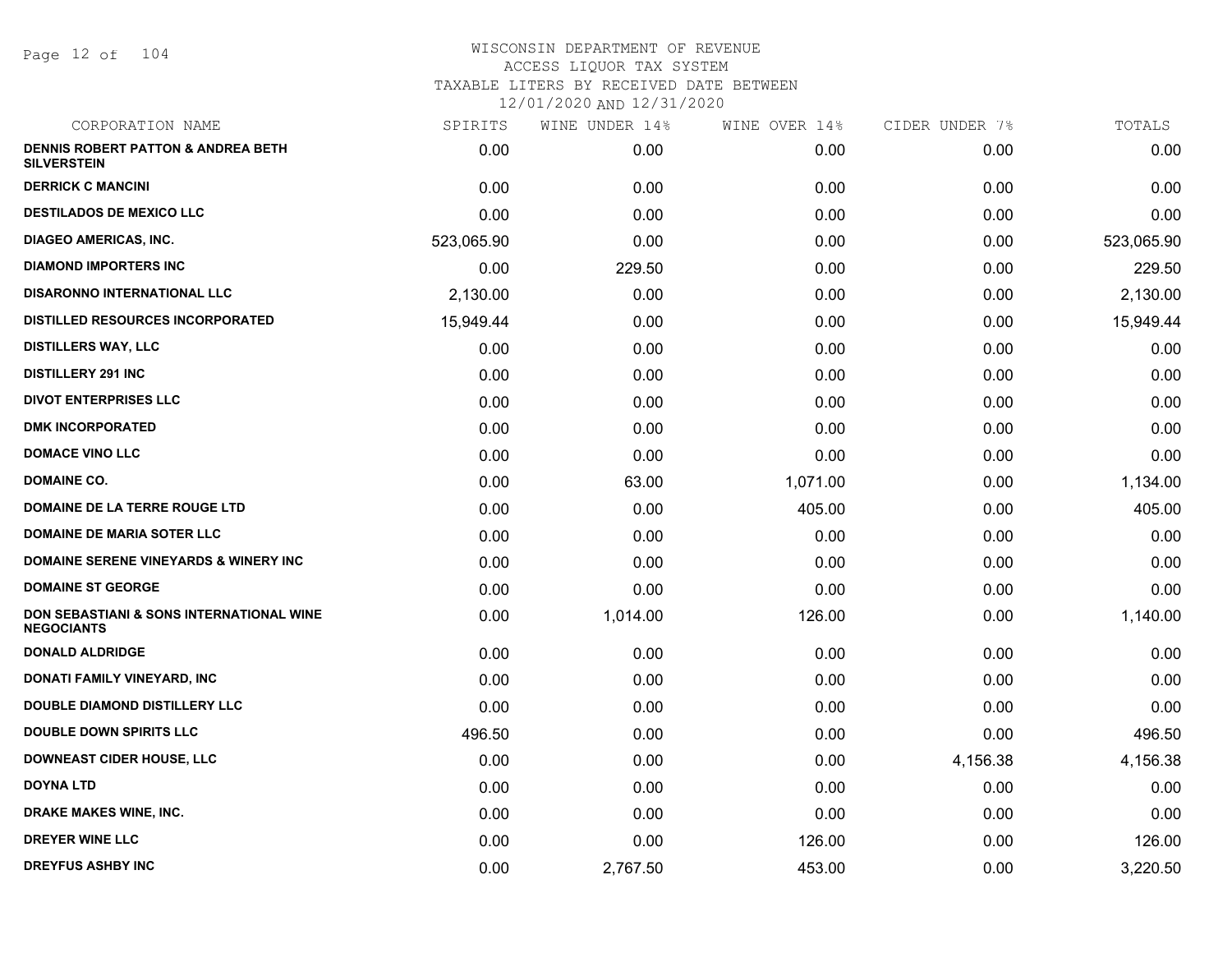Page 13 of 104

#### WISCONSIN DEPARTMENT OF REVENUE ACCESS LIQUOR TAX SYSTEM

TAXABLE LITERS BY RECEIVED DATE BETWEEN

| CORPORATION NAME                        | SPIRITS    | WINE UNDER 14% | WINE OVER 14% | CIDER UNDER 7% | TOTALS       |
|-----------------------------------------|------------|----------------|---------------|----------------|--------------|
| <b>DRG IMPORTS LLC</b>                  | 0.00       | 0.00           | 0.00          | 0.00           | 0.00         |
| <b>DRUM CIRCLE DISTILLING LLC</b>       | 0.00       | 0.00           | 0.00          | 0.00           | 0.00         |
| DRY CREEK VINEYARD INC                  | 0.00       | 18.00          | 58.50         | 0.00           | 76.50        |
| DRY FLY DISTILLING INC                  | 0.00       | 0.00           | 0.00          | 0.00           | 0.00         |
| <b>DUCKHORN WINE COMPANY</b>            | 0.00       | 19,767.00      | 3,181.50      | 0.00           | 22,948.50    |
| DUGGANS DISTILLERS PRODUCTS CORPORATION | 450.00     | 0.00           | 0.00          | 0.00           | 450.00       |
| <b>DULUTH CIDER LLC</b>                 | 0.00       | 0.00           | 0.00          | 2,907.20       | 2,907.20     |
| <b>DUMOL WINERY LLC</b>                 | 0.00       | 0.00           | 0.00          | 0.00           | 0.00         |
| <b>DUNHAM CELLARS LLC</b>               | 0.00       | 0.00           | 0.00          | 0.00           | 0.00         |
| <b>DUNN VINEYARDS LLC</b>               | 0.00       | 0.00           | 0.00          | 0.00           | 0.00         |
| <b>DURM VINEYARD INC</b>                | 0.00       | 0.00           | 0.00          | 0.00           | 0.00         |
| <b>DUVEL MOORTGAT USA LTD</b>           | 0.00       | 0.00           | 0.00          | 170.34         | 170.34       |
| <b>DV SPIRITS LLC</b>                   | 0.00       | 0.00           | 0.00          | 0.00           | 0.00         |
| <b>E &amp; J GALLO WINERY</b>           | 191,627.60 | 942,014.27     | 38,810.00     | 0.00           | 1,172,451.87 |
| <b>EAGLE EYE IMPORTS LLC</b>            | 0.00       | 126.00         | 0.00          | 0.00           | 126.00       |
| <b>EAGLES LANDING WINERY LLC</b>        | 0.00       | 640.25         | 0.00          | 0.00           | 640.25       |
| <b>EASTERN LIQUORS USA INC</b>          | 0.00       | 0.00           | 0.00          | 0.00           | 0.00         |
| <b>EBERLE WINERY LP</b>                 | 0.00       | 63.00          | 0.00          | 0.00           | 63.00        |
| <b>ECOSUR GROUP LLC</b>                 | 0.00       | 0.00           | 0.00          | 0.00           | 0.00         |
| <b>EGGHEAD TOO, LLC</b>                 | 990.00     | 0.00           | 0.00          | 0.00           | 990.00       |
| EHREN JORDAN WINE CELLARS LLC           | 0.00       | 126.00         | 27.00         | 0.00           | 153.00       |
| <b>EIGHT BOTTLES LLC</b>                | 0.00       | 0.00           | 0.00          | 0.00           | 0.00         |
| ELK COVE VINEYARDS INC                  | 0.00       | 0.00           | 0.00          | 0.00           | 0.00         |
| <b>ELLEN FORREST</b>                    | 0.00       | 0.00           | 0.00          | 0.00           | 0.00         |
| <b>ELV-OREGON LLC</b>                   | 0.00       | 0.00           | 0.00          | 0.00           | 0.00         |
| <b>EMCO CHEMICAL DISTRIBUTORS, INC.</b> | 0.00       | 0.00           | 0.00          | 0.00           | 0.00         |
| <b>EMILIO GUGLIELMO WINERY INC</b>      | 0.00       | 0.00           | 0.00          | 0.00           | 0.00         |
| <b>EMPSON USA INC</b>                   | 0.00       | 1,404.00       | 0.00          | 0.00           | 1,404.00     |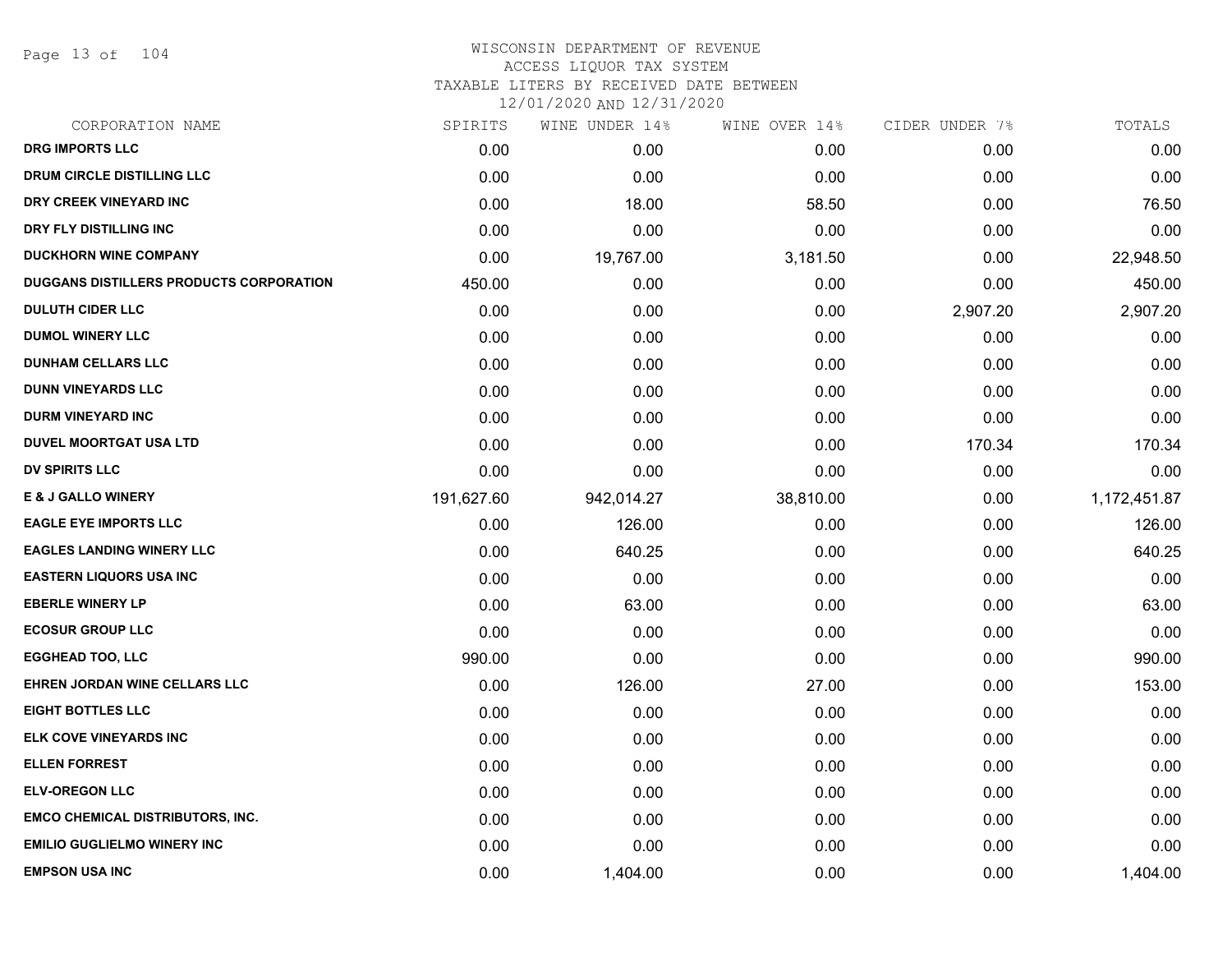Page 14 of 104

#### WISCONSIN DEPARTMENT OF REVENUE ACCESS LIQUOR TAX SYSTEM TAXABLE LITERS BY RECEIVED DATE BETWEEN

| CORPORATION NAME                            | SPIRITS    | WINE UNDER 14% | WINE OVER 14% | CIDER UNDER 7% | TOTALS     |
|---------------------------------------------|------------|----------------|---------------|----------------|------------|
| <b>ENOS VINEYARDS INC</b>                   | 0.00       | 0.00           | 1,008.00      | 0.00           | 1,008.00   |
| <b>ENOTEC IMPORTS INC</b>                   | 0.00       | 378.00         | 90.00         | 0.00           | 468.00     |
| <b>ENOVATION BRANDS INC</b>                 | 0.00       | 0.00           | 0.00          | 0.00           | 0.00       |
| <b>ENTENTE SPIRITS LLC</b>                  | 0.00       | 0.00           | 0.00          | 0.00           | 0.00       |
| <b>EOLA HILLS WINE CELLARS INC</b>          | 0.00       | 0.00           | 0.00          | 0.00           | 0.00       |
| <b>EPICUREAN WINES LLC</b>                  | 0.00       | 576.00         | 347.00        | 0.00           | 923.00     |
| <b>ERIC FLANAGAN</b>                        | 0.00       | 0.00           | 0.00          | 0.00           | 0.00       |
| <b>ERIC TRUMP WINE MANUFACTURING LLC</b>    | 0.00       | 0.00           | 0.00          | 0.00           | 0.00       |
| <b>EVAKI INC</b>                            | 0.00       | 0.00           | 0.00          | 0.00           | 0.00       |
| <b>EVATON INC</b>                           | 0.00       | 216.00         | 252.00        | 0.00           | 468.00     |
| EVESHAM WOOD VINEYARD AND WINERY LLC        | 0.00       | 0.00           | 0.00          | 0.00           | 0.00       |
| <b>EXPERIENCE WINES LLC</b>                 | 0.00       | 0.00           | 0.00          | 0.00           | 0.00       |
| <b>FL NAVARRO LIMITED</b>                   | 0.00       | 0.00           | 0.00          | 0.00           | 0.00       |
| <b>F&amp;F FINE WINES INTERNATIONAL INC</b> | 0.00       | 1,498.50       | 0.75          | 0.00           | 1,499.25   |
| <b>F.X. MAGNER SELECTIONS, INC.</b>         | 0.00       | 0.00           | 0.00          | 0.00           | 0.00       |
| <b>FAMILY &amp; FARMERS LLC</b>             | 0.00       | 63.00          | 0.00          | 0.00           | 63.00      |
| <b>FAMOUS BRANDS LLC</b>                    | 0.00       | 0.00           | 0.00          | 0.00           | 0.00       |
| <b>FANTIS IMPORTS INC</b>                   | 0.00       | 0.00           | 0.00          | 0.00           | 0.00       |
| <b>FAR NORTH SPIRITS INC</b>                | 810.00     | 0.00           | 0.00          | 0.00           | 810.00     |
| <b>FASEL SHENSTONE LLC</b>                  | 0.00       | 0.00           | 0.00          | 0.00           | 0.00       |
| FELIX SOLIS AVANTIS USA INC                 | 0.00       | 0.00           | 0.00          | 0.00           | 0.00       |
| <b>FERMENTED SCIENCES II INC</b>            | 0.00       | 0.00           | 0.00          | 0.00           | 0.00       |
| FERRARI CARANO VINEYARDS & WINERY LLC       | 0.00       | 0.00           | 0.00          | 0.00           | 0.00       |
| <b>FETZER VINEYARDS</b>                     | 139.50     | 43,160.52      | 6,768.00      | 0.00           | 50,068.02  |
| <b>FIFTH GENERATION INC</b>                 | 233,808.00 | 0.00           | 0.00          | 0.00           | 233,808.00 |
| FIFTY FOURTH STREET ENTERPRISES LLC         | 0.00       | 0.00           | 0.00          | 0.00           | 0.00       |
| <b>FINO TEQUILA LLC</b>                     | 424.20     | 0.00           | 0.00          | 0.00           | 424.20     |
| FIOR DI SOLE, LLC                           | 0.00       | 378.00         | 126.00        | 0.00           | 504.00     |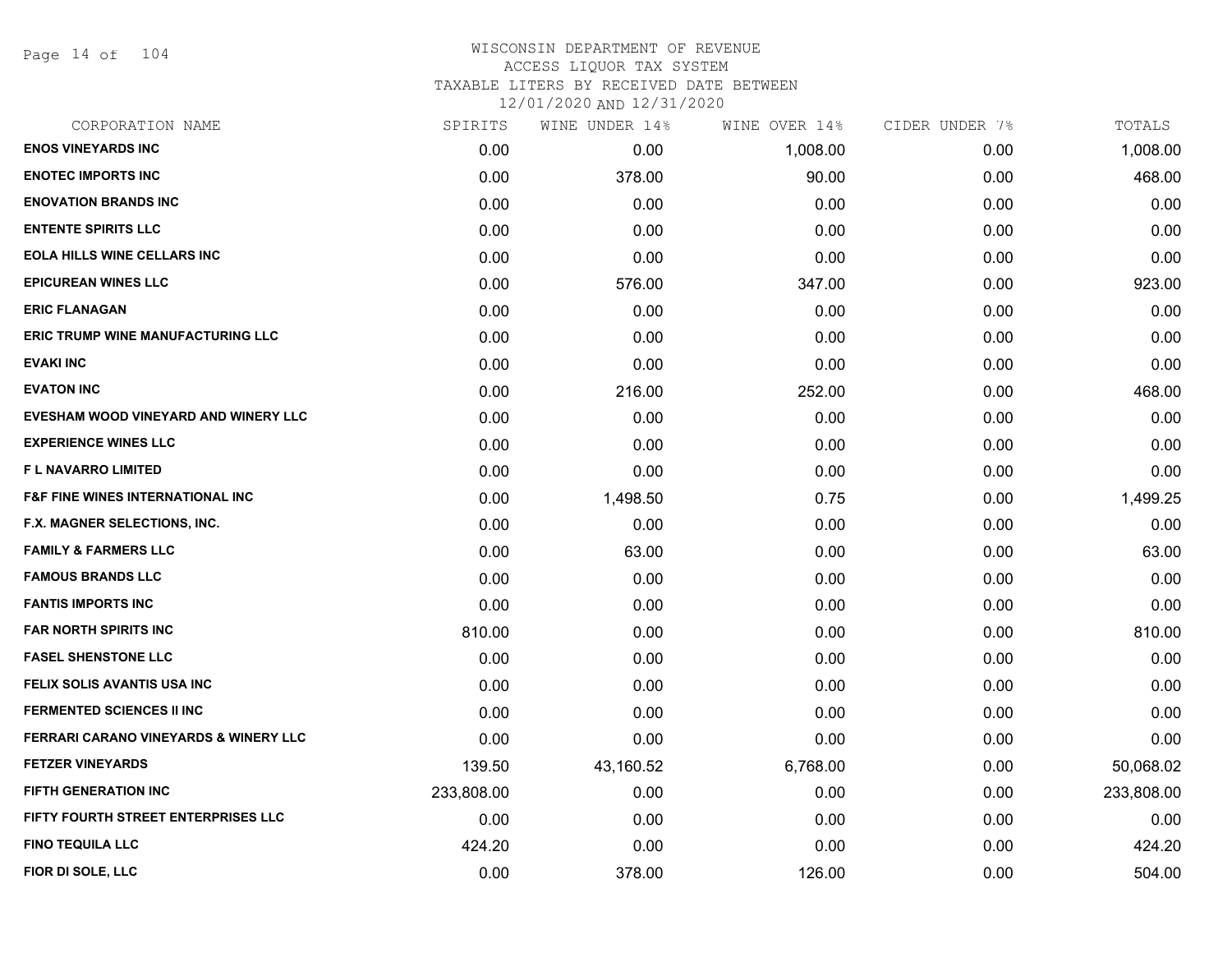Page 15 of 104

| CORPORATION NAME                          | SPIRITS   | WINE UNDER 14%    | WINE OVER 14% | CIDER UNDER 7% | TOTALS    |
|-------------------------------------------|-----------|-------------------|---------------|----------------|-----------|
| <b>FIRESTEED CORPORATION</b>              | 0.00      | 0.00 <sub>1</sub> | 0.00          | 0.00           | 0.00      |
| <b>FISHER VINEYARDS</b>                   | 0.00      | 0.00              | 27.00         | 0.00           | 27.00     |
| <b>FITVINE LLC</b>                        | 0.00      | 0.00              | 7,596.00      | 0.00           | 7,596.00  |
| <b>FIVE GRAPES LLC</b>                    | 0.00      | 0.00              | 0.00          | 0.00           | 0.00      |
| <b>FJN FINE WINES LLC</b>                 | 0.00      | 0.00              | 0.00          | 0.00           | 0.00      |
| <b>FLORA SPRINGS WINE COMPANY</b>         | 0.00      | 0.00              | 0.00          | 0.00           | 0.00      |
| <b>FLORIDA ORANGE GROVES INC</b>          | 0.00      | 225.00            | 18.00         | 0.00           | 243.00    |
| FN CELLARS LLC                            | 0.00      | 45.00             | 423.00        | 0.00           | 468.00    |
| <b>FOGGY MOUNTAIN SPIRIT COMPANY, LLC</b> | 0.00      | 0.00              | 0.00          | 0.00           | 0.00      |
| <b>FOLEY FAMILY WINES INC</b>             | 18.00     | 3,895.50          | 2,826.00      | 0.00           | 6,739.50  |
| <b>FOLIO WINE COMPANY LLC</b>             | 0.00      | 2,551.50          | 193.50        | 0.00           | 2,745.00  |
| <b>FORIS VINEYARDS WINERY LLC</b>         | 0.00      | 504.00            | 0.00          | 0.00           | 504.00    |
| FORT ROSS VINEYARD & WINERY LLC           | 0.00      | 0.00              | 0.00          | 0.00           | 0.00      |
| <b>FOUR BEARS WINERY LLC</b>              | 0.00      | 0.00              | 0.00          | 0.00           | 0.00      |
| FOUR DAUGHTERS VINEYARD AND WINERY LLC    | 0.00      | 0.00              | 0.00          | 0.00           | 0.00      |
| <b>FOUR ROSES DISTILLERY LLC</b>          | 10,741.50 | 0.00              | 0.00          | 0.00           | 10,741.50 |
| <b>FOWLES WINE USA INC</b>                | 0.00      | 0.00              | 0.00          | 0.00           | 0.00      |
| <b>FOXEN VINEYARD INC</b>                 | 0.00      | 0.00              | 0.00          | 0.00           | 0.00      |
| <b>FRANCIS COPPOLA WINERY LLC</b>         | 0.00      | 9,087.00          | 3,532.50      | 0.00           | 12,619.50 |
| <b>FRANK FAMILY VINEYARDS LLC</b>         | 0.00      | 0.00              | 2,785.50      | 0.00           | 2,785.50  |
| <b>FRANK LIN DISTILLERS PRODUCTS LTD</b>  | 922.50    | 0.00              | 0.00          | 0.00           | 922.50    |
| <b>FRED C SCHERRER</b>                    | 0.00      | 0.00              | 0.00          | 0.00           | 0.00      |
| <b>FREDERICK WILDMAN &amp; SONS LTD</b>   | 306.00    | 1,574.83          | 783.00        | 0.00           | 2,663.83  |
| <b>FRESH GRAPES LLC</b>                   | 0.00      | 720.00            | 0.00          | 0.00           | 720.00    |
| <b>FREY VINEYARDS LTD</b>                 | 0.00      | 0.00              | 0.00          | 0.00           | 0.00      |
| <b>FRITZ CELLARS INC</b>                  | 0.00      | 0.00              | 0.00          | 0.00           | 0.00      |
| <b>FROGS LEAP WINERY</b>                  | 0.00      | 0.00              | 0.00          | 0.00           | 0.00      |
| <b>FRUIT OF THE VINES INC</b>             | 0.00      | 387.03            | 90.00         | 0.00           | 477.03    |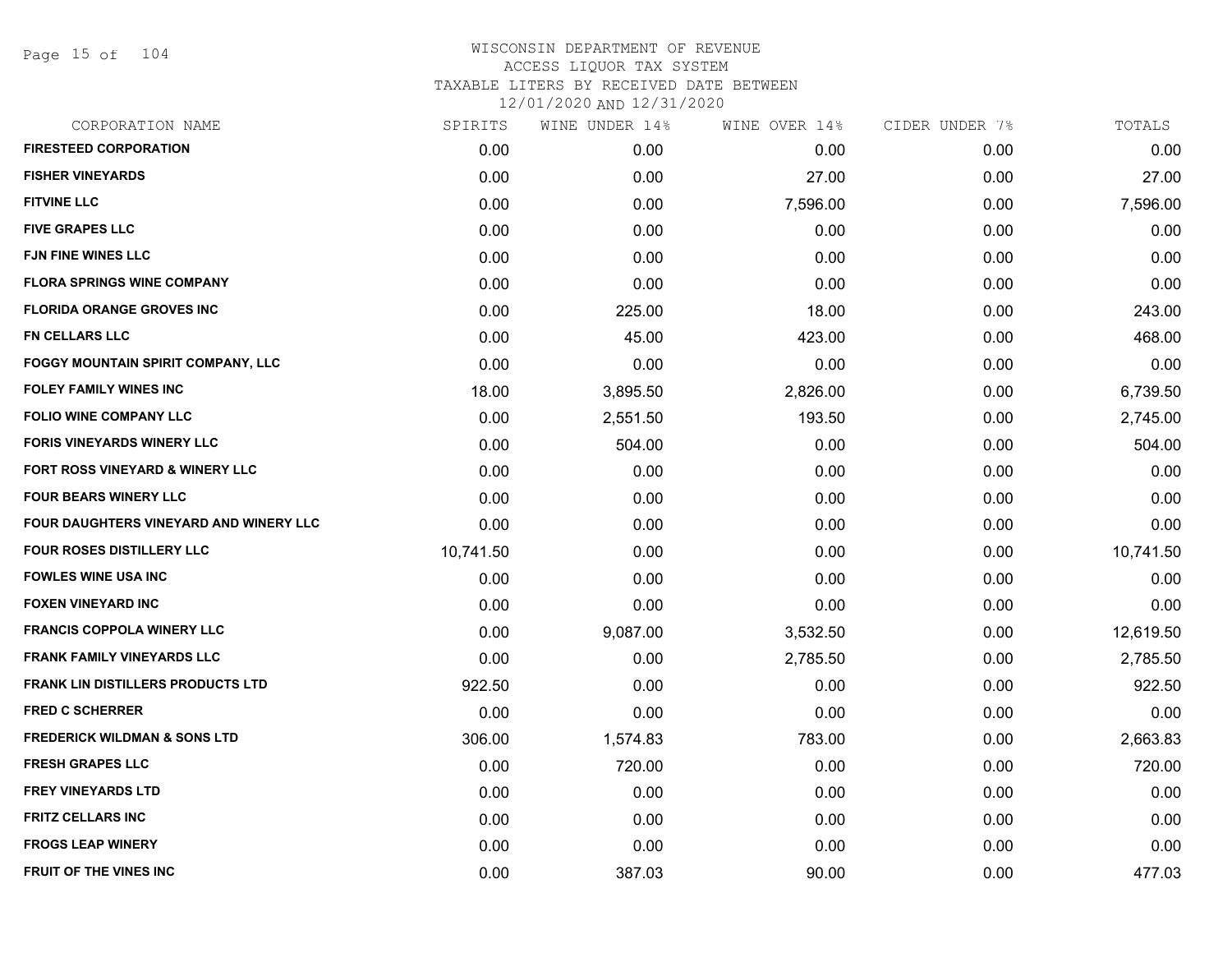| CORPORATION NAME                             | SPIRITS  | WINE UNDER 14% | WINE OVER 14% | CIDER UNDER 7% | TOTALS   |
|----------------------------------------------|----------|----------------|---------------|----------------|----------|
| FULL THROTTLE SLOON SHINE LLC                | 0.00     | 0.00           | 0.00          | 0.00           | 0.00     |
| <b>FULTON STREET BREWERY LLC</b>             | 0.00     | 0.00           | 0.00          | 0.00           | 0.00     |
| <b>G K SKAGGS INC</b>                        | 1,245.00 | 2,520.00       | 0.00          | 0.00           | 3,765.00 |
| G.S.W.C. INC.                                | 0.00     | 0.00           | 0.00          | 0.00           | 0.00     |
| <b>GALENA AVIATION, LLC</b>                  | 0.00     | 378.00         | 0.00          | 0.00           | 378.00   |
| <b>GAMBA VINEYARDS AND WINERY LLC</b>        | 0.00     | 0.00           | 0.00          | 0.00           | 0.00     |
| <b>GAMBLE FAMILY VINEYARDS LLC</b>           | 0.00     | 0.00           | 0.00          | 0.00           | 0.00     |
| <b>GARBER &amp; COMPANY INC</b>              | 0.00     | 0.00           | 0.00          | 0.00           | 0.00     |
| <b>GEORGE BOZIC JR</b>                       | 0.00     | 0.00           | 0.00          | 0.00           | 0.00     |
| <b>GF WINES LLC</b>                          | 0.00     | 0.00           | 0.00          | 0.00           | 0.00     |
| <b>GH HOLDINGS LP</b>                        | 0.00     | 0.00           | 0.00          | 0.00           | 0.00     |
| <b>GIBSON WINE COMPANY</b>                   | 0.00     | 0.00           | 405.00        | 0.00           | 405.00   |
| <b>GILBERT CELLARS LLC</b>                   | 0.00     | 0.00           | 0.00          | 0.00           | 0.00     |
| <b>GILDARDO PARTIDA LLC</b>                  | 0.00     | 0.00           | 0.00          | 0.00           | 0.00     |
| <b>GLOBAL BEVERAGE TEAM, LLC</b>             | 0.00     | 0.00           | 0.00          | 0.00           | 0.00     |
| <b>GLOBAL SPIRITS USA LLC</b>                | 3,609.00 | 0.00           | 0.00          | 0.00           | 3,609.00 |
| <b>GLOBAL VINEYARD IMPORTERS INC</b>         | 0.00     | 189.00         | 0.00          | 0.00           | 189.00   |
| <b>GLUNZ FAMILY WINERY &amp; CELLARS INC</b> | 0.00     | 0.00           | 0.00          | 0.00           | 0.00     |
| <b>GNEKOW FAMILY WINERY LLC</b>              | 0.00     | 0.00           | 0.00          | 0.00           | 0.00     |
| <b>GOAMERICAGO BEVERAGES LLC</b>             | 3,520.83 | 0.00           | 0.00          | 0.00           | 3,520.83 |
| <b>GOLDSCHMIDT VINEYARDS LLC</b>             | 0.00     | 252.00         | 756.00        | 0.00           | 1,008.00 |
| <b>GOOSE RIDGE LLC</b>                       | 0.00     | 243.00         | 0.00          | 0.00           | 243.00   |
| <b>GORDON BROTHERS CELLARS INC</b>           | 0.00     | 0.00           | 0.00          | 0.00           | 0.00     |
| <b>GRAPE EXPECTATIONS, INC.</b>              | 0.00     | 252.00         | 0.00          | 0.00           | 252.00   |
| <b>GRAPE VISIONS LLC</b>                     | 0.00     | 0.00           | 0.00          | 0.00           | 0.00     |
| <b>GRAPES &amp; BARLEY LLC</b>               | 0.00     | 0.00           | 0.00          | 0.00           | 0.00     |
| <b>GRAPES OF SPAIN INC</b>                   | 0.00     | 0.00           | 0.00          | 0.00           | 0.00     |
| <b>GRATON SPIRITS COMPANY LLC</b>            | 144.00   | 0.00           | 0.00          | 0.00           | 144.00   |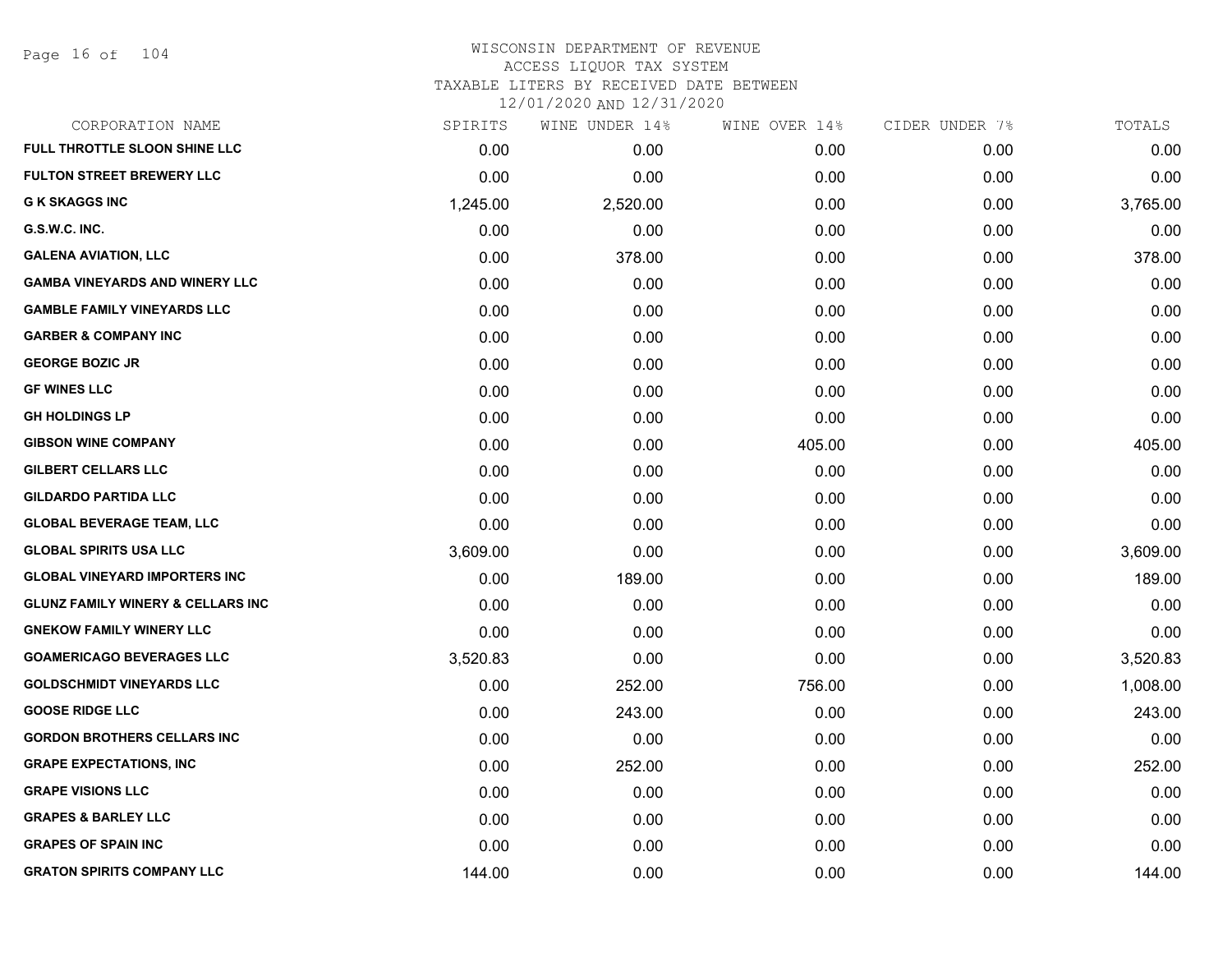Page 17 of 104

| CORPORATION NAME                           | SPIRITS    | WINE UNDER 14% | WINE OVER 14% | CIDER UNDER 7% | TOTALS     |
|--------------------------------------------|------------|----------------|---------------|----------------|------------|
| <b>GRAY DUCK SPIRITS LLC</b>               | 0.00       | 0.00           | 0.00          | 0.00           | 0.00       |
| <b>GREAT SMOKY MTS DISTILLERY, INC</b>     | 0.00       | 0.00           | 0.00          | 0.00           | 0.00       |
| <b>GREENFIELD GLOBAL USA INC</b>           | 0.00       | 0.00           | 0.00          | 0.00           | 0.00       |
| <b>GREG &amp; GREG INC</b>                 | 0.00       | 0.00           | 0.00          | 0.00           | 0.00       |
| <b>GREG &amp; PAM HARRINGTON WINES LLC</b> | 0.00       | 0.00           | 0.00          | 0.00           | 0.00       |
| <b>GREG SANDERS</b>                        | 0.00       | 0.00           | 0.00          | 0.00           | 0.00       |
| <b>GREGORY EDWARD GRAZIANO</b>             | 0.00       | 0.00           | 0.00          | 0.00           | 0.00       |
| <b>GREGORY F BUONOCORE</b>                 | 504.00     | 0.00           | 0.00          | 0.00           | 504.00     |
| <b>GRGICH HILLS CELLAR</b>                 | 0.00       | 0.00           | 549.00        | 0.00           | 549.00     |
| <b>GRIEB OPTIMAL WINECRAFTING LLC</b>      | 0.00       | 0.00           | 0.00          | 0.00           | 0.00       |
| <b>GROTH VINEYARDS &amp; WINERY LLC</b>    | 0.00       | 252.00         | 756.00        | 0.00           | 1,008.00   |
| <b>GUARACHI WINE PARTNERS INC</b>          | 0.00       | 1,341.00       | 918.00        | 0.00           | 2,259.00   |
| <b>H ERIK ZETTERSTROM</b>                  | 0.00       | 0.00           | 0.00          | 0.00           | 0.00       |
| <b>H2 VINO LLC</b>                         | 0.00       | 0.00           | 0.00          | 0.00           | 0.00       |
| <b>HAAS BROTHERS INC</b>                   | 0.00       | 0.00           | 0.00          | 0.00           | 0.00       |
| <b>HAHN ESTATE</b>                         | 0.00       | 0.00           | 0.00          | 0.00           | 0.00       |
| <b>HALBY MARKETING INC</b>                 | 0.00       | 0.00           | 0.00          | 0.00           | 0.00       |
| <b>HALCYON SYNDICATE LTD LLC</b>           | 0.00       | 0.00           | 0.00          | 0.00           | 0.00       |
| <b>HALL WINES LLC</b>                      | 0.00       | 0.00           | 198.00        | 0.00           | 198.00     |
| <b>HAMEL FAMILY WINES LLC</b>              | 0.00       | 0.00           | 0.00          | 0.00           | 0.00       |
| <b>HAND PICKED SELECTIONS INC</b>          | 0.00       | 0.00           | 0.00          | 0.00           | 0.00       |
| <b>HANSJOERG WYSS</b>                      | 0.00       | 0.00           | 36.00         | 0.00           | 36.00      |
| <b>HARLAN ESTATE WINERY INC</b>            | 0.00       | 0.00           | 0.00          | 0.00           | 0.00       |
| <b>HARRIS &amp; HARRIS</b>                 | 0.00       | 0.00           | 0.00          | 0.00           | 0.00       |
| <b>HAWAII SEA SPIRITS LLC</b>              | 0.00       | 0.00           | 0.00          | 0.00           | 0.00       |
| <b>HDD LLC</b>                             | 0.00       | 0.00           | 0.00          | 0.00           | 0.00       |
| <b>HEARTLAND DISTILLERS LLC</b>            | 0.00       | 0.00           | 0.00          | 0.00           | 0.00       |
| <b>HEAVEN HILL SALES CO.</b>               | 192,154.80 | 0.00           | 810.00        | 0.00           | 192,964.80 |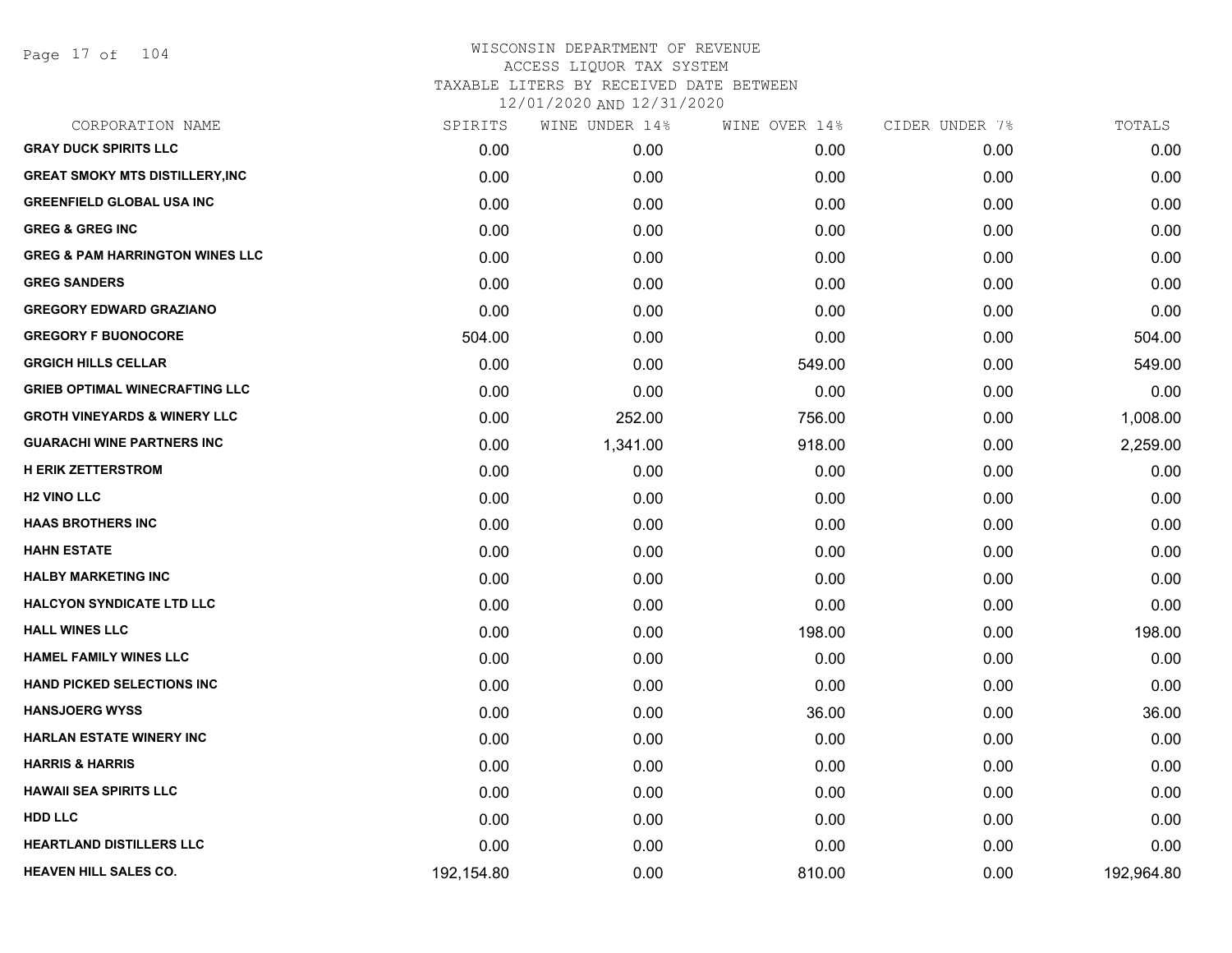| CORPORATION NAME                       | SPIRITS  | WINE UNDER 14% | WINE OVER 14% | CIDER UNDER 7% | TOTALS    |
|----------------------------------------|----------|----------------|---------------|----------------|-----------|
| <b>HEINEKEN USA INCORPORATED</b>       | 0.00     | 0.00           | 0.00          | 16,547.00      | 16,547.00 |
| <b>HEITZ WINE CELLARS</b>              | 0.00     | 0.00           | 126.00        | 0.00           | 126.00    |
| <b>HEMINGWAY RUM COMPANY LLC</b>       | 0.00     | 0.00           | 0.00          | 0.00           | 0.00      |
| <b>HEMISPHERE WINE COMPANY INC</b>     | 0.00     | 0.00           | 0.00          | 0.00           | 0.00      |
| <b>HEMISPHERES LLC</b>                 | 0.00     | 0.00           | 0.00          | 0.00           | 0.00      |
| <b>HENDRY PREMIUM IMPORTS INC</b>      | 0.00     | 0.00           | 0.00          | 0.00           | 0.00      |
| <b>HENRIOT INC</b>                     | 0.00     | 1,008.00       | 0.00          | 0.00           | 1,008.00  |
| <b>HENRY BELMONTE</b>                  | 0.00     | 210.75         | 0.00          | 0.00           | 210.75    |
| <b>HENRY CORNELL</b>                   | 0.00     | 0.00           | 0.00          | 0.00           | 0.00      |
| HENRY STEELE IMPORTS LLC               | 0.00     | 0.00           | 0.00          | 0.00           | 0.00      |
| <b>HERITAGE DISTILLING COMPANY INC</b> | 0.00     | 0.00           | 0.00          | 0.00           | 0.00      |
| <b>HERITAGE WINE CELLARS LTD</b>       | 0.00     | 756.02         | 0.00          | 0.00           | 756.02    |
| <b>HERMAN STORY WINES INC</b>          | 0.00     | 0.00           | 0.00          | 0.00           | 0.00      |
| <b>HERON WINES INC</b>                 | 0.00     | 0.00           | 0.00          | 0.00           | 0.00      |
| <b>HIDALGO IMPORTS LLC</b>             | 0.00     | 0.00           | 0.00          | 0.00           | 0.00      |
| HIDDEN RIDGE VINEYARD LLC              | 0.00     | 0.00           | 0.00          | 0.00           | 0.00      |
| <b>HILL ESTATES INC</b>                | 0.00     | 0.00           | 0.00          | 0.00           | 0.00      |
| <b>HIRSCH WINERY LLC</b>               | 0.00     | 0.00           | 0.00          | 0.00           | 0.00      |
| <b>HONEYWOOD INC</b>                   | 0.00     | 0.00           | 0.00          | 0.00           | 0.00      |
| HONIG VINEYARD AND WINERY LLC          | 0.00     | 270.00         | 211.50        | 0.00           | 481.50    |
| <b>HOOD RIVER DISTILLERS INC</b>       | 4,135.50 | 0.00           | 0.00          | 0.00           | 4,135.50  |
| <b>HOPE WINE LLC</b>                   | 0.00     | 0.00           | 0.00          | 0.00           | 0.00      |
| <b>HOTALING &amp; CO., LLC</b>         | 0.00     | 0.00           | 0.00          | 0.00           | 0.00      |
| <b>HOTCOOP LLC</b>                     | 0.00     | 0.00           | 0.00          | 0.00           | 0.00      |
| HOTEL TANGO DISTILLERY                 | 0.00     | 0.00           | 0.00          | 0.00           | 0.00      |
| HOURGLASS WINE COMPANY INC             | 0.00     | 0.00           | 252.00        | 0.00           | 252.00    |
| <b>HPS EPICUREAN</b>                   | 0.00     | 0.00           | 0.00          | 0.00           | 0.00      |
| <b>HUBER ORCHARDS INC</b>              | 597.00   | 0.00           | 0.00          | 0.00           | 597.00    |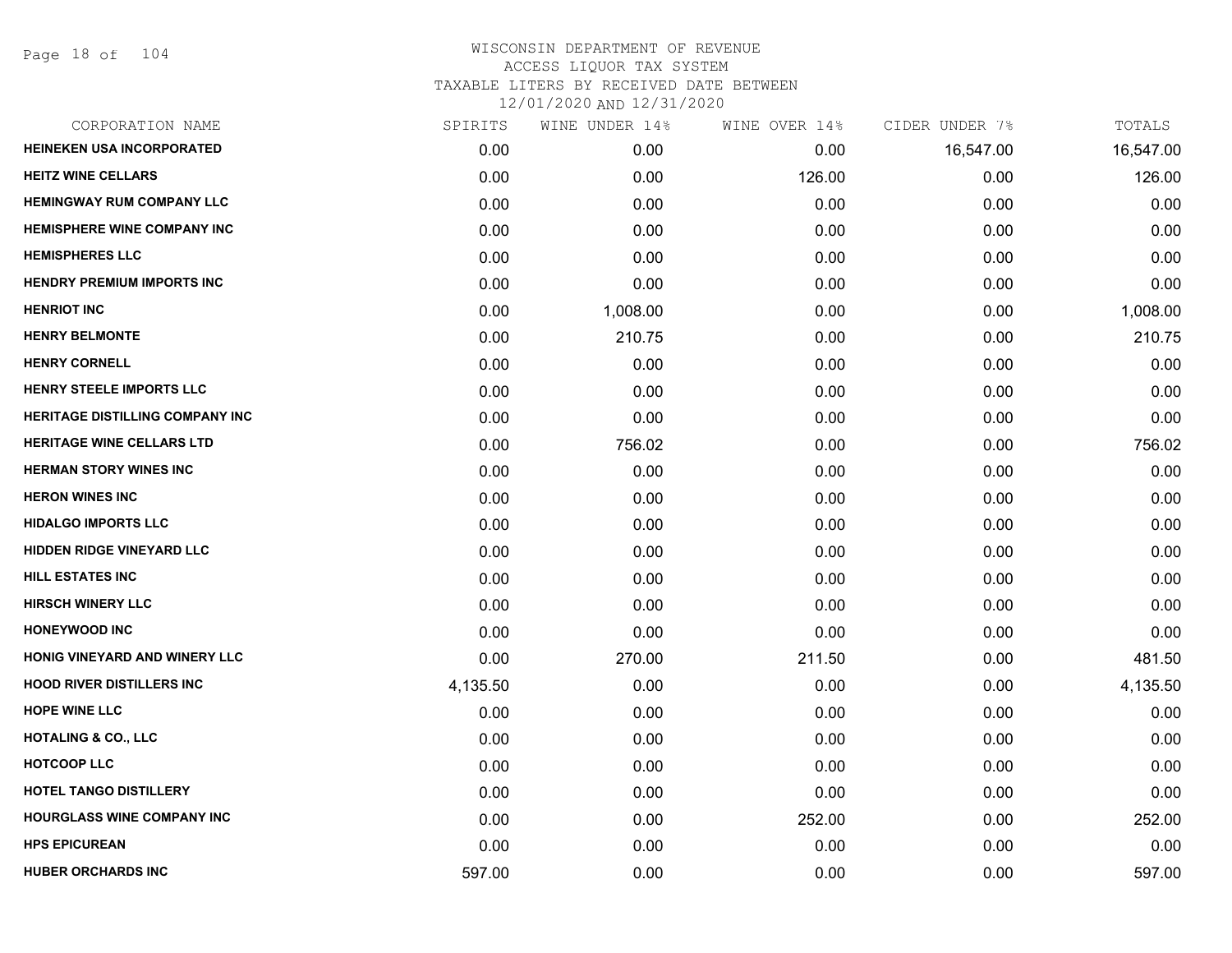Page 19 of 104

|           | WINE UNDER 14% | WINE OVER 14% | CIDER UNDER 7% | TOTALS    |
|-----------|----------------|---------------|----------------|-----------|
| 0.00      | 0.00           | 0.00          | 0.00           | 0.00      |
| 0.00      | 0.00           | 0.00          | 0.00           | 0.00      |
| 0.00      | 189.00         | 657.00        | 0.00           | 846.00    |
| 0.00      | 0.00           | 0.00          | 0.00           | 0.00      |
| 0.00      | 0.00           | 396.04        | 0.00           | 396.04    |
| 0.00      | 0.00           | 0.00          | 0.00           | 0.00      |
| 208.53    | 382.50         | 0.00          | 0.00           | 591.03    |
| 0.00      | 0.00           | 0.00          | 0.00           | 0.00      |
| 0.00      | 126.00         | 0.00          | 0.00           | 126.00    |
| 0.00      | 0.00           | 0.00          | 0.00           | 0.00      |
| 117.00    | 0.00           | 0.00          | 0.00           | 117.00    |
| 719.70    | 0.00           | 0.00          | 0.00           | 719.70    |
| 0.00      | 0.00           | 0.00          | 0.00           | 0.00      |
| 0.00      | 657.00         | 0.00          | 0.00           | 657.00    |
| 20,583.90 | 0.00           | 0.00          | 0.00           | 20,583.90 |
| 0.00      | 0.00           | 0.00          | 0.00           | 0.00      |
| 27.00     | 0.00           | 0.00          | 0.00           | 27.00     |
| 0.00      | 630.00         | 0.00          | 0.00           | 630.00    |
| 0.00      | 0.00           | 0.00          | 0.00           | 0.00      |
| 0.00      | 0.00           | 0.00          | 0.00           | 0.00      |
| 0.00      | 0.00           | 0.00          | 0.00           | 0.00      |
| 0.00      | 0.00           | 0.00          | 0.00           | 0.00      |
| 0.00      | 14,292.00      | 414.00        | 0.00           | 14,706.00 |
| 0.00      | 126.00         | 0.00          | 0.00           | 126.00    |
| 0.00      | 0.00           | 0.00          | 0.00           | 0.00      |
| 0.00      | 0.00           | 0.00          | 0.00           | 0.00      |
| 0.00      | 44,725.50      | 8,208.00      | 0.00           | 52,933.50 |
| 0.00      | 0.00           | 0.00          | 0.00           | 0.00      |
|           | SPIRITS        |               |                |           |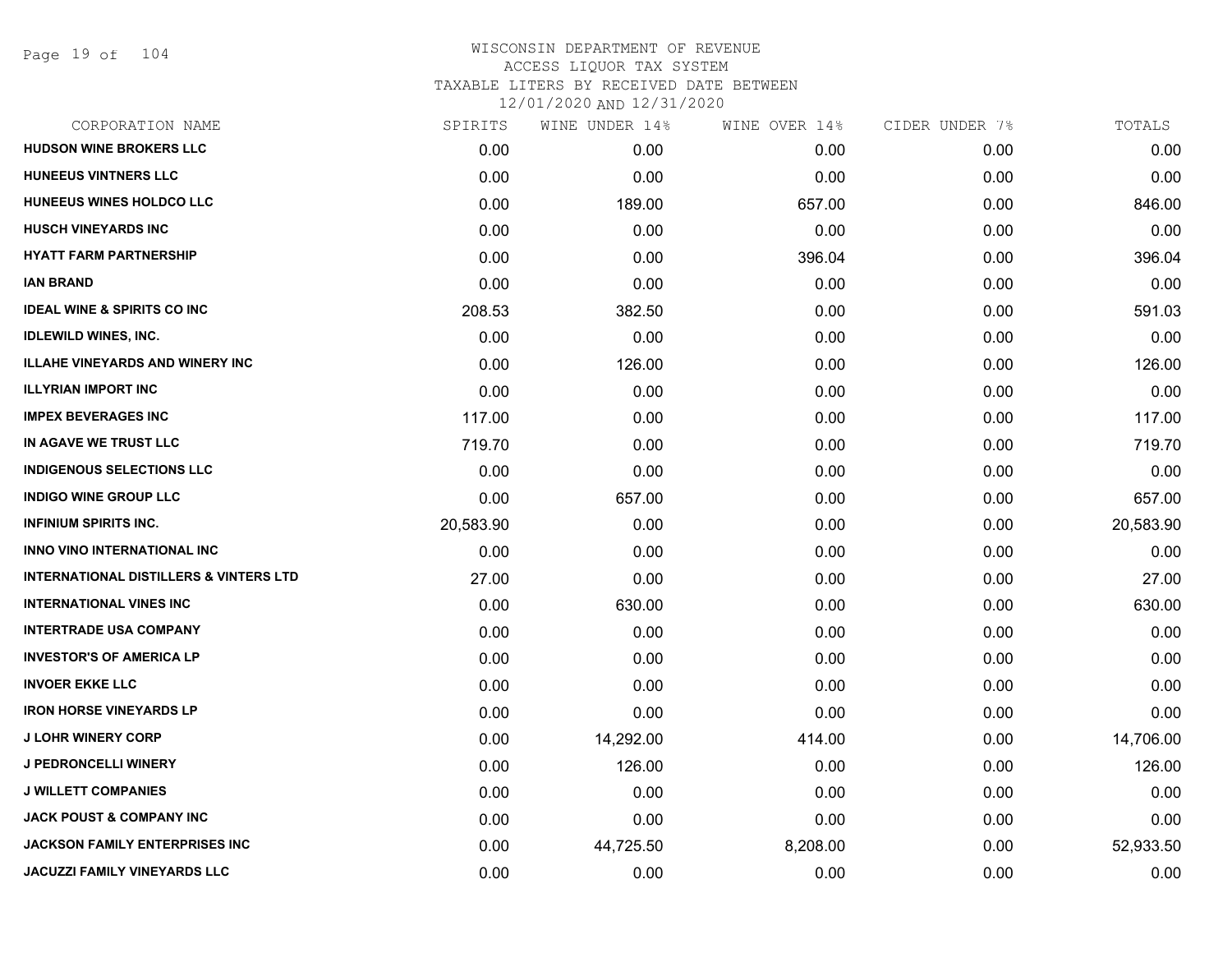Page 20 of 104

#### WISCONSIN DEPARTMENT OF REVENUE ACCESS LIQUOR TAX SYSTEM

TAXABLE LITERS BY RECEIVED DATE BETWEEN

| CORPORATION NAME                      | SPIRITS    | WINE UNDER 14% | WINE OVER 14% | CIDER UNDER 7% | TOTALS     |
|---------------------------------------|------------|----------------|---------------|----------------|------------|
| <b>JAM CELLARS INC</b>                | 0.00       | 297.00         | 9,486.00      | 0.00           | 9,783.00   |
| <b>JAMES E COSMA</b>                  | 0.00       | 22.44          | 0.00          | 0.00           | 22.44      |
| <b>JAMES L LAMBERT</b>                | 0.00       | 0.00           | 567.00        | 0.00           | 567.00     |
| <b>JAMES MORONEY INC</b>              | 0.00       | 0.00           | 0.00          | 0.00           | 0.00       |
| JAPAN PRESTIGE SAKE INTERNATIONAL INC | 0.00       | 0.00           | 48.60         | 0.00           | 48.60      |
| <b>JARVIS</b>                         | 0.00       | 0.00           | 0.00          | 0.00           | 0.00       |
| <b>JASON DRISCOLL</b>                 | 0.00       | 0.00           | 99.00         | 0.00           | 99.00      |
| <b>JAX VINEYARDS LLC</b>              | 0.00       | 0.00           | 66.58         | 0.00           | 66.58      |
| <b>JAY MIDWEST INC</b>                | 420.00     | 0.00           | 0.00          | 0.00           | 420.00     |
| <b>JB GEORGE LLC</b>                  | 0.00       | 0.00           | 1.50          | 0.00           | 1.50       |
| <b>JC CELLARS INC</b>                 | 0.00       | 0.00           | 0.00          | 0.00           | 0.00       |
| <b>JDSO, INC.</b>                     | 10,962.00  | 0.00           | 0.00          | 0.00           | 10,962.00  |
| JEAN CLAUDE BOISSET WINES USA INC     | 0.00       | 4,266.00       | 3,195.00      | 0.00           | 7,461.00   |
| <b>JEFF QUINT</b>                     | 180.00     | 0.00           | 0.00          | 0.00           | 180.00     |
| <b>JEM BEVERAGE COMPANY</b>           | 1,360.50   | 0.00           | 0.00          | 0.00           | 1,360.50   |
| <b>JFC INTERNATIONAL INC</b>          | 9.08       | 734.75         | 2,109.99      | 0.00           | 2,853.82   |
| <b>JIM BEAM BRANDS CO</b>             | 480,065.10 | 0.00           | 0.00          | 0.00           | 480,065.10 |
| <b>J-NH WINE GROUP LLC</b>            | 0.00       | 0.00           | 0.00          | 0.00           | 0.00       |
| <b>JNJ INTERNATIONAL INC</b>          | 0.00       | 0.00           | 0.00          | 0.00           | 0.00       |
| <b>JOHAN VINEYARDS LLC</b>            | 0.00       | 0.00           | 0.00          | 0.00           | 0.00       |
| <b>JOHN ANTHONY VINEYARDS LLC</b>     | 0.00       | 0.00           | 0.00          | 0.00           | 0.00       |
| <b>JOHN C BAKER</b>                   | 0.00       | 0.00           | 0.00          | 0.00           | 0.00       |
| <b>JOHN MONROE LINTVET</b>            | 0.00       | 0.00           | 0.00          | 0.00           | 0.00       |
| <b>JOHN R LUCAS</b>                   | 0.00       | 0.00           | 0.00          | 0.00           | 0.00       |
| <b>JOSE PASTOR</b>                    | 0.00       | 279.00         | 126.00        | 0.00           | 405.00     |
| <b>JOSEPH DEHNER</b>                  | 0.00       | 0.00           | 0.00          | 0.00           | 0.00       |
| JOSEPH PHELPS VINEYARDS LLC           | 0.00       | 0.00           | 135.00        | 0.00           | 135.00     |
| JOSEPH VICTORI WINES, INC.            | 0.00       | 0.00           | 0.00          | 0.00           | 0.00       |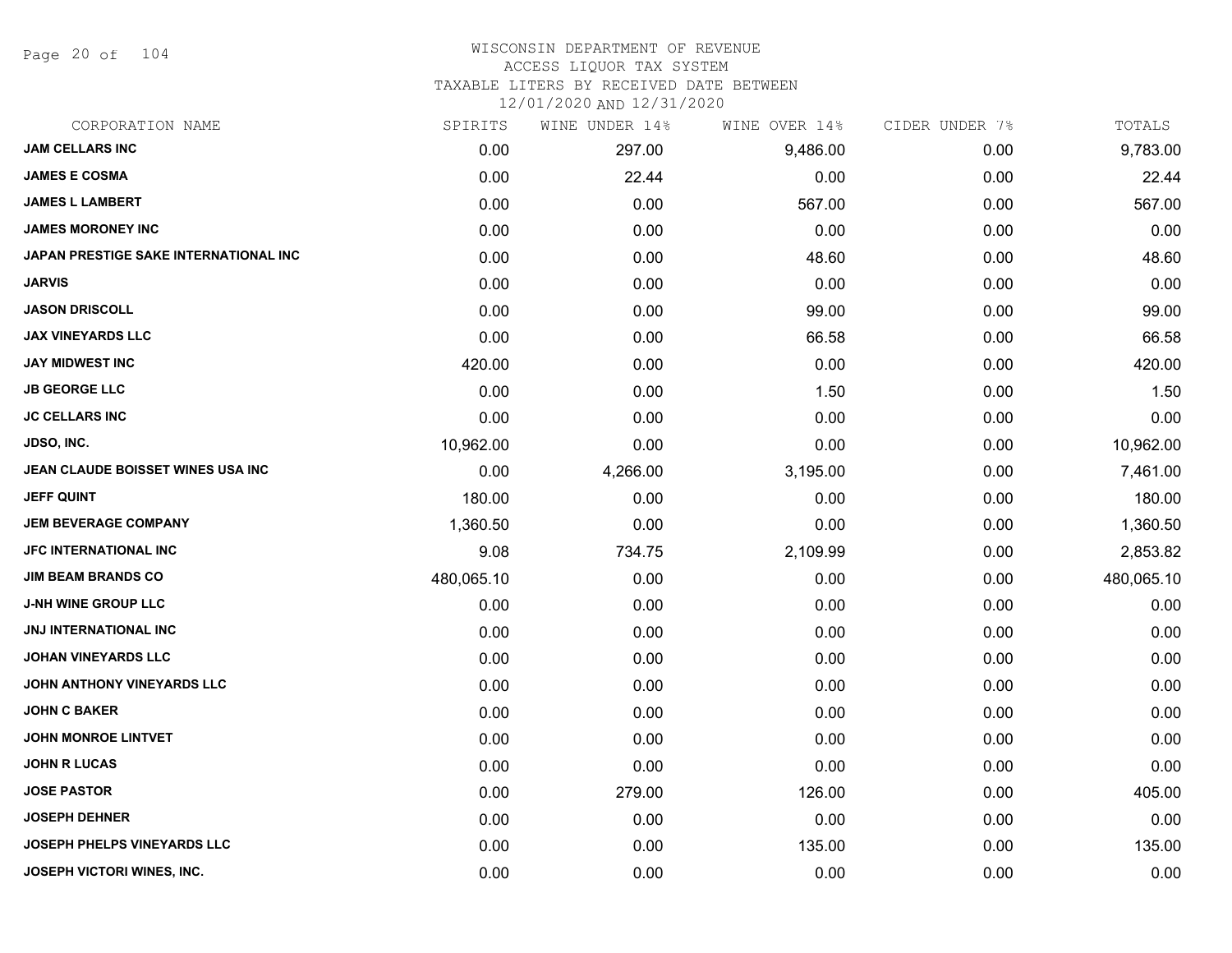Page 21 of 104

| CORPORATION NAME                         | SPIRITS | WINE UNDER 14% | WINE OVER 14% | CIDER UNDER 7% | TOTALS    |
|------------------------------------------|---------|----------------|---------------|----------------|-----------|
| <b>JOSU GALDOS</b>                       | 0.00    | 126.00         | 378.00        | 0.00           | 504.00    |
| JOURNEYMAN DISTILLERY LLC                | 0.00    | 0.00           | 0.00          | 0.00           | 0.00      |
| <b>JUSTIN VINEYARDS &amp; WINERY LLC</b> | 0.00    | 549.00         | 6,624.00      | 0.00           | 7,173.00  |
| <b>JVS WINES IMPORTS IL CORP</b>         | 126.00  | 0.00           | 0.00          | 0.00           | 126.00    |
| <b>JVW CORPORATION</b>                   | 0.00    | 81.00          | 0.00          | 0.00           | 81.00     |
| <b>JZ WINE COMPANY</b>                   | 0.00    | 63.00          | 0.00          | 0.00           | 63.00     |
| <b>K VINTNERS LLC</b>                    | 0.00    | 8,928.00       | 99.00         | 0.00           | 9,027.00  |
| <b>KAITRIN N COOPER</b>                  | 0.00    | 0.00           | 0.00          | 0.00           | 0.00      |
| <b>KALIN CELLARS INC</b>                 | 0.00    | 0.00           | 0.00          | 0.00           | 0.00      |
| <b>KEEPER'S QUEST INC</b>                | 346.50  | 0.00           | 0.00          | 0.00           | 346.50    |
| <b>KEN WRIGHT CELLARS CO</b>             | 0.00    | 511.13         | 0.00          | 0.00           | 511.13    |
| <b>KENNETH S LIKITPRAKONG</b>            | 0.00    | 693.00         | 0.00          | 0.00           | 693.00    |
| <b>KENT HUMPHREY</b>                     | 0.00    | 0.00           | 0.00          | 0.00           | 0.00      |
| <b>KENT RASMUSSEN WINERY</b>             | 0.00    | 252.00         | 0.00          | 0.00           | 252.00    |
| <b>KENTUCKY BOURBON DISTILLERS LTD</b>   | 0.00    | 0.00           | 0.00          | 0.00           | 0.00      |
| <b>KERMIT LYNCH WINE MERCHANTS</b>       | 36.00   | 567.00         | 553.50        | 0.00           | 1,156.50  |
| <b>KERWIN ESTATE LLC</b>                 | 0.00    | 0.00           | 9.00          | 0.00           | 9.00      |
| <b>KIMBERTON WINES LLC</b>               | 0.00    | 0.00           | 0.00          | 0.00           | 0.00      |
| KINDRED SPIRITS NORTH AMERICA INC        | 0.00    | 0.00           | 0.00          | 0.00           | 0.00      |
| KINDRED VINES IMPORT CO LLC              | 0.00    | 0.00           | 0.00          | 0.00           | 0.00      |
| <b>KING ESTATE WINERY LP</b>             | 0.00    | 0.00           | 0.00          | 0.00           | 0.00      |
| <b>KINGS COUNTY DISTILLERY LLC</b>       | 0.00    | 0.00           | 0.00          | 0.00           | 0.00      |
| <b>KIONA VINEYARDS LLC</b>               | 0.00    | 0.00           | 0.00          | 0.00           | 0.00      |
| KISMET WINE, INC.                        | 0.00    | 0.00           | 0.00          | 0.00           | 0.00      |
| <b>KISTLER VINEYARDS, LLC</b>            | 0.00    | 0.00           | 0.00          | 0.00           | 0.00      |
| <b>KITFOX VINEYARDS LLC</b>              | 0.00    | 0.00           | 0.00          | 0.00           | 0.00      |
| <b>KLEIN FOODS INC</b>                   | 0.00    | 4,374.00       | 17,325.00     | 0.00           | 21,699.00 |
| <b>KLIN SPIRITS LLC</b>                  | 0.00    | 0.00           | 0.00          | 0.00           | 0.00      |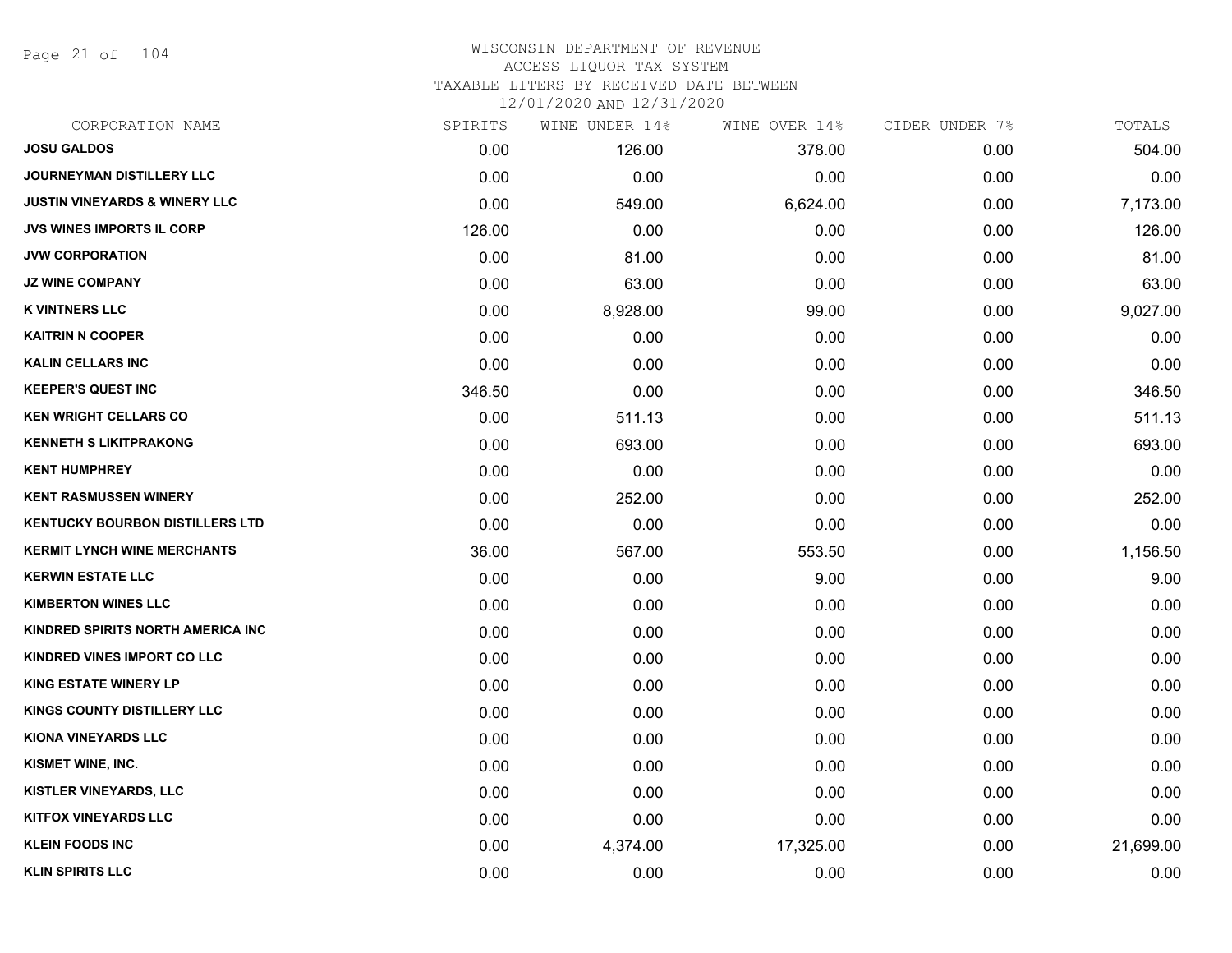| CORPORATION NAME                                     | SPIRITS | WINE UNDER 14% | WINE OVER 14% | CIDER UNDER 7% | TOTALS   |
|------------------------------------------------------|---------|----------------|---------------|----------------|----------|
| <b>KLINKER BRICK WINERY INC</b>                      | 0.00    | 0.00           | 0.00          | 0.00           | 0.00     |
| <b>KNIGHTS BRIDGE WINERY LLC</b>                     | 0.00    | 0.00           | 0.00          | 0.00           | 0.00     |
| <b>KOBRAND CORPORATION</b>                           | 18.00   | 5,072.85       | 3,935.40      | 0.00           | 9,026.25 |
| KOJIMA & INTERNATIONAL ASSOCIATES INC                | 0.00    | 0.00           | 0.00          | 0.00           | 0.00     |
| <b>KOLOA RUM CORP</b>                                | 0.00    | 0.00           | 0.00          | 0.00           | 0.00     |
| <b>KONGSGAARD WINE LLC</b>                           | 0.00    | 0.00           | 0.00          | 0.00           | 0.00     |
| <b>KONSTANTIN D FRANK &amp; SONS</b>                 | 0.00    | 0.00           | 0.00          | 0.00           | 0.00     |
| <b>KOPRI INC</b>                                     | 0.00    | 0.00           | 0.00          | 0.00           | 0.00     |
| <b>KORE WINE COMPANY, LLC</b>                        | 0.00    | 0.00           | 0.00          | 0.00           | 0.00     |
| <b>KOVAL INC</b>                                     | 528.75  | 0.00           | 0.00          | 0.00           | 528.75   |
| <b>KRUPP BROTHERS LLC</b>                            | 0.00    | 0.00           | 0.00          | 0.00           | 0.00     |
| <b>KYSELA PERE ET FILS LTD</b>                       | 0.00    | 0.00           | 0.00          | 0.00           | 0.00     |
| <b>L &amp; F BRANDS INC</b>                          | 0.00    | 0.00           | 0.00          | 0.00           | 0.00     |
| <b>L C WINE</b>                                      | 0.00    | 0.00           | 0.00          | 0.00           | 0.00     |
| <b>L&amp;C WINE COUNTRY OPERATIONS LLC</b>           | 0.00    | 0.00           | 0.00          | 0.00           | 0.00     |
| L. MAWBY, LLC                                        | 0.00    | 0.00           | 0.00          | 0.00           | 0.00     |
| <b>L18 HOLDINGS, INC.</b>                            | 0.00    | 0.00           | 0.00          | 0.00           | 0.00     |
| <b>LADERA WINERY LLC</b>                             | 0.00    | 0.00           | 0.00          | 0.00           | 0.00     |
| <b>LADY HILL LLC</b>                                 | 0.00    | 0.75           | 0.00          | 0.00           | 0.75     |
| <b>LAIL VINEYARDS LLC</b>                            | 0.00    | 0.00           | 0.00          | 0.00           | 0.00     |
| <b>LAIRD &amp; COMPANY</b>                           | 289.50  | 0.00           | 0.00          | 0.00           | 289.50   |
| <b>LAIRD FAMILY ESTATE LLC</b>                       | 0.00    | 0.00           | 0.00          | 0.00           | 0.00     |
| <b>LAKE COUNTRY LIBARE DISTILLING LLC</b>            | 0.00    | 0.00           | 0.00          | 0.00           | 0.00     |
| <b>LANGDON SHIVERICK INC</b>                         | 0.00    | 0.00           | 0.00          | 0.00           | 0.00     |
| <b>LANGE WINERY LLC</b>                              | 0.00    | 27.00          | 0.00          | 0.00           | 27.00    |
| <b>LATITUDE BEVERAGE COMPANY</b>                     | 0.00    | 90.00          | 27.00         | 0.00           | 117.00   |
| <b>LAUREATE IMPORTS &amp; MARKETING COMPANY, INC</b> | 0.00    | 0.00           | 0.00          | 0.00           | 0.00     |
| <b>LAVA SPRINGS INC</b>                              | 0.00    | 0.00           | 0.00          | 0.00           | 0.00     |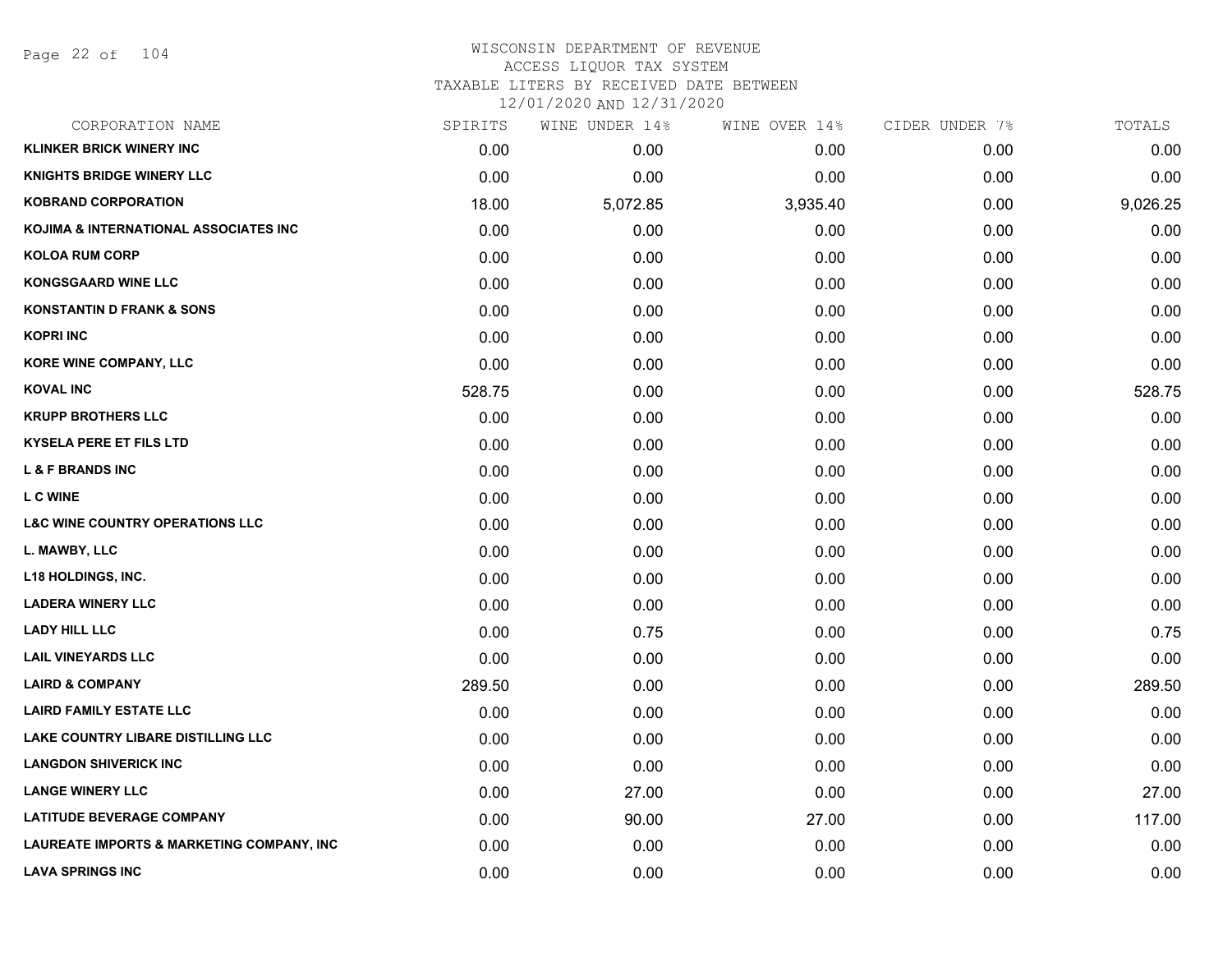Page 23 of 104

# WISCONSIN DEPARTMENT OF REVENUE ACCESS LIQUOR TAX SYSTEM TAXABLE LITERS BY RECEIVED DATE BETWEEN

| CORPORATION NAME                         | SPIRITS   | WINE UNDER 14% | WINE OVER 14% | CIDER UNDER 7% | TOTALS    |
|------------------------------------------|-----------|----------------|---------------|----------------|-----------|
| <b>LAWER FAMILY WINERY INC</b>           | 0.00      | 0.00           | 0.00          | 0.00           | 0.00      |
| <b>LAWLESS DISTILLING COMPANY LLC</b>    | 0.00      | 0.00           | 0.00          | 0.00           | 0.00      |
| <b>LCF WINE COMPANY LLC</b>              | 0.00      | 1,008.00       | 0.00          | 0.00           | 1,008.00  |
| LE CEP II INC                            | 0.00      | 0.00           | 0.00          | 0.00           | 0.00      |
| LE GRAND COURTAGE LLC                    | 0.00      | 252.00         | 0.00          | 0.00           | 252.00    |
| LEELANAU WINE CELLARS, LTD.              | 0.00      | 0.00           | 0.00          | 0.00           | 0.00      |
| <b>LEFGROUP</b>                          | 0.00      | 0.00           | 0.00          | 0.00           | 0.00      |
| LEFT COAST CELLARS LLC                   | 0.00      | 0.00           | 0.00          | 0.00           | 0.00      |
| <b>LEMELSON WINERY LLC</b>               | 0.00      | 0.00           | 0.00          | 0.00           | 0.00      |
| <b>LEONARD KREUSCH INC</b>               | 0.00      | 197.54         | 0.00          | 0.00           | 197.54    |
| <b>LEONARDINI FAMILY WINERY LLC</b>      | 0.00      | 0.00           | 0.00          | 0.00           | 0.00      |
| <b>LEONETTI CELLAR LLC</b>               | 0.00      | 0.00           | 0.00          | 0.00           | 0.00      |
| LES LUNES WINE LLC                       | 0.00      | 0.00           | 0.00          | 0.00           | 0.00      |
| <b>LEVECKE CORPORATION</b>               | 63,852.00 | 0.00           | 0.00          | 0.00           | 63,852.00 |
| <b>LIDESTRI BEVERAGES LLC</b>            | 0.00      | 0.00           | 0.00          | 0.00           | 0.00      |
| <b>LIMERICK LANE CELLARS INC</b>         | 0.00      | 0.00           | 0.00          | 0.00           | 0.00      |
| LINCOLN SQUARE WINE COMPANY LLC          | 0.00      | 168.00         | 0.00          | 0.00           | 168.00    |
| LINGUA FRANCA-LS VINEYARDS HOLDINGS, LLC | 0.00      | 13.50          | 0.00          | 0.00           | 13.50     |
| <b>LIOCO WINE COMPANY LLC</b>            | 0.00      | 0.00           | 135.00        | 0.00           | 135.00    |
| <b>LION NATHAN USA INC</b>               | 0.00      | 378.00         | 1,314.00      | 0.00           | 1,692.00  |
| <b>LISA CHASE</b>                        | 0.00      | 0.00           | 0.00          | 0.00           | 0.00      |
| <b>LISA LISA INCORPORATED</b>            | 0.00      | 0.00           | 0.00          | 0.00           | 0.00      |
| <b>LISA MARLOW</b>                       | 0.00      | 0.00           | 0.00          | 0.00           | 0.00      |
| <b>LIVING FOODS. LLC</b>                 | 0.00      | 0.00           | 0.00          | 0.00           | 0.00      |
| <b>LLOYD CARUSO LLC</b>                  | 0.00      | 0.00           | 0.00          | 0.00           | 0.00      |
| <b>LLOYD CELLARS INC</b>                 | 0.00      | 0.00           | 0.00          | 0.00           | 0.00      |
| <b>LMR WINE ESTATES LLC</b>              | 0.00      | 459.00         | 58.50         | 0.00           | 517.50    |
| <b>LOCAL DISTILLING INC</b>              | 3,210.00  | 0.00           | 0.00          | 0.00           | 3,210.00  |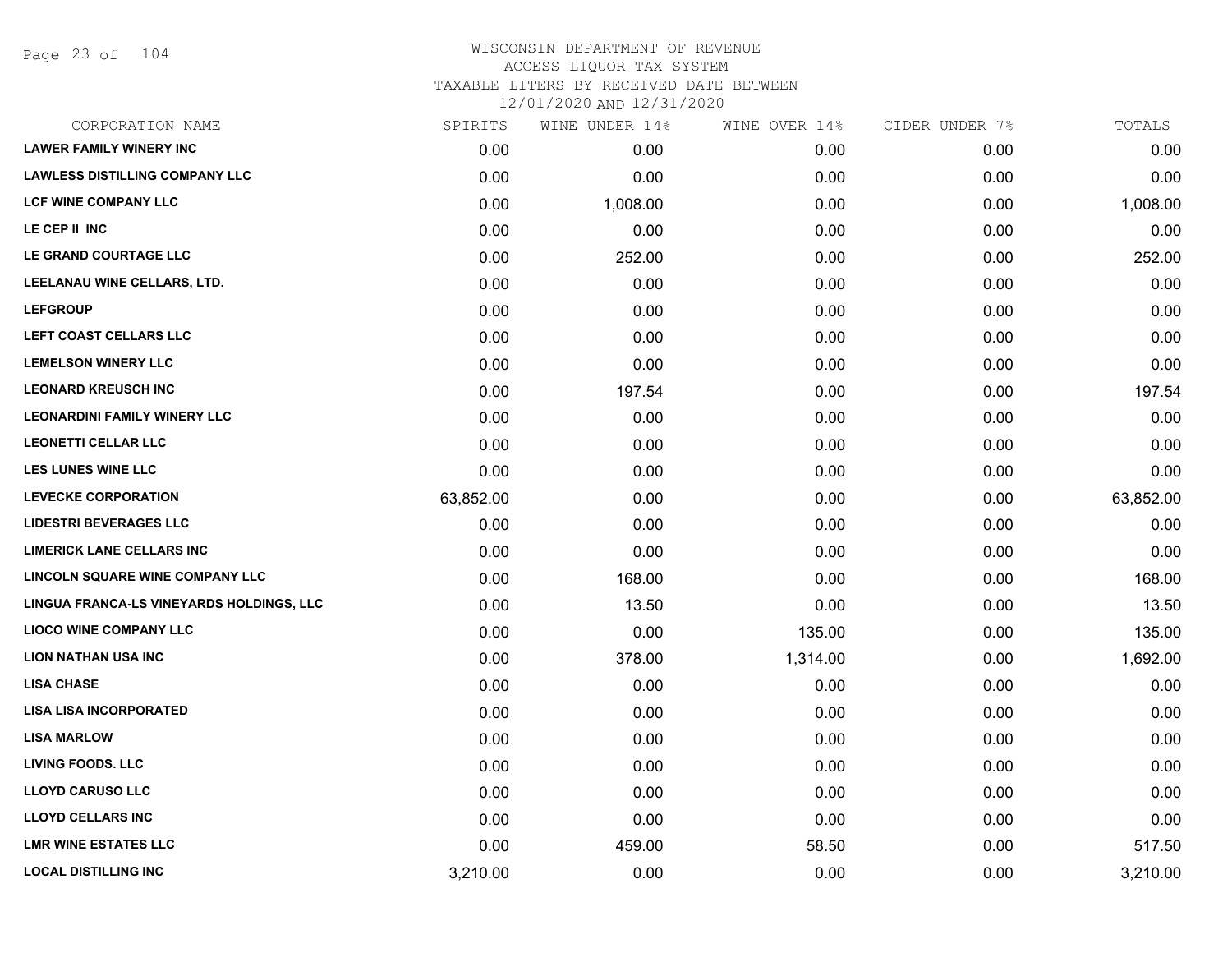Page 24 of 104

| CORPORATION NAME                               | SPIRITS   | WINE UNDER 14% | WINE OVER 14% | CIDER UNDER 7% | TOTALS    |
|------------------------------------------------|-----------|----------------|---------------|----------------|-----------|
| <b>LOEST &amp; MCNAMEE INC</b>                 | 0.00      | 0.00           | 0.00          | 0.00           | 0.00      |
| LONE STAR DISTILLERY LLC                       | 0.00      | 0.00           | 0.00          | 0.00           | 0.00      |
| <b>LONG MEADOW RANCH WINERY INC</b>            | 0.00      | 0.00           | 0.00          | 0.00           | 0.00      |
| <b>LONG SHADOWS VINTNERS LLC</b>               | 0.00      | 0.00           | 126.00        | 0.00           | 126.00    |
| <b>LONZ WINERY INC</b>                         | 0.00      | 0.00           | 0.00          | 0.00           | 0.00      |
| <b>LOOSEN BROS USA LTD</b>                     | 0.00      | 171.00         | 0.00          | 0.00           | 171.00    |
| <b>LORING WINE COMPANY LLC</b>                 | 0.00      | 0.00           | 29.25         | 0.00           | 29.25     |
| <b>LOUIS GLUNZ BEER INC</b>                    | 0.00      | 0.00           | 0.00          | 0.00           | 0.00      |
| <b>LOUIS LATOUR INC</b>                        | 0.00      | 189.00         | 0.00          | 0.00           | 189.00    |
| <b>LOWDEN SCHOOLHOUSE CORPORATION</b>          | 0.00      | 0.00           | 378.00        | 0.00           | 378.00    |
| <b>LUNA VINEYARDS INC</b>                      | 0.00      | 126.00         | 0.00          | 0.00           | 126.00    |
| <b>LUNEAU USA INC</b>                          | 0.00      | 2,178.00       | 63.00         | 0.00           | 2,241.00  |
| <b>LUXCO INC</b>                               | 33,915.00 | 0.00           | 657.00        | 0.00           | 34,572.00 |
| <b>LYNFRED WINERY INC</b>                      | 0.00      | 270.00         | 0.00          | 0.00           | 270.00    |
| <b>LYNMAR WINERY LLC</b>                       | 0.00      | 0.00           | 0.00          | 0.00           | 0.00      |
| M.A.C. WINES, LLC                              | 0.00      | 0.00           | 504.00        | 0.00           | 504.00    |
| <b>MACH FLYNT INC</b>                          | 5,544.00  | 63,207.00      | 11,016.00     | 0.00           | 79,767.00 |
| <b>MACK &amp; SCHUHLE INC</b>                  | 180.00    | 12,861.00      | 0.00          | 0.00           | 13,041.00 |
| <b>MAD CAR WINE CO LLC</b>                     | 0.00      | 0.00           | 0.00          | 0.00           | 0.00      |
| <b>MAISONS MARQUES &amp; DOMAINES USA INC.</b> | 0.00      | 4,198.42       | 499.50        | 0.00           | 4,697.92  |
| <b>MAMMOTH DISTILLING LLC</b>                  | 0.00      | 0.00           | 0.00          | 0.00           | 0.00      |
| <b>MANCAN WINE LLC</b>                         | 0.00      | 0.00           | 0.00          | 0.00           | 0.00      |
| <b>MANO'S INC</b>                              | 0.00      | 7,094.98       | 0.00          | 0.00           | 7,094.98  |
| <b>MARCI PALATELLA</b>                         | 742.50    | 0.00           | 0.00          | 0.00           | 742.50    |
| <b>MARGERUM WINE COMPANY INC</b>               | 0.00      | 0.00           | 0.00          | 0.00           | 0.00      |
| <b>MARIETTA CELLARS INC</b>                    | 0.00      | 0.00           | 0.00          | 0.00           | 0.00      |
| <b>MARIPOSA WINE COMPANY LLC</b>               | 0.00      | 0.00           | 0.00          | 0.00           | 0.00      |
| <b>MARK ANTHONY BRANDS INC.</b>                | 0.00      | 0.00           | 0.00          | 0.00           | 0.00      |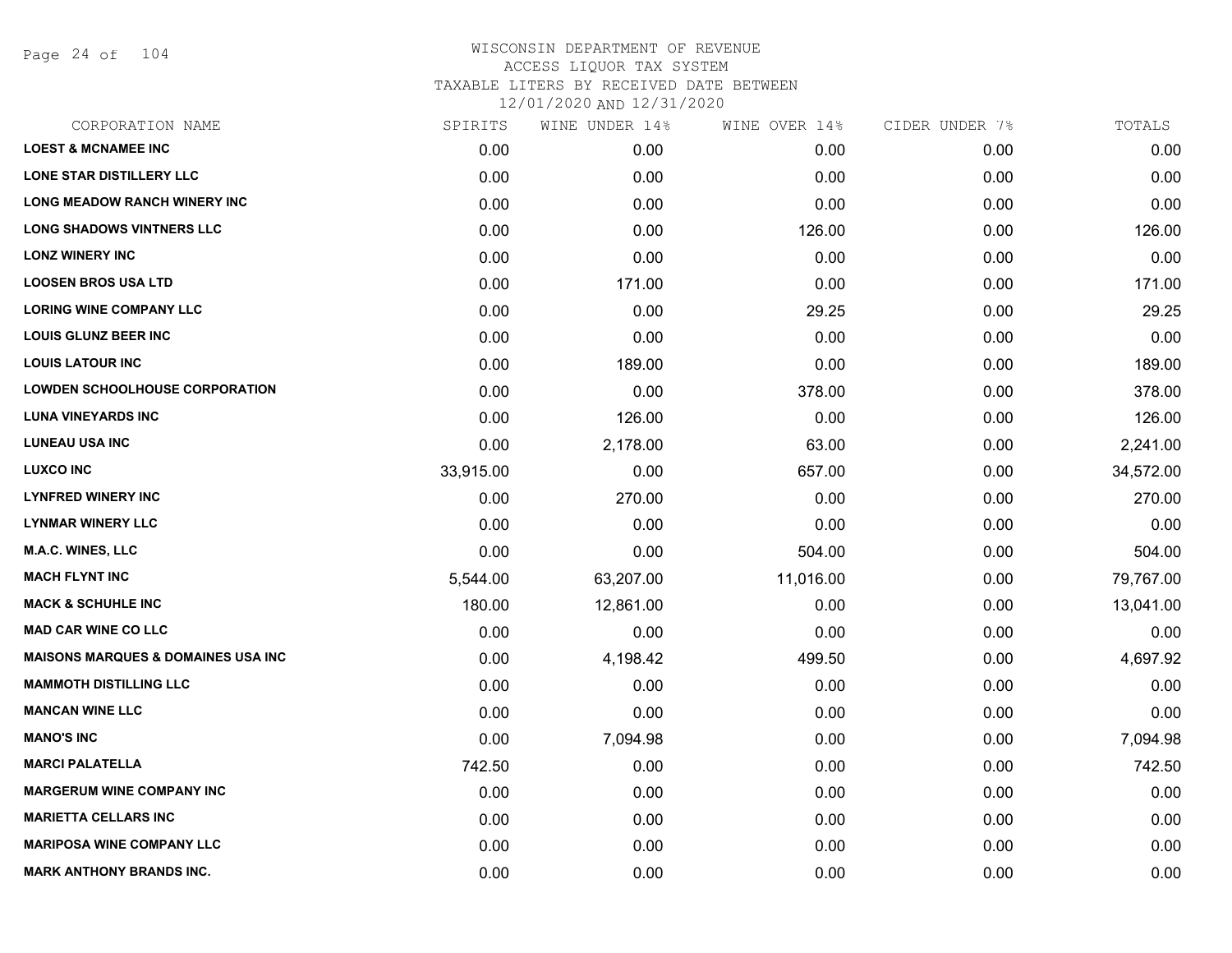Page 25 of 104

| CORPORATION NAME                        | SPIRITS | WINE UNDER 14% | WINE OVER 14% | CIDER UNDER 7% | TOTALS   |
|-----------------------------------------|---------|----------------|---------------|----------------|----------|
| <b>MARK MCNEILLY</b>                    | 0.00    | 0.00           | 0.00          | 0.00           | 0.00     |
| <b>MARK SZUMOWSKI</b>                   | 0.00    | 0.00           | 0.00          | 0.00           | 0.00     |
| <b>MARKETING GLOBAL BRANDS CORP</b>     | 0.00    | 0.00           | 0.00          | 0.00           | 0.00     |
| <b>MARKO J KARAKASEVIC</b>              | 0.00    | 0.00           | 0.00          | 0.00           | 0.00     |
| <b>MARTELLOTTO INC.</b>                 | 0.00    | 0.00           | 0.00          | 0.00           | 0.00     |
| <b>MARTIN &amp; COMPANY WINES, INC</b>  | 0.00    | 0.00           | 0.00          | 0.00           | 0.00     |
| <b>MARTIN RAY WINERY INC</b>            | 0.00    | 0.00           | 0.00          | 0.00           | 0.00     |
| <b>MARTINELLI WINERY INC</b>            | 0.00    | 0.00           | 0.00          | 0.00           | 0.00     |
| <b>MARTINEZ DISTRIBUTING CO INC</b>     | 0.00    | 0.00           | 0.00          | 0.00           | 0.00     |
| <b>MARY TAYLOR</b>                      | 0.00    | 0.00           | 0.00          | 0.00           | 0.00     |
| <b>MASSANOIS LLC</b>                    | 0.00    | 1,086.00       | 459.00        | 0.00           | 1,545.00 |
| <b>MAST-JAEGERMEISTER US INC</b>        | 900.00  | 0.00           | 0.00          | 0.00           | 900.00   |
| <b>MATCHVINO LLC</b>                    | 0.00    | 283.49         | 0.00          | 0.00           | 283.49   |
| <b>MATHY WINERY LLC</b>                 | 0.00    | 0.00           | 360.00        | 0.00           | 360.00   |
| <b>MATRICK HOLDINGS CORPORATION</b>     | 0.00    | 0.00           | 0.00          | 0.00           | 0.00     |
| <b>MATT PREIS</b>                       | 0.00    | 0.00           | 0.00          | 0.00           | 0.00     |
| <b>MATTHEW C VILLARD</b>                | 0.00    | 0.00           | 0.00          | 0.00           | 0.00     |
| <b>MATTHEW RORICK WINES INC</b>         | 0.00    | 0.00           | 0.00          | 0.00           | 0.00     |
| <b>MATTHIASSON FAMILY VINEYARDS LLC</b> | 0.00    | 12.75          | 0.00          | 0.00           | 12.75    |
| <b>MAURITSON FAMILY WINERY</b>          | 0.00    | 0.00           | 0.00          | 0.00           | 0.00     |
| <b>MAYACAMAS VINEYARDS INC</b>          | 0.00    | 0.00           | 0.00          | 0.00           | 0.00     |
| <b>MAYNARD JAMES KEENAN</b>             | 0.00    | 0.00           | 0.00          | 0.00           | 0.00     |
| <b>MC CORMICK DISTILLING CO INC</b>     | 0.00    | 0.00           | 0.00          | 0.00           | 0.00     |
| <b>MCBRIDE SISTERS COLLECTIONS INC</b>  | 0.00    | 1,827.00       | 0.00          | 0.00           | 1,827.00 |
| <b>MCKENZIE'S BEVERAGES INC</b>         | 0.00    | 0.00           | 0.00          | 1,839.71       | 1,839.71 |
| <b>MCNAB RIDGE WINERY LLC</b>           | 0.00    | 0.00           | 0.00          | 0.00           | 0.00     |
| <b>MEDCO ATLANTIC INC</b>               | 214.50  | 229.50         | 0.00          | 0.00           | 444.00   |
| <b>MEIERS WINE CELLARS INC</b>          | 0.00    | 216.00         | 90.00         | 0.00           | 306.00   |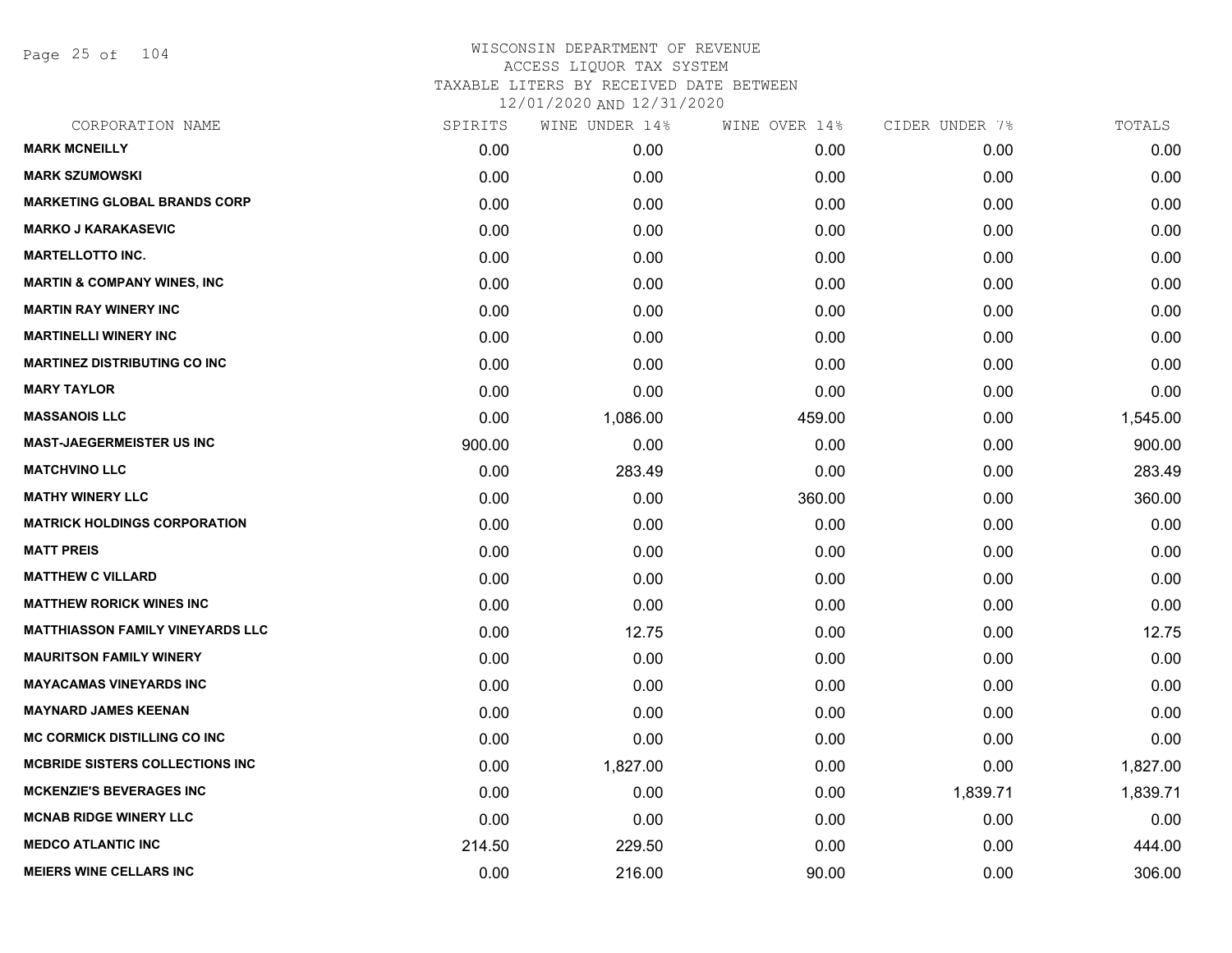Page 26 of 104

#### WISCONSIN DEPARTMENT OF REVENUE ACCESS LIQUOR TAX SYSTEM TAXABLE LITERS BY RECEIVED DATE BETWEEN

| CORPORATION NAME                            | SPIRITS  | WINE UNDER 14% | WINE OVER 14% | CIDER UNDER 7% | TOTALS    |
|---------------------------------------------|----------|----------------|---------------|----------------|-----------|
| <b>MENDOCINO WINE GROUP LLC</b>             | 0.00     | 2,556.00       | 1,206.00      | 0.00           | 3,762.00  |
| <b>MERCER WINE ESTATES LLC</b>              | 0.00     | 0.00           | 0.00          | 0.00           | 0.00      |
| <b>MERCHANT DU VIN CORPORATION</b>          | 0.00     | 0.00           | 0.00          | 224.85         | 224.85    |
| <b>METAMORPHOSIS WINES LLC</b>              | 0.00     | 0.00           | 0.00          | 0.00           | 0.00      |
| <b>METEOR VINEYARD LLC</b>                  | 0.00     | 0.00           | 0.00          | 0.00           | 0.00      |
| <b>METIER LLC</b>                           | 0.00     | 0.00           | 0.00          | 0.00           | 0.00      |
| <b>METTLER WINES LLC</b>                    | 0.00     | 0.00           | 252.00        | 0.00           | 252.00    |
| <b>MEV CORPORATION</b>                      | 0.00     | 126.00         | 0.00          | 0.00           | 126.00    |
| <b>MEXCOR INC</b>                           | 1,536.00 | 0.00           | 0.00          | 0.00           | 1,536.00  |
| <b>MEYER CELLARS LLC</b>                    | 0.00     | 0.00           | 0.00          | 0.00           | 0.00      |
| <b>MHW LTD</b>                              | 8,604.00 | 7,274.25       | 2,265.75      | 0.00           | 18,144.00 |
| <b>MICHAEL BELLO</b>                        | 0.00     | 0.00           | 0.00          | 0.00           | 0.00      |
| <b>MICHAEL HOUGH</b>                        | 0.00     | 787.50         | 279.00        | 0.00           | 1,066.50  |
| <b>MICHAEL KUSH</b>                         | 0.00     | 0.00           | 0.00          | 0.00           | 0.00      |
| <b>MICHAEL P CAMERON</b>                    | 0.00     | 0.00           | 0.00          | 0.00           | 0.00      |
| <b>MICHAEL SKURNIK WINES INC</b>            | 0.00     | 1,714.50       | 0.00          | 0.00           | 1,714.50  |
| <b>MICHEAL DASHE</b>                        | 0.00     | 0.00           | 0.00          | 0.00           | 0.00      |
| <b>MIDDLE WEST SPIRITS</b>                  | 0.00     | 0.00           | 0.00          | 0.00           | 0.00      |
| <b>MIDNIGHT CELLARS INC</b>                 | 0.00     | 0.00           | 0.00          | 0.00           | 0.00      |
| <b>MID-OAK DISTILLERY INC</b>               | 0.00     | 0.00           | 0.00          | 0.00           | 0.00      |
| MIGHTY SWELL COCKTAIL COMPANY LLC           | 0.00     | 0.00           | 0.00          | 0.00           | 0.00      |
| <b>MIGNANELLI WINERY LLC</b>                | 0.00     | 0.00           | 0.00          | 0.00           | 0.00      |
| <b>MILBRANDT FAMILY WINES LLC</b>           | 0.00     | 0.00           | 0.00          | 0.00           | 0.00      |
| MILLER FAMILY WINE COMPANY LLC              | 0.00     | 0.00           | 0.00          | 0.00           | 0.00      |
| <b>MILLER SQUARED INC</b>                   | 0.00     | 0.00           | 0.00          | 0.00           | 0.00      |
| <b>MILTONS DISTRIBUTING CO INC</b>          | 0.00     | 1,626.00       | 270.00        | 0.00           | 1,896.00  |
| <b>MINER FAMILY WINERY LLC</b>              | 0.00     | 0.00           | 0.00          | 0.00           | 0.00      |
| <b>MINNESOTAS FINEST FERMENTED PRODUCTS</b> | 0.00     | 0.00           | 0.00          | 0.00           | 0.00      |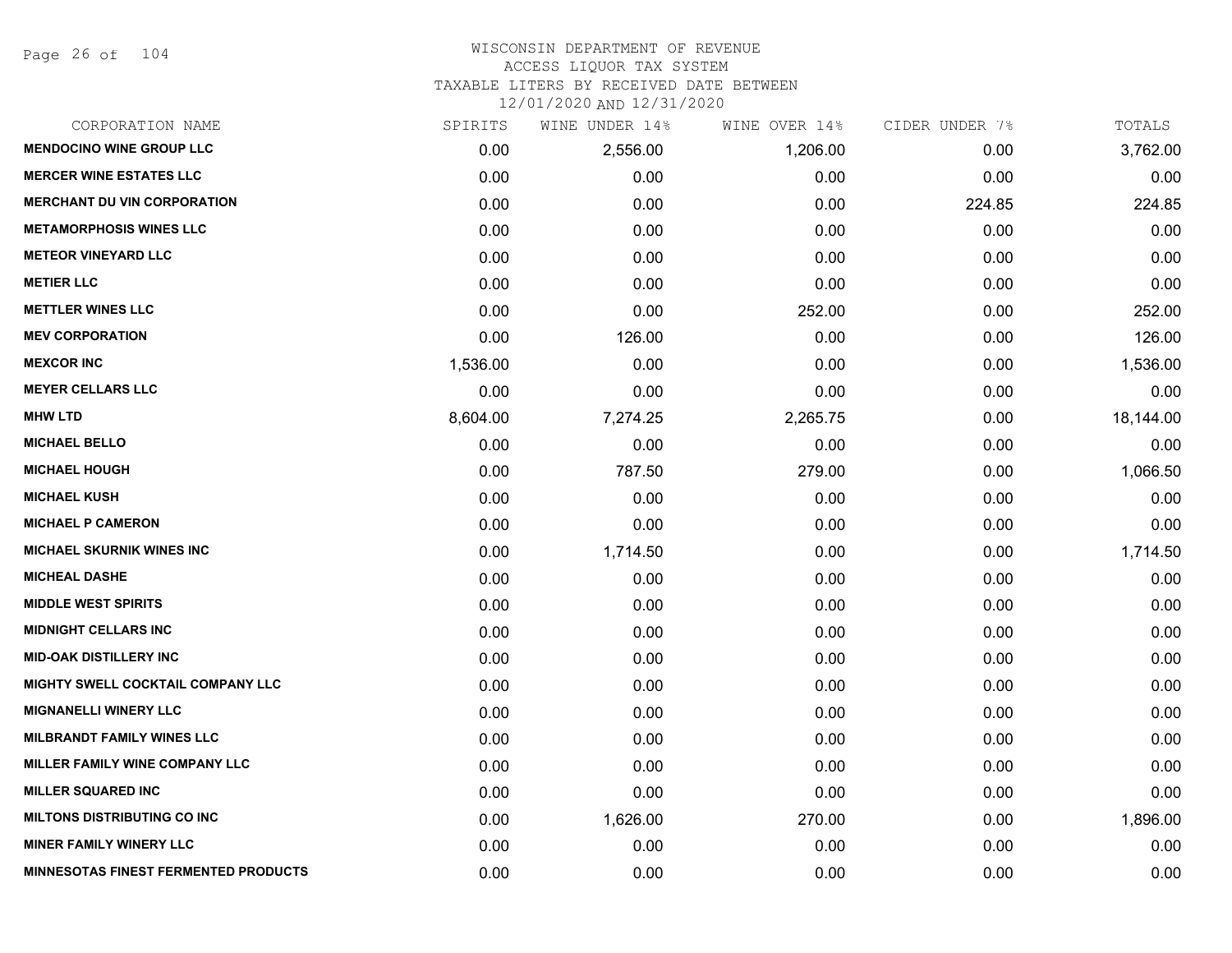Page 27 of 104

## WISCONSIN DEPARTMENT OF REVENUE ACCESS LIQUOR TAX SYSTEM TAXABLE LITERS BY RECEIVED DATE BETWEEN

| CORPORATION NAME                                                 | SPIRITS   | WINE UNDER 14% | WINE OVER 14% | CIDER UNDER 7% | TOTALS    |
|------------------------------------------------------------------|-----------|----------------|---------------|----------------|-----------|
| <b>MIONETTO USA INC</b>                                          | 0.00      | 907.13         | 0.00          | 0.00           | 907.13    |
| <b>MIRA WINERY LLC</b>                                           | 0.00      | 0.00           | 0.00          | 0.00           | 0.00      |
| <b>MIRACLE IMPORTING AND DISTRIBUTION LLC</b>                    | 0.00      | 0.00           | 0.00          | 0.00           | 0.00      |
| <b>MIRAMONT ESTATE VINEYARDS &amp; WINERY INC</b>                | 0.00      | 0.00           | 0.00          | 0.00           | 0.00      |
| <b>MIRASOL WINE LLC</b>                                          | 0.00      | 0.00           | 0.00          | 0.00           | 0.00      |
| <b>MIRER MANAGEMENT COMPANY LLC</b>                              | 0.00      | 0.00           | 0.00          | 0.00           | 0.00      |
| <b>MIROSLAV IVANOV TCHOLAKOV</b>                                 | 0.00      | 0.00           | 0.00          | 0.00           | 0.00      |
| <b>MISA IMPORTS INC</b>                                          | 46,476.00 | 7,497.00       | 1,170.00      | 0.00           | 55,143.00 |
| <b>MISSISSIPPI RIVER DISTILLING COMPANY</b>                      | 234.00    | 0.00           | 0.00          | 0.00           | 234.00    |
| <b>MISTARR WINE IMPORTERS</b>                                    | 0.00      | 0.00           | 0.00          | 0.00           | 0.00      |
| <b>MODERN DEVELOPMENT COMPANY</b>                                | 0.00      | 0.00           | 0.00          | 0.00           | 0.00      |
| <b>MODERN SPIRITS LLC</b>                                        | 0.00      | 127.76         | 13.50         | 0.00           | 141.26    |
| <b>MOET HENNESSY USA, INC.</b>                                   | 77,718.30 | 1,372.50       | 864.00        | 13,555.50      | 93,510.30 |
| <b>MOLLYDOOKER INTERNATIONAL LLC</b>                             | 0.00      | 0.00           | 504.00        | 0.00           | 504.00    |
| <b>MOLLY'S WINERY INC</b>                                        | 0.00      | 54.00          | 0.00          | 0.00           | 54.00     |
| <b>MOLSON COORS BEVERAGE COMPANY USA LLC</b>                     | 0.00      | 2,741.46       | 0.00          | 451.68         | 3,193.14  |
| <b>MONICA NOGUES</b>                                             | 0.00      | 0.00           | 0.00          | 0.00           | 0.00      |
| <b>MONSIEUR TOUTON SELECTION LTD / ORIGIN USA</b>                | 0.00      | 0.00           | 0.00          | 0.00           | 0.00      |
| <b>MONTCALM WINE IMPORTERS LTD</b>                               | 0.00      | 0.00           | 0.00          | 0.00           | 0.00      |
| <b>MONTE CRISTO BLOCK IV LLC</b>                                 | 0.00      | 0.00           | 0.00          | 0.00           | 0.00      |
| <b>MONTEREY WINE COMPANY LLC</b>                                 | 0.00      | 972.00         | 0.00          | 0.00           | 972.00    |
| <b>MONTICELLO CELLARS INC</b>                                    | 0.00      | 0.00           | 0.00          | 0.00           | 0.00      |
| <b>MOONLIGHT MEADERY LLC D/B/A HIDDEN MOON</b><br><b>BREWING</b> | 0.00      | 0.00           | 0.00          | 0.00           | 0.00      |
| <b>MORE THAN GRAPES, LLC</b>                                     | 0.00      | 373.50         | 0.00          | 0.00           | 373.50    |
| <b>MORGAN WINERY INC</b>                                         | 0.00      | 63.00          | 0.00          | 0.00           | 63.00     |
| <b>MOUNT VEEDER FARMS LLC</b>                                    | 0.00      | 0.00           | 0.00          | 0.00           | 0.00      |
| <b>MOUNTAIN VIEW VINTNERS LLC</b>                                | 0.00      | 0.00           | 0.00          | 0.00           | 0.00      |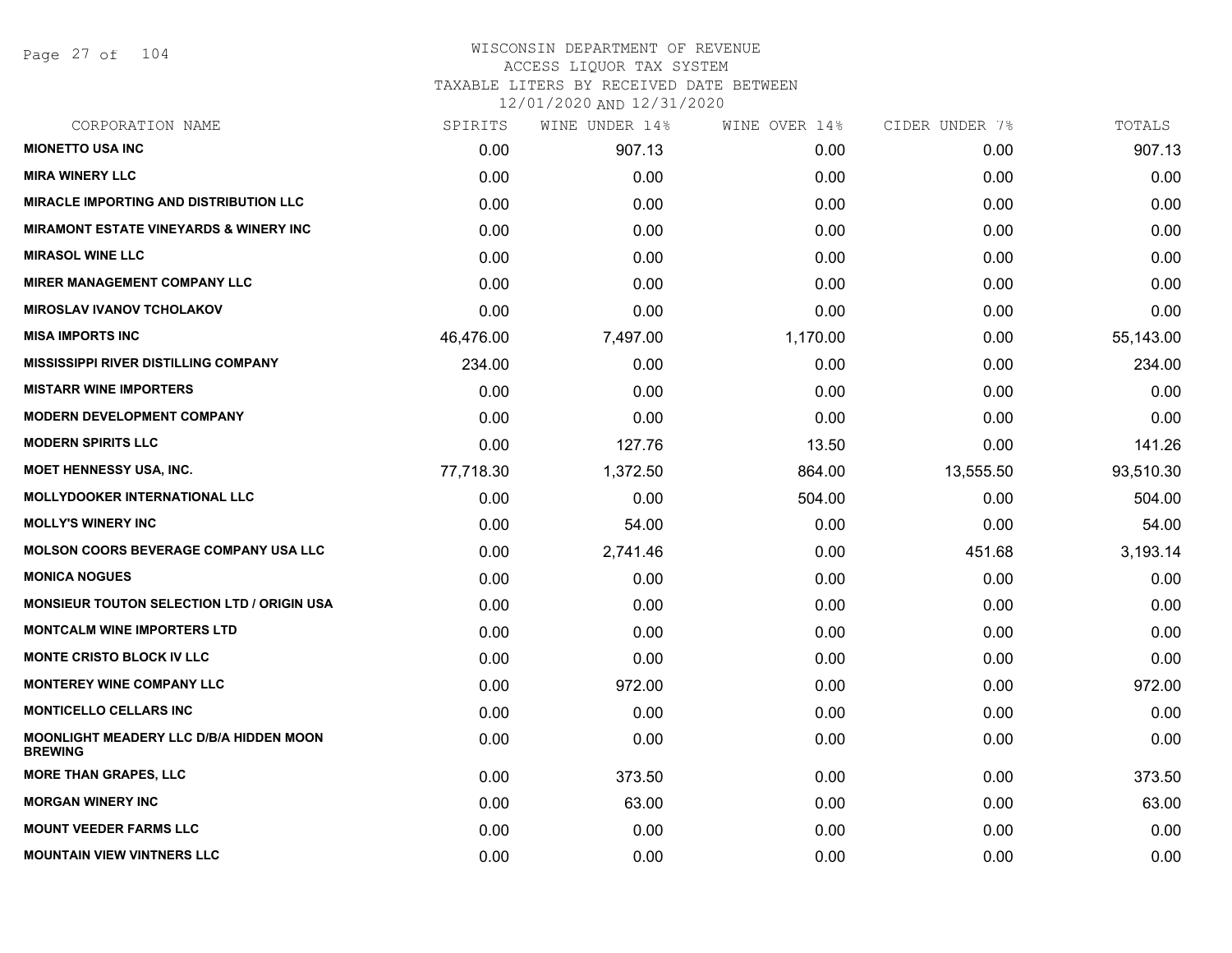Page 28 of 104

#### WISCONSIN DEPARTMENT OF REVENUE ACCESS LIQUOR TAX SYSTEM

TAXABLE LITERS BY RECEIVED DATE BETWEEN

| CORPORATION NAME                                                            | SPIRITS  | WINE UNDER 14% | WINE OVER 14% | CIDER UNDER 7% | TOTALS      |
|-----------------------------------------------------------------------------|----------|----------------|---------------|----------------|-------------|
| <b>MPL BRANDS NV INC</b>                                                    | 3,168.00 | $-5,366.16$    | 0.00          | 0.00           | $-2,198.16$ |
| <b>MR WINE</b>                                                              | 495.00   | 0.00           | 0.00          | 0.00           | 495.00      |
| <b>MS WALKER INC</b>                                                        | 5,065.50 | 0.00           | 0.00          | 0.00           | 5,065.50    |
| <b>MUTUAL WHOLESALE LIQUOR INC</b>                                          | 0.00     | 0.00           | 0.00          | 0.00           | 0.00        |
| <b>NAPA VALLEY SPECIALTY WINES INC</b>                                      | 0.00     | 468.00         | 180.00        | 0.00           | 648.00      |
| NATIONAL CONSUMER CREDIT GUARANTEE<br><b>ASSOCIATION OF CONNECTICUT INC</b> | 72.00    | 0.00           | 0.00          | 0.00           | 72.00       |
| <b>NATURAL MERCHANTS INC</b>                                                | 0.00     | 1,080.00       | 0.00          | 0.00           | 1,080.00    |
| <b>NATURAL SELECTIONS 357 LLC</b>                                           | 0.00     | 0.00           | 0.00          | 0.00           | 0.00        |
| <b>NATUREL WEST CORP</b>                                                    | 0.00     | 0.00           | 0.00          | 0.00           | 0.00        |
| <b>NBI ACQUISITION LLC</b>                                                  | 0.00     | 0.00           | 0.00          | 0.00           | 0.00        |
| <b>NDC SYSTEMS LP</b>                                                       | 4,722.00 | 50,136.00      | 5,304.00      | 0.00           | 60,162.00   |
| <b>NESTOR IMPORTS INC</b>                                                   | 126.00   | 126.00         | 63.00         | 0.00           | 315.00      |
| <b>NEW HOLLAND BREWING CO LLC</b>                                           | 3,327.51 | 0.00           | 0.00          | 0.00           | 3,327.51    |
| <b>NEW MEXICO WINERIES INC.</b>                                             | 0.00     | 126.00         | 0.00          | 0.00           | 126.00      |
| <b>NEW PARROTT &amp; CO</b>                                                 | 0.00     | 9,679.50       | 1,053.00      | 0.00           | 10,732.50   |
| <b>NEW VAVIN INC</b>                                                        | 0.00     | 0.00           | 0.00          | 0.00           | 0.00        |
| <b>NEW VINELAND LLC</b>                                                     | 0.00     | 0.00           | 0.00          | 0.00           | 0.00        |
| <b>NEW YORK MUTUAL TRADING CO INC</b>                                       | 0.00     | 0.00           | 0.00          | 0.00           | 0.00        |
| <b>NEXUS BRANDS LLC</b>                                                     | 0.00     | 0.00           | 0.00          | 0.00           | 0.00        |
| <b>NICHE IMPORT CO</b>                                                      | 504.00   | 0.00           | 0.00          | 0.00           | 504.00      |
| NIEBAUM-COPPOLA ESTATE WINERY LP                                            | 0.00     | 0.00           | 0.00          | 0.00           | 0.00        |
| <b>NINER WINE ESTATES LLC</b>                                               | 0.00     | 0.00           | 0.00          | 0.00           | 0.00        |
| <b>NLV TEQUILA BOTTLING LLC</b>                                             | 0.00     | 0.00           | 0.00          | 0.00           | 0.00        |
| <b>NOLET SPIRITS USA INC</b>                                                | 0.00     | 0.00           | 0.00          | 0.00           | 0.00        |
| <b>NORTH SHORE DISTILLERY LLC</b>                                           | 0.00     | 0.00           | 0.00          | 0.00           | 0.00        |
| <b>NORTHERN EMPIRE LLC</b>                                                  | 0.00     | 0.00           | 0.00          | 0.00           | 0.00        |
| <b>NOVA WINES, INC.</b>                                                     | 0.00     | 0.00           | 0.00          | 0.00           | 0.00        |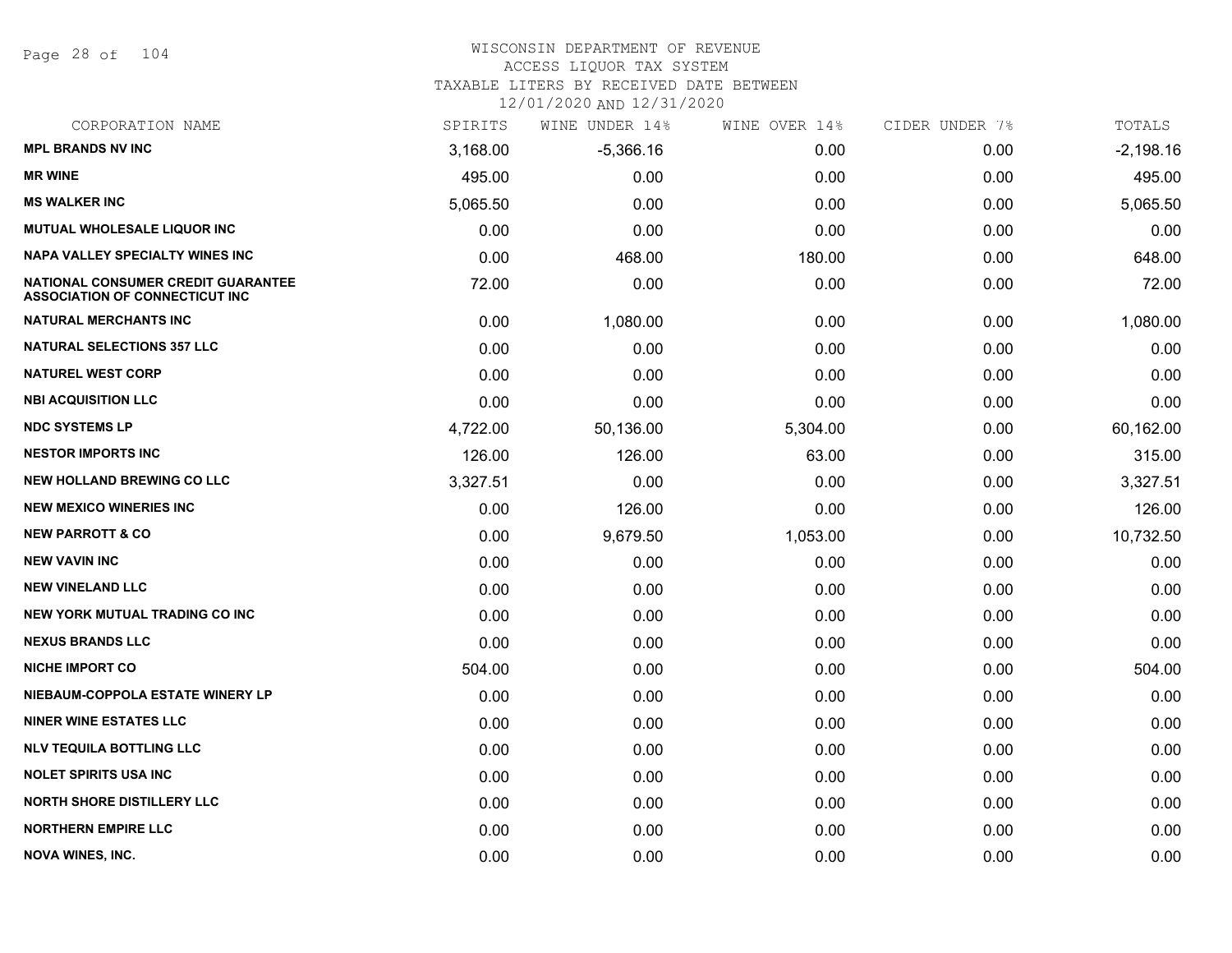Page 29 of 104

## WISCONSIN DEPARTMENT OF REVENUE ACCESS LIQUOR TAX SYSTEM TAXABLE LITERS BY RECEIVED DATE BETWEEN

| CORPORATION NAME                       | SPIRITS   | WINE UNDER 14% | WINE OVER 14% | CIDER UNDER 7% | TOTALS    |
|----------------------------------------|-----------|----------------|---------------|----------------|-----------|
| <b>NV AWG LTD</b>                      | 0.00      | 0.00           | 0.00          | 0.00           | 0.00      |
| <b>NW WINE COMPANY LLC</b>             | 0.00      | 621.00         | 0.00          | 0.00           | 621.00    |
| OAK RIDGE WINERY LLC                   | 0.00      | 1,053.00       | 0.00          | 0.00           | 1,053.00  |
| <b>OLD BRIDGE CELLARS</b>              | 0.00      | 3,628.20       | 882.00        | 0.00           | 4,510.20  |
| <b>OLD DOMINICK DISTILLERY LLC</b>     | 0.00      | 0.00           | 0.00          | 0.00           | 0.00      |
| OLD ELK HOLDINGS LLC                   | 0.00      | 0.00           | 0.00          | 0.00           | 0.00      |
| OLD SALEM SPIRITS INC                  | 0.00      | 0.00           | 0.00          | 0.00           | 0.00      |
| OLE SMOKY DISTILLERY LLC               | 19,002.00 | 0.00           | 0.00          | 0.00           | 19,002.00 |
| <b>OLIVER WINE COMPANY INC</b>         | 0.00      | 9,585.00       | 0.00          | 0.00           | 9,585.00  |
| ONE TRUE VINE LLC                      | 0.00      | 0.00           | 45.00         | 0.00           | 45.00     |
| <b>ONE87 WINE AND COCKTAILS, LLC</b>   | 0.00      | 0.00           | 0.00          | 0.00           | 0.00      |
| O'NEILL BEVERAGES CO LLC               | 0.00      | 10,206.00      | 2,457.00      | 0.00           | 12,663.00 |
| <b>OPICI IMPORT COMPANY</b>            | 0.00      | 261.00         | 27.00         | 0.00           | 288.00    |
| <b>OPOLO WINES LP</b>                  | 0.00      | 0.00           | 0.00          | 0.00           | 0.00      |
| <b>OPUS ONE WINERY LLC</b>             | 0.00      | 0.00           | 4.50          | 0.00           | 4.50      |
| ORCA PROPERTIES LLC                    | 0.00      | 0.00           | 0.00          | 0.00           | 0.00      |
| <b>OREGON BREWING COMPANY INC</b>      | 89.99     | 0.00           | 0.00          | 0.00           | 89.99     |
| ORVINO IMPORTS & DISTRIBUTING INC      | 0.00      | 0.00           | 0.00          | 0.00           | 0.00      |
| <b>O'SHAUGHNESSY DEL OSO LLC</b>       | 0.00      | 0.00           | 0.00          | 0.00           | 0.00      |
| <b>OVUM WINES LLC</b>                  | 0.00      | 0.00           | 0.00          | 0.00           | 0.00      |
| <b>PABST HOLDINGS LLC</b>              | 0.00      | 0.00           | 0.00          | 0.00           | 0.00      |
| PACIFIC EDGE MARKETING GROUP INC       | 189.00    | 0.00           | 0.00          | 0.00           | 189.00    |
| PACIFIC INTERNATIONAL LIQUOR INC       | 0.00      | 83.16          | 229.68        | 0.00           | 312.84    |
| <b>PACIFIC WINE &amp; SPIRITS, LLC</b> | 0.00      | 0.00           | 0.00          | 0.00           | 0.00      |
| <b>PAHLMEYER LLC</b>                   | 0.00      | 0.00           | 0.00          | 0.00           | 0.00      |
| PALI WINE COMPANY LP                   | 0.00      | 0.00           | 2,520.00      | 0.00           | 2,520.00  |
| PALM BAY INTERNATIONAL INC             | 648.00    | 4,215.31       | 10.50         | 0.00           | 4,873.81  |
| PALMATEER CONSULTING LLC               | 0.00      | 0.00           | 0.00          | 0.00           | 0.00      |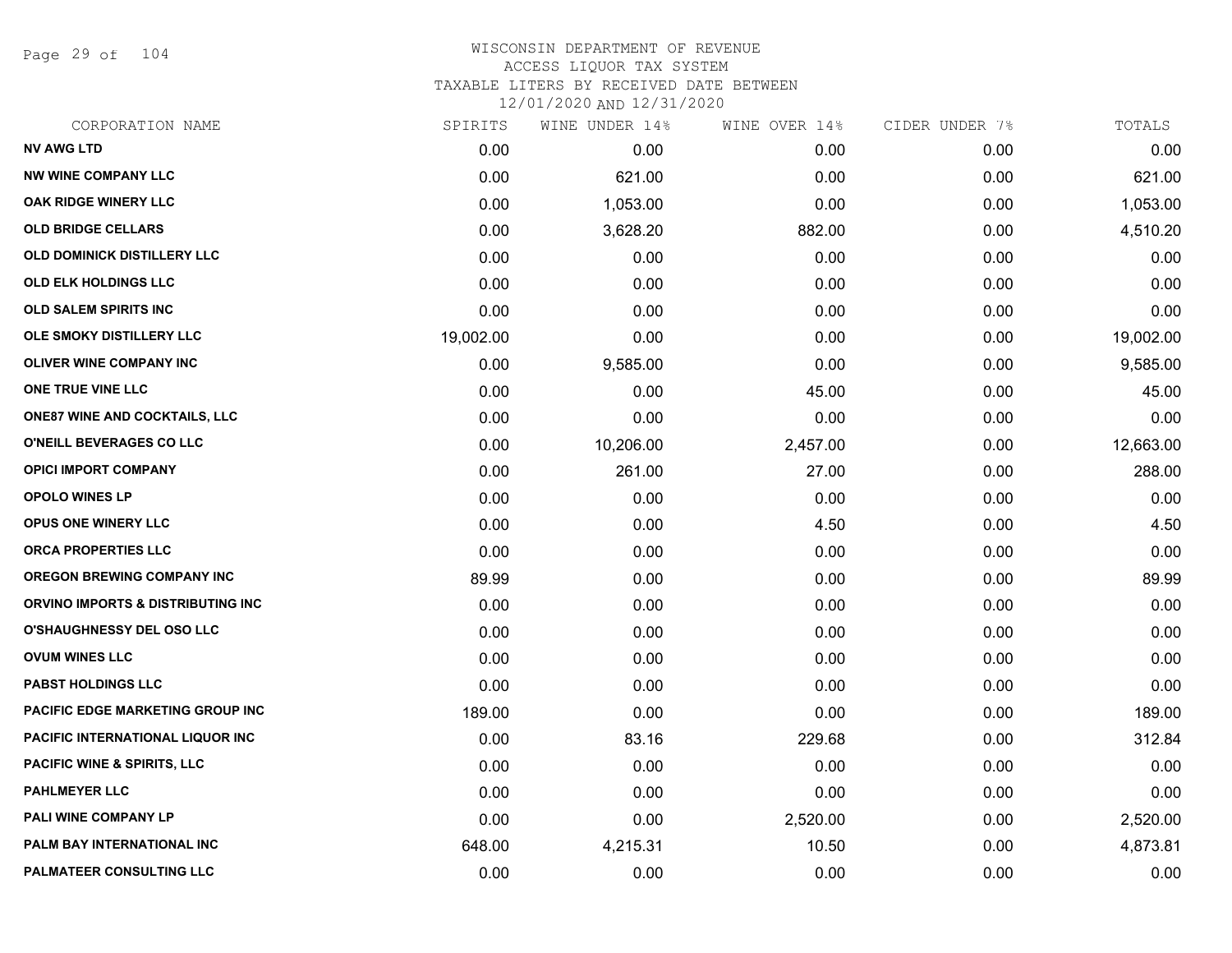Page 30 of 104

## WISCONSIN DEPARTMENT OF REVENUE ACCESS LIQUOR TAX SYSTEM

TAXABLE LITERS BY RECEIVED DATE BETWEEN

| CORPORATION NAME                     | SPIRITS    | WINE UNDER 14% | WINE OVER 14% | CIDER UNDER 7% | TOTALS     |
|--------------------------------------|------------|----------------|---------------|----------------|------------|
| <b>PAMELA FRYE</b>                   | 0.00       | 158.10         | 0.00          | 0.00           | 158.10     |
| <b>PAMPA BEVERAGES LLC</b>           | 0.00       | 3,247.33       | 0.00          | 0.00           | 3,247.33   |
| <b>PAMPELONNE LLC</b>                | 0.00       | 0.00           | 0.00          | 0.00           | 0.00       |
| PANTHER CREEK CELLARS LLC            | 0.00       | 0.00           | 0.00          | 0.00           | 0.00       |
| <b>PAPINEAU LLC</b>                  | 0.00       | 0.00           | 0.00          | 0.00           | 0.00       |
| <b>PARK STREET IMPORTS LLC</b>       | 30,542.50  | 5,878.83       | 1,329.00      | 149.00         | 37,899.33  |
| PARK WINE COMPANY INC                | 0.00       | 0.00           | 252.00        | 0.00           | 252.00     |
| <b>PARKER STATION INC</b>            | 0.00       | 270.00         | 369.00        | 0.00           | 639.00     |
| PASEK CELLARS WINERY INC             | 0.00       | 0.00           | 0.00          | 0.00           | 0.00       |
| <b>PAT WINES LLC</b>                 | 0.00       | 0.00           | 0.00          | 0.00           | 0.00       |
| <b>PATERNO IMPORTS LTD</b>           | 454.50     | 9,483.75       | 11,144.70     | 0.00           | 21,082.95  |
| <b>PATRICIO C MATA</b>               | 0.00       | 177.00         | 252.00        | 0.00           | 429.00     |
| <b>PATRICK D HOFFMAN</b>             | 0.00       | 0.00           | 0.00          | 0.00           | 0.00       |
| <b>PAUL HOBBS IMPORTS INC</b>        | 0.00       | 0.00           | 0.00          | 0.00           | 0.00       |
| <b>PAUL HOBBS WINERY LP</b>          | 0.00       | 0.00           | 0.00          | 0.00           | 0.00       |
| PEACHY CANYON WINERY                 | 0.00       | 0.00           | 0.00          | 0.00           | 0.00       |
| PEIRANO ESTATE WINERY INC.           | 0.00       | 0.00           | 315.00        | 0.00           | 315.00     |
| PEJU FAMILY OPERATING PARTNERSHIP LP | 0.00       | 0.00           | 0.00          | 0.00           | 0.00       |
| PELTER BEVERAGE GROUP, LLC           | 0.00       | 0.00           | 0.00          | 0.00           | 0.00       |
| PENELOPE BOURBON LLC                 | 0.00       | 0.00           | 0.00          | 0.00           | 0.00       |
| <b>PENROSE HILL, LIMITED</b>         | 0.00       | 0.00           | 0.00          | 0.00           | 0.00       |
| PEPPER BRIDGE WINERY LLC             | 0.00       | 0.00           | 0.00          | 0.00           | 0.00       |
| PERCY SELECTIONS LLC                 | 0.00       | 0.00           | 0.00          | 0.00           | 0.00       |
| PERNOD RICARD USA LLC                | 261,581.04 | 8,934.32       | 135.00        | 0.00           | 270,650.36 |
| PETER ROSBACK                        | 0.00       | 27.00          | 0.00          | 0.00           | 27.00      |
| PETERSON WINERY LLC                  | 0.00       | 0.00           | 0.00          | 0.00           | 0.00       |
| PETIT HAMEAU LLC                     | 0.00       | 63.00          | 0.00          | 0.00           | 63.00      |
| PHILIP LAROCCA                       | 0.00       | 0.00           | 0.00          | 0.00           | 0.00       |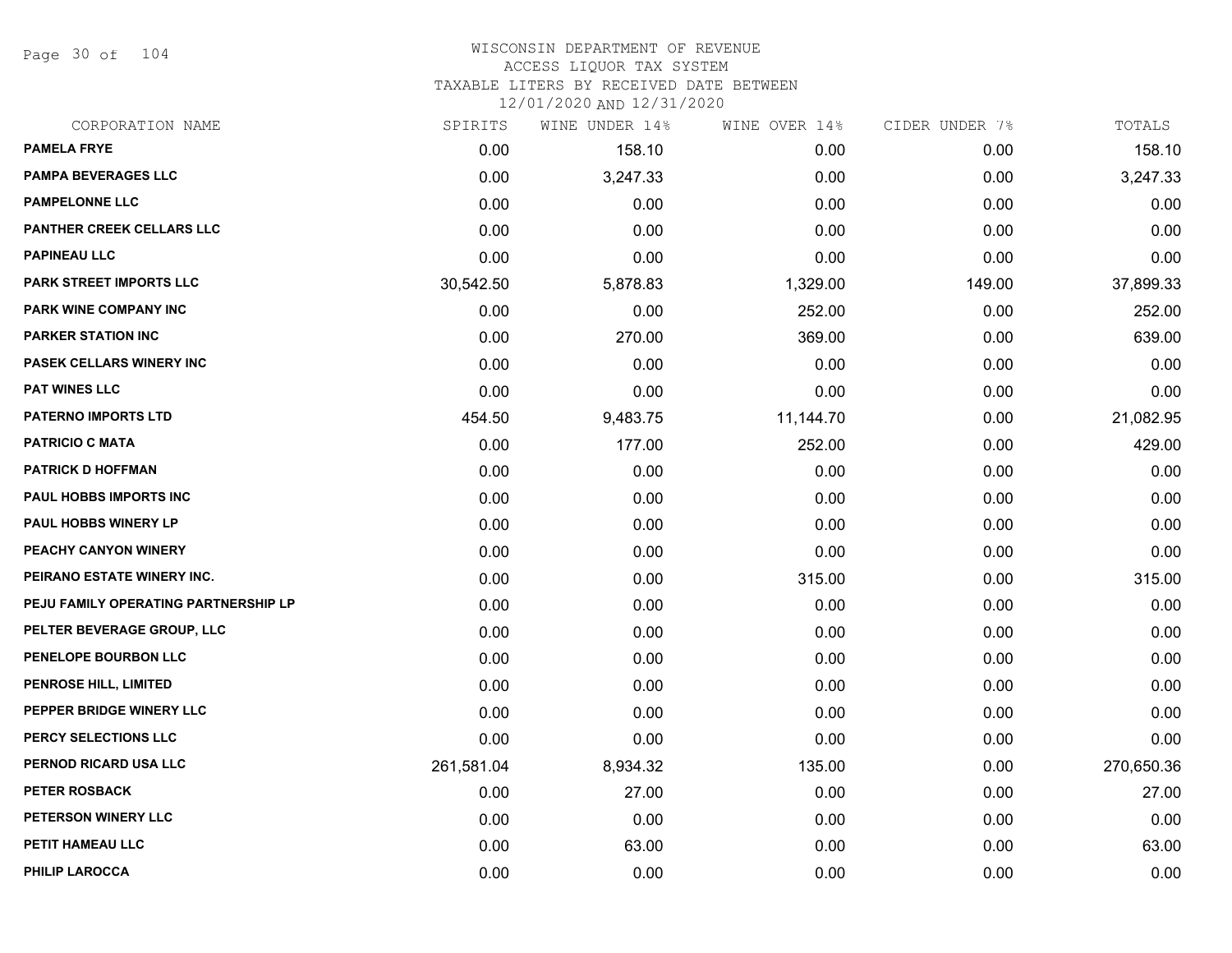Page 31 of 104

| CORPORATION NAME                                         | SPIRITS  | WINE UNDER 14% | WINE OVER 14% | CIDER UNDER 7% | TOTALS    |
|----------------------------------------------------------|----------|----------------|---------------|----------------|-----------|
| PHILIP TOGNI VINEYARD LP                                 | 0.00     | 0.00           | 0.00          | 0.00           | 0.00      |
| <b>PHILLIP MANSOUR</b>                                   | 0.00     | 0.00           | 0.00          | 0.00           | 0.00      |
| PHILLIP STEINSCHREIBER                                   | 0.00     | 0.00           | 0.00          | 0.00           | 0.00      |
| PHILLIPS FARMS LLC                                       | 0.00     | 855.00         | 6,772.14      | 0.00           | 7,627.14  |
| PHUSION PROJECTS LLC                                     | 3,543.15 | 0.00           | 0.00          | 0.00           | 3,543.15  |
| PIEDMONT DISTILLERS INC                                  | 1,035.00 | 0.00           | 0.00          | 0.00           | 1,035.00  |
| <b>PINA CELLARS LP</b>                                   | 0.00     | 0.00           | 0.00          | 0.00           | 0.00      |
| PINE RIDGE WINERY LLC                                    | 0.00     | 108.00         | 1,903.50      | 0.00           | 2,011.50  |
| <b>PLANET WINE, INC</b>                                  | 0.00     | 0.00           | 0.00          | 0.00           | 0.00      |
| PLATA WINE PARTNERS LLC                                  | 0.00     | 0.00           | 0.00          | 0.00           | 0.00      |
| PLUME RIDGE IRREVOCABLE TRUST                            | 0.00     | 0.00           | 0.00          | 0.00           | 0.00      |
| <b>POPCORN DESIGN LLC</b>                                | 0.00     | 0.00           | 0.00          | 0.00           | 0.00      |
| PORT WASHINGTON IMPORTS LLC                              | 0.00     | 0.75           | 0.00          | 0.00           | 0.75      |
| PORTOVINO LLC                                            | 0.00     | 1,066.50       | 0.00          | 0.00           | 1,066.50  |
| <b>POST WINERY INC</b>                                   | 0.00     | 0.00           | 0.00          | 0.00           | 0.00      |
| <b>POUR MANAGEMENT LLC</b>                               | 0.00     | 504.00         | 0.00          | 0.00           | 504.00    |
| <b>PRAGER WINERY &amp; PORT WORKS, INC.</b>              | 0.00     | 0.00           | 0.00          | 0.00           | 0.00      |
| PRECEPT BRANDS LLC                                       | 0.00     | 36,828.00      | 2,610.00      | 0.00           | 39,438.00 |
| <b>PRECISION BRAND COLLECTION WINE &amp; SPIRITS LLC</b> | 0.00     | 0.00           | 0.00          | 0.00           | 0.00      |
| <b>PREMIER WINE GROUP, LLC</b>                           | 0.00     | 0.00           | 0.00          | 0.00           | 0.00      |
| PREMIERE DISTILLERY LLC                                  | 0.00     | 0.00           | 0.00          | 0.00           | 0.00      |
| PREMIUM PORT WINES INC                                   | 0.00     | 0.00           | 1,435.50      | 0.00           | 1,435.50  |
| <b>PRESQU'ILE WINERY</b>                                 | 0.00     | 126.00         | 0.00          | 0.00           | 126.00    |
| <b>PRESTIGE IMPORTS LLC</b>                              | 0.00     | 0.00           | 0.00          | 0.00           | 0.00      |
| PRESTIGE WINE IMPORTS CORP                               | 0.00     | 481.50         | 27.00         | 0.00           | 508.50    |
| PRICHARDS DISTILLERY INC                                 | 0.00     | 0.00           | 0.00          | 0.00           | 0.00      |
| PRIDE MOUNTAIN VINEYARDS LLC                             | 0.00     | 0.00           | 0.00          | 0.00           | 0.00      |
| PROLETARIAT WINE COMPANY, LLC                            | 0.00     | 0.00           | 0.00          | 0.00           | 0.00      |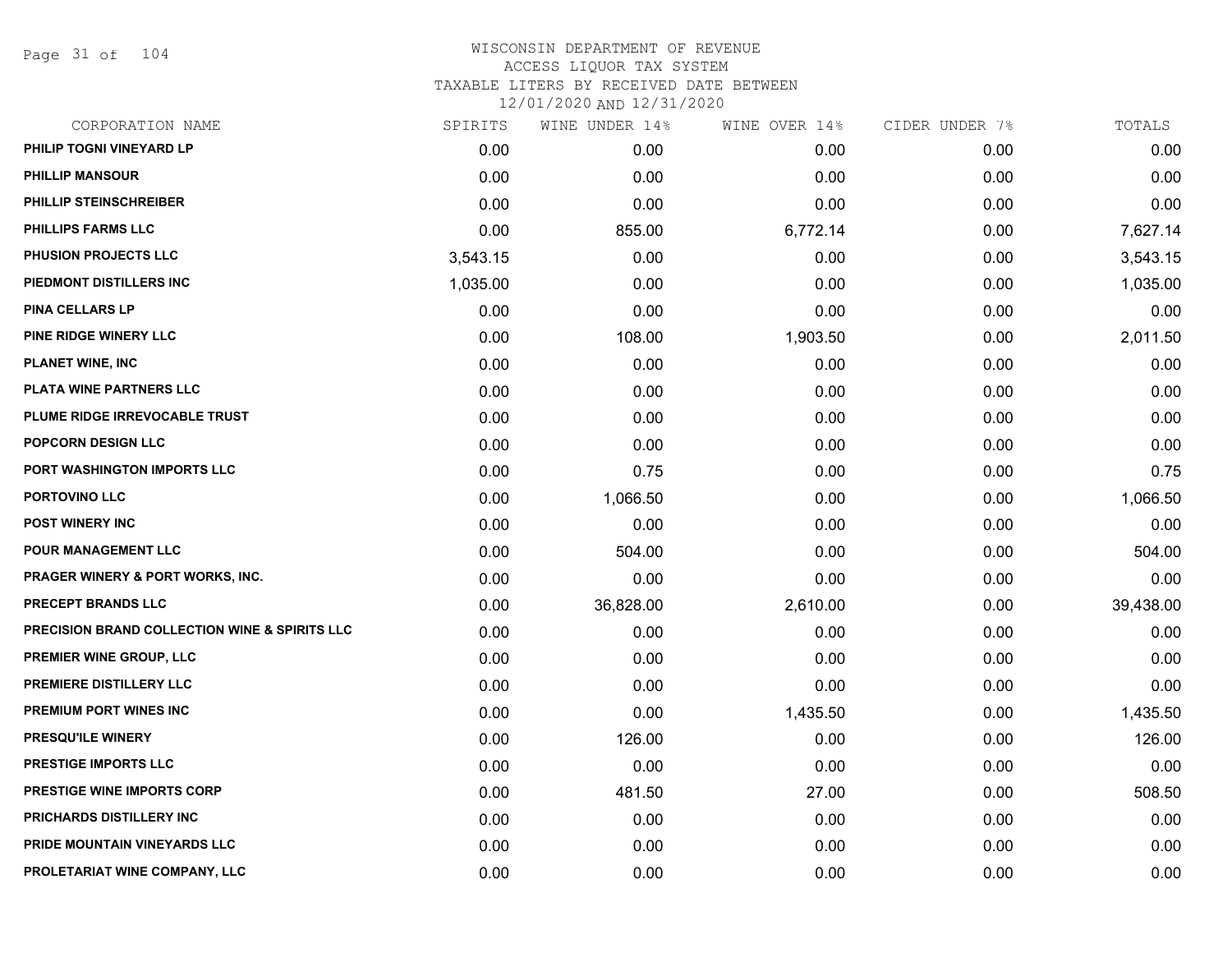Page 32 of 104

| CORPORATION NAME                   | SPIRITS    | WINE UNDER 14% | WINE OVER 14% | CIDER UNDER 7% | TOTALS     |
|------------------------------------|------------|----------------|---------------|----------------|------------|
| <b>PRO-LIQUITECH LLC</b>           | 0.00       | 0.00           | 0.00          | 0.00           | 0.00       |
| PROST BEVERAGE COMPANY LLC         | 270.00     | 0.00           | 0.00          | 0.00           | 270.00     |
| <b>PROXIMO SPIRITS INC</b>         | 114,119.34 | 0.00           | 0.00          | 0.00           | 114,119.34 |
| PUENTE-INTERNACIONAL INC           | 0.00       | 0.00           | 0.00          | 0.00           | 0.00       |
| <b>PURE HOLDINGS, LLC</b>          | 0.00       | 0.00           | 0.00          | 0.00           | 0.00       |
| PURPLE WINE COMPANY LLC            | 0.00       | 883.44         | 0.00          | 0.00           | 883.44     |
| <b>QUADY SOUTH WINERY LLC</b>      | 0.00       | 0.00           | 36.00         | 0.00           | 36.00      |
| QUILCEDA CREEK VINTNERS INC        | 0.00       | 0.00           | 0.00          | 0.00           | 0.00       |
| <b>QUINTESSENTIAL LLC</b>          | 0.00       | 14,985.00      | 4,465.50      | 0.00           | 19,450.50  |
| <b>R &amp; G SCHATZ FARMS INC</b>  | 0.00       | 0.00           | 126.02        | 0.00           | 126.02     |
| <b>R &amp; M BRANDS INC</b>        | 1,320.00   | 738.00         | 873.00        | 0.00           | 2,931.00   |
| <b>RH KEENAN CO</b>                | 0.00       | 0.00           | 45.00         | 0.00           | 45.00      |
| <b>R.F. BEVERAGE, LLC</b>          | 0.00       | 0.00           | 0.00          | 0.00           | 0.00       |
| <b>RACINE WINE CO LLC</b>          | 0.00       | 0.00           | 0.00          | 0.00           | 0.00       |
| RADIO-COTEAU WINE CELLARS LLC      | 0.00       | 0.00           | 0.00          | 0.00           | 0.00       |
| <b>RAMEY WINE CELLARS INC</b>      | 0.00       | 0.00           | 139.50        | 0.00           | 139.50     |
| <b>RANSOM SPIRITS LLC</b>          | 81.00      | 0.00           | 0.00          | 0.00           | 81.00      |
| <b>RAYMOND SIGNORELLO</b>          | 0.00       | 0.00           | 0.00          | 0.00           | 0.00       |
| <b>RB WINE ASSOCIATES LLC</b>      | 0.00       | 0.00           | 0.00          | 0.00           | 0.00       |
| <b>RBZ VINEYARDS LLC</b>           | 0.00       | 0.00           | 0.00          | 0.00           | 0.00       |
| <b>RED CAR WINE COMPANY LLC</b>    | 0.00       | 0.00           | 0.00          | 0.00           | 0.00       |
| <b>RED NEWT CELLARS INC</b>        | 0.00       | 0.00           | 0.00          | 0.00           | 0.00       |
| <b>RED TAIL RIDGE INC</b>          | 0.00       | 0.00           | 0.00          | 0.00           | 0.00       |
| <b>REDEMPTION SPIRITS LLC</b>      | 150.00     | 1,436.16       | 0.00          | 0.00           | 1,586.16   |
| <b>REDWOOD SPIRITS INC</b>         | 0.00       | 0.00           | 0.00          | 0.00           | 0.00       |
| <b>REGAL WINE IMPORTS INC</b>      | 0.00       | 0.00           | 0.00          | 0.00           | 0.00       |
| <b>REMY COINTREAU AMERIQUE USA</b> | 10,558.65  | 0.00           | 0.00          | 0.00           | 10,558.65  |
| <b>REN ACQUISITION INC</b>         | 0.00       | 0.00           | 0.00          | 0.00           | 0.00       |
|                                    |            |                |               |                |            |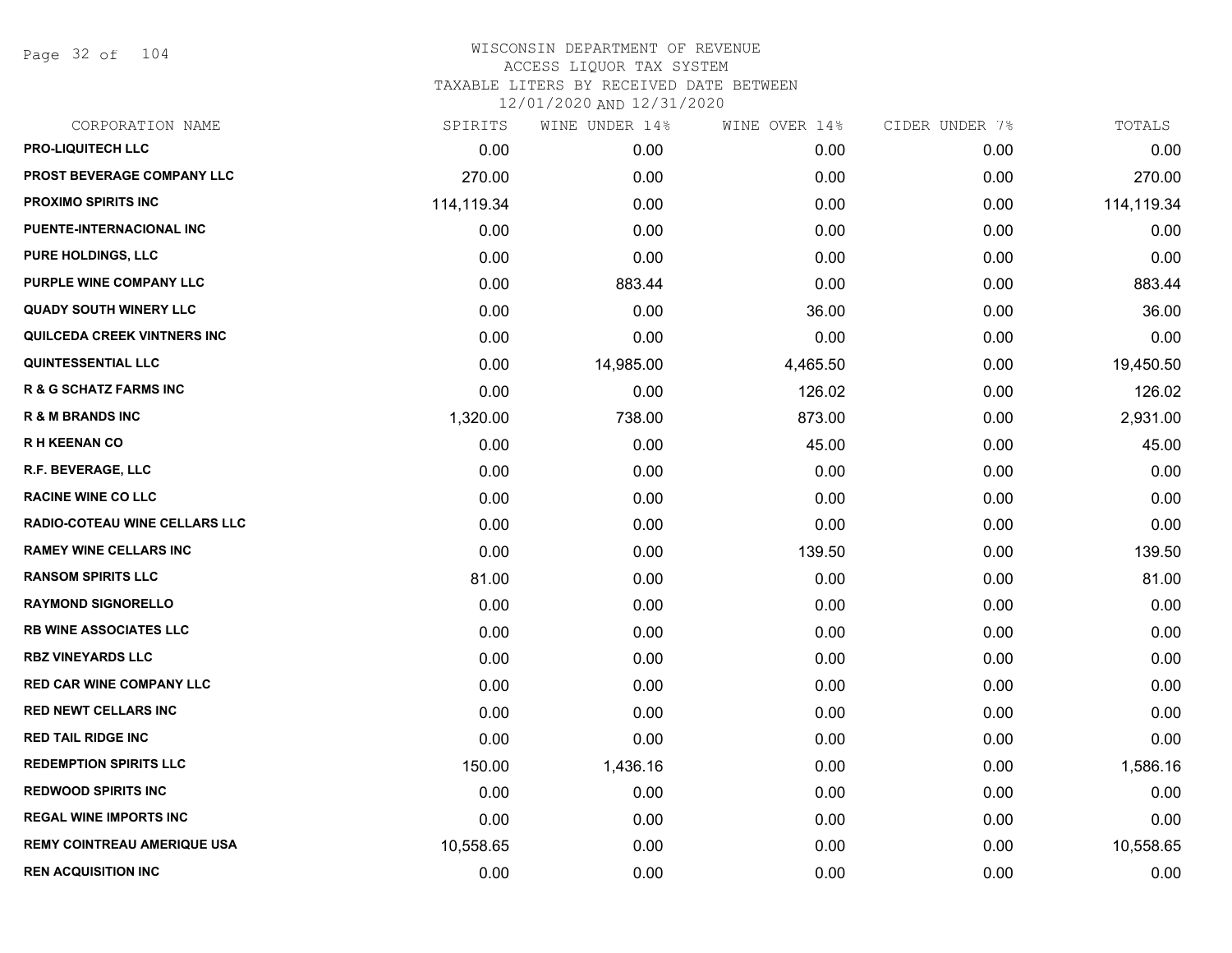Page 33 of 104

| CORPORATION NAME                                 | SPIRITS | WINE UNDER 14% | WINE OVER 14% | CIDER UNDER 7% | TOTALS   |
|--------------------------------------------------|---------|----------------|---------------|----------------|----------|
| <b>RENT A BBQ</b>                                | 0.00    | 0.00           | 0.00          | 766.54         | 766.54   |
| <b>RESERVA WINES LLC</b>                         | 0.00    | 0.00           | 0.00          | 0.00           | 0.00     |
| <b>RESTLESS SPIRITS DISTILLING COMPANY LLC</b>   | 0.00    | 0.00           | 0.00          | 0.00           | 0.00     |
| <b>REVANA FAMILY PARTNERS LP</b>                 | 0.00    | 0.00           | 0.00          | 0.00           | 0.00     |
| <b>REVELRY VINTNERS LLC</b>                      | 0.00    | 0.00           | 0.00          | 0.00           | 0.00     |
| <b>REYNOLDS CREATIVE PRODUCTS INC</b>            | 0.00    | 0.00           | 0.00          | 0.00           | 0.00     |
| <b>RGI BRANDS LLC</b>                            | 360.00  | 0.00           | 0.00          | 0.00           | 360.00   |
| <b>RHINEGEIST, LLC</b>                           | 0.00    | 0.00           | 0.00          | 1,447.92       | 1,447.92 |
| <b>RHYS VINEYARDS LLC</b>                        | 0.00    | 0.00           | 0.00          | 0.00           | 0.00     |
| <b>RICOU SPIRITS LP</b>                          | 0.00    | 0.00           | 0.00          | 0.00           | 0.00     |
| <b>RIDGE VINEYARDS INC</b>                       | 0.00    | 0.00           | 63.00         | 0.00           | 63.00    |
| <b>RO SALES &amp; DISTRIBUTION SERVICES INC.</b> | 0.00    | 0.00           | 0.00          | 0.00           | 0.00     |
| <b>RO SALES &amp; DISTRIBUTION SERVICES INC.</b> | 0.00    | 1,206.00       | 108.00        | 0.00           | 1,314.00 |
| <b>ROBERT A CUTTER</b>                           | 0.00    | 769.50         | 63.00         | 0.00           | 832.50   |
| <b>ROBERT FOLEY LLC</b>                          | 0.00    | 0.00           | 0.00          | 0.00           | 0.00     |
| <b>ROBERT J GROSS</b>                            | 0.00    | 0.00           | 0.00          | 0.00           | 0.00     |
| <b>ROBERT L HUDSON</b>                           | 0.00    | 0.00           | 0.00          | 0.00           | 0.00     |
| <b>ROBERT YOUNG ESTATE WINERY LLC</b>            | 0.00    | 0.00           | 0.00          | 0.00           | 0.00     |
| <b>ROBERTS &amp; ROGERS LLC</b>                  | 0.00    | 0.00           | 0.00          | 0.00           | 0.00     |
| <b>ROCK SAKE LLC</b>                             | 0.00    | 0.00           | 0.00          | 0.00           | 0.00     |
| ROCKFILTER DISTILLERY LLC                        | 0.00    | 0.00           | 0.00          | 0.00           | 0.00     |
| <b>ROGER PENG</b>                                | 0.00    | 0.00           | 180.00        | 0.00           | 180.00   |
| <b>ROMBAUER VINEYARDS INC</b>                    | 0.00    | 0.00           | 2,277.00      | 0.00           | 2,277.00 |
| <b>RONALD J WICKER</b>                           | 0.00    | 0.00           | 0.00          | 0.00           | 0.00     |
| <b>RONALD T RUBIN</b>                            | 0.00    | 0.00           | 0.00          | 0.00           | 0.00     |
| <b>ROOTS RUN DEEP LLC</b>                        | 0.00    | 0.00           | 0.00          | 0.00           | 0.00     |
| <b>ROSE COCKTAILS LLC</b>                        | 0.00    | 0.00           | 0.00          | 0.00           | 0.00     |
| <b>ROSE IMPORTING &amp; DISTRIBUTING LLC</b>     | 0.00    | 0.00           | 0.00          | 0.00           | 0.00     |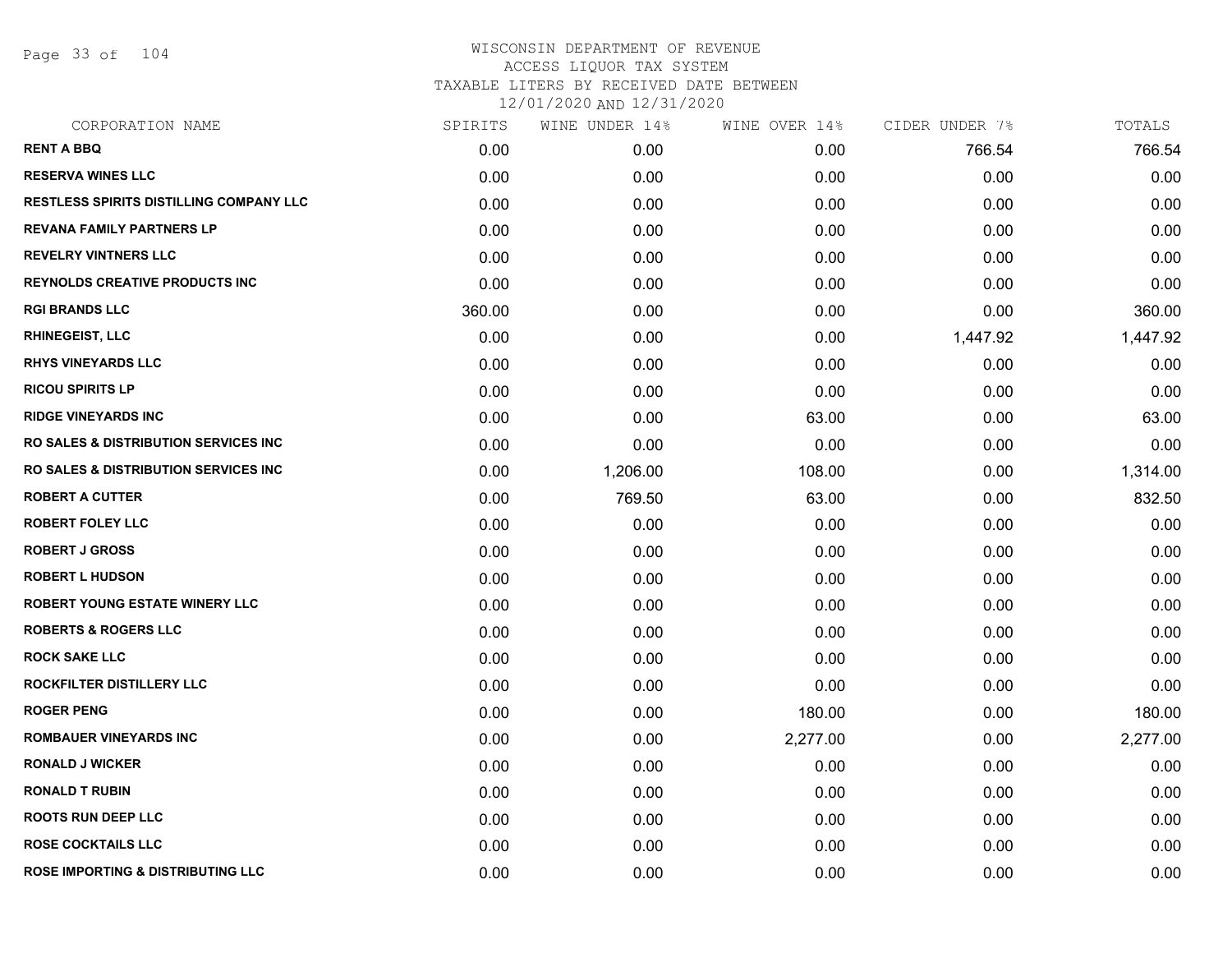Page 34 of 104

| CORPORATION NAME                           | SPIRITS  | WINE UNDER 14% | WINE OVER 14% | CIDER UNDER 7% | TOTALS    |
|--------------------------------------------|----------|----------------|---------------|----------------|-----------|
| ROSENTHAL WINE MERCHANT NY LTD             | 0.00     | 1,371.00       | 0.00          | 0.00           | 1,371.00  |
| <b>ROSS PANGERE</b>                        | 0.00     | 0.00           | 0.00          | 0.00           | 0.00      |
| <b>ROTTA WINERY LLC</b>                    | 0.00     | 0.00           | 0.00          | 0.00           | 0.00      |
| <b>ROUND HILL CELLARS</b>                  | 0.00     | 441.00         | 756.00        | 0.00           | 1,197.00  |
| <b>ROUND POND ESTATE LLC</b>               | 0.00     | 0.00           | 630.00        | 0.00           | 630.00    |
| <b>ROY ESTATE WINES LLC</b>                | 0.00     | 0.00           | 0.00          | 0.00           | 0.00      |
| <b>ROYAL WINE CORPORATION</b>              | 0.00     | 666.00         | 9.00          | 0.00           | 675.00    |
| <b>RUSH CREEK DISTILLING, LLC</b>          | 0.00     | 0.00           | 0.00          | 0.00           | 0.00      |
| <b>RUSSIAN RIVER VINEYARDS, LLC</b>        | 0.00     | 0.00           | 0.00          | 0.00           | 0.00      |
| RUSSIAN STANDARD VODKA (USA) INC           | 0.00     | 0.00           | 0.00          | 0.00           | 0.00      |
| <b>RWG USA LLC</b>                         | 0.00     | 0.00           | 0.00          | 0.00           | 0.00      |
| <b>S &amp; R WINES LLC</b>                 | 0.00     | 0.00           | 0.00          | 0.00           | 0.00      |
| <b>SLJ GROUP INC</b>                       | 0.00     | 15,326.28      | 10,835.21     | 0.00           | 26,161.49 |
| <b>SAGAMORE WHISKEY LLC</b>                | 22.50    | 0.00           | 0.00          | 0.00           | 22.50     |
| <b>SAKEONE CORPORATION</b>                 | 0.00     | 0.00           | 128.16        | 0.00           | 128.16    |
| <b>SALOON SPIRITS LLC</b>                  | 1,215.00 | 0.00           | 0.00          | 0.00           | 1,215.00  |
| SALT LAKE CITY DISTILLERY LLC              | 0.00     | 0.00           | 0.00          | 0.00           | 0.00      |
| <b>SALVESTRIN WINE CO LLC</b>              | 0.00     | 0.00           | 63.00         | 0.00           | 63.00     |
| <b>SAMANTHA A LOWERY</b>                   | 0.00     | 0.00           | 0.00          | 0.00           | 0.00      |
| <b>SAMANTHA SHEEHAN IMPORTS</b>            | 0.00     | 0.00           | 0.00          | 0.00           | 0.00      |
| <b>SAMUEL P BAXTER</b>                     | 0.00     | 0.00           | 0.00          | 0.00           | 0.00      |
| <b>SAN ANTONIO WINERY INC</b>              | 0.00     | 50,903.90      | 423.00        | 0.00           | 51,326.90 |
| <b>SAN FRANCISCO WINE EXCHANGE INC</b>     | 0.00     | 0.00           | 0.00          | 0.00           | 0.00      |
| SAN GABRIEL VALLEY WAREHOUSE & STORAGE INC | 0.00     | 0.00           | 132.00        | 0.00           | 132.00    |
| <b>SAN JOAQUIN WINE COMPANY INC</b>        | 0.00     | 268.80         | 0.00          | 0.00           | 268.80    |
| <b>SAN LUIS SPIRITS DISTILLING CO LLC</b>  | 9.00     | 0.00           | 0.00          | 0.00           | 9.00      |
| <b>SANGLIER SELECTIONS LLC</b>             | 31.50    | 315.00         | 0.00          | 0.00           | 346.50    |
| <b>SANS LIEGE INC</b>                      | 0.00     | 0.00           | 0.00          | 0.00           | 0.00      |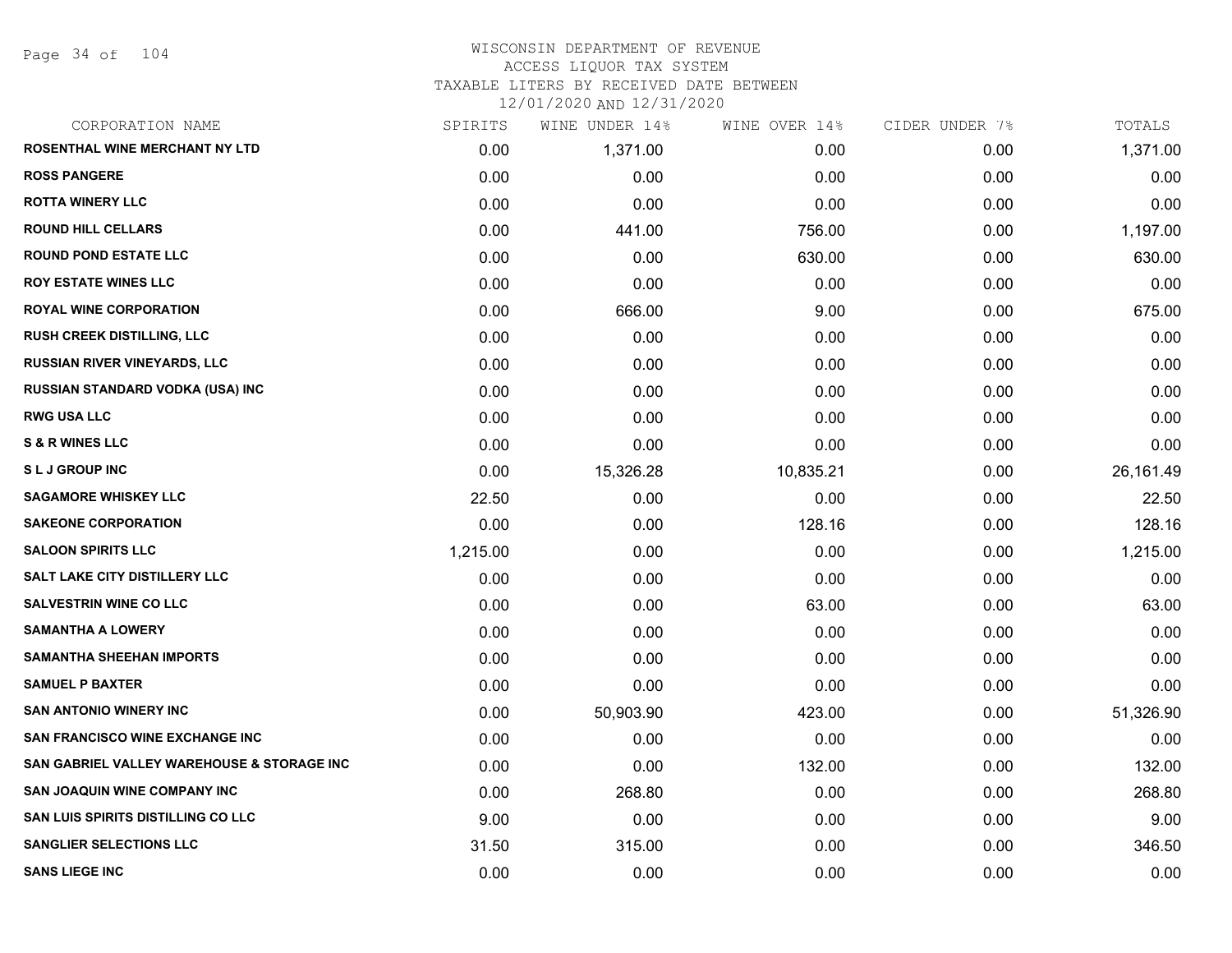Page 35 of 104

| CORPORATION NAME                            | SPIRITS    | WINE UNDER 14% | WINE OVER 14% | CIDER UNDER 7% | TOTALS     |
|---------------------------------------------|------------|----------------|---------------|----------------|------------|
| <b>SANS WINE &amp; SPIRITS CO</b>           | 0.00       | 0.00           | 0.00          | 0.00           | 0.00       |
| <b>SANS WINE CO. LLC</b>                    | 0.00       | 0.00           | 0.00          | 0.00           | 0.00       |
| <b>SANTA CROCE LLC</b>                      | 180.00     | 0.00           | 0.00          | 0.00           | 180.00     |
| SANTA MARGHERITA USA INC                    | 0.00       | 54.00          | 0.00          | 0.00           | 54.00      |
| <b>SANTA RITA USA CORPORATION</b>           | 0.00       | 126.00         | 0.00          | 0.00           | 126.00     |
| <b>SAPSUCKER FARMS LLC</b>                  | 0.00       | 0.00           | 0.00          | 0.00           | 0.00       |
| <b>SARMENTO'S IMPORTS &amp; EXPORTS INC</b> | 0.00       | 0.00           | 0.00          | 0.00           | 0.00       |
| <b>SAVIAH ROSE WINERY LLC</b>               | 0.00       | 0.00           | 0.00          | 0.00           | 0.00       |
| <b>SAZERAC COMPANY INC</b>                  | 516,782.08 | 386.97         | 497.96        | 0.00           | 517,667.01 |
| <b>SAZERAC NORTH AMERICA INC</b>            | 569,706.60 | 5,784.93       | 0.00          | 0.00           | 575,491.53 |
| <b>SBRAGIA FAMILY VINEYARDS LLC</b>         | 0.00       | 0.00           | 252.00        | 0.00           | 252.00     |
| <b>SCENIC ROOT WINEGROWERS LLC</b>          | 0.00       | 0.00           | 0.00          | 0.00           | 0.00       |
| SCHAFER-REICHART SELECTIONS, INC.           | 0.00       | 0.00           | 0.00          | 0.00           | 0.00       |
| <b>SCHEID VINEYARDS CALIFORNIA INC</b>      | 0.00       | 9,652.50       | 1,224.00      | 0.00           | 10,876.50  |
| <b>SCHILLING CIDER LLC</b>                  | 0.00       | 0.00           | 0.00          | 0.00           | 0.00       |
| <b>SCHUG WINERY LLC</b>                     | 0.00       | 126.00         | 0.00          | 0.00           | 126.00     |
| <b>SCHWEIGER VINEYARDS INC</b>              | 0.00       | 0.00           | 0.00          | 0.00           | 0.00       |
| <b>SCOPERTA IMPORTING CO INC</b>            | 0.00       | 1,606.50       | 0.00          | 0.00           | 1,606.50   |
| <b>SEA SMOKE INC</b>                        | 0.00       | 0.00           | 0.00          | 0.00           | 0.00       |
| <b>SEATTLE CIDER COMPANY LLC</b>            | 0.00       | 0.00           | 0.00          | 0.00           | 0.00       |
| <b>SEAVEY VINEYARD LP</b>                   | 0.00       | 0.00           | 0.00          | 0.00           | 0.00       |
| SELECTIONATUREL, LLC                        | 0.00       | 0.00           | 549.00        | 0.00           | 549.00     |
| SELECTIVE WINE ESTATES INC                  | 0.00       | 0.00           | 0.00          | 0.00           | 0.00       |
| <b>SERENDIPITY WINES LLC</b>                | 0.00       | 0.00           | 0.00          | 0.00           | 0.00       |
| <b>SERGEY CHISTOV</b>                       | 0.00       | 0.00           | 0.00          | 0.00           | 0.00       |
| <b>SERRALLES USA LLC</b>                    | 511.50     | 0.00           | 0.00          | 0.00           | 511.50     |
| <b>SHAFER VINEYARDS INC</b>                 | 0.00       | 0.00           | 0.00          | 0.00           | 0.00       |
| <b>SHANNON RIDGE INC</b>                    | 0.00       | 0.00           | 2,457.00      | 0.00           | 2,457.00   |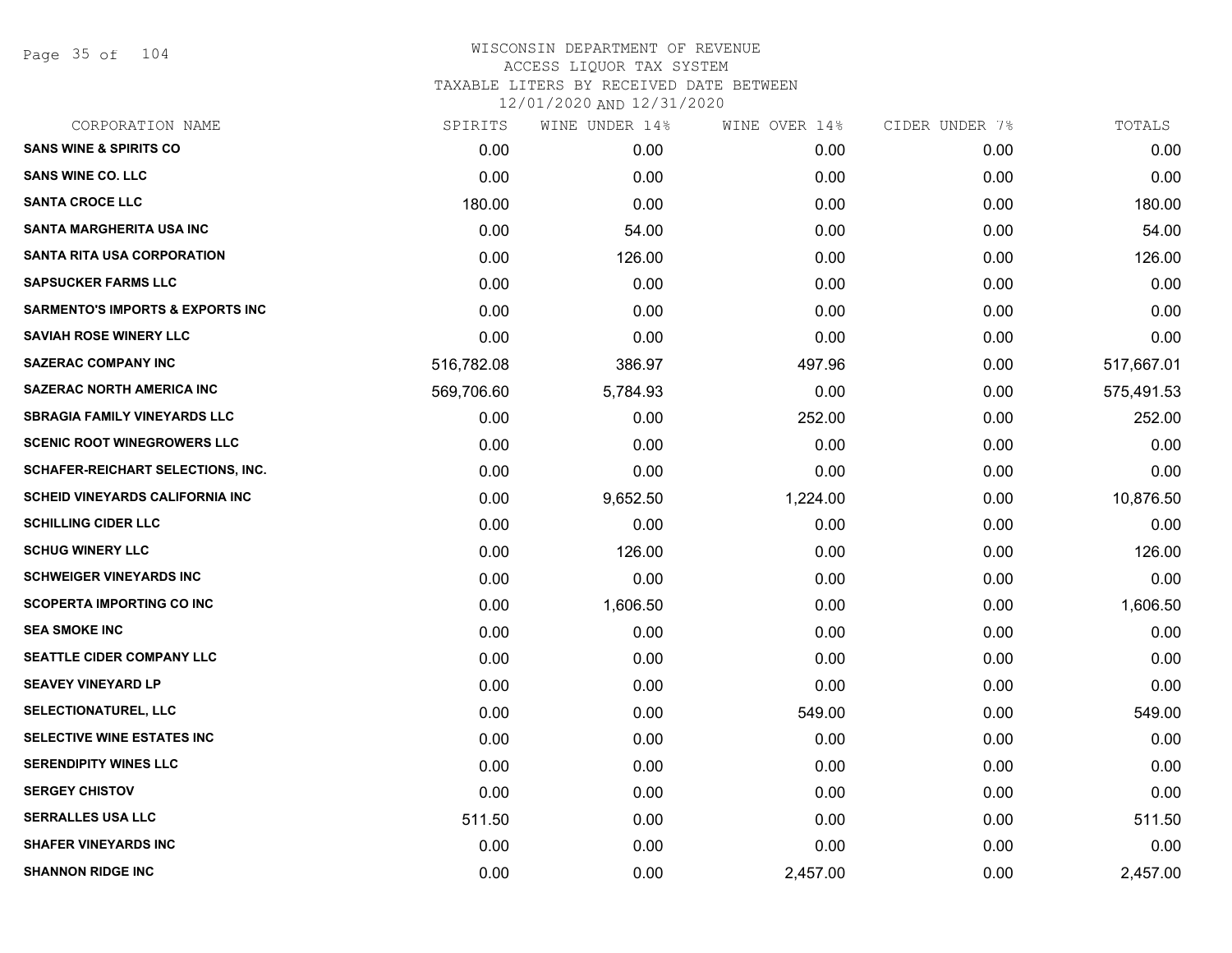Page 36 of 104

| CORPORATION NAME                        | SPIRITS  | WINE UNDER 14% | WINE OVER 14% | CIDER UNDER 7% | TOTALS    |
|-----------------------------------------|----------|----------------|---------------|----------------|-----------|
| <b>SHAW-ROSS HOLDING CO LLC</b>         | 2,113.44 | 1,767.00       | 2,264.88      | 0.00           | 6,145.32  |
| <b>SHEA WINE CELLARS LLC</b>            | 0.00     | 0.00           | 0.00          | 0.00           | 0.00      |
| SHELTON-MACKENZIE WINE COMPANY          | 0.00     | 0.00           | 0.00          | 0.00           | 0.00      |
| <b>SHORTS BREWING COMPANY</b>           | 0.00     | 0.00           | 0.00          | 11,342.20      | 11,342.20 |
| SIERRA NEVADA BREWING COMPANY           | 0.00     | 0.00           | 0.00          | 0.00           | 0.00      |
| SILVER OAK WINE CELLARS LLC             | 0.00     | 0.00           | 378.00        | 0.00           | 378.00    |
| SILVER TRIDENT WINERY LLC               | 0.00     | 0.00           | 0.00          | 0.00           | 0.00      |
| SINGLE BARREL SPIRITS U.S. LLC          | 67.57    | 0.00           | 0.00          | 0.00           | 67.57     |
| <b>SINSKEY VINEYARDS INC</b>            | 0.00     | 0.00           | 0.00          | 0.00           | 0.00      |
| <b>SKINNER-DAVENA LLC</b>               | 0.00     | 0.00           | 0.00          | 0.00           | 0.00      |
| <b>SKYLARK WINE COMPANY</b>             | 0.00     | 0.00           | 0.00          | 0.00           | 0.00      |
| <b>SLIM CHILLERS INC</b>                | 0.00     | 0.00           | 0.00          | 0.00           | 0.00      |
| <b>SLO DOWN WINES LLC</b>               | 0.00     | 0.00           | 0.00          | 0.00           | 0.00      |
| <b>SLURP LLC</b>                        | 1,920.00 | 0.00           | 0.00          | 0.00           | 1,920.00  |
| <b>SMALL VINES WINES INC</b>            | 0.00     | 9.00           | 0.00          | 0.00           | 9.00      |
| <b>SMART VENDING LLC</b>                | 0.00     | 0.00           | 0.00          | 0.00           | 0.00      |
| <b>SMT ACQUISITIONS LLC</b>             | 0.00     | 1,727.00       | 234.00        | 0.00           | 1,961.00  |
| <b>SOCIAL ENJOYMENTS LLC</b>            | 0.00     | 92.30          | 0.00          | 0.00           | 92.30     |
| SOGEVINUS FINE WINES USA INC            | 0.00     | 0.00           | 0.00          | 0.00           | 0.00      |
| <b>SOKOL BLOSSER LTD</b>                | 0.00     | 0.00           | 0.00          | 0.00           | 0.00      |
| <b>SOLBERG DISTILLING LLC</b>           | 0.00     | 0.00           | 0.00          | 0.00           | 0.00      |
| <b>SOLENA CELLARS LLC</b>               | 0.00     | 0.00           | 0.00          | 0.00           | 0.00      |
| SOMERSTON WINE COMPANY, LLC             | 0.00     | 0.00           | 0.00          | 0.00           | 0.00      |
| SOURCE CODE BEVERAGE LLC                | 0.00     | 0.00           | 0.00          | 0.00           | 0.00      |
| SOUTH BAY WINE GROUP LLC                | 0.00     | 1,512.00       | 9,621.00      | 0.00           | 11,133.00 |
| <b>SOUTHERN STARZ INC</b>               | 0.00     | 1,503.00       | 666.00        | 0.00           | 2,169.00  |
| <b>SOUTHERN WINE GROUP LLC</b>          | 0.00     | 693.00         | 63.00         | 0.00           | 756.00    |
| <b>SOUTHWEST SPIRITS &amp; WINE LLC</b> | 0.00     | 0.00           | 0.00          | 0.00           | 0.00      |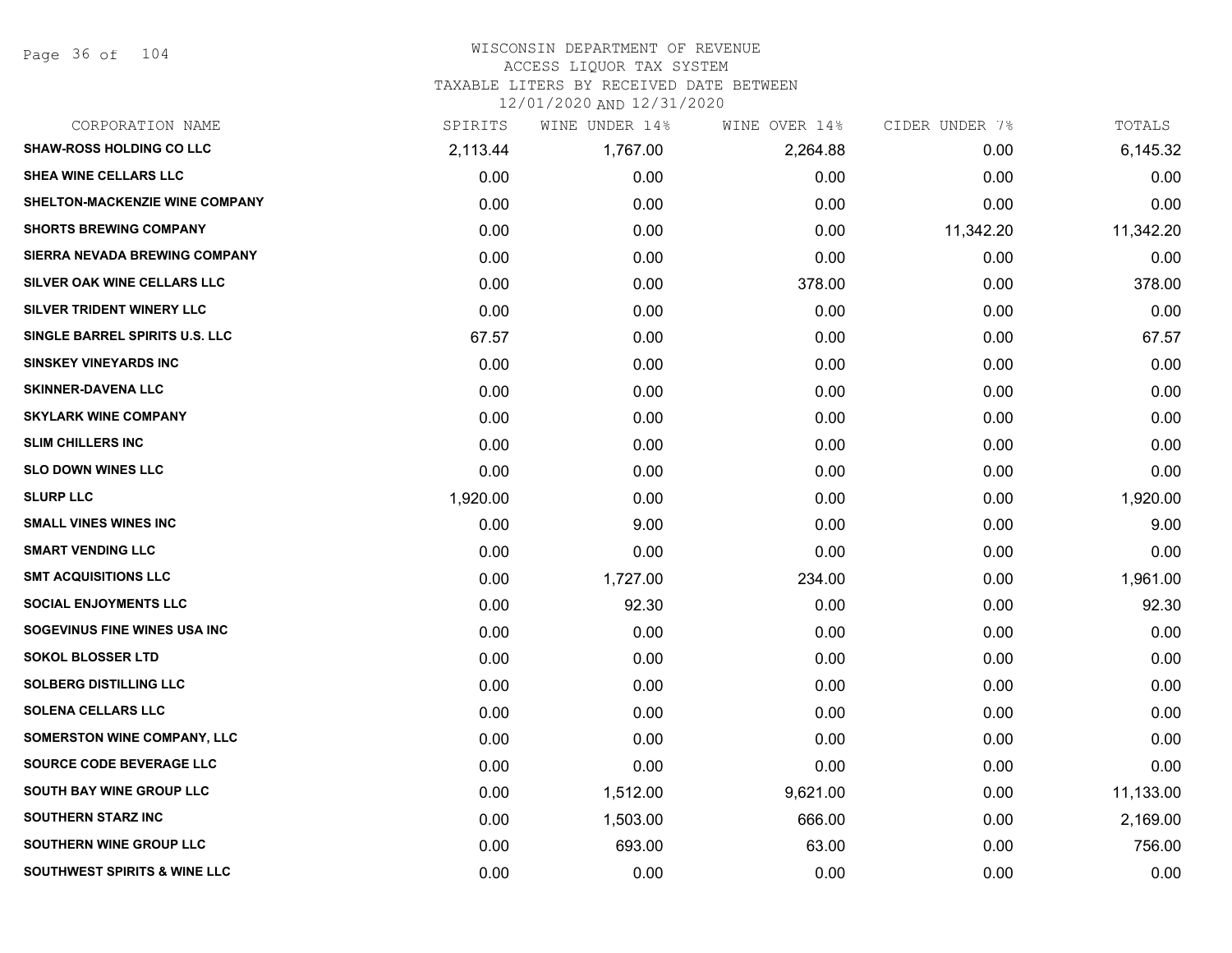Page 37 of 104

#### WISCONSIN DEPARTMENT OF REVENUE ACCESS LIQUOR TAX SYSTEM

TAXABLE LITERS BY RECEIVED DATE BETWEEN

| CORPORATION NAME                    | SPIRITS  | WINE UNDER 14% | WINE OVER 14% | CIDER UNDER 7% | TOTALS     |
|-------------------------------------|----------|----------------|---------------|----------------|------------|
| <b>SOVEREIGN BRANDS LLC</b>         | 0.00     | 13,140.00      | 0.00          | 0.00           | 13,140.00  |
| <b>SPANN VINEYARDS INC</b>          | 0.00     | 0.00           | 2.25          | 0.00           | 2.25       |
| <b>SPARKLING OREGON LLC</b>         | 0.00     | 0.00           | 0.00          | 0.00           | 0.00       |
| <b>SPEAKEASY SPIRITS LLC</b>        | 0.00     | 0.00           | 0.00          | 0.00           | 0.00       |
| <b>SPENCER HOOPES</b>               | 0.00     | 0.00           | 0.00          | 0.00           | 0.00       |
| <b>SPIRITS OF TENNESSEE, LLC</b>    | 7,125.00 | 0.00           | 0.00          | 0.00           | 7,125.00   |
| <b>SPLINTER GROUP NAPA LLC</b>      | 0.00     | 0.00           | 0.00          | 0.00           | 0.00       |
| <b>SPOTTSWOODE WINERY INC</b>       | 0.00     | 0.00           | 0.00          | 0.00           | 0.00       |
| <b>SPRING MOUNTAIN VINEYARD INC</b> | 0.00     | 0.00           | 540.00        | 0.00           | 540.00     |
| <b>SQZ BEVS LLC</b>                 | 0.00     | 0.00           | 0.00          | 0.00           | 0.00       |
| ST GEORGE SPIRITS INC               | 557.10   | 0.00           | 0.00          | 0.00           | 557.10     |
| <b>ST HELENA ESTATE LLC</b>         | 0.00     | 0.00           | 0.00          | 0.00           | 0.00       |
| <b>ST INNOCENT LTD</b>              | 0.00     | 0.00           | 0.00          | 0.00           | 0.00       |
| ST JAMES WINERY INC                 | 0.00     | 0.00           | 0.00          | 0.00           | 0.00       |
| ST JULIAN WINE COMPANY INC          | 0.00     | 2,124.00       | 0.00          | 0.00           | 2,124.00   |
| ST KILLIAN IMPORTING CO INC         | 67.50    | 0.00           | 0.00          | 0.00           | 67.50      |
| <b>ST SUPERY INC</b>                | 0.00     | 0.00           | 396.00        | 0.00           | 396.00     |
| <b>STAGLIN FAMILY VINEYARD LLC</b>  | 0.00     | 0.00           | 27.00         | 0.00           | 27.00      |
| <b>STANLEY STAWSKI DIST CO INC</b>  | 0.00     | 0.00           | 0.00          | 0.00           | 0.00       |
| STE. MICHELLE WINE ESTATES LTD.     | 0.00     | 97,779.00      | 11,142.00     | 0.00           | 108,921.00 |
| <b>STEELE WINES INC</b>             | 0.00     | 0.00           | 0.00          | 0.00           | 0.00       |
| <b>STEFFENS FAMILY WINES LLC</b>    | 0.00     | 0.00           | 0.00          | 0.00           | 0.00       |
| STELLAR IMPORTING COMPANY LLC       | 0.00     | 225.00         | 0.00          | 0.00           | 225.00     |
| <b>STEM CIDERS LLC</b>              | 0.00     | 0.00           | 0.00          | 0.00           | 0.00       |
| <b>STEPHAN VINEYARD INC</b>         | 0.00     | 0.00           | 76.50         | 0.00           | 76.50      |
| STEVEN EDMUNDS & CORNELIA ST JOHN   | 0.00     | 0.00           | 0.00          | 0.00           | 0.00       |
| <b>STEWART CELLARS, LLC</b>         | 0.00     | 0.00           | 0.00          | 0.00           | 0.00       |
| <b>STEZ &amp; BOWER</b>             | 0.00     | 0.00           | 0.00          | 0.00           | 0.00       |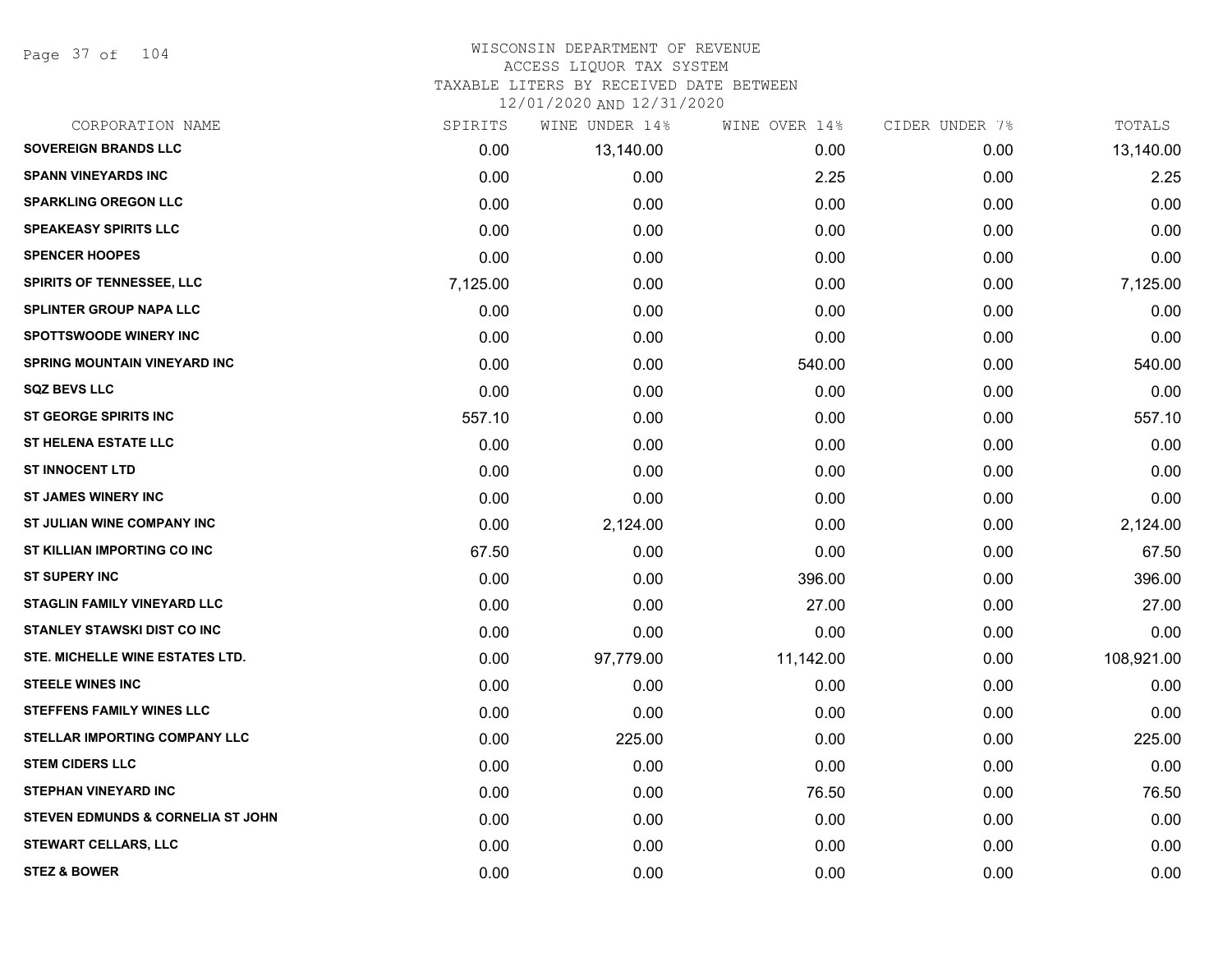Page 38 of 104

#### WISCONSIN DEPARTMENT OF REVENUE ACCESS LIQUOR TAX SYSTEM

TAXABLE LITERS BY RECEIVED DATE BETWEEN

| CORPORATION NAME                        | SPIRITS   | WINE UNDER 14% | WINE OVER 14% | CIDER UNDER 7% | TOTALS     |
|-----------------------------------------|-----------|----------------|---------------|----------------|------------|
| <b>STOLI GROUP (USA) LLC</b>            | 20,700.00 | 891.00         | 252.00        | 0.00           | 21,843.00  |
| <b>STOLLER IMPORTS INC</b>              | 558.00    | 0.00           | 0.00          | 0.00           | 558.00     |
| <b>STOLLER VINEYARDS INC</b>            | 0.00      | 594.00         | 0.00          | 0.00           | 594.00     |
| <b>STOLPMAN VINEYARDS LLC</b>           | 0.00      | 0.00           | 0.00          | 0.00           | 0.00       |
| STONEBRAKER-SOLES INC                   | 0.00      | 0.00           | 504.00        | 0.00           | 504.00     |
| <b>STONECUSHION INC</b>                 | 0.00      | 0.00           | 0.00          | 0.00           | 0.00       |
| STRALA VINEYARDS, LLC                   | 0.00      | 0.00           | 0.00          | 0.00           | 0.00       |
| <b>STRATUS WINE AND SPIRITS LLC</b>     | 0.00      | 0.00           | 0.00          | 0.00           | 0.00       |
| <b>STUART BOSSOM</b>                    | 0.00      | 0.00           | 0.00          | 0.00           | 0.00       |
| SUGARLANDS DISTILLING COMPANY LLC       | 2,124.00  | 0.00           | 0.00          | 0.00           | 2,124.00   |
| <b>SUNDANCE SPIRITS COMPANY</b>         | 0.00      | 0.00           | 0.00          | 0.00           | 0.00       |
| <b>SUPERSTITION MEADERY</b>             | 0.00      | 0.00           | 0.00          | 0.00           | 0.00       |
| <b>SURVILLE ENTERPRISES CORP</b>        | 0.00      | 985.50         | 63.00         | 0.00           | 1,048.50   |
| <b>SUTTER HOME WINERY INC</b>           | 130.50    | 254,629.30     | 5,274.00      | 0.00           | 260,033.80 |
| <b>SVP WINERY LLC</b>                   | 0.00      | 81.00          | 0.00          | 0.00           | 81.00      |
| <b>T ELENTENY HOLDINGS LLC</b>          | 0.00      | 1,435.50       | 0.00          | 0.00           | 1,435.50   |
| <b>T. EDWARD WINES, LTD</b>             | 370.50    | 504.00         | 0.00          | 0.00           | 874.50     |
| <b>TAFT STREET INC</b>                  | 0.00      | 0.00           | 0.00          | 0.00           | 0.00       |
| <b>TAKARA SAKE USA INC</b>              | 9.00      | 340.20         | 363.60        | 50.40          | 763.20     |
| <b>TALLEY VINEYARDS INC</b>             | 0.00      | 0.00           | 0.00          | 0.00           | 0.00       |
| <b>TAMBER BEY VINEYARDS LLC</b>         | 0.00      | 0.00           | 0.00          | 0.00           | 0.00       |
| TATTERSALL COMPANIES LLC                | 85.50     | 0.00           | 0.00          | 0.00           | 85.50      |
| TEMPERANCE DISTILLING COMPANY           | 0.00      | 0.00           | 0.00          | 0.00           | 0.00       |
| <b>TEQUILAS PREMIUM, INC</b>            | 0.00      | 0.00           | 0.00          | 0.00           | 0.00       |
| <b>TERRA SANCTA TRADING COMPANY LLC</b> | 0.00      | 0.00           | 0.00          | 0.00           | 0.00       |
| <b>TERRANEO MERCHANTS INC</b>           | 135.00    | 248.25         | 0.00          | 0.00           | 383.25     |
| <b>TERRAVANT WINE COMPANY LLC</b>       | 0.00      | 0.00           | 0.00          | 0.00           | 0.00       |
| <b>TERRESSENTIA CORPORATION</b>         | 0.00      | 0.00           | 0.00          | 0.00           | 0.00       |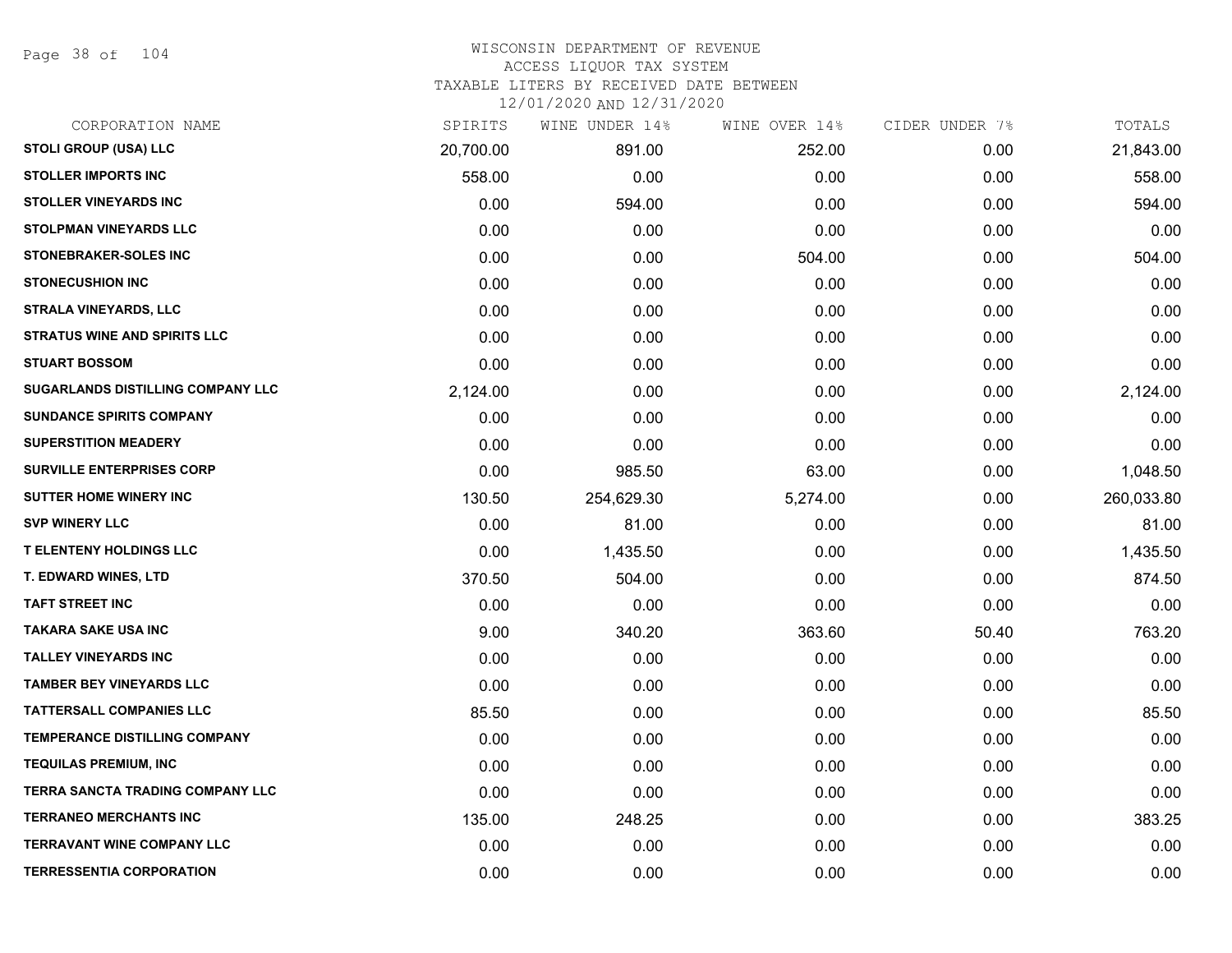Page 39 of 104

| CORPORATION NAME                    | SPIRITS  | WINE UNDER 14% | WINE OVER 14% | CIDER UNDER 7% | TOTALS     |
|-------------------------------------|----------|----------------|---------------|----------------|------------|
| <b>TERRIZZI VINO INC</b>            | 0.00     | 252.00         | 0.00          | 0.00           | 252.00     |
| <b>TERROIR CSS, LLC</b>             | 0.00     | 0.00           | 0.00          | 0.00           | 0.00       |
| <b>TEXACELLO, LLC</b>               | 0.00     | 0.00           | 0.00          | 0.00           | 0.00       |
| <b>TEXAS BEVERAGE INTERNATIONAL</b> | 0.00     | 0.00           | 0.00          | 0.00           | 0.00       |
| <b>TGE LLC</b>                      | 0.00     | 0.00           | 0.00          | 0.00           | 0.00       |
| THE 11 WELLS SPIRITS COMPANY LLC    | 0.00     | 0.00           | 0.00          | 0.00           | 0.00       |
| THE AUSTRALIAN WINE CONNECTION INC  | 0.00     | 0.00           | 66.57         | 0.00           | 66.57      |
| THE BARDSTOWN BOURBON COMPANY LLC   | 0.00     | 0.00           | 0.00          | 0.00           | 0.00       |
| THE BIALE ESTATE                    | 0.00     | 0.00           | 0.00          | 0.00           | 0.00       |
| THE BLUE DAISY USA, INC             | 0.00     | 0.00           | 0.00          | 0.00           | 0.00       |
| THE EDRINGTON GROUP USA LLC         | 5,728.50 | 0.00           | 0.00          | 0.00           | 5,728.50   |
| THE G V LIQUID GROUP INC            | 0.00     | 0.00           | 0.00          | 0.00           | 0.00       |
| THE HESS COLLECTION WINERY          | 0.00     | 3,402.00       | 1,795.50      | 0.00           | 5,197.50   |
| THE MEEKER VINEYARD                 | 0.00     | 0.00           | 0.00          | 0.00           | 0.00       |
| THE MORLET SELECTION INC            | 0.00     | 0.00           | 18.00         | 0.00           | 18.00      |
| THE MORNE WINE COMPANY              | 0.00     | 0.00           | 0.00          | 0.00           | 0.00       |
| THE OJAI VINEYARD INC               | 0.00     | 2.25           | 0.00          | 0.00           | 2.25       |
| THE R.S. LIPMAN COMPANY             | 0.00     | 0.00           | 0.00          | 0.00           | 0.00       |
| THE RIVER WINE INC                  | 0.00     | 0.00           | 0.00          | 0.00           | 0.00       |
| THE SECOND GENERATION TRUST         | 0.00     | 19,519.00      | 180.00        | 0.00           | 19,699.00  |
| THE SILVERADO VINEYARDS             | 0.00     | 0.00           | 0.00          | 0.00           | 0.00       |
| THE SORTING TABLE LLC               | 9.00     | 582.00         | 207.00        | 0.00           | 798.00     |
| THE TRITON COLLECTION INC           | 0.00     | 0.00           | 0.00          | 0.00           | 0.00       |
| THE WINE GROUP INC                  | 0.00     | 751,643.65     | 28,941.00     | 0.00           | 780,584.65 |
| THE WINE SOURCE INC                 | 0.00     | 0.00           | 0.00          | 0.00           | 0.00       |
| THE WOODMAR GROUP LLC               | 0.00     | 1,008.00       | 0.00          | 0.00           | 1,008.00   |
| <b>THIENOT USA INC</b>              | 0.00     | 0.00           | 0.00          | 0.00           | 0.00       |
| THIRD LEAF WINES LLC                | 0.00     | 0.00           | 0.00          | 0.00           | 0.00       |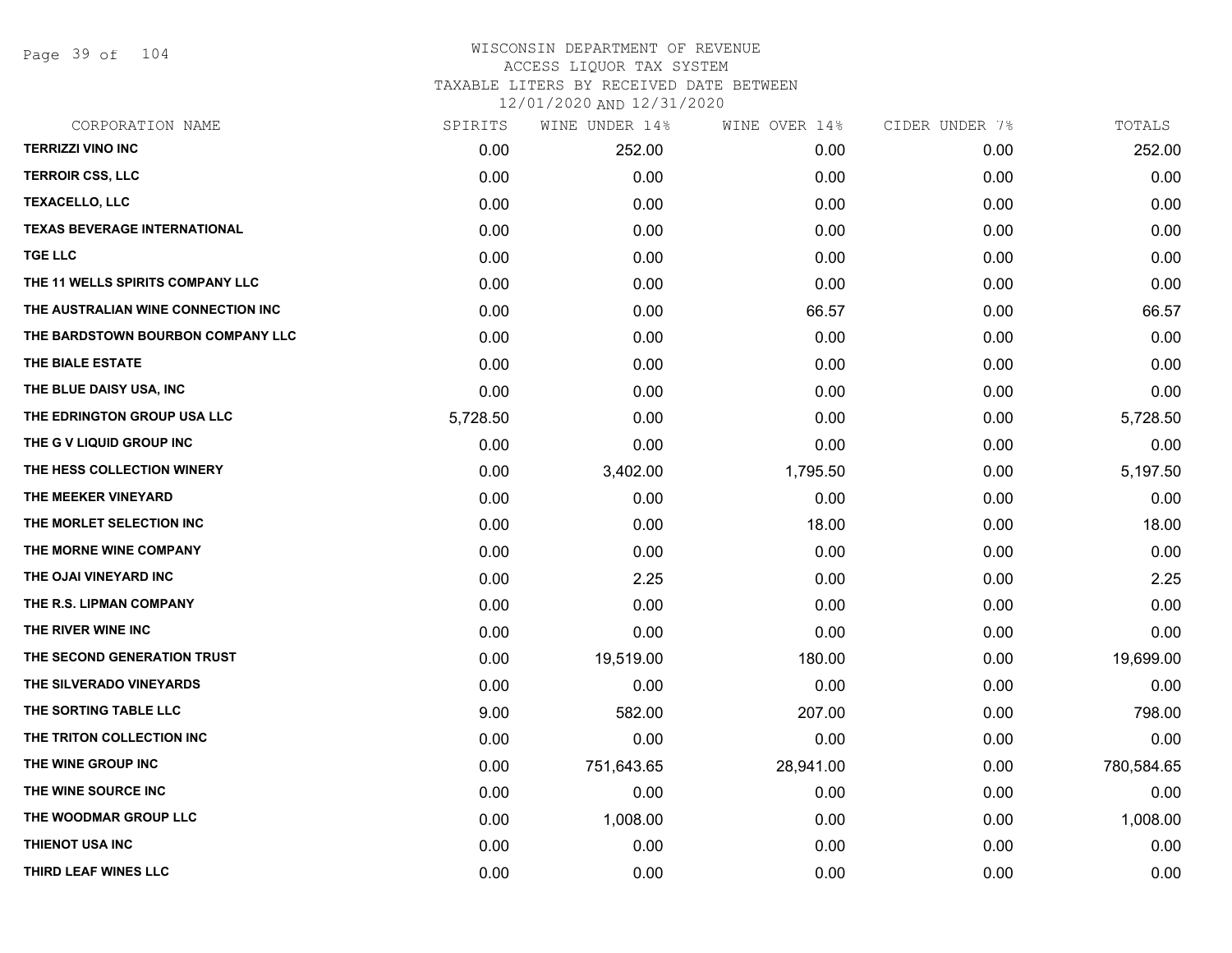Page 40 of 104

| CORPORATION NAME                              | SPIRITS | WINE UNDER 14% | WINE OVER 14% | CIDER UNDER 7% | TOTALS     |
|-----------------------------------------------|---------|----------------|---------------|----------------|------------|
| THOMAS ALLEN VINEYARDS & WINERY, LLC          | 0.00    | 0.00           | 1,764.00      | 0.00           | 1,764.00   |
| <b>THOMAS D BRACAMONTES</b>                   | 0.00    | 0.00           | 0.00          | 0.00           | 0.00       |
| THREE RING PRODUCTIONS LLC                    | 0.00    | 63.00          | 0.00          | 0.00           | 63.00      |
| <b>THURMAN J RODGERS</b>                      | 0.00    | 0.00           | 0.00          | 0.00           | 0.00       |
| TIGERS USA GLOBAL LOGISTICS INC               | 0.00    | 0.00           | 0.00          | 0.00           | 0.00       |
| <b>TITUS &amp; TITUS</b>                      | 0.00    | 0.00           | 0.00          | 0.00           | 0.00       |
| TMR WINE COMPANY LLC                          | 0.00    | 0.00           | 0.00          | 0.00           | 0.00       |
| <b>TOAD HOLLOW VINEYARDS INC</b>              | 0.00    | 0.00           | 0.00          | 0.00           | 0.00       |
| <b>TOBIN J HEMINWAY</b>                       | 0.00    | 0.00           | 0.00          | 0.00           | 0.00       |
| <b>TOBIN JAMES CELLARS</b>                    | 0.00    | 0.00           | 0.00          | 0.00           | 0.00       |
| <b>TOBY BEALL</b>                             | 0.00    | 0.00           | 0.00          | 0.00           | 0.00       |
| <b>TOLLIVER RANCH BRANDS LLC</b>              | 0.00    | 0.00           | 0.00          | 0.00           | 0.00       |
| <b>TOM MEADOWCROFT</b>                        | 0.00    | 0.00           | 0.00          | 0.00           | 0.00       |
| <b>TRAVIS R VERNON</b>                        | 0.00    | 0.00           | 0.00          | 0.00           | 0.00       |
| <b>TREANA WINERY LLC</b>                      | 0.00    | 0.00           | 0.00          | 0.00           | 0.00       |
| <b>TREASURY WINE ESTATES AMERICAS COMPANY</b> | 0.00    | 87,775.38      | 28,895.76     | 0.00           | 116,671.14 |
| TREFETHEN VINEYARDS WINERY INC                | 0.00    | 126.00         | 945.00        | 0.00           | 1,071.00   |
| <b>TREMAINE ATKINSON</b>                      | 630.00  | 0.00           | 0.00          | 0.00           | 630.00     |
| <b>TRENTADUE WINERY LLC</b>                   | 0.00    | 0.00           | 126.00        | 0.00           | 126.00     |
| <b>TREVOR J SHEEHAN</b>                       | 0.00    | 0.00           | 5,544.00      | 0.00           | 5,544.00   |
| TRI VIN IMPORTS INC                           | 0.00    | 35,149.42      | 292.50        | 0.00           | 35,441.92  |
| <b>TRIM WINES LLC</b>                         | 0.00    | 0.00           | 0.00          | 0.00           | 0.00       |
| <b>TRINITAS CELLARS LLC</b>                   | 0.00    | 0.00           | 0.00          | 0.00           | 0.00       |
| <b>TRIONE VINEYARDS LLC</b>                   | 0.00    | 45.00          | 0.00          | 0.00           | 45.00      |
| <b>TRI-STAR MARKETING INC</b>                 | 0.00    | 3,069.00       | 0.00          | 0.00           | 3,069.00   |
| TRUJILLO WINES, LLC                           | 0.00    | 0.00           | 0.00          | 0.00           | 0.00       |
| <b>TRUVINO INC</b>                            | 0.00    | 112.50         | 0.00          | 0.00           | 112.50     |
| <b>TURLEY WINE CELLARS INC</b>                | 0.00    | 0.00           | 441.00        | 0.00           | 441.00     |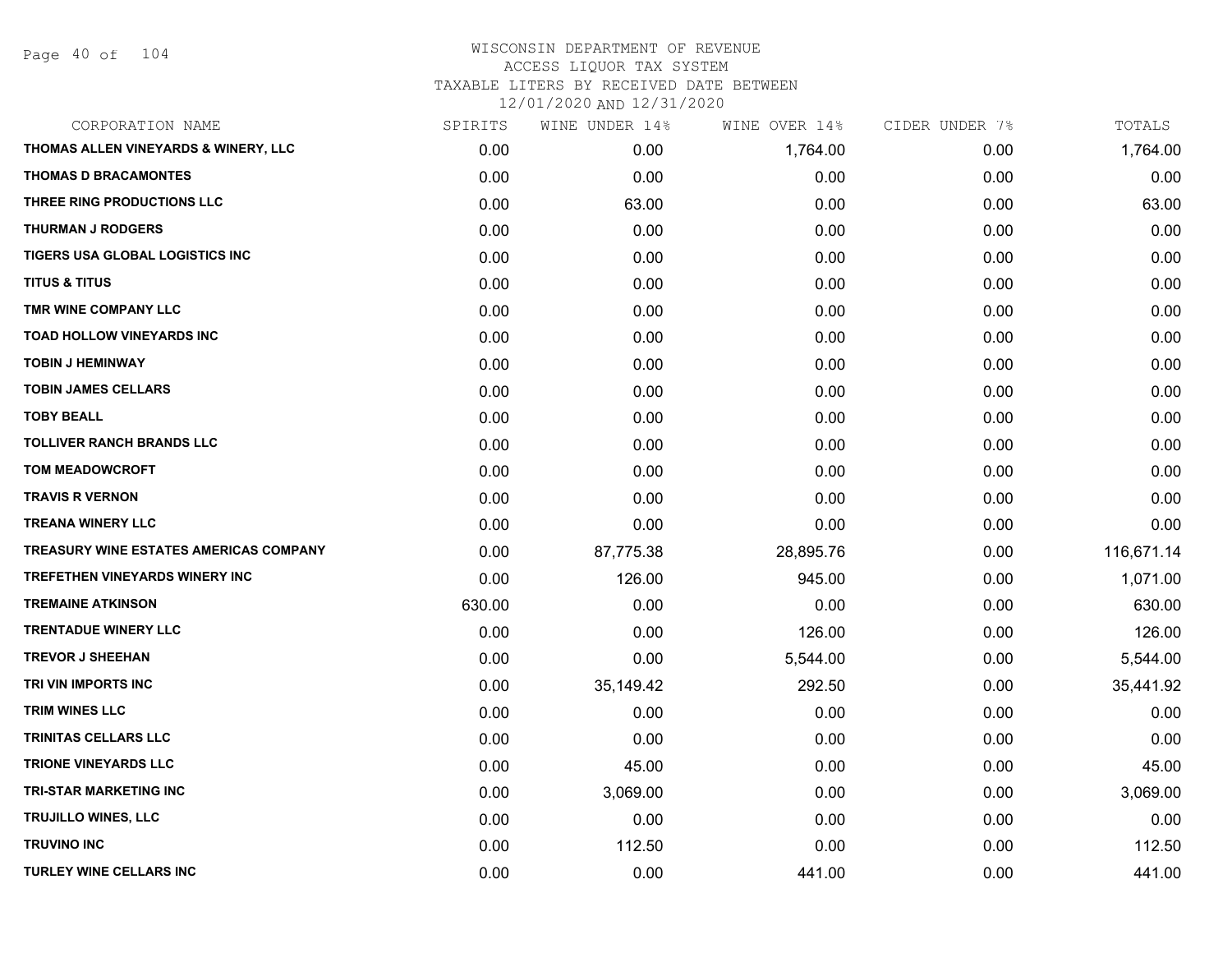Page 41 of 104

| CORPORATION NAME                            | SPIRITS    | WINE UNDER 14% | WINE OVER 14% | CIDER UNDER 7% | TOTALS     |
|---------------------------------------------|------------|----------------|---------------|----------------|------------|
| <b>TURNBULL WINE CELLARS</b>                | 0.00       | 0.00           | 0.00          | 0.00           | 0.00       |
| <b>TWIN PEAKS WINERY INC</b>                | 0.00       | 0.00           | 0.00          | 0.00           | 0.00       |
| <b>TWO BROTHERS ARTISAN SPIRITS COMPANY</b> | 533.70     | 0.00           | 0.00          | 0.00           | 533.70     |
| <b>TWO SONS IMPORTS LLC</b>                 | 0.00       | 0.00           | 0.00          | 0.00           | 0.00       |
| TWO WORLDS WINE COMPANY, LLC                | 0.00       | 0.00           | 0.00          | 0.00           | 0.00       |
| UGLY DOG DISTILLERY, LLC                    | 0.00       | 0.00           | 0.00          | 0.00           | 0.00       |
| <b>UMBERTO ERPILLO</b>                      | 0.00       | 0.00           | 0.00          | 0.00           | 0.00       |
| <b>UMPQUA WINE WORKS LLC</b>                | 0.00       | 0.00           | 0.00          | 0.00           | 0.00       |
| UNCLE JOHN'S FRUIT HOUSE WINERY LLC         | 0.00       | 0.00           | 0.00          | 0.00           | 0.00       |
| UNDERGROUND WINE PROJECT LLC                | 0.00       | 0.00           | 0.00          | 0.00           | 0.00       |
| <b>UNION WINE COMPANY</b>                   | 0.00       | 4,212.00       | 0.00          | 0.00           | 4,212.00   |
| UNITED SPIRITS INC                          | 0.00       | 0.00           | 0.00          | 0.00           | 0.00       |
| UNITED STATES DISTILLED PRODUCTS CO.        | 215,992.80 | 55,000.94      | 2,947.00      | 0.00           | 273,940.74 |
| UNTI WINE CO LLC                            | 0.00       | 0.00           | 0.00          | 0.00           | 0.00       |
| <b>UPCHURCH VINEYARD LLC</b>                | 0.00       | 0.00           | 0.00          | 0.00           | 0.00       |
| <b>USA WINE IMPORTS INC</b>                 | 0.00       | 1,134.00       | 0.00          | 0.00           | 1,134.00   |
| <b>USA WINE WEST LLC</b>                    | 247.50     | 5,529.00       | 2,178.00      | 0.00           | 7,954.50   |
| <b>UVE ENTERPRISES INC</b>                  | 0.00       | 679.50         | 130.50        | 0.00           | 810.00     |
| V & C LLC                                   | 0.00       | 0.00           | 0.00          | 0.00           | 0.00       |
| <b>VALCKENBERG INTERNATIONAL INC</b>        | 0.00       | 0.00           | 0.00          | 0.00           | 0.00       |
| <b>VALKYRIE SELECTIONS LLC</b>              | 0.00       | 1,964.00       | 304.50        | 0.00           | 2,268.50   |
| <b>VALOR WINE CO LLC</b>                    | 0.00       | 0.00           | 0.00          | 0.00           | 0.00       |
| VAN RUITEN FAMILY WINERY LLC                | 0.00       | 0.00           | 0.00          | 0.00           | 0.00       |
| <b>VANDER MILL LLC</b>                      | 0.00       | 0.00           | 0.00          | 567.81         | 567.81     |
| <b>VELOCITY DISTRIBUTION COMPANY, LLC</b>   | 0.00       | 0.00           | 0.00          | 0.00           | 0.00       |
| <b>VEN CAL RANCHES LLC</b>                  | 0.00       | 0.00           | 90.00         | 0.00           | 90.00      |
| <b>VENGE VINEYARDS INC</b>                  | 0.00       | 0.00           | 252.00        | 0.00           | 252.00     |
| <b>VERITY WINES LLC</b>                     | 0.00       | 0.00           | 0.00          | 0.00           | 0.00       |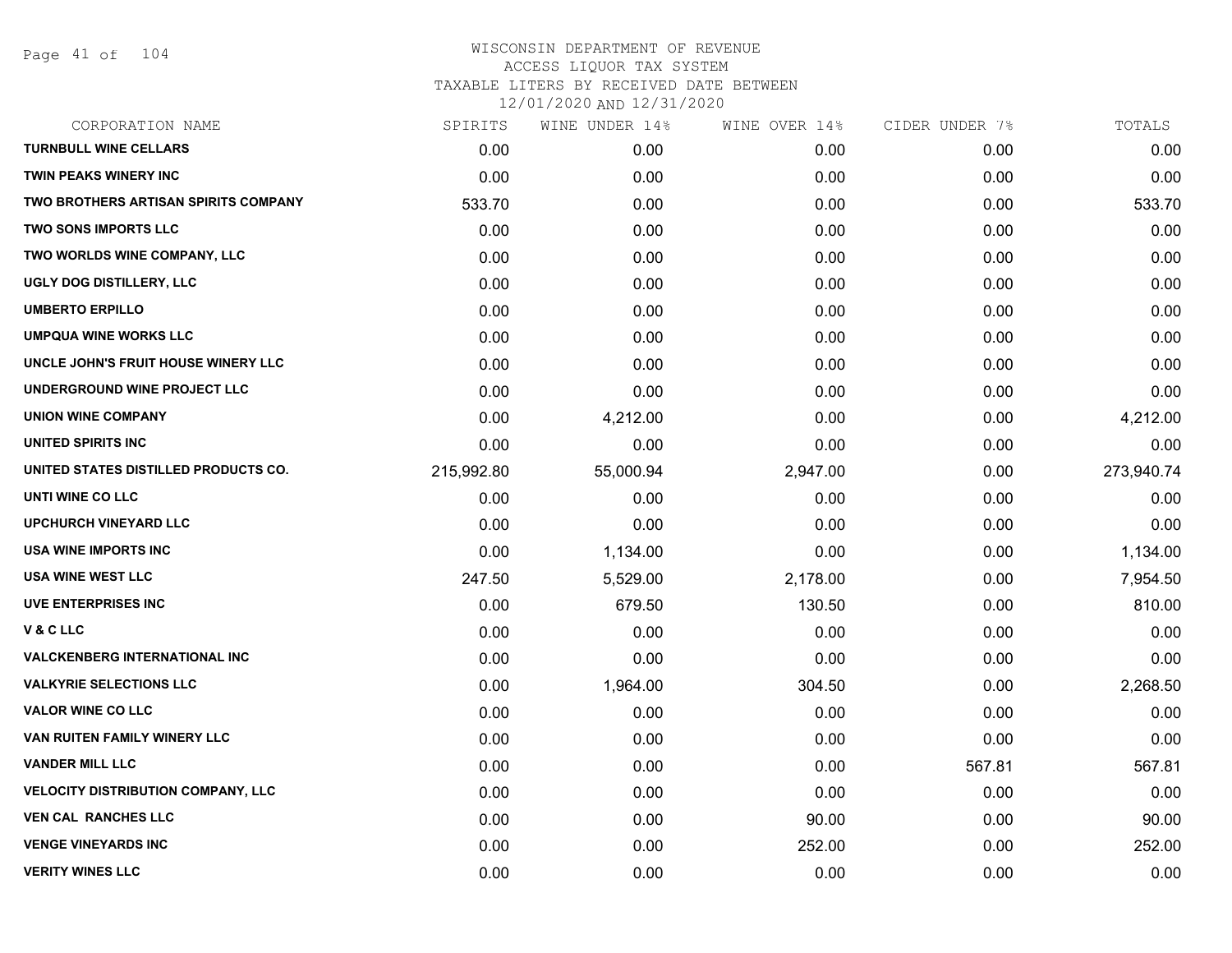Page 42 of 104

| CORPORATION NAME                      | SPIRITS | WINE UNDER 14% | WINE OVER 14% | CIDER UNDER 7% | TOTALS    |
|---------------------------------------|---------|----------------|---------------|----------------|-----------|
| <b>VERMEIL WINE GROUP LLC</b>         | 0.00    | 0.00           | 0.00          | 0.00           | 0.00      |
| <b>VERMONT HARD CIDER COMPANY LLC</b> | 0.00    | 0.00           | 0.00          | 11,920.00      | 11,920.00 |
| VI. SCO. INC                          | 0.00    | 961.90         | 0.00          | 0.00           | 961.90    |
| <b>VIAS IMPORTS LTD</b>               | 0.00    | 1,078.55       | 0.00          | 0.00           | 1,078.55  |
| <b>VICENTE GANDIA USA INC</b>         | 0.00    | 0.00           | 0.00          | 0.00           | 0.00      |
| <b>VICTOR G HARVEY SR</b>             | 0.00    | 0.00           | 0.00          | 0.00           | 0.00      |
| <b>VIEUX VINS INC</b>                 | 0.00    | 504.00         | 9.00          | 0.00           | 513.00    |
| <b>VIGNETTE WINERY LLC</b>            | 0.00    | 0.00           | 0.00          | 0.00           | 0.00      |
| <b>VIKRE DISTILLERY LLC</b>           | 454.50  | 0.00           | 0.00          | 0.00           | 454.50    |
| <b>VILLA CREEK INC</b>                | 0.00    | 0.00           | 0.00          | 0.00           | 0.00      |
| <b>VILLA ENCINAL PARTNERS LP</b>      | 0.00    | 0.00           | 0.00          | 0.00           | 0.00      |
| <b>VILLA SAN JULIETTE INC</b>         | 0.00    | 0.00           | 0.00          | 0.00           | 0.00      |
| <b>VIN DE ZO LLC</b>                  | 0.00    | 0.00           | 0.00          | 0.00           | 0.00      |
| <b>VIN DIVINO LTD</b>                 | 921.00  | 360.00         | 216.00        | 0.00           | 1,497.00  |
| <b>VINA ROBLES INC</b>                | 0.00    | 9.00           | 117.00        | 0.00           | 126.00    |
| <b>VINAMERICAS INC</b>                | 0.00    | 2,160.00       | 0.00          | 0.00           | 2,160.00  |
| <b>VINCENZO PADULA</b>                | 0.00    | 0.00           | 0.00          | 0.00           | 0.00      |
| <b>VINE CLIFF WINERY INC</b>          | 0.00    | 0.00           | 0.00          | 0.00           | 0.00      |
| <b>VINE CONNECTIONS LLC</b>           | 9.00    | 495.00         | 323.28        | 0.00           | 827.28    |
| <b>VINEBURG LLC</b>                   | 0.00    | 0.00           | 189.00        | 0.00           | 189.00    |
| <b>VINEDOS DISTRIBUTION LLC</b>       | 0.00    | 0.00           | 0.00          | 0.00           | 0.00      |
| <b>VINEYARD 29 LLC</b>                | 0.00    | 0.00           | 67.50         | 0.00           | 67.50     |
| <b>VINEYARD BRANDS LLC</b>            | 0.00    | 2,355.75       | 289.50        | 0.00           | 2,645.25  |
| <b>VINO DEL SOL INC</b>               | 0.00    | 4,284.00       | 441.00        | 0.00           | 4,725.00  |
| <b>VINO LOGICS CORPORATION</b>        | 0.00    | 0.00           | 0.00          | 0.00           | 0.00      |
| <b>VINO.COM LLC</b>                   | 63.00   | 1,624.50       | 3,614.00      | 795.00         | 6,096.50  |
| <b>VINOANDES LLC</b>                  | 0.00    | 0.00           | 0.00          | 0.00           | 0.00      |
| <b>VINOCOPIA INC</b>                  | 0.00    | 0.00           | 0.00          | 0.00           | 0.00      |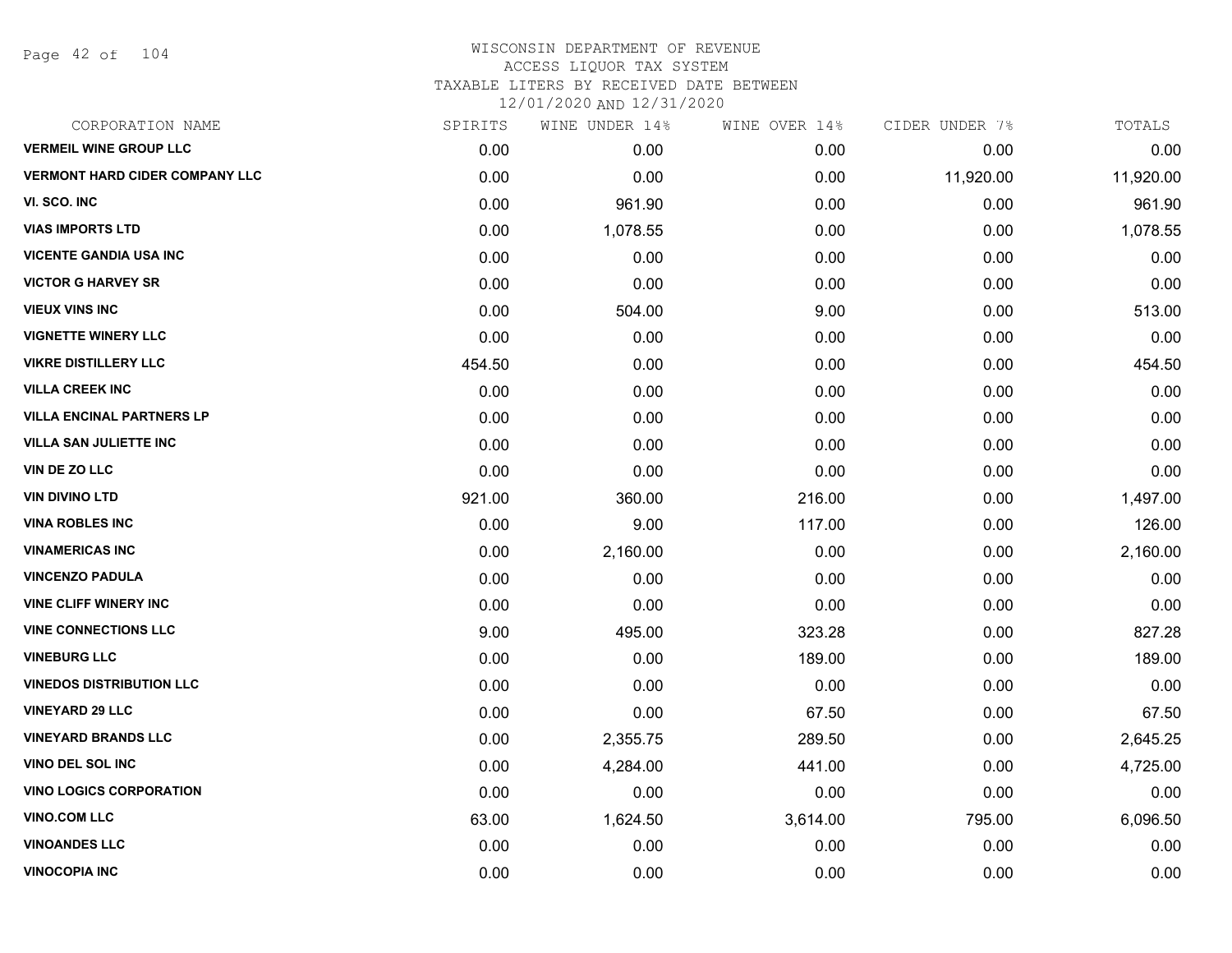Page 43 of 104

# WISCONSIN DEPARTMENT OF REVENUE ACCESS LIQUOR TAX SYSTEM TAXABLE LITERS BY RECEIVED DATE BETWEEN

| CORPORATION NAME                        | SPIRITS   | WINE UNDER 14% | WINE OVER 14% | CIDER UNDER 7% | TOTALS    |
|-----------------------------------------|-----------|----------------|---------------|----------------|-----------|
| <b>VINOVIA WINE GROUP INC</b>           | 0.00      | 0.00           | 0.00          | 0.00           | 0.00      |
| <b>VINTAGE '59 IMPORTS LLC</b>          | 0.00      | 63.00          | 0.00          | 0.00           | 63.00     |
| <b>VINTAGE POINT LLC</b>                | 0.00      | 0.00           | 0.00          | 0.00           | 0.00      |
| <b>VINTAGE WINE ESTATES, INC.</b>       | 0.00      | 3,015.00       | 3,771.00      | 0.00           | 6,786.00  |
| <b>VINTURE WINE COMPANY LLC</b>         | 0.00      | 0.00           | 0.00          | 0.00           | 0.00      |
| <b>VINTUS LLC</b>                       | 0.00      | 0.00           | 0.00          | 0.00           | 0.00      |
| <b>VISION WINE &amp; SPIRITS LLC</b>    | 0.00      | 0.00           | 0.00          | 0.00           | 0.00      |
| <b>VOLIO VINO IMPORTS, INC.</b>         | 0.00      | 423.00         | 553.50        | 0.00           | 976.50    |
| <b>VOTTO VINES IMPORTING INC</b>        | 0.00      | 0.00           | 0.00          | 0.00           | 0.00      |
| <b>VTPR INC</b>                         | 0.00      | 0.00           | 200.00        | 0.00           | 200.00    |
| <b>W J DEUTSCH &amp; SONS LTD</b>       | 17,673.20 | 58,610.50      | 16,774.06     | 0.00           | 93,057.76 |
| <b>WAGNER WINE COMPANY LLC</b>          | 0.00      | 2,142.00       | 7,704.00      | 0.00           | 9,846.00  |
| <b>WAGNER WINERY LLC</b>                | 0.00      | 0.00           | 0.00          | 0.00           | 0.00      |
| <b>WAYFARER LLC</b>                     | 0.00      | 0.00           | 0.00          | 0.00           | 0.00      |
| <b>WEBSTER BARNES LLC</b>               | 0.00      | 0.00           | 0.00          | 0.00           | 0.00      |
| <b>WEIBEL INCORPORATED</b>              | 0.00      | 0.00           | 0.00          | 0.00           | 0.00      |
| <b>WEIN BAUER INC</b>                   | 173.93    | 3,049.54       | 0.00          | 0.00           | 3,223.47  |
| <b>WELL OILED WINE COMPANY LLC</b>      | 0.00      | 252.00         | 0.00          | 0.00           | 252.00    |
| <b>WEST COAST WINE PARTNERS LLC</b>     | 0.00      | 0.00           | 0.00          | 0.00           | 0.00      |
| WEST MICHIGAN RUM COMPANY, LLC          | 0.00      | 0.00           | 0.00          | 0.00           | 0.00      |
| <b>WESTERN SPIRITS BEVERAGE CO LLC</b>  | 1,521.00  | 0.00           | 0.00          | 0.00           | 1,521.00  |
| <b>WEYGANDT-METZLER IMPORTING LTD</b>   | 0.00      | 657.00         | 0.00          | 0.00           | 657.00    |
| <b>WHISKEY ACRES DISTILLING CO</b>      | 0.00      | 0.00           | 0.00          | 0.00           | 0.00      |
| WHYTE AND MACKAY (AMERICAS) LIMITED LLC | 0.00      | 0.00           | 0.00          | 0.00           | 0.00      |
| <b>WI INC</b>                           | 0.00      | 198.00         | 0.00          | 0.00           | 198.00    |
| <b>WILD AGAVE IMPORTS LLC</b>           | 0.00      | 0.00           | 0.00          | 0.00           | 0.00      |
| <b>WILLAMETTE VALLEY VINEYARDS INC</b>  | 0.00      | 378.00         | 189.00        | 0.00           | 567.00    |
| <b>WILLIAM COLE VINEYARDS LLC</b>       | 0.00      | 0.00           | 0.00          | 0.00           | 0.00      |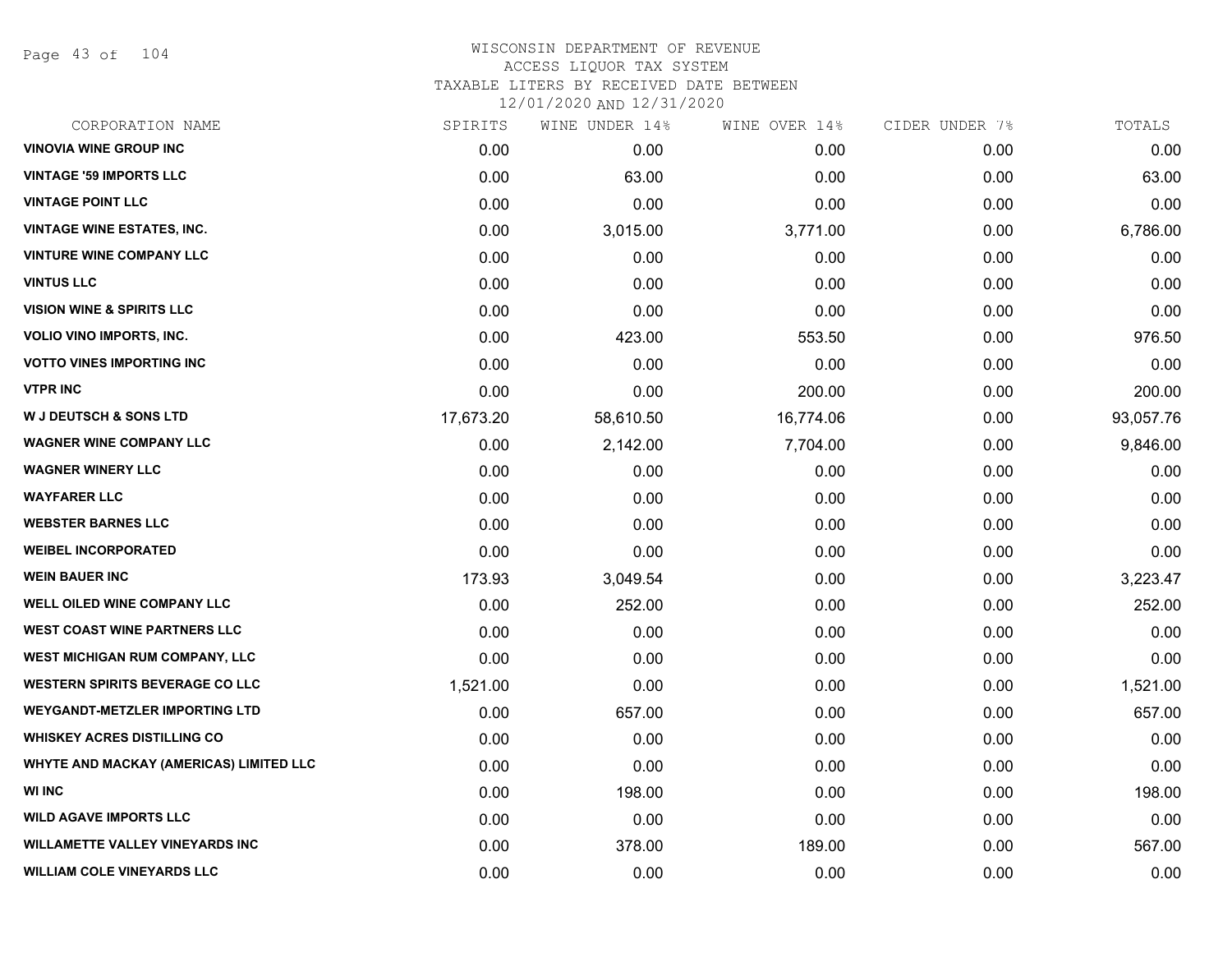Page 44 of 104

| CORPORATION NAME                               | SPIRITS   | WINE UNDER 14% | WINE OVER 14% | CIDER UNDER 7% | TOTALS    |
|------------------------------------------------|-----------|----------------|---------------|----------------|-----------|
| <b>WILLIAM GRANT &amp; SONS INC</b>            | 48,513.45 | 0.00           | 0.00          | 0.00           | 48,513.45 |
| <b>WILLIAM P KNUTTEL</b>                       | 0.00      | 0.00           | 0.00          | 0.00           | 0.00      |
| <b>WILLIAM PRICE III</b>                       | 0.00      | 0.00           | 0.00          | 0.00           | 0.00      |
| <b>WILLIAM T HOLLORAN</b>                      | 0.00      | 0.00           | 0.00          | 0.00           | 0.00      |
| <b>WILLIAM WOLF BRAND LLC</b>                  | 0.00      | 0.00           | 0.00          | 0.00           | 0.00      |
| <b>WILLIAM WOODRUFF</b>                        | 0.00      | 0.00           | 0.00          | 0.00           | 0.00      |
| <b>WILLIAMS &amp; SELYEM LLC</b>               | 0.00      | 0.00           | 0.00          | 0.00           | 0.00      |
| <b>WILSON CREEK WINERY &amp; VINEYARDS INC</b> | 0.00      | 0.00           | 0.00          | 0.00           | 0.00      |
| <b>WILSON DANIELS LLC</b>                      | 0.00      | 706.50         | 36.00         | 0.00           | 742.50    |
| <b>WINE ATTITUDE INC</b>                       | 0.00      | 0.00           | 0.00          | 0.00           | 0.00      |
| <b>WINE BRIDGE IMPORTS INC</b>                 | 0.00      | 1,120.50       | 0.00          | 0.00           | 1,120.50  |
| WINE COUNTRY INTERNATIONAL INC                 | 0.00      | 0.00           | 0.00          | 0.00           | 0.00      |
| <b>WINE CREEK LLC</b>                          | 0.00      | 0.00           | 0.00          | 0.00           | 0.00      |
| <b>WINE HOOLIGANS LLC</b>                      | 0.00      | 2,376.00       | 504.00        | 0.00           | 2,880.00  |
| <b>WINE SPOTS CELLARS, INC</b>                 | 0.00      | 0.00           | 0.00          | 0.00           | 0.00      |
| <b>WINE WINE SITUATION LLC</b>                 | 0.00      | 0.00           | 0.00          | 0.00           | 0.00      |
| <b>WINEHAVEN INC</b>                           | 0.00      | 0.00           | 0.00          | 0.00           | 0.00      |
| <b>WINEPLAYGROUND.COM INC</b>                  | 0.00      | 0.00           | 108.00        | 0.00           | 108.00    |
| <b>WINERIES &amp; SELECT PRODUCTS LLC</b>      | 0.00      | 144.00         | 162.00        | 0.00           | 306.00    |
| <b>WINERY EXCHANGE, INC.</b>                   | 0.00      | 72,027.00      | 1,845.00      | 0.00           | 73,872.00 |
| <b>WINES OF FRANCE INC</b>                     | 0.00      | 0.00           | 0.00          | 0.00           | 0.00      |
| <b>WINES UNLIMITED INC</b>                     | 0.00      | 618.00         | 0.00          | 0.00           | 618.00    |
| <b>WINESELLERS LTD</b>                         | 0.00      | 7,627.50       | 213.00        | 0.00           | 7,840.50  |
| WINNESHIEK WILDBERRY WINERY LLC                | 0.00      | 12.00          | 0.00          | 0.00           | 12.00     |
| <b>WISD LLC</b>                                | 0.00      | 78.00          | 2,943.00      | 0.00           | 3,021.00  |
| <b>WOODSON WINES LLC</b>                       | 0.00      | 0.00           | 0.00          | 0.00           | 0.00      |
| <b>WOOLER BRANDS INC</b>                       | 175.50    | 0.00           | 0.00          | 0.00           | 175.50    |
| <b>WORLD TRAVELER IMPORTS LLC</b>              | 0.00      | 0.00           | 0.00          | 0.00           | 0.00      |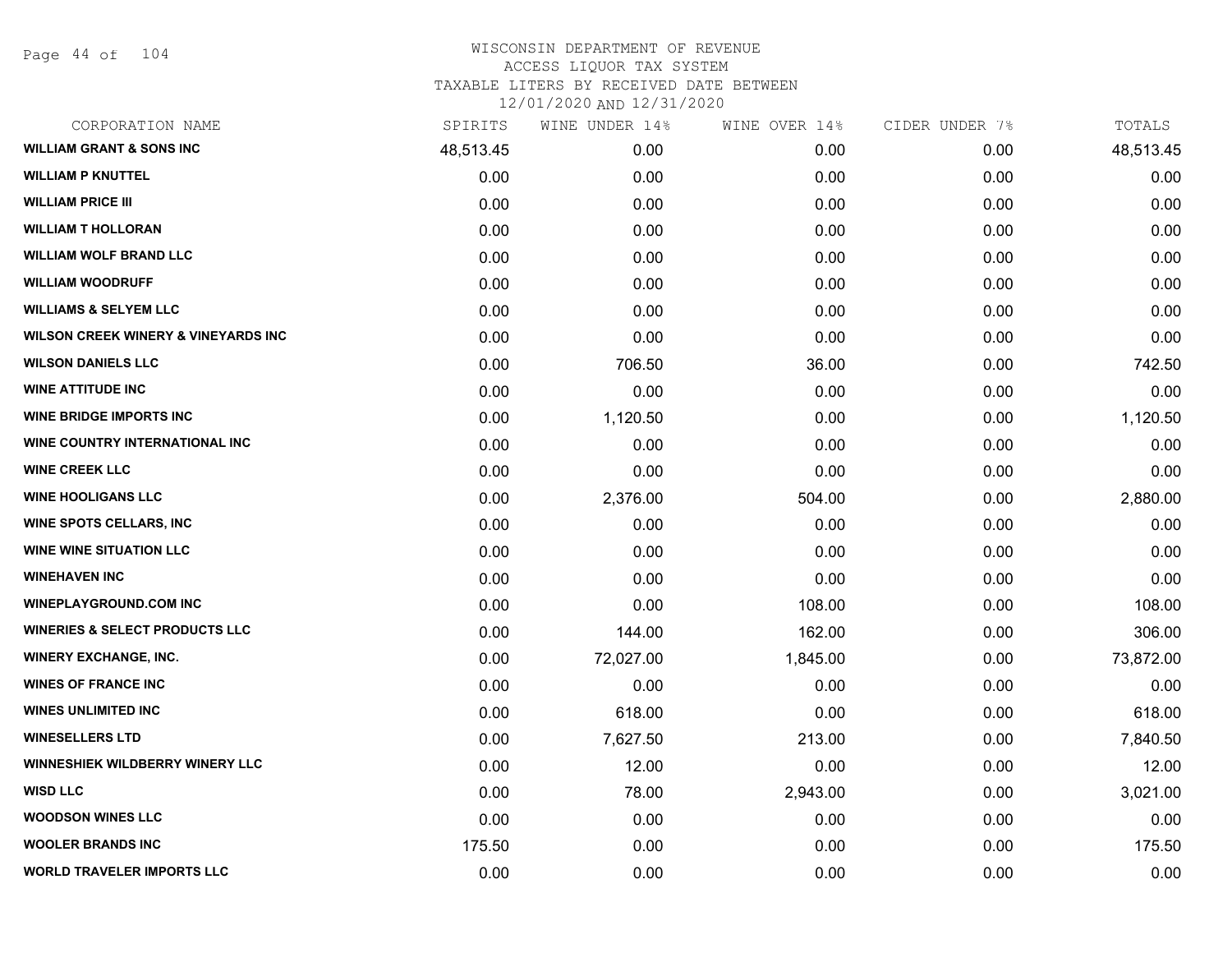Page 45 of 104

### WISCONSIN DEPARTMENT OF REVENUE ACCESS LIQUOR TAX SYSTEM TAXABLE LITERS BY RECEIVED DATE BETWEEN

| CORPORATION NAME                   | SPIRITS           | WINE<br>UNDER 14% | WINE OVER 14% | CIDER UNDER 7% | TOTALS       |
|------------------------------------|-------------------|-------------------|---------------|----------------|--------------|
| <b>WORLDWIDE CELLARS INC</b>       | 0.00              | 333.00            | 0.00          | 0.00           | 333.00       |
| <b>WRS CO. LLC</b>                 | 0.00              | 0.00              | 0.00          | 0.00           | 0.00         |
| <b>WTC IMPORT &amp; EXPORT LLC</b> | 0.00              | 0.00              | 0.00          | 0.00           | 0.00         |
| XXX DISTILLERY, LLC                | 0.00              | 0.00              | 0.00          | 0.00           | 0.00         |
| YAEGAKI CORPORATION OF USA         | 0.00              | 792.00            | 61.20         | 0.00           | 853.20       |
| YORKVILLE CELLARS INC              | 0.00 <sub>1</sub> | 0.00              | 0.00          | 0.00           | 0.00         |
| YOUNTVILLE WINE IMPORTS LLC        | 0.00              | 0.00              | 0.00          | 0.00           | 0.00         |
| <b>ZACH HOLLINGSWORTH</b>          | 75.00             | 0.00              | 0.00          | 0.00           | 75.00        |
| <b>ZD WINES LLC</b>                | 0.00              | 0.00              | 0.00          | 0.00           | 0.00         |
| <b>ZEILER SPIRITS LLC</b>          | 0.00              | 0.00              | 0.00          | 0.00           | 0.00         |
| <b>ZING ZANG, LLC</b>              | 0.00              | 0.00              | 0.00          | 0.00           | 0.00         |
| <b>ZONIN USA INC</b>               | 5,316.48          | 10,631.49         | 22.50         | 0.00           | 15,970.47    |
| TOTAL LITERS FOR 12/31/2020        | 4,630,696.29      | 3,875,921.28      | 518,146.44    | 156,934.33     | 9,181,698.34 |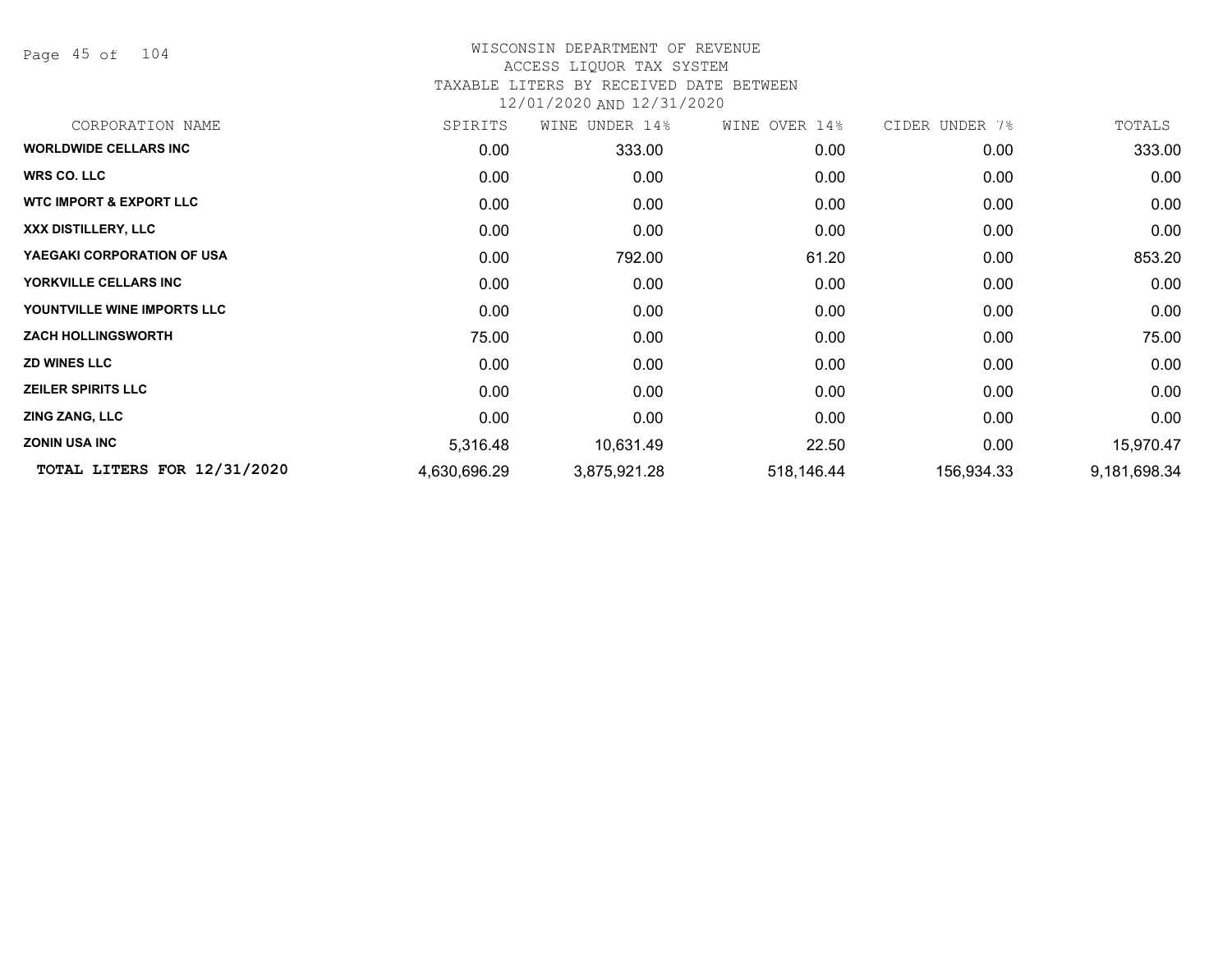Page 46 of 104

# WISCONSIN DEPARTMENT OF REVENUE ACCESS LIQUOR TAX SYSTEM TAXABLE LITERS BY RECEIVED DATE BETWEEN 12/01/2020 AND 12/31/2020

CORPORATION NAME SPIRITS WINE UNDER 14% WINE OVER 14% CIDER UNDER 7% TOTALS

**IN STATE WHOLESALER (W)**

| <b>1848 DISTRIBUTING COMPANY, LLC</b>       | 0.00       | 0.00      | 0.00     | 0.00 | 0.00       |
|---------------------------------------------|------------|-----------|----------|------|------------|
| ALLSTATE LIQUOR & WINE COMPANY, INC.        | 0.00       | 0.00      | 0.00     | 0.00 | 0.00       |
| <b>AMANDA MORDEN</b>                        | 0.00       | 324.00    | 0.00     | 0.00 | 324.00     |
| ARIS GLOBAL IMPORTS LLC                     | 0.00       | 567.00    | 0.00     | 0.00 | 567.00     |
| <b>AVA WINE &amp; SPIRITS LLC</b>           | 0.00       | 0.00      | 0.00     | 0.00 | 0.00       |
| <b>BADGER DISTRIBUTING OF MILWAUKEE LLC</b> | 0.00       | 0.00      | 0.00     | 0.00 | 0.00       |
| <b>BADGER LIQUOR CO. INC.</b>               | 192,288.84 | 27,129.60 | 3,555.00 | 0.00 | 222,973.44 |
| <b>BADGER STATE WINERY COOPERATIVE</b>      | 0.00       | 0.00      | 0.00     | 0.00 | 0.00       |
| <b>BADGER WINE &amp; SPIRITS LLC</b>        | 0.00       | 0.00      | 0.00     | 0.00 | 0.00       |
| BEECHWOOD DISTRIBUTORS, INC.                | 0.00       | 0.00      | 0.00     | 0.00 | 0.00       |
| BEER CAPITOL DISTRIBUTING LLC               | 0.00       | 0.00      | 0.00     | 0.00 | 0.00       |
| <b>BILJANA KLATT</b>                        | 0.00       | 0.00      | 0.00     | 0.00 | 0.00       |
| BILL'S DISTRIBUTING, LTD.                   | 0.00       | 0.00      | 0.00     | 0.00 | 0.00       |
| <b>BRANT T NEHMER</b>                       | 0.00       | 236.25    | 0.00     | 0.00 | 236.25     |
| <b>BREAKTHRU BEVERAGE GROUP LLC</b>         | 0.00       | 0.00      | 0.00     | 0.00 | 0.00       |
| <b>BREAKTHRU BEVERAGE GROUP LLC</b>         | 35,850.00  | 20,304.00 | 0.00     | 0.00 | 56,154.00  |
| <b>C.J.W., INC.</b>                         | 0.00       | 0.00      | 0.00     | 0.00 | 0.00       |
| <b>CAPITOL-HUSTING COMPANY, INC.</b>        | 45,757.50  | 26,420.26 | 6,783.00 | 0.00 | 78,960.76  |
| <b>CHAS A BERNICK INC</b>                   | 0.00       | 0.00      | 0.00     | 0.00 | 0.00       |
| <b>CHRISTY SMITH</b>                        | 0.00       | 0.00      | 0.00     | 0.00 | 0.00       |
| <b>CHROMATIC WINE COMPANY LLC</b>           | 0.00       | 0.00      | 0.00     | 0.00 | 0.00       |
| DE PERE LIQUOR CO LLC                       | 0.00       | 0.00      | 0.00     | 0.00 | 0.00       |
| <b>DEAN DISTRIBUTING, INC.</b>              | 0.00       | 0.00      | 0.00     | 0.00 | 0.00       |
| <b>DEAN DISTRIBUTING, INC.</b>              | 0.00       | 0.00      | 0.00     | 0.00 | 0.00       |
| DEWITT CHURCH GOODS, INC.                   | 0.00       | 0.00      | 0.00     | 0.00 | 0.00       |
| <b>EPIC MOMENTS LLC</b>                     | 0.00       | 0.00      | 0.00     | 0.00 | 0.00       |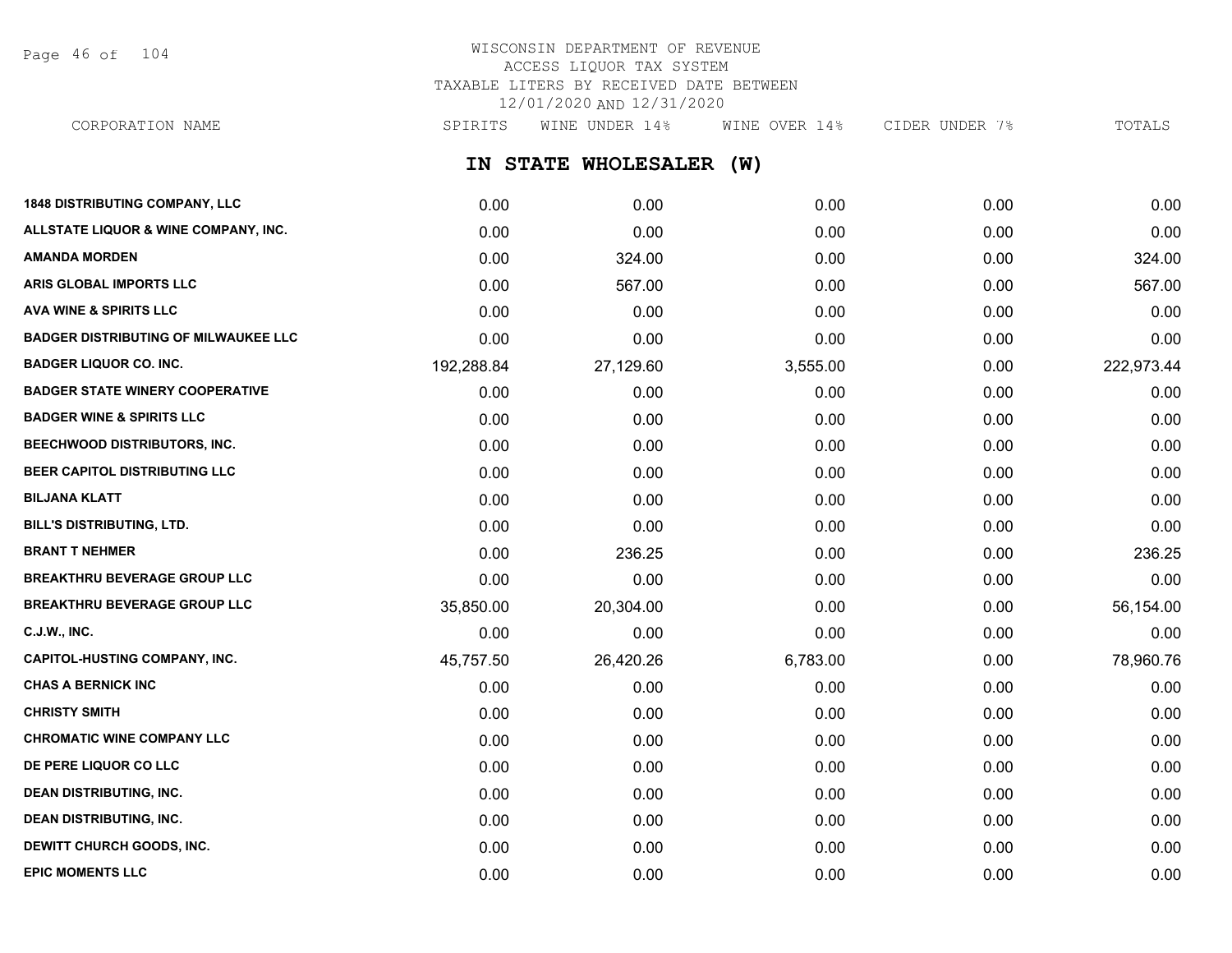| SPIRITS   | WINE UNDER 14% | WINE OVER 14% | CIDER UNDER 7% | TOTALS    |
|-----------|----------------|---------------|----------------|-----------|
| 0.00      | 0.00           | 0.00          | 0.00           | 0.00      |
| 0.00      | 0.00           | 0.00          | 0.00           | 0.00      |
| 0.00      | 0.00           | 0.00          | 0.00           | 0.00      |
| 0.00      | 0.00           | 0.00          | 0.00           | 0.00      |
| 0.00      | 0.00           | 0.00          | 0.00           | 0.00      |
| 0.00      | 0.00           | 0.00          | 0.00           | 0.00      |
| 63,385.23 | 33,015.52      | 0.00          | 0.00           | 96,400.75 |
| 0.00      | 0.00           | 0.00          | 0.00           | 0.00      |
| 0.00      | 0.00           | 0.00          | 0.00           | 0.00      |
| 0.00      | 0.00           | 0.00          | 0.00           | 0.00      |
| 0.00      | 0.00           | 0.00          | 0.00           | 0.00      |
| 0.00      | 0.00           | 0.00          | 0.00           | 0.00      |
| 0.00      | 0.00           | 0.00          | 0.00           | 0.00      |
| 0.00      | 0.00           | 0.00          | 0.00           | 0.00      |
| 0.00      | 0.00           | 0.00          | 0.00           | 0.00      |
| 16,255.50 | 77,886.00      | 3,375.00      | 0.00           | 97,516.50 |
| 0.00      | 39,420.00      | 0.00          | 0.00           | 39,420.00 |
| 9,531.00  | 79,038.00      | 0.00          | 0.00           | 88,569.00 |
| 0.00      | 0.00           | 0.00          | 0.00           | 0.00      |
| 0.00      | 0.00           | 0.00          | 0.00           | 0.00      |
| 0.00      | 0.00           | 0.00          | 0.00           | 0.00      |
| 0.00      | 0.00           | 0.00          | 0.00           | 0.00      |
| 0.00      | 0.00           | 0.00          | 0.00           | 0.00      |
| 0.00      | 0.00           | 0.00          | 0.00           | 0.00      |
| 0.00      | 0.00           | 0.00          | 0.00           | 0.00      |
| 0.00      | $-225.00$      | 0.00          | 0.00           | $-225.00$ |
| 23,213.40 | 42,111.00      | $-36.00$      | 0.00           | 65,288.40 |
| 0.00      | 0.00           | 0.00          | 0.00           | 0.00      |
|           |                |               |                |           |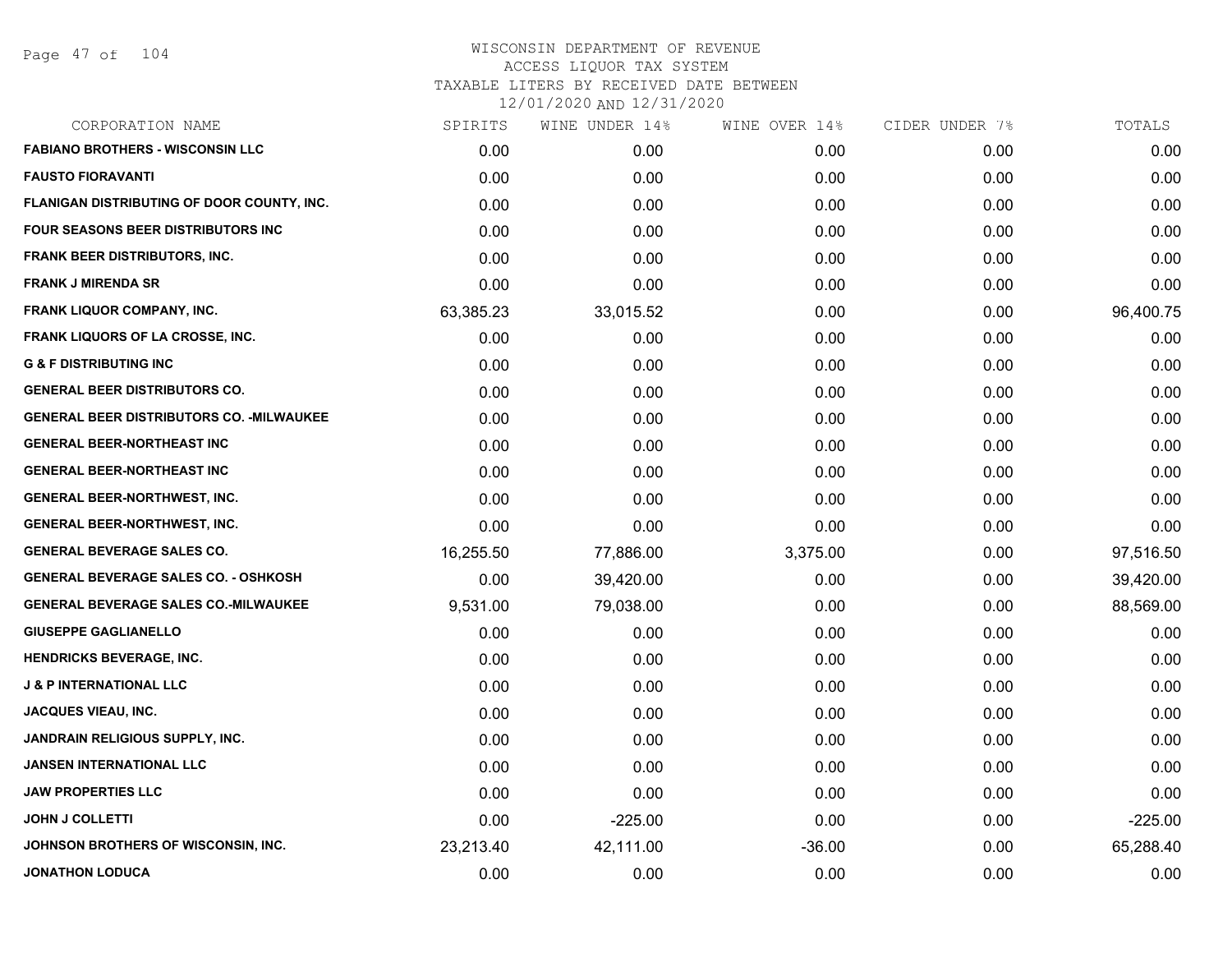Page 48 of 104

| CORPORATION NAME                         | SPIRITS | WINE UNDER 14% | WINE OVER 14% | CIDER UNDER 7% | TOTALS      |
|------------------------------------------|---------|----------------|---------------|----------------|-------------|
| <b>JOSEPH A TRYGAR</b>                   | 0.00    | 0.00           | 0.00          | 0.00           | 0.00        |
| <b>JOYVINE LLC</b>                       | 0.00    | 0.00           | 0.00          | 0.00           | 0.00        |
| <b>KAY BEER DISTRIBUTING, INC.</b>       | 0.00    | 0.00           | 0.00          | 0.00           | 0.00        |
| <b>KRH ENTERPRISES, LLC</b>              | 0.00    | 0.00           | 0.00          | 0.00           | 0.00        |
| LA CROSSE BEVERAGE LLC                   | 0.00    | 0.00           | 0.00          | 0.00           | 0.00        |
| <b>LARRY'S DISTRIBUTING CO., INC.</b>    | 0.00    | 0.00           | 0.00          | 0.00           | 0.00        |
| LEE BEVERAGE OF WISCONSIN LLC            | 0.00    | 0.00           | 0.00          | 0.00           | 0.00        |
| LEE BEVERAGE OF WISCONSIN LLC            | 0.00    | 0.00           | 0.00          | 0.00           | 0.00        |
| LEE BEVERAGE-CIDERS WINES & SPIRITS LLC  | 0.00    | 0.00           | 0.00          | 0.00           | 0.00        |
| <b>L'EFT BANK WINE COMPANY LIMITED</b>   | 13.50   | 28,428.00      | 1,579.50      | 0.00           | 30,021.00   |
| LIB DIB, LLC                             | 0.00    | 0.00           | 0.00          | 0.00           | 0.00        |
| LO DUCA BROS., INC.                      | 0.00    | 7,798.00       | 0.00          | 0.00           | 7,798.00    |
| <b>LORI SCOTT</b>                        | 0.00    | 0.00           | 0.00          | 0.00           | 0.00        |
| <b>LOS ALTOS AGAVE DISTRIBUTOR INC</b>   | 0.00    | 0.00           | 1,800.00      | 0.00           | 1,800.00    |
| <b>LOVINO LLC</b>                        | 0.00    | 0.00           | 0.00          | 0.00           | 0.00        |
| <b>LYNDA MALMBERG</b>                    | 0.00    | 0.00           | 0.00          | 0.00           | 0.00        |
| <b>M SHIRAZ LLC</b>                      | 0.00    | 0.00           | 0.00          | 0.00           | 0.00        |
| <b>MICCA HUTCHINS</b>                    | 0.00    | 0.00           | 0.00          | 0.00           | 0.00        |
| <b>MICHAEL G ANSAY</b>                   | 0.00    | 0.00           | 0.00          | 0.00           | 0.00        |
| <b>MICHAEL LENTINO</b>                   | 0.00    | $-693.00$      | $-422.90$     | 0.00           | $-1,115.90$ |
| <b>MIDWEST SALES &amp; SERVICE, INC.</b> | 0.00    | 0.00           | 0.00          | 0.00           | 0.00        |
| <b>NOELKE DISTRIBUTORS, INC.</b>         | 0.00    | 0.00           | 0.00          | 0.00           | 0.00        |
| <b>NOUVEAU VENTURES LLC</b>              | 0.00    | 3,903.75       | 1,568.25      | 0.00           | 5,472.00    |
| OTT SCHWEITZER DISTRIBUTORSHIP, INC.     | 0.00    | 0.00           | 0.00          | 0.00           | 0.00        |
| <b>PARK RIDGE DISTRIBUTING, INC.</b>     | 0.00    | 0.00           | 0.00          | 0.00           | 0.00        |
| PEHLER DISTRIBUTING, INC.                | 0.00    | 0.00           | 0.00          | 0.00           | 0.00        |
| PHILLIPS DISTRIBUTING CORPORATION        | 0.00    | 0.00           | 0.00          | 0.00           | 0.00        |
| PHILLIPS WINE COMPANY                    | 0.00    | 14,191.42      | 3,885.00      | 0.00           | 18,076.42   |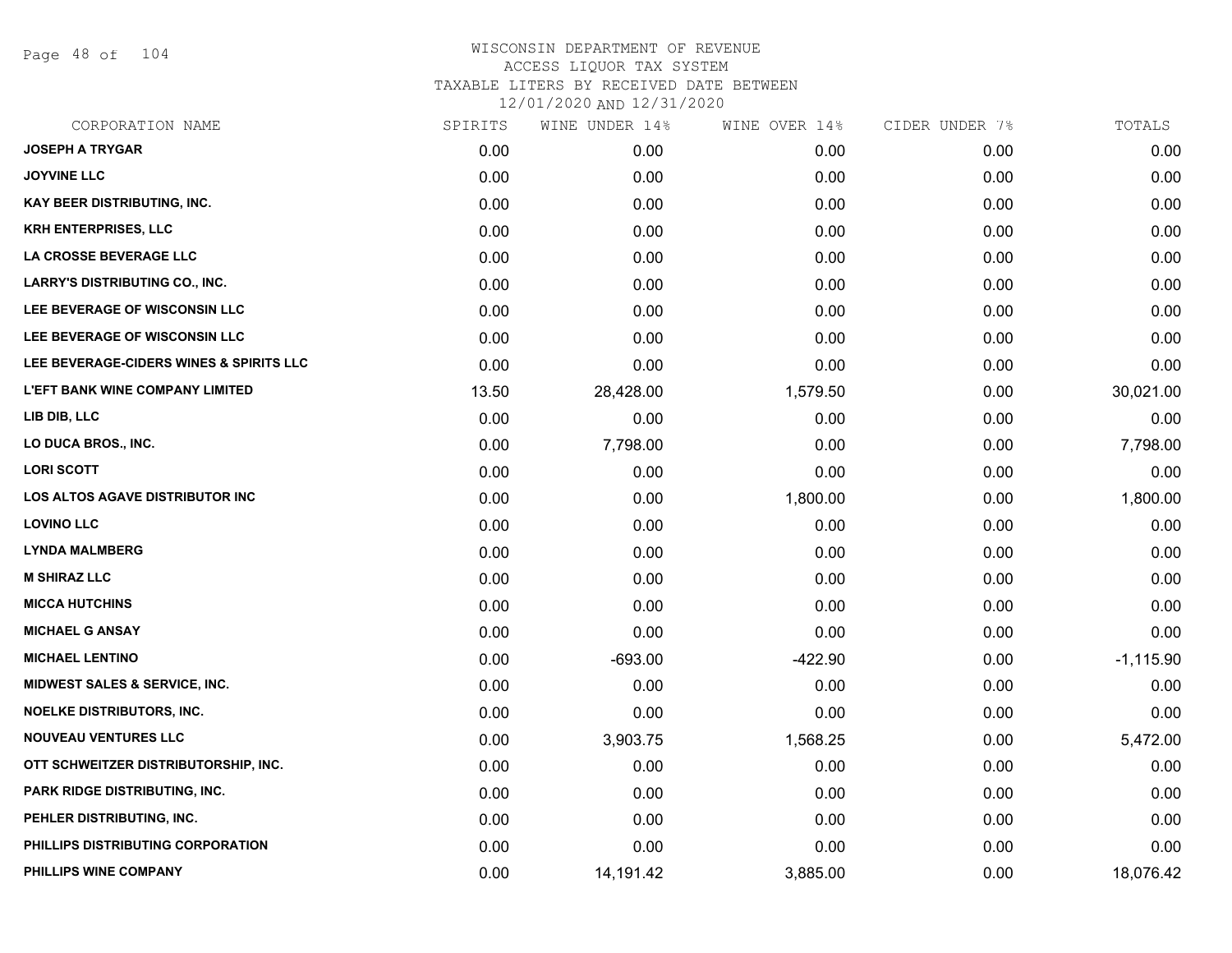Page 49 of 104

| CORPORATION NAME                               | SPIRITS | WINE UNDER 14% | WINE OVER 14% | CIDER UNDER 7% | TOTALS    |
|------------------------------------------------|---------|----------------|---------------|----------------|-----------|
| <b>PURE WINE WISCONSIN INC</b>                 | 0.00    | 0.00           | 0.00          | 0.00           | 0.00      |
| <b>PURPLE FEET WINES, LLC</b>                  | 0.00    | 0.00           | 0.00          | 0.00           | 0.00      |
| <b>PVD ENTERPRISES LLC</b>                     | 0.00    | 0.00           | 0.00          | 0.00           | 0.00      |
| <b>RATAS WHOLESALE LIQUOR COMPANY</b>          | 0.00    | 0.00           | 0.00          | 0.00           | 0.00      |
| S. & S. DISTRIBUTING, INC.                     | 0.00    | 0.00           | 0.00          | 0.00           | 0.00      |
| S. & S. DISTRIBUTING, INC.                     | 0.00    | 0.00           | 0.00          | 0.00           | 0.00      |
| <b>SARATOGA LIQUOR CO., INC.</b>               | 0.00    | 0.00           | 0.00          | 0.00           | 0.00      |
| <b>SP3 LLC</b>                                 | 0.00    | 0.00           | 0.00          | 0.00           | 0.00      |
| <b>SUPERIOR BEVERAGES LLC</b>                  | 0.00    | 0.00           | 0.00          | $-662.45$      | $-662.45$ |
| <b>SYRIANA INC</b>                             | 0.00    | 0.00           | 0.00          | 0.00           | 0.00      |
| T.H. STEMPER COMPANY, INC.                     | 0.00    | 0.00           | 0.00          | 0.00           | 0.00      |
| TJ INTERNATIONAL LTD                           | 0.00    | 1,222.50       | 0.00          | 0.00           | 1,222.50  |
| <b>TORI-VERDI GROUP LLC</b>                    | 0.00    | 0.00           | 0.00          | 0.00           | 0.00      |
| <b>TRANSNATIONAL ENTERPRISES, INCORPORATED</b> | 0.00    | 0.00           | 0.00          | 0.00           | 0.00      |
| TRIANGLE DISTRIBUTING COMPANY, INC.            | 0.00    | 0.00           | 0.00          | 0.00           | 0.00      |
| <b>TRI-MART COMPANY LLC</b>                    | 0.00    | 0.00           | 0.00          | 0.00           | 0.00      |
| <b>VINO VERITAS, LTD.</b>                      | 0.00    | 0.00           | 0.00          | 0.00           | 0.00      |
| <b>WDI LLC</b>                                 | 0.00    | 0.00           | 0.00          | 0.00           | 0.00      |
| <b>WDI LLC</b>                                 | 0.00    | 0.00           | 0.00          | 0.00           | 0.00      |
| <b>WILLIAM D HANSEN</b>                        | 0.00    | 0.00           | 0.00          | 0.00           | 0.00      |
| <b>WISCONSIN BEVERAGE TEAM, LLC</b>            | 0.00    | 0.00           | 0.00          | 0.00           | 0.00      |
| <b>WISCONSIN DISTRIBUTORS EAST LLC</b>         | 0.00    | 0.00           | 0.00          | 0.00           | 0.00      |
| <b>WISCONSIN DISTRIBUTORS NORTH LLC</b>        | 0.00    | 0.00           | 0.00          | 0.00           | 0.00      |
| <b>WISCONSIN DISTRIBUTORS SOUTH LLC</b>        | 0.00    | 0.00           | 0.00          | 0.00           | 0.00      |
| <b>WISCONSIN WINE AND SPIRITS INC</b>          | 0.00    | 0.00           | 0.00          | 0.00           | 0.00      |
| <b>WISCONSIN WINERY CO-OP</b>                  | 0.00    | 0.00           | 0.00          | 0.00           | 0.00      |
| <b>WOODFIELD DISTRIBUTION LLC</b>              | 0.00    | 0.00           | 0.00          | 0.00           | 0.00      |
| ZASTROW THE BEER MAN, INC.                     | 0.00    | 0.00           | 0.00          | 0.00           | 0.00      |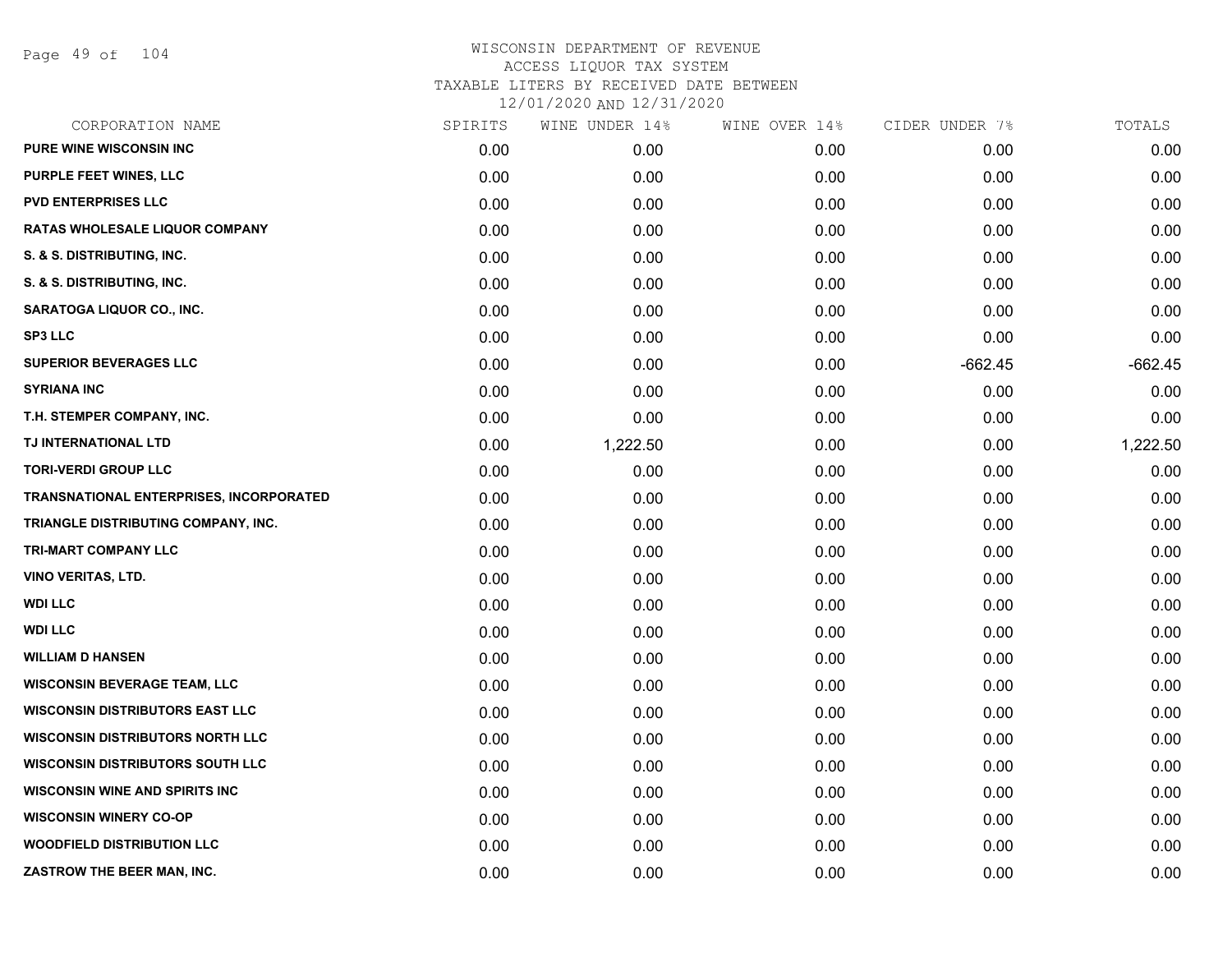Page 50 of 104

| CORPORATION<br>NAME                |            | । 4 %<br>UNDER<br>WINE | 4%<br>WINE<br>OVER . | UNDER<br>CIDER | TOTALS     |
|------------------------------------|------------|------------------------|----------------------|----------------|------------|
| <b>TOTAL LITERS FOR 12/31/2020</b> | 386,294.97 | 401.077.30             | 2,086.85             | -662.45        | 808,796.67 |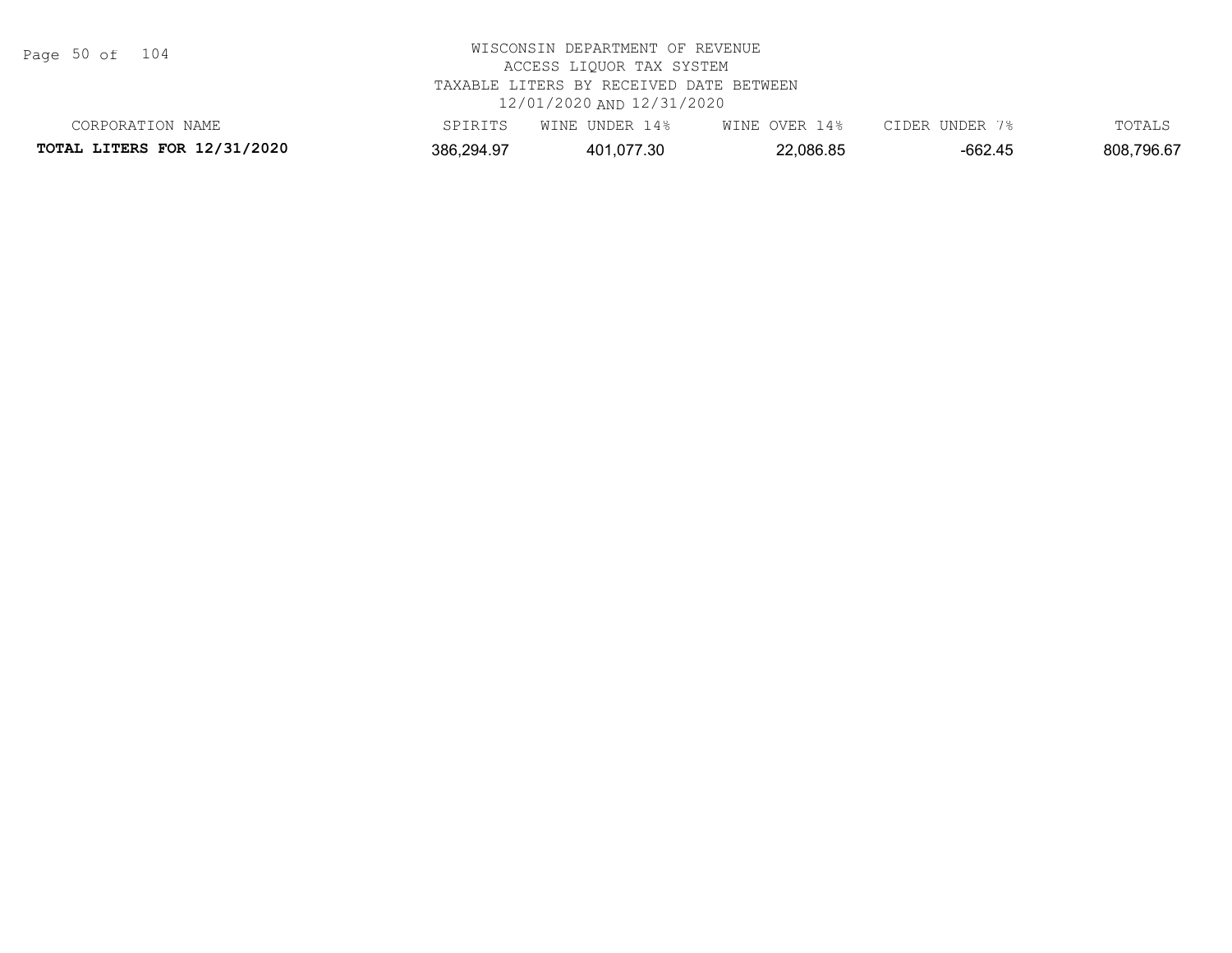Page 51 of 104

# WISCONSIN DEPARTMENT OF REVENUE ACCESS LIQUOR TAX SYSTEM TAXABLE LITERS BY RECEIVED DATE BETWEEN 12/01/2020 AND 12/31/2020

**IN STATE MANUFACTURER (WM) 45TH PARALLEL SPIRITS, LLC** 0.00 0.00 0.00 0.00 0.00 CORPORATION NAME SPIRITS WINE UNDER 14% WINE OVER 14% CIDER UNDER 7% TOTALS

| <b>ACE ETHANOL, LLC</b>                   | 0.00      | 0.00     | 0.00  | 0.00   | 0.00      |
|-------------------------------------------|-----------|----------|-------|--------|-----------|
| <b>AEPPELTREOW INC</b>                    | 85.51     | 240.79   | 17.42 | 524.37 | 868.09    |
| ANCHOR STILLHOUSE HOLDINGS LLC            | 0.00      | 0.00     | 0.00  | 0.00   | 0.00      |
| <b>ANGRY SPIRITS DISTILLING LLC</b>       | 0.00      | 0.00     | 0.00  | 0.00   | 0.00      |
| <b>B &amp; E DISTILLERY INC.</b>          | 31.49     | 0.00     | 0.00  | 0.00   | 31.49     |
| <b>BRIAN SAMMONS</b>                      | 322.52    | 0.00     | 0.00  | 0.00   | 322.52    |
| <b>C &amp; N CORPORATION</b>              | 1,161.02  | 0.00     | 0.00  | 0.00   | 1,161.02  |
| <b>CENTRAL STANDARD LLC</b>               | 193.55    | 0.00     | 0.00  | 0.00   | 193.55    |
| <b>CENTRAL STANDARD LLC</b>               | 0.00      | 0.00     | 0.00  | 0.00   | 0.00      |
| CENTRAL TIME DISTILLERY AND WINERY, INC.  | 22,067.90 | 0.00     | 0.00  | 0.00   | 22,067.90 |
| CHIPPEWA RIVER DISTILLERY AND BREWERY LLC | 0.00      | 0.00     | 0.00  | 0.00   | 0.00      |
| <b>CLOVER MEADOW LLC</b>                  | 0.00      | 0.00     | 0.00  | 0.00   | 0.00      |
| <b>COPPER CROW DISTILLERY LLC</b>         | 319.41    | 0.00     | 0.00  | 0.00   | 319.41    |
| <b>CULLEN AND HARRISON LLC</b>            | 9,573.25  | 0.00     | 0.00  | 0.00   | 9,573.25  |
| <b>CULLEN AND HARRISON LLC</b>            | 0.00      | 0.00     | 0.00  | 0.00   | 0.00      |
| <b>DANCING GOAT DISTILLERY, LLC</b>       | 0.00      | 0.00     | 0.00  | 0.00   | 0.00      |
| <b>DENNIS E ERB</b>                       | 18.00     | 0.00     | 0.00  | 0.00   | 18.00     |
| <b>DISTILLERY PARTNERS, LLC</b>           | 0.00      | 0.00     | 0.00  | 0.00   | 0.00      |
| DOG AND SHRUB DISTILLERY LLC              | 45.01     | 0.00     | 0.00  | 0.00   | 45.01     |
| <b>DOUNDRINS DISTILLING</b>               | 1,703.73  | 0.00     | 0.00  | 0.00   | 1,703.73  |
| DRIFTLESS GLEN DISTILLERY LLC             | 4,471.72  | 0.00     | 0.00  | 0.00   | 4,471.72  |
| <b>DRIFTLESS PURE LLC</b>                 | 2,287.85  | 0.00     | 0.00  | 0.00   | 2,287.85  |
| <b>EAGLE TRACE BREWING COMPANY LLC</b>    | 1,028.25  | 0.00     | 0.00  | 0.00   | 1,028.25  |
| <b>EMCO CHEMICAL DISTRIBUTORS, INC.</b>   | 0.00      | 0.00     | 0.00  | 0.00   | 0.00      |
| <b>FREDERICK QUANDT</b>                   | 0.00      | 1,310.69 | 0.00  | 0.00   | 1,310.69  |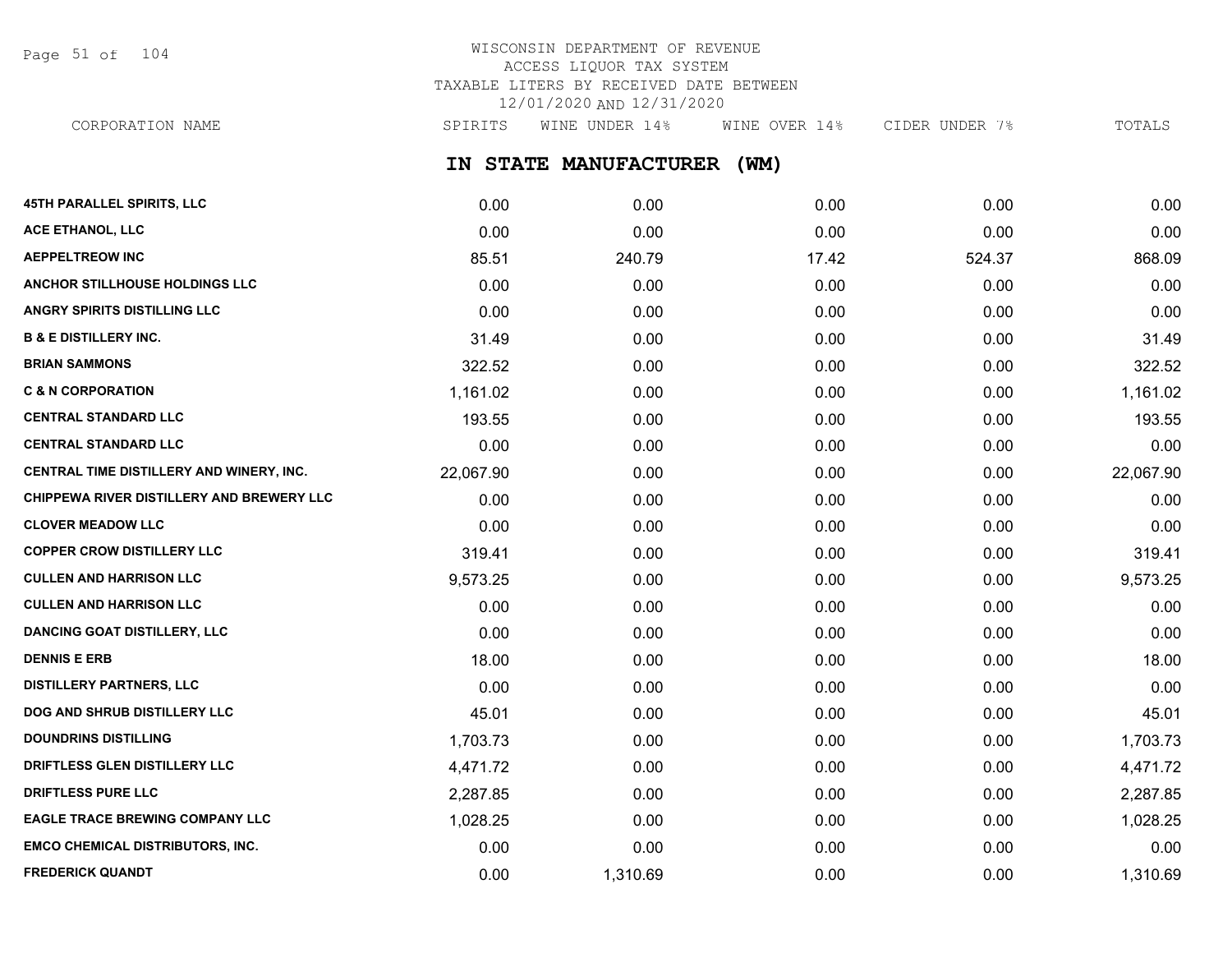Page 52 of 104

#### WISCONSIN DEPARTMENT OF REVENUE ACCESS LIQUOR TAX SYSTEM

TAXABLE LITERS BY RECEIVED DATE BETWEEN

| CORPORATION NAME                             | SPIRITS   | WINE UNDER 14% | WINE OVER 14% | CIDER UNDER 7% | TOTALS    |
|----------------------------------------------|-----------|----------------|---------------|----------------|-----------|
| <b>GLOBAL UNIVERSAL SRL</b>                  | 11,355.06 | 1,664.82       | 0.00          | 0.00           | 13,019.88 |
| <b>GRANT J VAN DRIEST</b>                    | 0.00      | 0.00           | 0.00          | 0.00           | 0.00      |
| <b>GREAT LAKES DISTILLERY LLC</b>            | 0.00      | 0.00           | 0.00          | 0.00           | 0.00      |
| <b>HENDRICKS FAMILY DISTILLERY LLC</b>       | 474.27    | 0.00           | 0.00          | 0.00           | 474.27    |
| <b>HICKORY VIEW DISTILLERY LLC</b>           | 868.50    | 0.00           | 0.00          | 0.00           | 868.50    |
| <b>IMAGINARY FACTORY LLC</b>                 | 0.00      | 0.00           | 0.00          | 0.00           | 0.00      |
| INCIDER, INC.                                | 0.00      | 0.00           | 0.00          | 0.00           | 0.00      |
| <b>ISAAC SHOWAKI</b>                         | 8,066.31  | 0.00           | 0.00          | 8,749.31       | 16,815.62 |
| <b>JACKSON WINE LLC</b>                      | 101.98    | 522.01         | 50.99         | 0.00           | 674.98    |
| <b>JAMES PLOETZ</b>                          | 25.06     | 0.00           | 0.00          | 0.00           | 25.06     |
| <b>JARIN K GELHAR</b>                        | 195.78    | 0.00           | 0.00          | 0.00           | 195.78    |
| <b>JKLM DISTILLING PARTNERS LLC</b>          | 0.00      | 0.00           | 0.00          | 0.00           | 0.00      |
| <b>JOSEPH RETZER III</b>                     | 353.93    | 0.00           | 0.00          | 0.00           | 353.93    |
| <b>KATCHEVER &amp; CO LLC</b>                | 0.00      | 0.00           | 0.00          | 0.00           | 0.00      |
| <b>MATTHEW RICK</b>                          | $-184.32$ | 5,162.45       | 151.30        | 0.00           | 5,129.43  |
| <b>MEISENBURG BREWING AND DISTILLING LLC</b> | 0.00      | 0.00           | 0.00          | 0.00           | 0.00      |
| <b>MOLSON COORS BEVERAGE COMPANY USA LLC</b> | 0.00      | 0.00           | 0.00          | 0.00           | 0.00      |
| <b>NATHAN G GREENAWALT</b>                   | 389.66    | 0.00           | $-18.00$      | 78.55          | 450.21    |
| <b>NORTHERN WATERS DISTILLERY LLC</b>        | 1,690.07  | 0.00           | 0.00          | 0.00           | 1,690.07  |
| <b>PABST HOLDINGS LLC</b>                    | 0.00      | 0.00           | 0.00          | 0.00           | 0.00      |
| PERLICK DISTILLERY, LLC                      | 1,080.13  | 0.00           | 0.00          | 0.00           | 1,080.13  |
| <b>RIVER BEND VINEYARD &amp; WINERY LLC</b>  | 0.00      | 0.00           | 0.00          | 0.00           | 0.00      |
| <b>SENSIENT FLAVORS LLC</b>                  | 0.00      | 0.00           | 0.00          | 0.00           | 0.00      |
| <b>ST CROIX SPIRITS LLC</b>                  | 0.00      | 0.00           | 0.00          | 0.00           | 0.00      |
| ST MARY'S DISTILLARY LLC                     | 0.00      | 0.00           | 0.00          | 0.00           | 0.00      |
| <b>STABLE ROCK WINERY LLC</b>                | 0.00      | 0.00           | 0.00          | 0.00           | 0.00      |
| <b>STATE LINE DISTILLERY, LLC</b>            | 419.23    | 0.00           | 0.00          | 0.00           | 419.23    |
| <b>SUGAR RIVER DISTILLERY INC</b>            | 0.00      | 0.00           | 0.00          | 0.00           | 0.00      |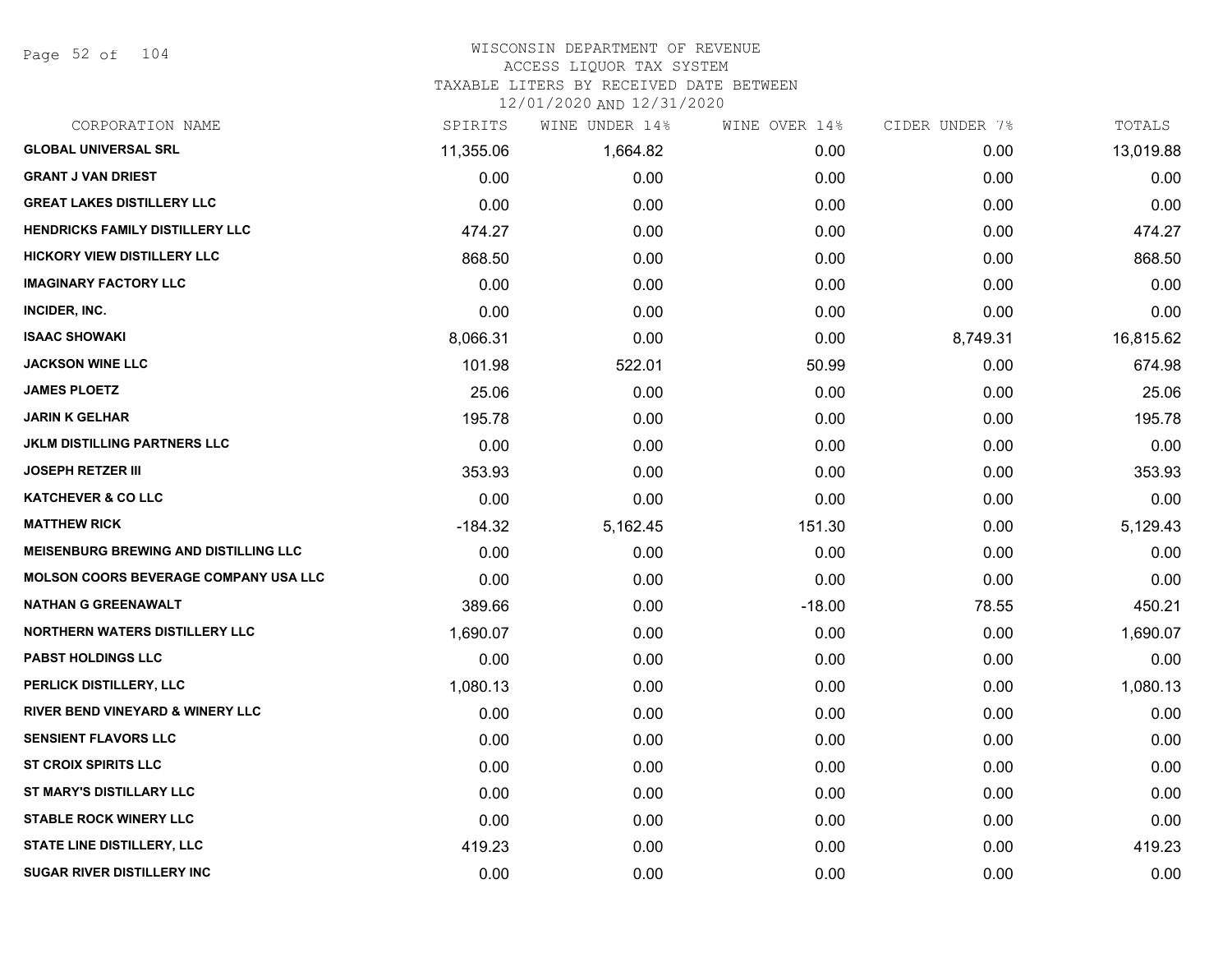Page 53 of 104

| CORPORATION NAME                | SPIRITS   | WINE UNDER 14% | OVER 14%<br>WINE | CIDER UNDER 7% | TOTALS    |
|---------------------------------|-----------|----------------|------------------|----------------|-----------|
| THE NORTH WOODS DISTILLERY LLC  | 103.49    | 0.00           | 0.00             | 0.00           | 103.49    |
| THE WINE VINEYARD LLC           | 0.00      | 0.00           | 0.00             | 0.00           | 0.00      |
| WHITE WINTER WINERY INC         | 0.00      | 0.00           | 0.00             | 0.00           | 0.00      |
| <b>WOLLERSHEIM WINERY, INC.</b> | 1,786.48  | 0.00           | 215.99           | 0.00           | 2,002.47  |
| YAHARA BAY DISTILLERS. INC.     | 2,415.38  | 44.25          | 0.00             | 0.00           | 2,459.63  |
| TOTAL LITERS FOR 12/31/2020     | 72,450.22 | 8,945.01       | 417.70           | 9,352.23       | 91,165.16 |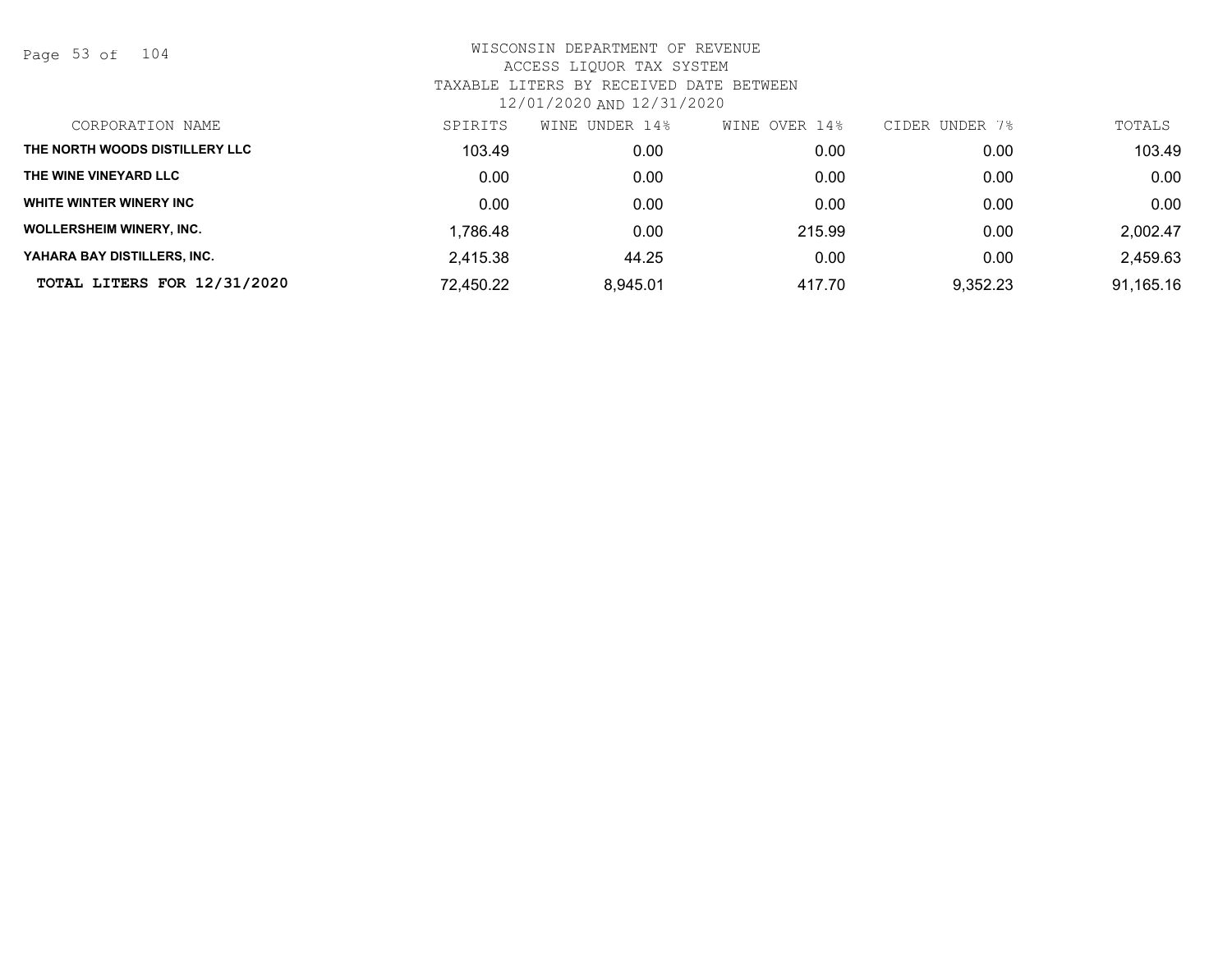Page 54 of 104

# WISCONSIN DEPARTMENT OF REVENUE ACCESS LIQUOR TAX SYSTEM TAXABLE LITERS BY RECEIVED DATE BETWEEN 12/01/2020 AND 12/31/2020

CORPORATION NAME SPIRITS WINE UNDER 14% WINE OVER 14% CIDER UNDER 7% TOTALS

# **IN STATE RECTIFIER (WR)**

| 45TH PARALLEL SPIRITS, LLC             | 2,077.00  | 0.00    | 0.00 | 0.00 | 2,077.00  |
|----------------------------------------|-----------|---------|------|------|-----------|
| <b>ARTY'S PREMIUM BEVERAGES, INC</b>   | 4,837.74  | 0.00    | 0.00 | 0.00 | 4,837.74  |
| <b>CENTRAL STANDARD LLC</b>            | 15,898.73 | 0.00    | 0.00 | 0.00 | 15,898.73 |
| CITY BREWING COMPANY, LLC              | 0.00      | 0.00    | 0.00 | 0.00 | 0.00      |
| <b>DANCING GOAT DISTILLERY, LLC</b>    | 0.00      | 0.00    | 0.00 | 0.00 | 0.00      |
| <b>DISTILLERY PARTNERS, LLC</b>        | 0.00      | 0.00    | 0.00 | 0.00 | 0.00      |
| <b>DOUNDRINS DISTILLING</b>            | 0.00      | 0.00    | 0.00 | 0.00 | 0.00      |
| <b>FREDERICK QUANDT</b>                | 0.00      | 473.18  | 0.00 | 0.00 | 473.18    |
| <b>GALLOWAY COMPANY</b>                | 0.00      | 0.00    | 0.00 | 0.00 | 0.00      |
| <b>GLOBAL UNIVERSAL SRL</b>            | 0.00      | 0.00    | 0.00 | 0.00 | 0.00      |
| <b>GREAT LAKES DISTILLERY LLC</b>      | 0.00      | 0.00    | 0.00 | 0.00 | 0.00      |
| <b>HENRY FARMS PRAIRIE SPIRITS LLC</b> | $-661.50$ | 0.00    | 0.00 | 0.00 | $-661.50$ |
| <b>JACKSON WINE LLC</b>                | 0.00      | 0.00    | 0.00 | 0.00 | 0.00      |
| <b>KELLY M YOCOM</b>                   | 83.08     | 189.00  | 0.00 | 0.00 | 272.08    |
| <b>MIDWEST CUSTOM BOTTLING LLC</b>     | 35,918.32 | $-3.39$ | 0.00 | 0.00 | 35,914.93 |
| <b>NATHAN G GREENAWALT</b>             | 0.00      | 0.00    | 0.00 | 0.00 | 0.00      |
| ST MARY'S DISTILLARY LLC               | 0.00      | 0.00    | 0.00 | 0.00 | 0.00      |
| YAHARA BAY DISTILLERS, INC.            | 0.00      | 0.00    | 0.00 | 0.00 | 0.00      |
| YAHARA BAY DISTILLERS, INC.            | 0.00      | 0.00    | 0.00 | 0.00 | 0.00      |
| TOTAL LITERS FOR 12/31/2020            | 58,153.37 | 658.79  | 0.00 | 0.00 | 58,812.16 |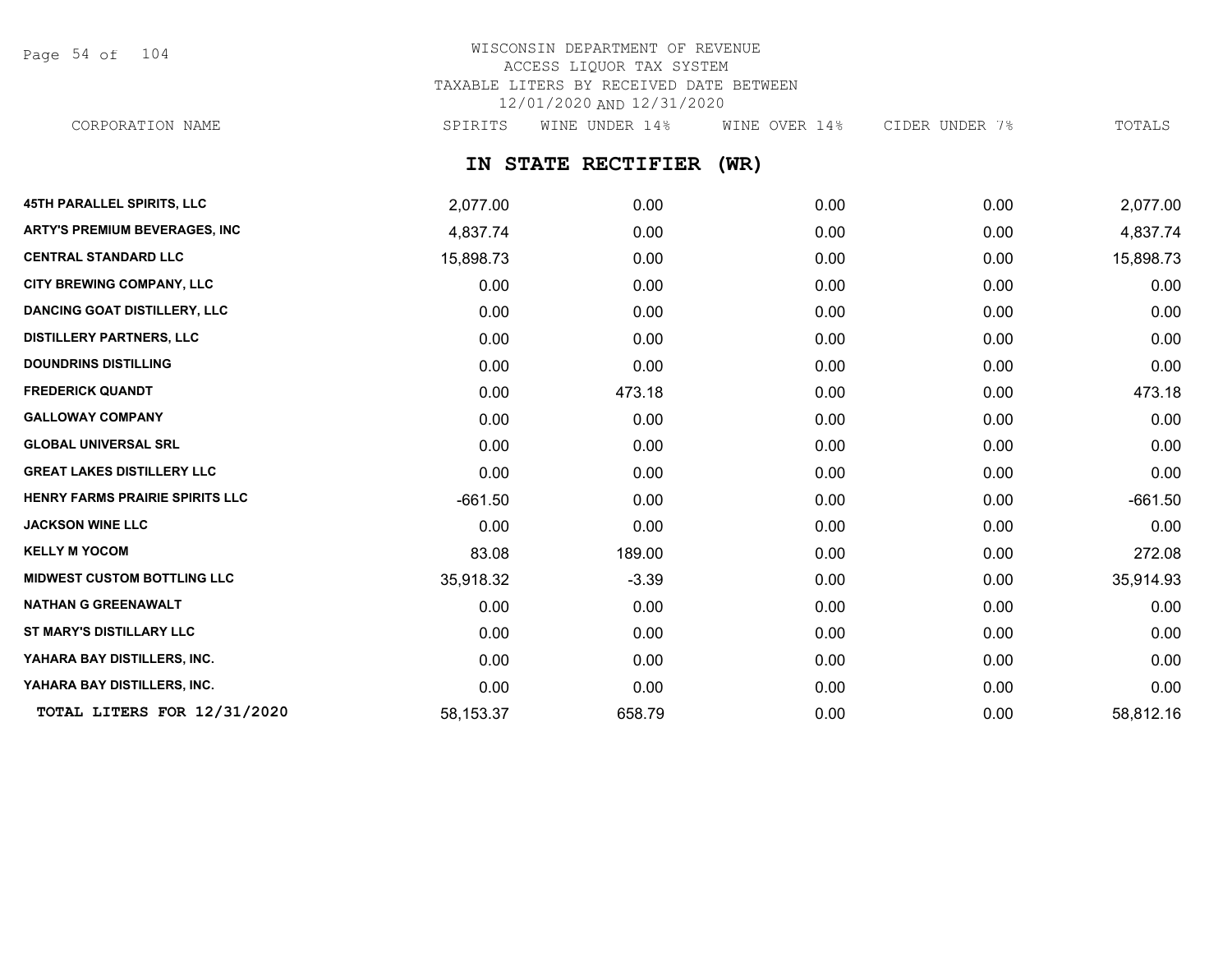Page 55 of 104

# WISCONSIN DEPARTMENT OF REVENUE ACCESS LIQUOR TAX SYSTEM TAXABLE LITERS BY RECEIVED DATE BETWEEN 12/01/2020 AND 12/31/2020

CORPORATION NAME SPIRITS WINE UNDER 14% WINE OVER 14% CIDER UNDER 7% TOTALS

**IN STATE WINERY (WWI)**

| <b>4 CHRISTI'S VINEYARD LLC</b>                   | 0.00 | 0.00      | 0.00   | 0.00     | 0.00      |
|---------------------------------------------------|------|-----------|--------|----------|-----------|
| <b>ALLEN L NAPARALLA</b>                          | 0.00 | 0.00      | 0.00   | 0.00     | 0.00      |
| <b>AMANDA STEFL</b>                               | 0.00 | 3,754.09  | 0.00   | 0.00     | 3,754.09  |
| <b>ANDREW JOHN HEINZL</b>                         | 0.00 | 0.00      | 0.00   | 0.00     | 0.00      |
| <b>BADGER STATE BREWING COMPANY LLC</b>           | 0.00 | 0.00      | 0.00   | 0.00     | 0.00      |
| <b>BAYFIELD WINERY, LTD.</b>                      | 0.00 | 0.00      | 0.00   | 0.00     | 0.00      |
| <b>BELLEVINEZ LLC</b>                             | 0.00 | 287.99    | 0.00   | 0.00     | 287.99    |
| <b>BLIND HORSE WINERY LLC</b>                     | 0.00 | 0.00      | 0.00   | 0.00     | 0.00      |
| <b>BOTHAM BRANDS LLC</b>                          | 0.00 | 3,331.15  | 0.00   | 0.00     | 3,331.15  |
| <b>BRADLEY L ALLEN</b>                            | 0.00 | 133.47    | 0.00   | 0.00     | 133.47    |
| <b>BRANCHES WINERY LLC</b>                        | 0.00 | 0.00      | 0.00   | 0.00     | 0.00      |
| <b>BRIAN C LOKRANTZ</b>                           | 0.00 | 0.00      | 0.00   | 0.00     | 0.00      |
| <b>BRIGADOON FARM &amp; WINERY LLC</b>            | 0.00 | 480.75    | 0.00   | 0.00     | 480.75    |
| <b>BRIX CIDER LLC</b>                             | 0.00 | 140.58    | 0.00   | 2,166.11 | 2,306.69  |
| <b>C &amp; N CORPORATION</b>                      | 0.00 | 41,099.15 | 67.49  | 0.00     | 41,166.64 |
| <b>CAPITAL BREWERY COMPANY, INC.</b>              | 0.00 | 0.00      | 0.00   | 0.00     | 0.00      |
| <b>CHATEAU ST CROIX WINERY &amp; VINEYARD LLC</b> | 0.00 | 1,871.99  | 138.39 | 0.00     | 2,010.38  |
| <b>CHERYL JOHNSON</b>                             | 0.00 | 0.00      | 0.00   | 0.00     | 0.00      |
| <b>CLOVER MEADOW LLC</b>                          | 0.00 | 0.00      | 0.00   | 0.00     | 0.00      |
| <b>COLLEEN M BOS</b>                              | 0.00 | 0.00      | 0.00   | 0.00     | 0.00      |
| <b>CRAIG FLETCHER</b>                             | 0.00 | 1,070.51  | 0.00   | 0.00     | 1,070.51  |
| <b>DANIEL J KOEPKE</b>                            | 0.00 | 0.00      | 0.00   | 0.00     | 0.00      |
| <b>DANZINGER VINEYARDS LLC</b>                    | 0.00 | 0.00      | 0.00   | 0.00     | 0.00      |
| <b>DAVID F MAHER</b>                              | 0.00 | 0.00      | 0.00   | 0.00     | 0.00      |
| <b>DAVID R RASMUSSEN</b>                          | 0.00 | $-44.25$  | 0.00   | 0.00     | $-44.25$  |
| <b>DEAN L BAUMGARTEN</b>                          | 0.00 | 0.00      | 0.00   | 0.00     | 0.00      |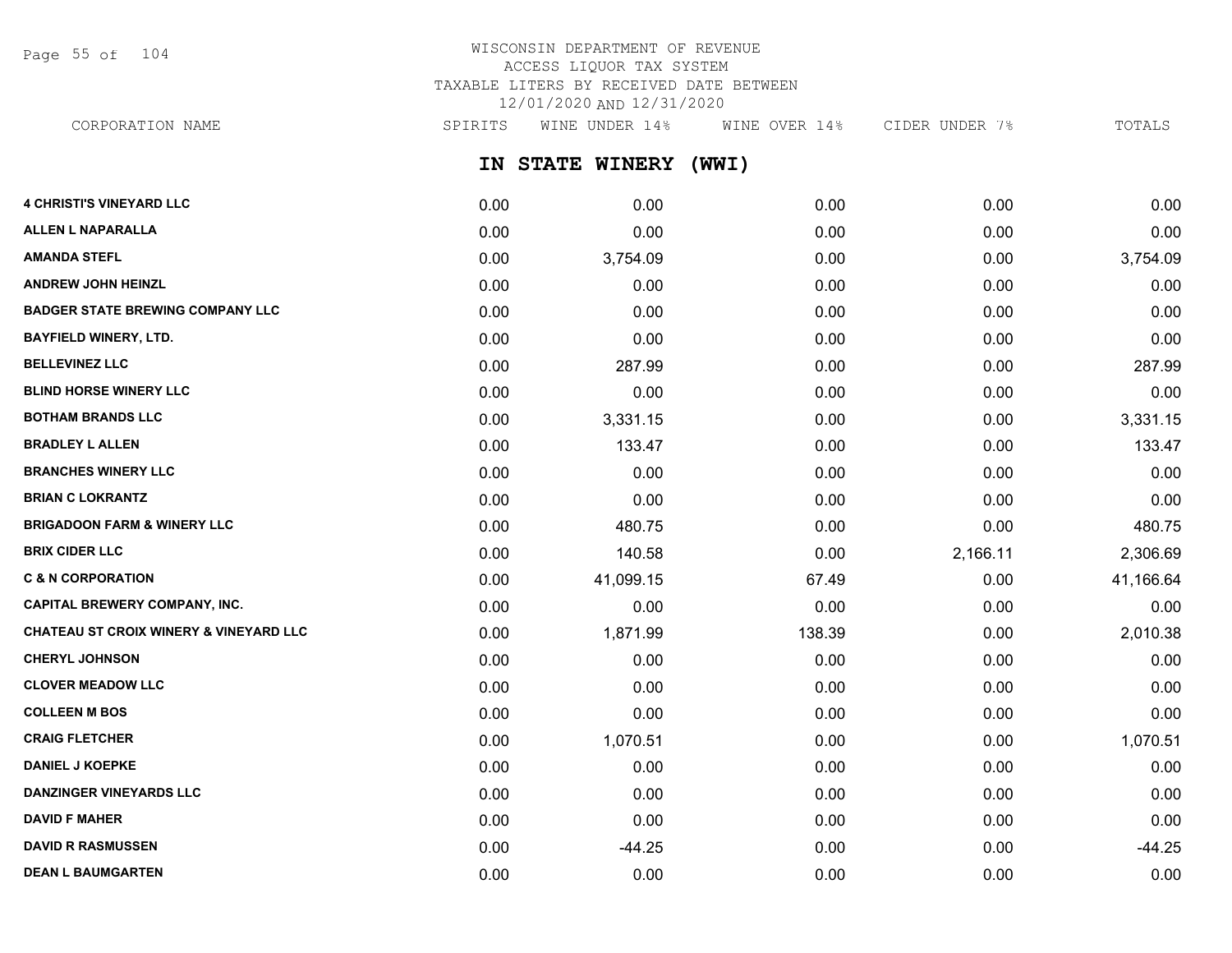Page 56 of 104

#### WISCONSIN DEPARTMENT OF REVENUE ACCESS LIQUOR TAX SYSTEM TAXABLE LITERS BY RECEIVED DATE BETWEEN

| CORPORATION NAME                     | SPIRITS | WINE UNDER 14% | WINE OVER 14% | CIDER UNDER 7% | TOTALS    |
|--------------------------------------|---------|----------------|---------------|----------------|-----------|
| <b>DIANA HOBSON</b>                  | 0.00    | 2,474.90       | 0.00          | 0.00           | 2,474.90  |
| <b>DON GRASSE</b>                    | 0.00    | 0.00           | 0.00          | 0.00           | 0.00      |
| DRUMLIN RIDGE WINERY LLC             | 0.00    | 5,254.14       | 238.48        | 0.00           | 5,492.62  |
| <b>EASTERN RIDGES VINEYARD, LLC</b>  | 0.00    | 1,773.01       | 0.00          | 0.00           | 1,773.01  |
| <b>EDWARD J RINK</b>                 | 0.00    | 42.74          | 49.51         | 0.00           | 92.25     |
| <b>ELISABETH W KLEIN</b>             | 0.00    | 0.00           | 0.00          | 0.00           | 0.00      |
| <b>ETHAN KELLER</b>                  | 0.00    | 0.00           | 0.00          | 0.00           | 0.00      |
| <b>FAWN CREEK WINERY LLC</b>         | 0.00    | 7,070.98       | 0.00          | 0.00           | 7,070.98  |
| <b>FERMENTING CELLARS LLC</b>        | 0.00    | 453.28         | 25.52         | 0.00           | 478.80    |
| FISHER KING WINERY, LLC              | 0.00    | 0.00           | 0.00          | 0.00           | 0.00      |
| <b>FRESAR INC</b>                    | 0.00    | 274.44         | 0.00          | 0.00           | 274.44    |
| FRUIT OF THE WOODS WINE CELLAR, INC. | 0.00    | 31,797.01      | 0.00          | 0.00           | 31,797.01 |
| <b>HALF KRAKT LLC</b>                | 0.00    | 0.00           | 0.00          | 0.00           | 0.00      |
| <b>HALF MOON HILL LLC</b>            | 0.00    | 4.50           | 0.00          | 2.80           | 7.30      |
| HARBOR RIDGE WINERY INC.             | 0.00    | 0.00           | 0.00          | 0.00           | 0.00      |
| HAYWARD LAKES WINERY, LLC            | 0.00    | 0.00           | 0.00          | 0.00           | 0.00      |
| <b>HERDIE BAISDEN</b>                | 0.00    | 0.00           | 0.00          | 0.00           | 0.00      |
| <b>ISLAND ORCHARD CIDER LLC</b>      | 0.00    | 0.00           | 0.00          | 0.00           | 0.00      |
| <b>JAMES F HAUSER JR</b>             | 0.00    | 0.00           | 0.00          | 0.00           | 0.00      |
| <b>JAMES PLOETZ</b>                  | 0.00    | 449.26         | 0.00          | 0.00           | 449.26    |
| <b>JEFFERY BEMIS</b>                 | 0.00    | 2,608.14       | 0.00          | 0.00           | 2,608.14  |
| <b>JEFFREY L STOEGER</b>             | 0.00    | 0.00           | 575.38        | 0.00           | 575.38    |
| <b>JOHN BIONDI</b>                   | 0.00    | 0.00           | 0.00          | 3,141.88       | 3,141.88  |
| <b>JONATHAN DALE</b>                 | 0.00    | 0.00           | 0.00          | 0.00           | 0.00      |
| <b>JORNY'S END LLC</b>               | 0.00    | 0.00           | 0.00          | 0.00           | 0.00      |
| <b>JORNY'S END LLC</b>               | 0.00    | 2,116.23       | 0.00          | 0.00           | 2,116.23  |
| <b>JOSEPH CALLOW</b>                 | 0.00    | 2,648.27       | 0.00          | 484.53         | 3,132.80  |
| <b>JOSEPH STALLER</b>                | 0.00    | 0.00           | 0.00          | 0.00           | 0.00      |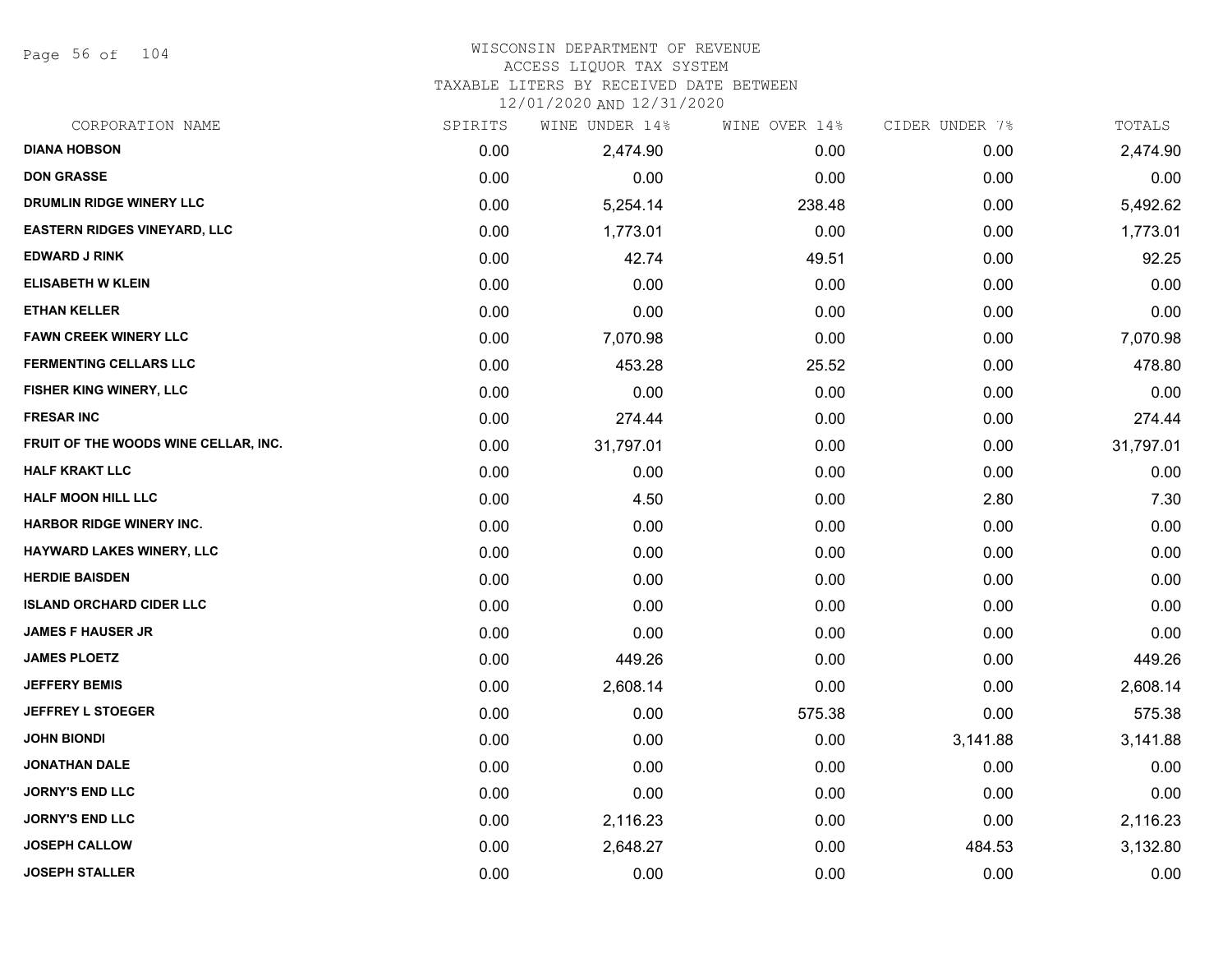Page 57 of 104

| CORPORATION NAME                             | SPIRITS | WINE UNDER 14% | WINE OVER 14% | CIDER UNDER 7% | TOTALS   |
|----------------------------------------------|---------|----------------|---------------|----------------|----------|
| <b>JOSEPH WYNIMKO</b>                        | 0.00    | 79.27          | 0.00          | 0.00           | 79.27    |
| <b>KATCHEVER &amp; CO LLC</b>                | 0.00    | 0.00           | 0.00          | 5,621.32       | 5,621.32 |
| <b>KEVIN BEHNKE</b>                          | 0.00    | 815.37         | 206.68        | 0.00           | 1,022.05 |
| <b>KRISTIN HARRINGTON-BOEGNER</b>            | 0.00    | 1,003.13       | 0.00          | 0.00           | 1,003.13 |
| <b>LAKE NOKOMIS CRANBERRIES INC</b>          | 0.00    | 0.00           | 0.00          | 0.00           | 0.00     |
| <b>LANDTA WINES LLC</b>                      | 0.00    | 499.67         | 0.00          | 0.00           | 499.67   |
| <b>LAUTENBACH'S ORCHARD COUNTRY INC</b>      | 0.00    | 6,398.92       | 431.99        | 0.00           | 6,830.91 |
| <b>LEDGESTONE ESTATE LLC</b>                 | 0.00    | 693.44         | 291.74        | 0.00           | 985.18   |
| LIL' OLE WINEMAKER SHOPPE LLC                | 0.00    | 668.12         | 0.00          | 0.00           | 668.12   |
| <b>LOST ISLAND WINE LLC</b>                  | 0.00    | 830.25         | 0.00          | 0.00           | 830.25   |
| <b>LUCKY DOG WINERY</b>                      | 0.00    | 0.00           | 0.00          | 0.00           | 0.00     |
| <b>LUNCH CREEK VINEYARDS LLC</b>             | 0.00    | 458.03         | 0.00          | 0.00           | 458.03   |
| <b>MARTIN E SELL</b>                         | 0.00    | 598.85         | 121.13        | 0.00           | 719.98   |
| <b>MARY BELLAZZINI</b>                       | 0.00    | 0.00           | 0.00          | 0.00           | 0.00     |
| <b>MATENAER CORPORATION</b>                  | 0.00    | 0.00           | 0.00          | 0.00           | 0.00     |
| <b>MATTHEW RICK</b>                          | 0.00    | 0.00           | 0.00          | 0.00           | 0.00     |
| <b>MCFLESHMAN'S BREWING CO., LLC.</b>        | 0.00    | 0.00           | 0.00          | 0.00           | 0.00     |
| <b>MCILQUHAM LLC</b>                         | 0.00    | 7,091.98       | 0.00          | 0.00           | 7,091.98 |
| <b>MERSHONIAN CIDERY LLC</b>                 | 0.00    | 454.25         | 0.00          | 946.35         | 1,400.60 |
| <b>MOBCRAFT BEER INC</b>                     | 0.00    | 0.00           | 0.00          | 0.00           | 0.00     |
| <b>MOLSON COORS BEVERAGE COMPANY USA LLC</b> | 0.00    | 0.00           | 0.00          | 0.00           | 0.00     |
| <b>MOLSON COORS USA LLC</b>                  | 0.00    | 0.00           | 0.00          | 0.00           | 0.00     |
| <b>MOONDANCER LLC</b>                        | 0.00    | 207.74         | 0.00          | 0.00           | 207.74   |
| <b>MUNSON BRIDGE WINERY INC</b>              | 0.00    | 522.39         | 0.00          | 0.00           | 522.39   |
| <b>MUSETTA WINERY, LLC</b>                   | 0.00    | 3,907.03       | 0.00          | 0.00           | 3,907.03 |
| <b>NOBLE ROOTS BREWING COMPANY, LLC</b>      | 0.00    | 0.00           | 0.00          | 234.69         | 234.69   |
| <b>NORTHLEAF WINERY, LLC</b>                 | 0.00    | 1,136.98       | 10.49         | 0.00           | 1,147.47 |
| <b>ODILON FORD WINERY INC</b>                | 0.00    | 222.00         | 0.00          | 0.00           | 222.00   |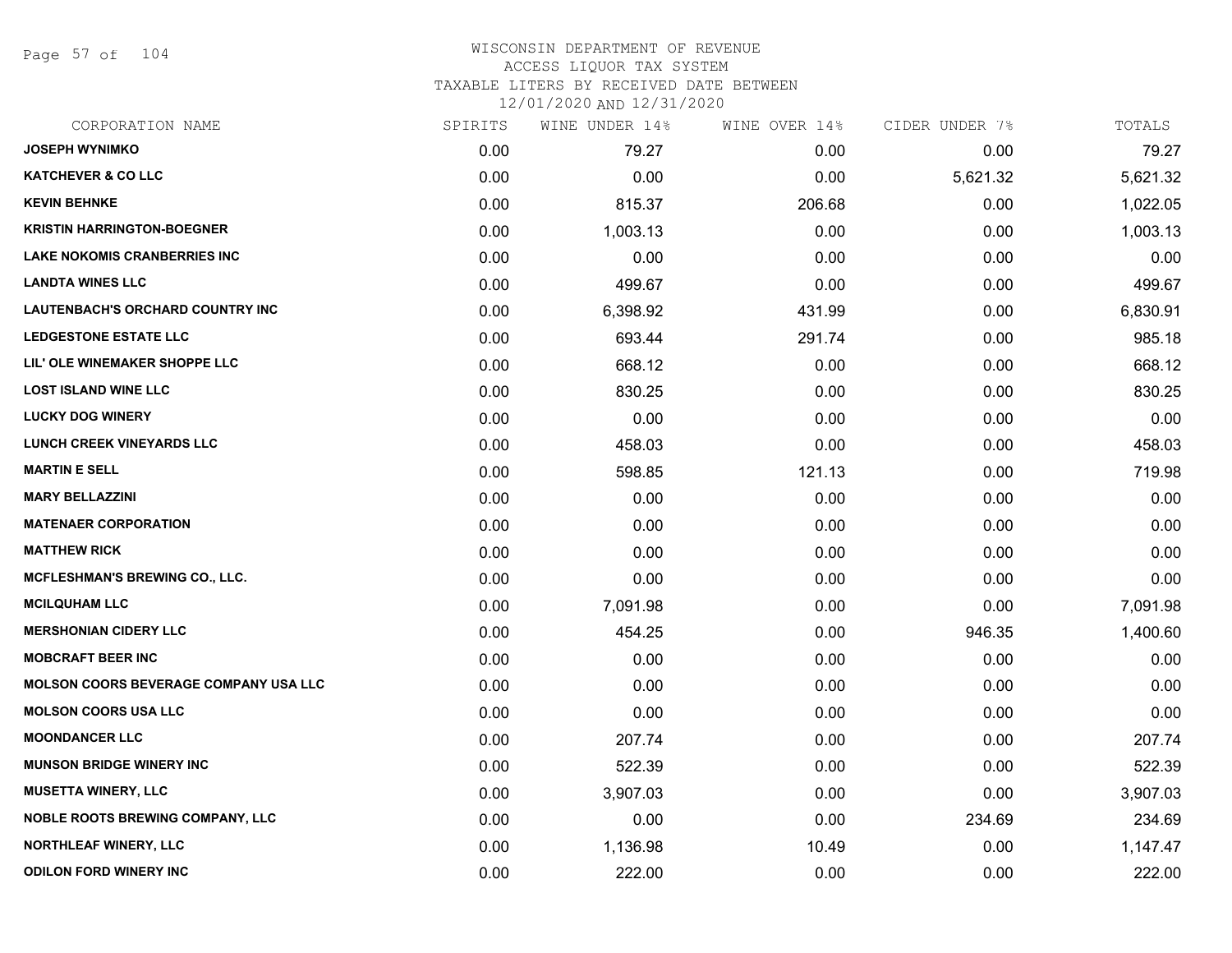Page 58 of 104

| CORPORATION NAME                            | SPIRITS | WINE UNDER 14% | WINE OVER 14% | CIDER UNDER 7% | TOTALS    |
|---------------------------------------------|---------|----------------|---------------|----------------|-----------|
| <b>ORGANIC ELIXIR WINERY INC</b>            | 0.00    | 0.00           | 0.00          | 0.00           | 0.00      |
| PARALLEL 44 VINEYARD & WINERY, INC.         | 0.00    | 8,264.98       | 0.00          | 0.00           | 8,264.98  |
| PARALLEL 44 VINEYARD & WINERY, INC.         | 0.00    | 759.01         | 0.00          | 0.00           | 759.01    |
| <b>PATRICK ARNDT</b>                        | 0.00    | 151.42         | 0.00          | 0.00           | 151.42    |
| <b>PAUL D ASPER</b>                         | 0.00    | 107.92         | 0.00          | 8,113.24       | 8,221.16  |
| <b>PAUL G BLOMMEL</b>                       | 0.00    | 406.93         | 0.00          | 0.00           | 406.93    |
| <b>PAUL HAMMEN</b>                          | 0.00    | 0.00           | 0.00          | 0.00           | 0.00      |
| PAUL J FRANZEN                              | 0.00    | 0.00           | 1,425.49      | 0.00           | 1,425.49  |
| PETER H GENTRY                              | 0.00    | 0.00           | 0.00          | 0.00           | 0.00      |
| <b>PHILIP J BRATSCH</b>                     | 0.00    | 0.00           | 0.00          | 0.00           | 0.00      |
| <b>PIEPERTK LLC</b>                         | 0.00    | 1,903.49       | 5.98          | 0.00           | 1,909.47  |
| <b>PRAIRIE HAWK WINERY INC</b>              | 0.00    | 92.19          | 0.00          | 9.00           | 101.19    |
| <b>RED OAK VINEYARD INC</b>                 | 0.00    | 0.00           | 0.00          | 0.00           | 0.00      |
| <b>RIO LOBO LLC</b>                         | 0.00    | 0.00           | 0.00          | 0.00           | 0.00      |
| <b>RIVER BEND VINEYARD &amp; WINERY LLC</b> | 0.00    | 5,624.73       | 0.00          | 0.00           | 5,624.73  |
| <b>ROBERT J FOWLER</b>                      | 0.00    | 1,169.99       | 0.00          | 0.00           | 1,169.99  |
| <b>ROCK N WOOL WINERY LLC</b>               | 0.00    | 4,523.55       | 0.00          | 0.00           | 4,523.55  |
| <b>RUSHFORD MEADERY AND WINERY LLC</b>      | 0.00    | 0.00           | 0.00          | 743.19         | 743.19    |
| <b>RYAN PRELLWITZ</b>                       | 0.00    | 446.68         | 0.00          | 0.00           | 446.68    |
| <b>SEVEN HAWKS VINEYARDS LLC</b>            | 0.00    | 0.00           | 0.00          | 0.00           | 0.00      |
| SEVEN HAWKS VINEYARDS LLC                   | 0.00    | 0.00           | 0.00          | 0.00           | 0.00      |
| <b>SHARON L PINGEL</b>                      | 0.00    | 0.00           | 0.00          | 0.00           | 0.00      |
| <b>SHERRY HARDIE</b>                        | 0.00    | 267.75         | 0.00          | 0.00           | 267.75    |
| SIMON CREEK VINEYARD LLC                    | 0.00    | 1,880.97       | 150.02        | 0.00           | 2,030.99  |
| SINNIPEE VALLEY VINEYARD LLC                | 0.00    | 846.00         | 0.00          | 0.00           | 846.00    |
| <b>SPB LLC</b>                              | 0.00    | 0.00           | 0.00          | 65,637.97      | 65,637.97 |
| <b>SPIRITS OF NORWAY VINEYARD LLC</b>       | 0.00    | 0.00           | 0.00          | 0.00           | 0.00      |
| <b>SPRECHER BREWING COMPANY, LLC</b>        | 0.00    | 0.00           | 0.00          | 0.00           | 0.00      |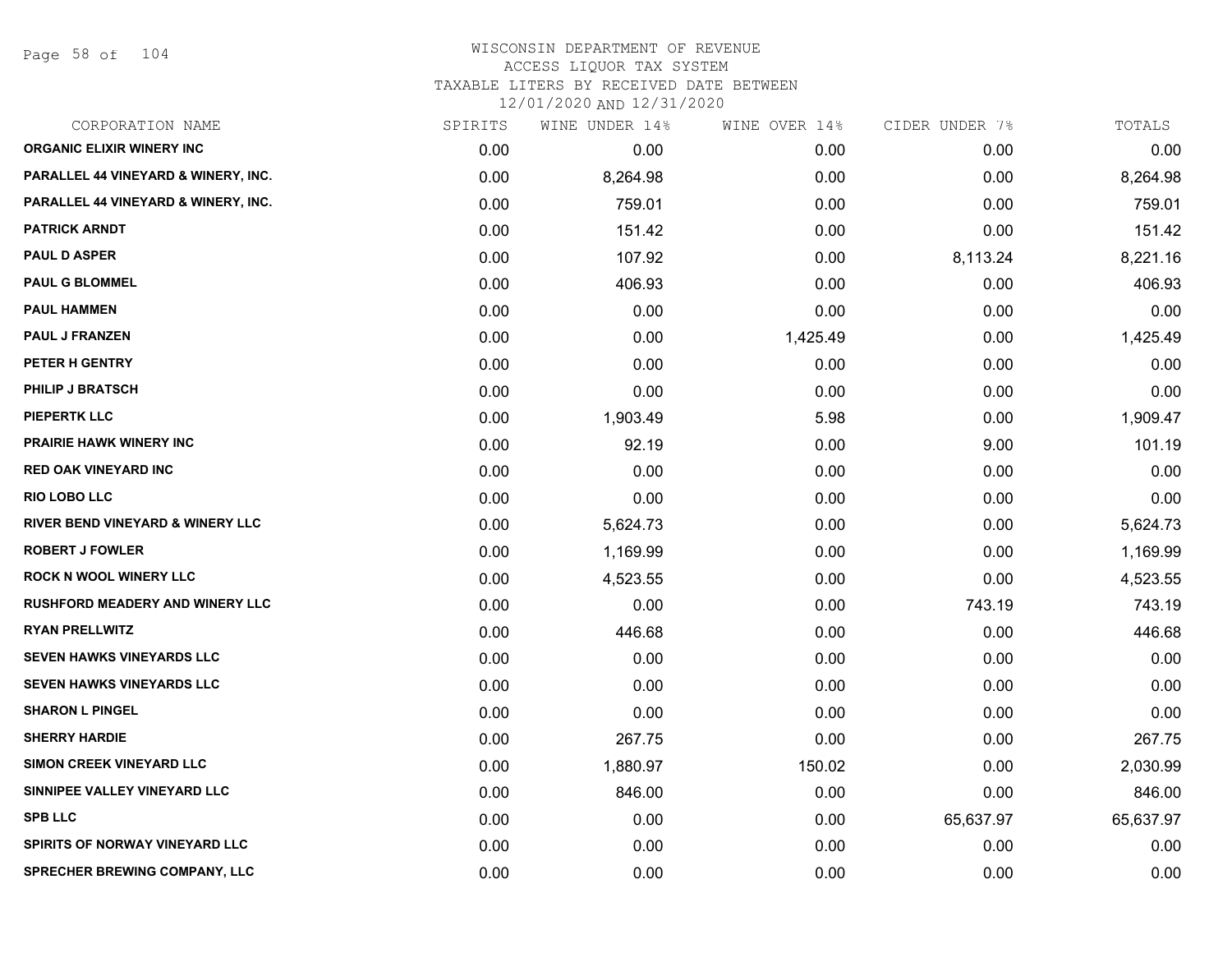# WISCONSIN DEPARTMENT OF REVENUE ACCESS LIQUOR TAX SYSTEM

TAXABLE LITERS BY RECEIVED DATE BETWEEN

| CORPORATION NAME                           | SPIRITS | WINE UNDER 14% | WINE OVER 14% | CIDER UNDER 7% | TOTALS      |
|--------------------------------------------|---------|----------------|---------------|----------------|-------------|
| <b>SPURGEON VINEYARDS &amp; WINERY LLC</b> | 0.00    | 2,960.80       | 81.01         | 0.00           | 3,041.81    |
| <b>STEPHEN M KENNEDY</b>                   | 0.00    | 90.85          | 0.00          | 0.00           | 90.85       |
| <b>STEVEN DEBAKER</b>                      | 0.00    | 134.99         | 36.00         | 0.00           | 170.99      |
| STEVEN M & JUDITH A JACOBSON LLC           | 0.00    | 2,285.36       | 0.00          | 0.00           | 2,285.36    |
| <b>STILLMANK BREWING COMPANY</b>           | 0.00    | 0.00           | 0.00          | 0.00           | 0.00        |
| <b>STONES THROW WINERY INC</b>             | 18.93   | 2,176.61       | 6,071.78      | 0.00           | 8,267.32    |
| <b>SUNSET HOLLOW RANCH</b>                 | 0.00    | 636.59         | 562.77        | 0.00           | 1,199.36    |
| <b>SUNSET POINT WINERY LLC</b>             | 0.00    | 744.63         | 57.59         | 0.00           | 802.22      |
| <b>TENBA RIDGE WINERY LLC</b>              | 0.00    | 2,393.24       | 167.38        | 0.00           | 2,560.62    |
| THE RUM TREE, INC.                         | 0.00    | 0.00           | 0.00          | 0.00           | 0.00        |
| THE WINE VINEYARD LLC                      | 0.00    | 0.00           | 0.00          | 0.00           | 0.00        |
| THE WOODLAND TRAIL BEVERAGE COMPANY, INC.  | 0.00    | 2,534.33       | 0.00          | 0.00           | 2,534.33    |
| <b>TIMOTHY D GUILD</b>                     | 0.00    | 3,876.17       | 0.00          | 0.00           | 3,876.17    |
| <b>TIMOTHY P MCDONALD</b>                  | 0.00    | 51.75          | 0.00          | 0.00           | 51.75       |
| <b>TODD KUEHL</b>                          | 0.00    | 11,208.76      | 0.00          | 0.00           | 11,208.76   |
| <b>TOMMYS TOO HIGH WINES LLC</b>           | 0.00    | 1,461.16       | 0.00          | 0.00           | 1,461.16    |
| <b>TRACY A SOMERVILLE</b>                  | 0.00    | 0.00           | 0.00          | 0.00           | 0.00        |
| <b>TROY LANDWEHR</b>                       | 0.00    | 1,571.30       | 299.25        | 0.00           | 1,870.55    |
| <b>TWO BROTHERS WINES LLC</b>              | 0.00    | 265.51         | 0.00          | 0.00           | 265.51      |
| <b>UPSTREAM CIDER LLC</b>                  | 0.00    | 0.00           | 0.00          | 0.00           | 0.00        |
| VAN WYCHEN WINES INC.                      | 0.00    | 0.00           | 0.00          | 0.00           | 0.00        |
| <b>VERNON VINEYARDS LTD</b>                | 0.00    | 596.58         | 0.00          | 0.00           | 596.58      |
| <b>VINES TO CELLAR, INC.</b>               | 0.00    | 762.30         | 0.00          | 0.00           | 762.30      |
| <b>VON KLAUS WINERY LLC</b>                | 0.00    | 1,257.43       | 0.00          | 0.00           | 1,257.43    |
| <b>VON STIEHL WINERY LTD.</b>              | 0.00    | 0.00           | 0.00          | 0.00           | 0.00        |
| <b>VON STIEHL WINERY LTD.</b>              | 0.00    | $-2,952.71$    | $-175.50$     | $-183.75$      | $-3,311.96$ |
| VON STIEHL WINERY LTD.                     | 0.00    | 0.00           | 0.00          | 0.00           | 0.00        |
| <b>WEST PRAIRIE WINERY LLC</b>             | 0.00    | 939.76         | 0.00          | 0.00           | 939.76      |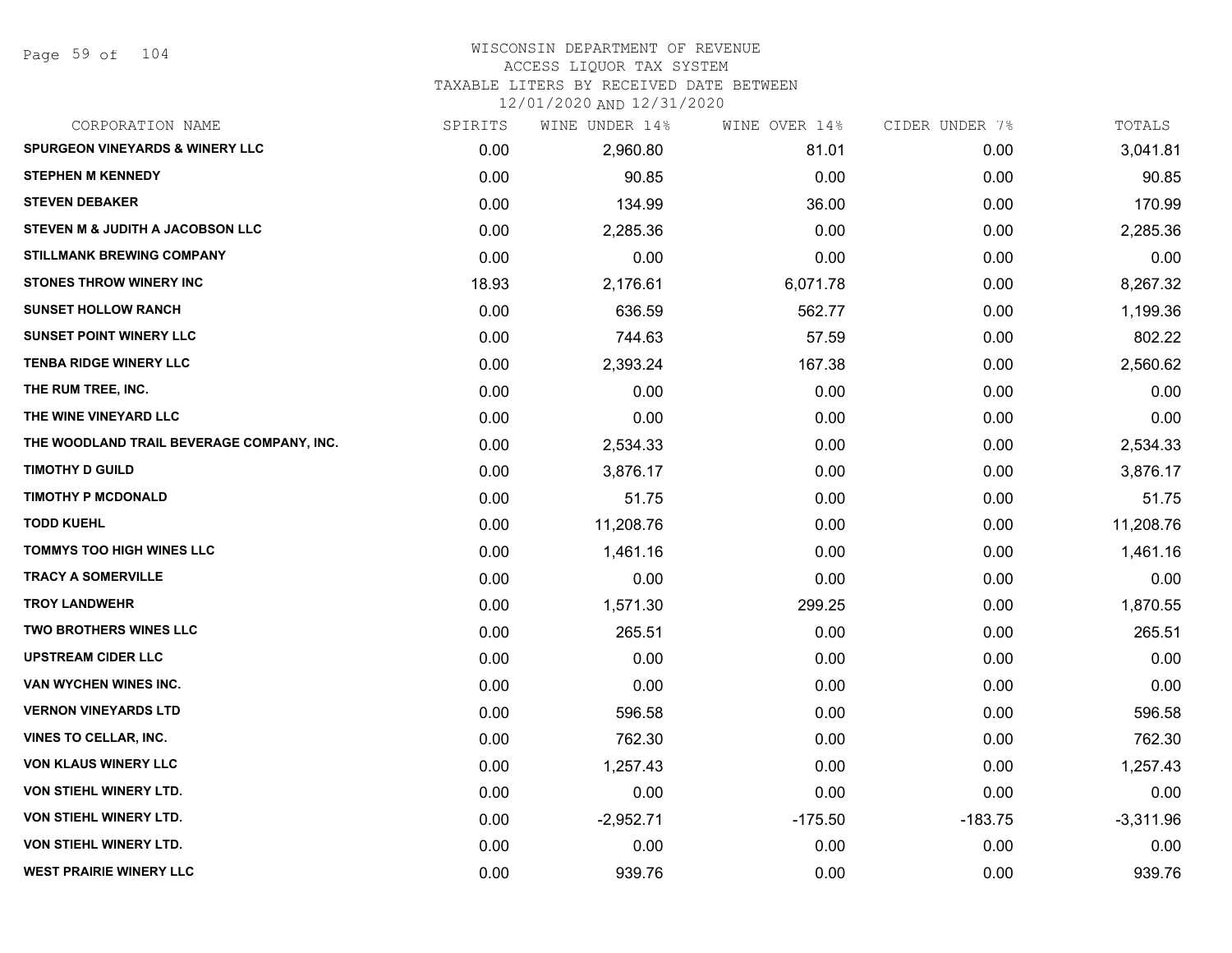Page 60 of 104

# WISCONSIN DEPARTMENT OF REVENUE ACCESS LIQUOR TAX SYSTEM TAXABLE LITERS BY RECEIVED DATE BETWEEN

| CORPORATION NAME                                   | SPIRITS | WINE UNDER 14% | WINE OVER 14% | CIDER UNDER 7% | TOTALS     |
|----------------------------------------------------|---------|----------------|---------------|----------------|------------|
| <b>WHISPERING BLUFFS VINEYARD &amp; WINERY LTD</b> | 0.00    | 99.00          | 0.00          | 0.00           | 99.00      |
| <b>WHITE BEAR SPIRITS LLC</b>                      | 0.00    | 396.75         | 0.00          | 0.00           | 396.75     |
| WHITE WINTER WINERY INC                            | 0.00    | 2,108.81       | 0.00          | 726.80         | 2,835.61   |
| <b>WILD EPITOME LLC</b>                            | 0.00    | 84.76          | 15.75         | 0.00           | 100.51     |
| <b>WILD HARE LLC</b>                               | 0.00    | 243.02         | 0.00          | 0.00           | 243.02     |
| <b>WILD HILLS WINERY LLC</b>                       | 0.00    | 0.00           | 0.00          | 0.00           | 0.00       |
| <b>WILLIAM F BLUHM</b>                             | 0.00    | 6,958.81       | 27.38         | 0.00           | 6,986.19   |
| <b>WINEMAKER'S DAUGHTER LLC</b>                    | 0.00    | 1,174.99       | 0.00          | 0.00           | 1,174.99   |
| <b>WINESITTER BREWHOUSE LLC</b>                    | 0.00    | 0.00           | 0.00          | 0.00           | 0.00       |
| <b>WOLLERSHEIM WINERY, INC.</b>                    | 0.00    | 9,557.91       | 674.97        | 0.00           | 10,232.88  |
| <b>WOLLERSHEIM WINERY, INC.</b>                    | 0.00    | 74,988.42      | 1,341.01      | 0.00           | 76,329.43  |
| TOTAL LITERS FOR 12/31/2020                        | 18.93   | 289,733.24     | 12,897.68     | 87,644.13      | 390,293.98 |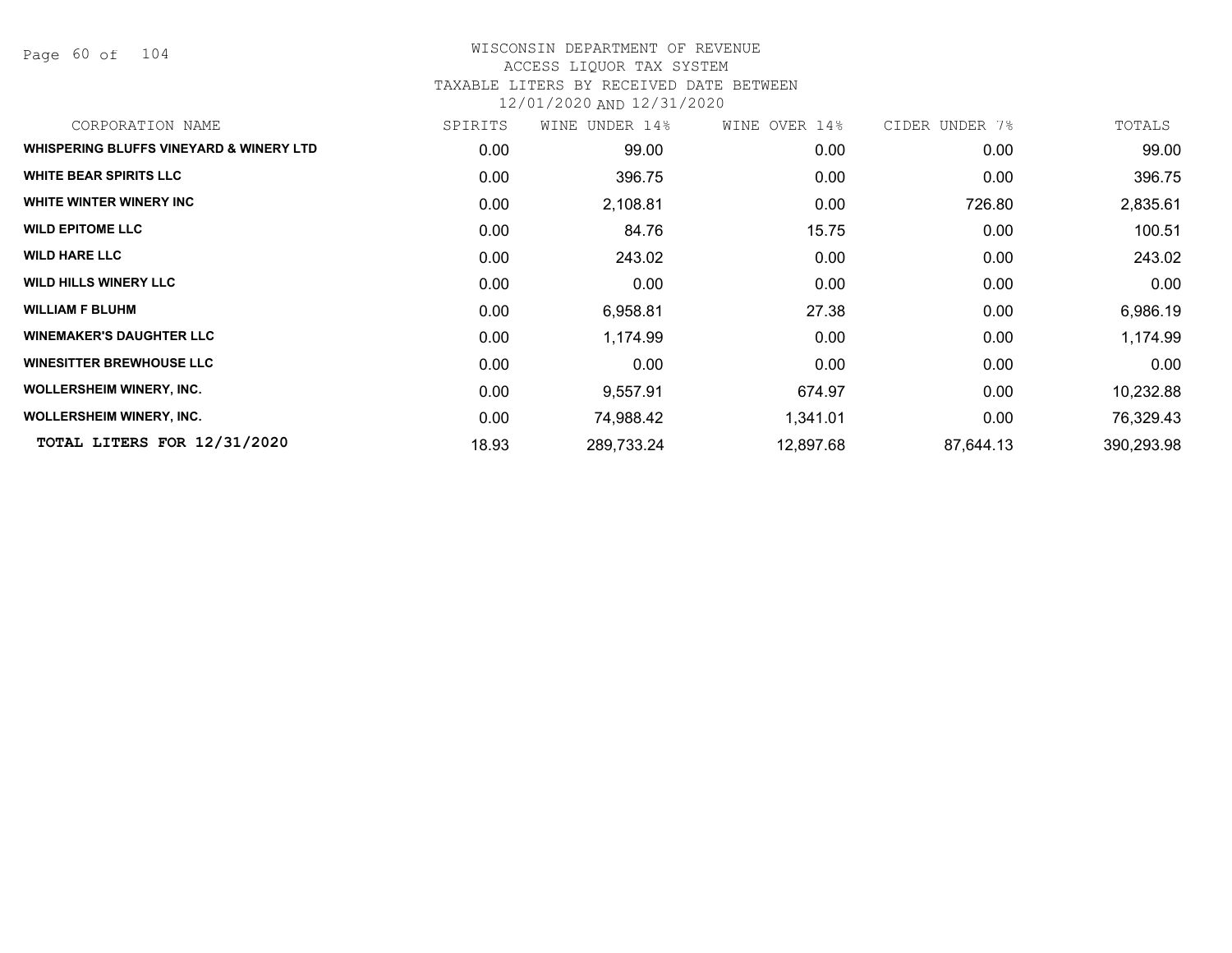Page 61 of 104

# WISCONSIN DEPARTMENT OF REVENUE ACCESS LIQUOR TAX SYSTEM TAXABLE LITERS BY RECEIVED DATE BETWEEN 12/01/2020 AND 12/31/2020

**WINE DIRECT SHIPPER (WDS)** CORPORATION NAME SPIRITS WINE UNDER 14% WINE OVER 14% CIDER UNDER 7% TOTALS

| 1-800 WINESHOP.COM INC                    | 0.00 | 0.00 | 0.00 | 0.00 | 0.00 |
|-------------------------------------------|------|------|------|------|------|
| 2HAWK, LLC                                | 0.00 | 0.00 | 0.00 | 0.00 | 0.00 |
| <b>4 CHRISTI'S VINEYARD LLC</b>           | 0.00 | 0.00 | 0.00 | 0.00 | 0.00 |
| A DONKEY AND GOAT LLC                     | 0.00 | 0.00 | 0.00 | 0.00 | 0.00 |
| A TO Z WINEWORKS LLC                      | 0.00 | 0.00 | 0.00 | 0.00 | 0.00 |
| <b>ABACELA VINEYARDS &amp; WINERY INC</b> | 0.00 | 0.00 | 0.00 | 0.00 | 0.00 |
| <b>ABREU VINEYARDS INC</b>                | 0.00 | 0.00 | 0.00 | 0.00 | 0.00 |
| AC VIN CO LLC                             | 0.00 | 0.00 | 0.00 | 0.00 | 0.00 |
| <b>ACKLEY BRANDS LTD</b>                  | 0.00 | 0.00 | 0.00 | 0.00 | 0.00 |
| <b>ACORN ALEGRIA WINERY</b>               | 0.00 | 0.00 | 0.00 | 0.00 | 0.00 |
| <b>ADAM J RUHLAND</b>                     | 0.00 | 0.00 | 0.00 | 0.00 | 0.00 |
| <b>ADAMS WINERY LLC</b>                   | 0.00 | 0.00 | 0.00 | 0.00 | 0.00 |
| <b>ADELAIDA CELLARS INC</b>               | 0.00 | 0.00 | 0.00 | 0.00 | 0.00 |
| <b>ADELSHEIM VINEYARD LLC</b>             | 0.00 | 0.00 | 0.00 | 0.00 | 0.00 |
| ADLER DEUTSCH VINEYARD LLC                | 0.00 | 0.00 | 0.00 | 0.00 | 0.00 |
| <b>AEPPELTREOW INC</b>                    | 0.00 | 0.00 | 0.00 | 0.00 | 0.00 |
| <b>AIRPORT RANCH ESTATES LLC</b>          | 0.00 | 0.00 | 0.00 | 0.00 | 0.00 |
| <b>AKA WINES LLC</b>                      | 0.00 | 0.00 | 0.00 | 0.00 | 0.00 |
| ALEJANDRO BULGHERONI ESTATE LLC           | 0.00 | 0.00 | 0.00 | 0.00 | 0.00 |
| ALEXANDRIA NICOLE CELLARS LLC             | 0.00 | 0.00 | 0.00 | 0.00 | 0.00 |
| <b>ALLEN WINE CO LLC</b>                  | 0.00 | 0.00 | 0.00 | 0.00 | 0.00 |
| <b>ALOFT WINES LLC</b>                    | 0.00 | 0.00 | 0.00 | 0.00 | 0.00 |
| <b>ALPHA &amp; OMEGA WINERY LLC</b>       | 0.00 | 0.00 | 0.00 | 0.00 | 0.00 |
| <b>ALTAMURA WINERY INC</b>                | 0.00 | 0.00 | 0.00 | 0.00 | 0.00 |
| <b>ALTBIER OPERATIONS LLC</b>             | 0.00 | 0.00 | 0.00 | 0.00 | 0.00 |
| ALVAREZ VINEYARDS LLC                     | 0.00 | 0.00 | 0.00 | 0.00 | 0.00 |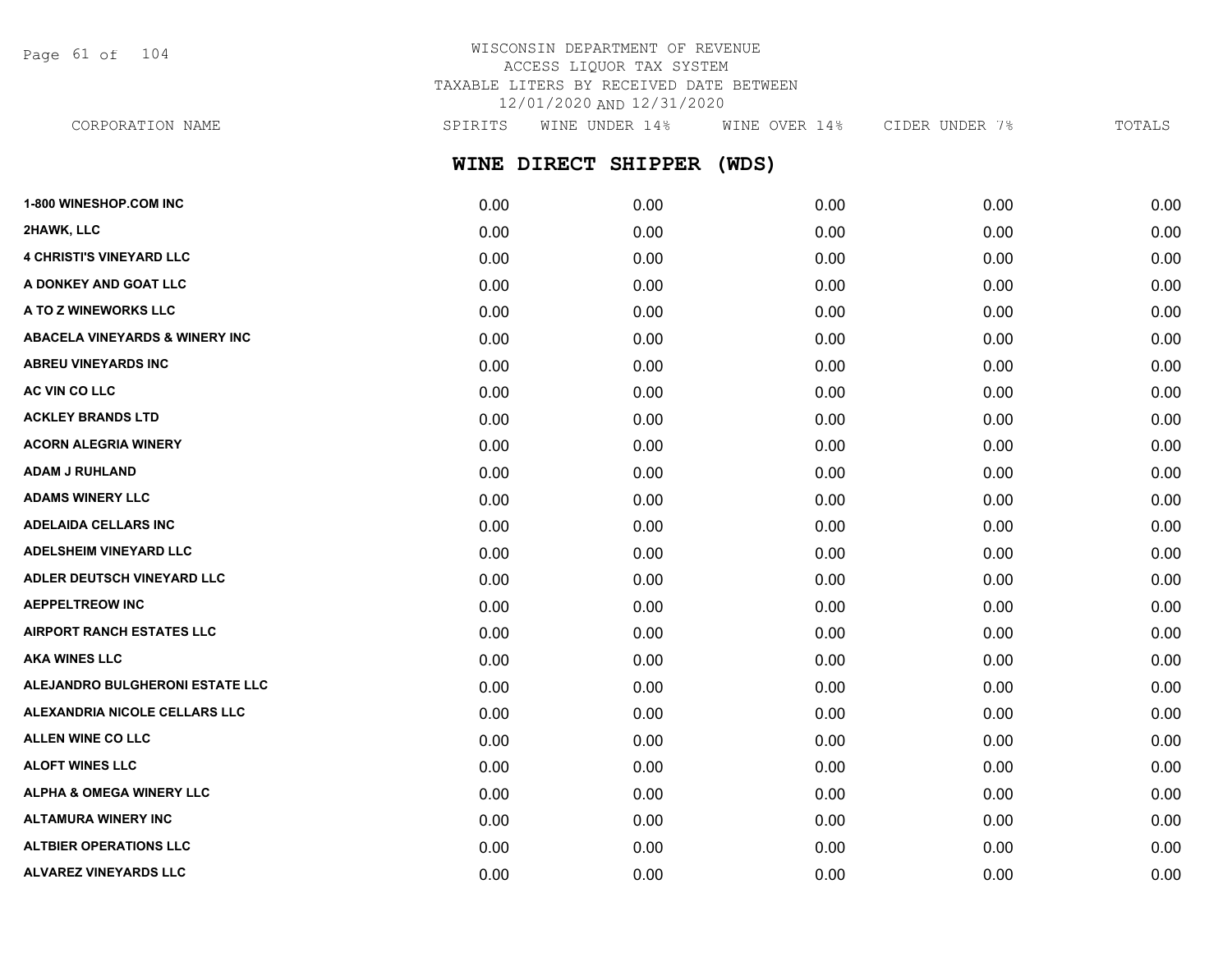Page 62 of 104

| CORPORATION NAME                       | SPIRITS | WINE UNDER 14% | WINE OVER 14% | CIDER UNDER 7% | TOTALS |
|----------------------------------------|---------|----------------|---------------|----------------|--------|
| <b>AMANDA STEFL</b>                    | 0.00    | 0.00           | 0.00          | 0.00           | 0.00   |
| <b>AMAVI CELLARS LLC</b>               | 0.00    | 0.00           | 0.00          | 0.00           | 0.00   |
| <b>AMERICAN VINTNERS LLC</b>           | 0.00    | 0.00           | 0.00          | 0.00           | 0.00   |
| <b>AMERICAN WINE TRADE INC</b>         | 0.00    | 0.00           | 0.00          | 0.00           | 0.00   |
| <b>AMICI CELLARS INC</b>               | 0.00    | 0.00           | 0.00          | 0.00           | 0.00   |
| <b>AMIZETTA VINEYARDS WINERY LLC</b>   | 0.00    | 0.00           | 0.00          | 0.00           | 0.00   |
| <b>AMPELOS CELLARS INC</b>             | 0.00    | 0.00           | 0.00          | 0.00           | 0.00   |
| <b>AMUSE BOUCHE LLC</b>                | 0.00    | 0.00           | 0.00          | 0.00           | 0.00   |
| <b>ANCIEN WINES INC</b>                | 0.00    | 0.00           | 0.00          | 0.00           | 0.00   |
| <b>ANCIENT PEAK INC</b>                | 0.00    | 0.00           | 0.00          | 0.00           | 0.00   |
| ANDERSONS CONN VALLEY WINERY INC       | 0.00    | 0.00           | 0.00          | 0.00           | 0.00   |
| <b>ANDIS WINES LLC</b>                 | 0.00    | 0.00           | 0.00          | 0.00           | 0.00   |
| <b>ANDREW JOHN HEINZL</b>              | 0.00    | 0.00           | 0.00          | 0.00           | 0.00   |
| <b>ANDREW MURRAY, LLC</b>              | 0.00    | 0.00           | 0.00          | 0.00           | 0.00   |
| <b>ANDREW TOW</b>                      | 0.00    | 0.00           | 0.00          | 0.00           | 0.00   |
| <b>ANIMOLP</b>                         | 0.00    | 0.00           | 0.00          | 0.00           | 0.00   |
| ANNADEL VINEYARD PARTNERS(DE) LLC      | 0.00    | 0.00           | 0.00          | 0.00           | 0.00   |
| <b>ANOMALY VINEYARDS LLC</b>           | 0.00    | 0.00           | 0.00          | 0.00           | 0.00   |
| <b>ANTHILL FARMS LLC</b>               | 0.00    | 0.00           | 0.00          | 0.00           | 0.00   |
| <b>ANTHONY M TRUCHARD</b>              | 0.00    | 0.00           | 0.00          | 0.00           | 0.00   |
| <b>ANTHONY ROAD WINE CO INC</b>        | 0.00    | 0.00           | 0.00          | 0.00           | 0.00   |
| <b>APERTURE CELLARS, LLC</b>           | 0.00    | 0.00           | 0.00          | 0.00           | 0.00   |
| <b>APPELLATION TRADING COMPANY LLC</b> | 0.00    | 0.00           | 0.00          | 0.00           | 0.00   |
| <b>AQUA PUMPKIN INC</b>                | 0.00    | 0.00           | 0.00          | 0.00           | 0.00   |
| <b>ARC WINERY LLC</b>                  | 0.00    | 0.00           | 0.00          | 0.00           | 0.00   |
| <b>ARCHANGEL INVESTMENTS LLC</b>       | 0.00    | 0.00           | 0.00          | 0.00           | 0.00   |
| <b>ARETE WINES LLC</b>                 | 0.00    | 0.00           | 0.00          | 0.00           | 0.00   |
| <b>ARIETTA INC</b>                     | 0.00    | 0.00           | 0.00          | 0.00           | 0.00   |
|                                        |         |                |               |                |        |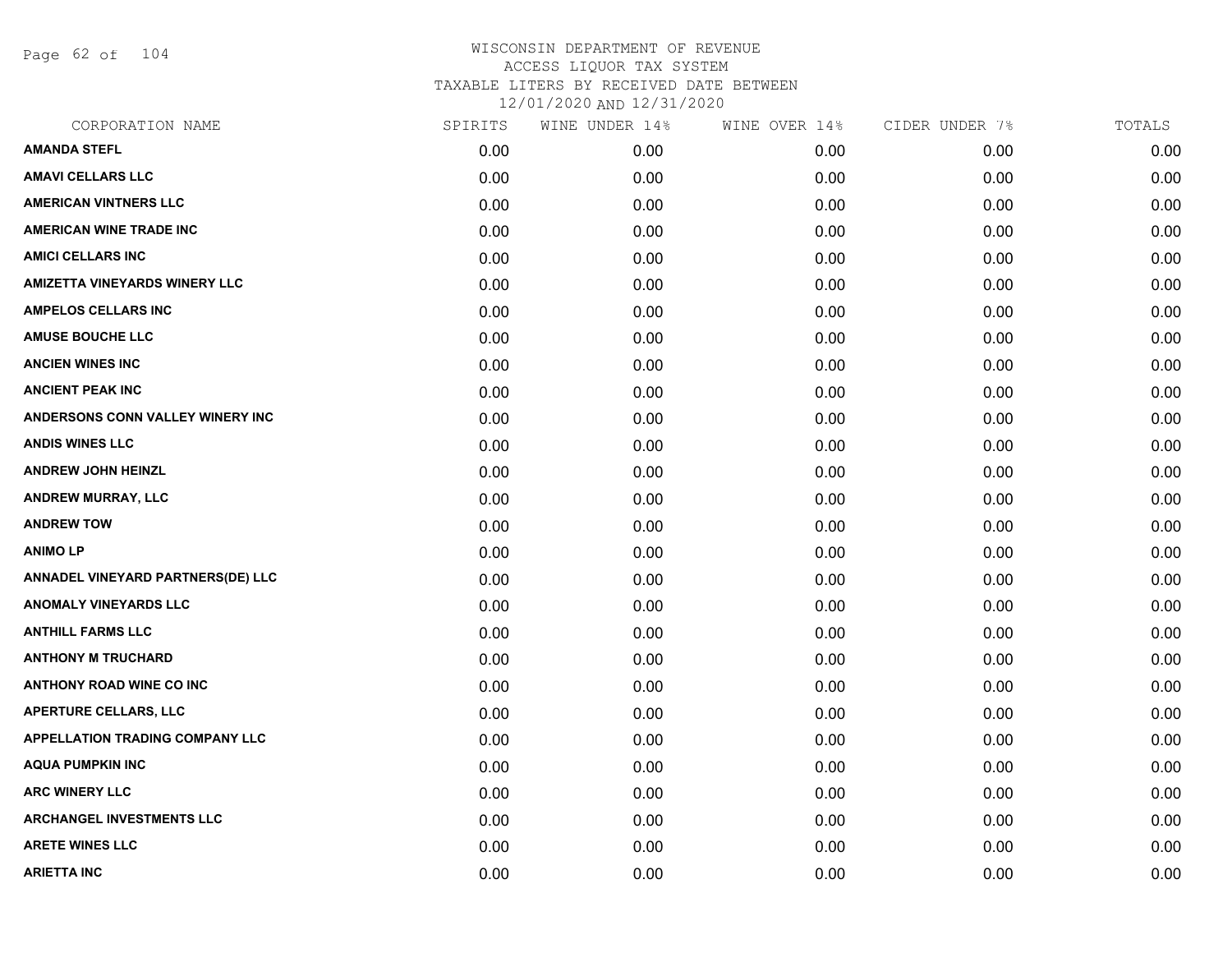Page 63 of 104

| CORPORATION NAME                        | SPIRITS | WINE UNDER 14% | WINE OVER 14% | CIDER UNDER 7% | TOTALS |
|-----------------------------------------|---------|----------------|---------------|----------------|--------|
| <b>ARISTA WINES LLC</b>                 | 0.00    | 0.00           | 0.00          | 0.00           | 0.00   |
| ARIZONA STRONGHOLD VINEYARDS LLC        | 0.00    | 0.00           | 0.00          | 0.00           | 0.00   |
| <b>ARKENSTONE VINEYARDS LLC</b>         | 0.00    | 0.00           | 0.00          | 0.00           | 0.00   |
| <b>ARMIDA WINERY INC</b>                | 0.00    | 0.00           | 0.00          | 0.00           | 0.00   |
| <b>ARMSTRONG FAMILY WINERY LLC</b>      | 0.00    | 0.00           | 0.00          | 0.00           | 0.00   |
| ARMSTRONG VINEYARDS INC                 | 0.00    | 0.00           | 0.00          | 0.00           | 0.00   |
| <b>ARNOT-ROBERTS LLC</b>                | 0.00    | 0.00           | 0.00          | 0.00           | 0.00   |
| <b>ARRINGTON VINEYARDS LLC</b>          | 0.00    | 0.00           | 0.00          | 0.00           | 0.00   |
| <b>ARTISTE MANAGEMENT CO LLC</b>        | 0.00    | 0.00           | 0.00          | 0.00           | 0.00   |
| AU BON CLIMAT LLC                       | 0.00    | 0.00           | 0.00          | 0.00           | 0.00   |
| <b>AUBERT WINEGROWING INC</b>           | 0.00    | 0.00           | 0.00          | 0.00           | 0.00   |
| <b>AUGUST BRIGGS JR INC</b>             | 0.00    | 0.00           | 0.00          | 0.00           | 0.00   |
| <b>AUSTIN NICHOLS &amp; CO INC</b>      | 0.00    | 0.00           | 0.00          | 0.00           | 0.00   |
| AVV WINERY CO LLC                       | 0.00    | 0.00           | 0.00          | 0.00           | 0.00   |
| <b>B &amp; B ORGANICS, LLC</b>          | 0.00    | 0.00           | 0.00          | 0.00           | 0.00   |
| <b>B WISE VINEYARDS LLC</b>             | 0.00    | 0.00           | 0.00          | 0.00           | 0.00   |
| <b>BABCOCK ENTERPRISES INC</b>          | 0.00    | 0.00           | 0.00          | 0.00           | 0.00   |
| <b>BADGER MOUNTAIN INC</b>              | 0.00    | 0.00           | 0.00          | 0.00           | 0.00   |
| <b>BADGER STATE BREWING COMPANY LLC</b> | 0.00    | 0.00           | 0.00          | 0.00           | 0.00   |
| <b>BALBOA WINERY LLC</b>                | 0.00    | 0.00           | 0.00          | 0.00           | 0.00   |
| <b>BALLENTINE VINEYARDS INC</b>         | 0.00    | 0.00           | 0.00          | 0.00           | 0.00   |
| <b>BALTIMORE BEND VINEYARD LLC</b>      | 0.00    | 0.00           | 0.00          | 0.00           | 0.00   |
| <b>BARGETTOS SANTA CRUZ WINERY INC</b>  | 0.00    | 0.00           | 0.00          | 0.00           | 0.00   |
| <b>BARLOW VINEYARDS LLC</b>             | 0.00    | 0.00           | 0.00          | 0.00           | 0.00   |
| <b>BARNARD GRIFFIN INC</b>              | 0.00    | 0.00           | 0.00          | 0.00           | 0.00   |
| <b>BARNETT VINEYARDS LP</b>             | 0.00    | 0.00           | 0.00          | 0.00           | 0.00   |
| <b>BATTLE FAMILY VINEYARDS LLC</b>      | 0.00    | 0.00           | 0.00          | 0.00           | 0.00   |
| <b>BAW INC</b>                          | 0.00    | 0.00           | 0.00          | 0.00           | 0.00   |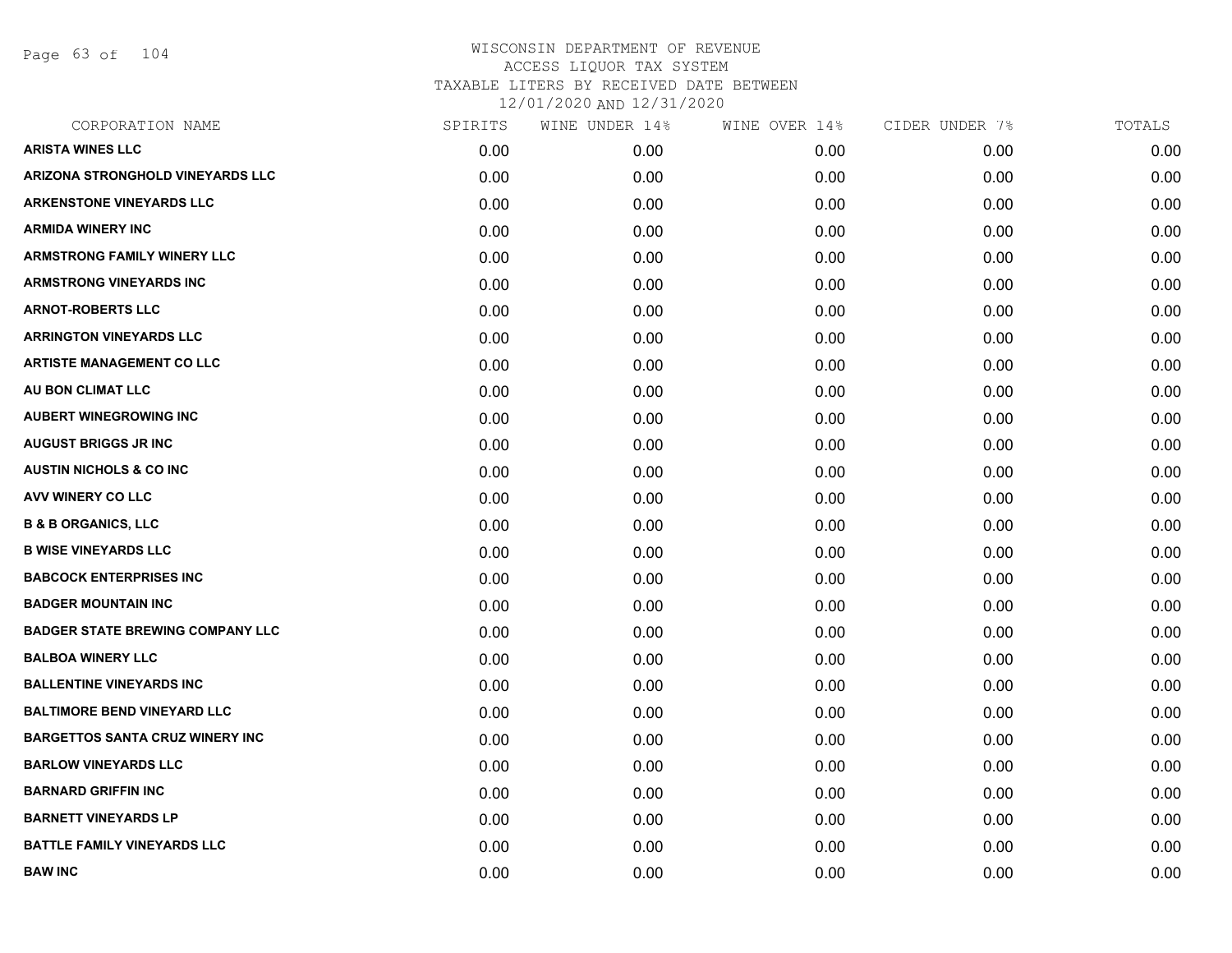Page 64 of 104

| CORPORATION NAME                                       | SPIRITS | WINE UNDER 14% | WINE OVER 14% | CIDER UNDER 7% | TOTALS |
|--------------------------------------------------------|---------|----------------|---------------|----------------|--------|
| <b>BAYFIELD WINERY, LTD.</b>                           | 0.00    | 0.00           | 0.00          | 0.00           | 0.00   |
| <b>BEAUREGARD VINEYARDS LLC</b>                        | 0.00    | 0.00           | 0.00          | 0.00           | 0.00   |
| <b>BEAUX FRERES LLC</b>                                | 0.00    | 0.00           | 0.00          | 0.00           | 0.00   |
| <b>BECKER FARMS INC</b>                                | 0.00    | 0.00           | 0.00          | 0.00           | 0.00   |
| <b>BEDELL NORTH FORK LLC</b>                           | 0.00    | 0.00           | 0.00          | 0.00           | 0.00   |
| <b>BEDROCK WINE COMPANY LP</b>                         | 0.00    | 0.00           | 0.00          | 0.00           | 0.00   |
| <b>BEHRENS AND DRINKWARD</b>                           | 0.00    | 0.00           | 0.00          | 0.00           | 0.00   |
| <b>BEL VINO LLC</b>                                    | 0.00    | 0.00           | 0.00          | 0.00           | 0.00   |
| <b>BELLAVINI WINERY</b>                                | 0.00    | 0.00           | 0.00          | 0.00           | 0.00   |
| <b>BELLEVINEZ LLC</b>                                  | 0.00    | 0.00           | 0.00          | 0.00           | 0.00   |
| <b>BENESSERE VINEYARDS LTD</b>                         | 0.00    | 0.00           | 0.00          | 0.00           | 0.00   |
| <b>BENNETT LANE WINERY LLC</b>                         | 0.00    | 0.00           | 0.00          | 0.00           | 0.00   |
| <b>BENOVIA WINERY LLC</b>                              | 0.00    | 0.00           | 0.00          | 0.00           | 0.00   |
| <b>BENT CREEK WINERY LLC</b>                           | 0.00    | 0.00           | 0.00          | 0.00           | 0.00   |
| <b>BERGSTROM WINES LLC</b>                             | 0.00    | 0.00           | 0.00          | 0.00           | 0.00   |
| <b>BERNARDUS LLC</b>                                   | 0.00    | 0.00           | 0.00          | 0.00           | 0.00   |
| <b>BETHEL HEIGHTS VINEYARD INC</b>                     | 0.00    | 0.00           | 0.00          | 0.00           | 0.00   |
| BETTER BRANDS INTERNATIONAL                            | 0.00    | 0.00           | 0.00          | 0.00           | 0.00   |
| <b>BETZ CELLARS LLC</b>                                | 0.00    | 0.00           | 0.00          | 0.00           | 0.00   |
| <b>BEVAN CELLARS, LLC</b>                              | 0.00    | 0.00           | 0.00          | 0.00           | 0.00   |
| BIEN NACIDO VINEYARDS OF RANCHO TEPUSQUET<br><b>LP</b> | 0.00    | 0.00           | 0.00          | 0.00           | 0.00   |
| <b>BIG TABLE FARM, INC</b>                             | 0.00    | 0.00           | 0.00          | 0.00           | 0.00   |
| <b>BILTMORE ESTATE WINE COMPANY</b>                    | 0.00    | 0.00           | 0.00          | 0.00           | 0.00   |
| <b>BLACK CAT VINEYARD LLC</b>                          | 0.00    | 0.00           | 0.00          | 0.00           | 0.00   |
| <b>BLACK MESA WINERY LLC</b>                           | 0.00    | 0.00           | 0.00          | 0.00           | 0.00   |
| <b>BLACKBIRD VINEYARDS LLC</b>                         | 0.00    | 0.00           | 0.00          | 0.00           | 0.00   |
| <b>BLAIR VINEYARDS LLC</b>                             | 0.00    | 0.00           | 0.00          | 0.00           | 0.00   |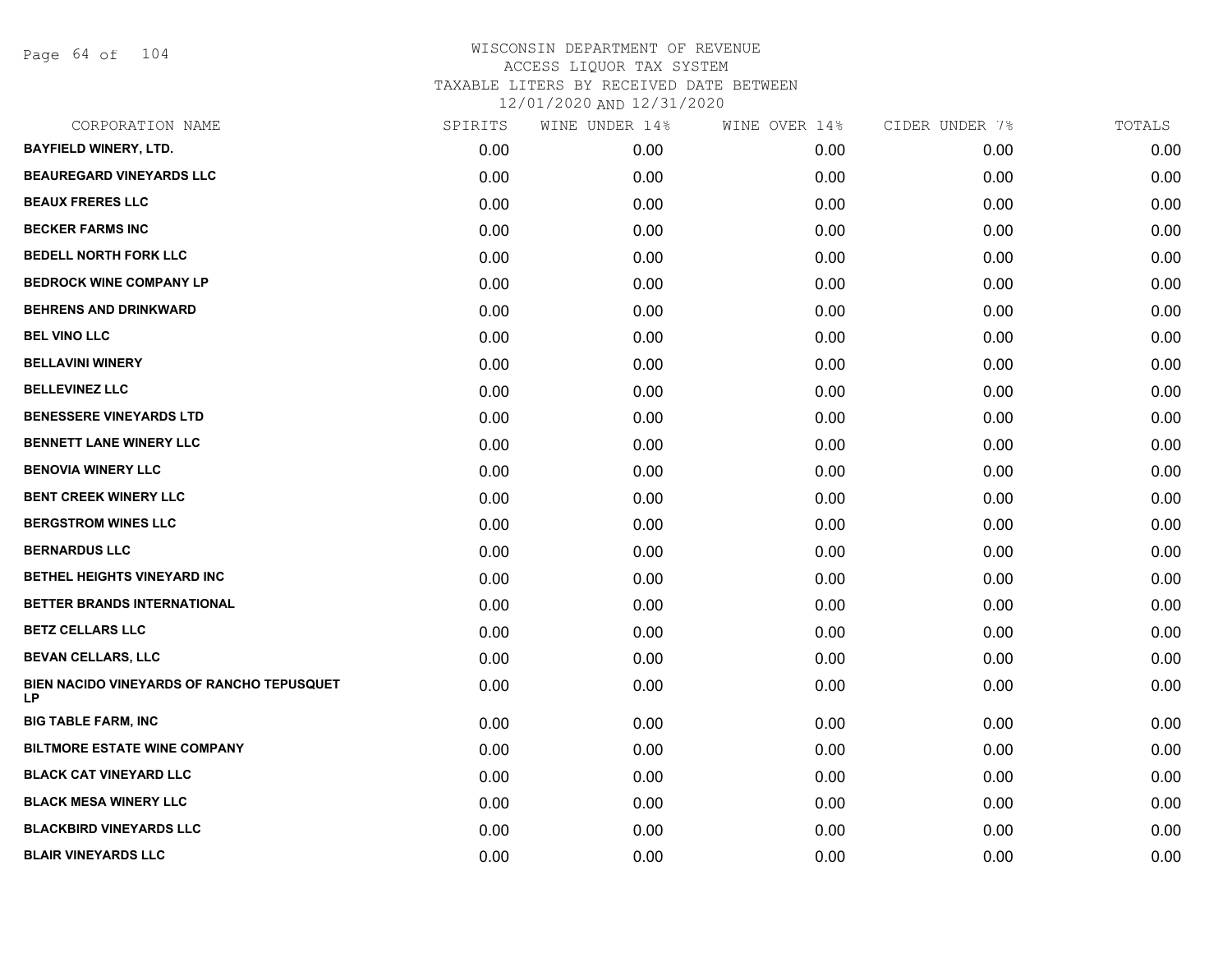Page 65 of 104

| CORPORATION NAME                              | SPIRITS | WINE UNDER 14% | WINE OVER 14% | CIDER UNDER 7% | TOTALS |
|-----------------------------------------------|---------|----------------|---------------|----------------|--------|
| <b>BLANKIET ESTATE LLC</b>                    | 0.00    | 0.00           | 0.00          | 0.00           | 0.00   |
| <b>BLIND HORSE WINERY LLC</b>                 | 0.00    | 0.00           | 0.00          | 0.00           | 0.00   |
| <b>BLUE FARM, LLC</b>                         | 0.00    | 0.00           | 0.00          | 0.00           | 0.00   |
| <b>BLUE SKY VINTNERS LLC</b>                  | 0.00    | 0.00           | 0.00          | 0.00           | 0.00   |
| <b>BNA WINE GROUP LLC</b>                     | 0.00    | 0.00           | 0.00          | 0.00           | 0.00   |
| <b>BOARS VIEW LLC</b>                         | 0.00    | 0.00           | 0.00          | 0.00           | 0.00   |
| <b>BOEDECKER CELLARS, LLC</b>                 | 0.00    | 0.00           | 0.00          | 0.00           | 0.00   |
| <b>BOEGER WINERY INC</b>                      | 0.00    | 0.00           | 0.00          | 0.00           | 0.00   |
| <b>BOEKENOOGEN WINERY LLC</b>                 | 0.00    | 0.00           | 0.00          | 0.00           | 0.00   |
| <b>BOGLE VINEYARDS INC</b>                    | 0.00    | 0.00           | 0.00          | 0.00           | 0.00   |
| <b>BOLO CELLARS, LLC</b>                      | 0.00    | 0.00           | 0.00          | 0.00           | 0.00   |
| <b>BONNY DOON WINERY INC</b>                  | 0.00    | 0.00           | 0.00          | 0.00           | 0.00   |
| <b>BOOKWALTER WINERY LLC</b>                  | 0.00    | 0.00           | 0.00          | 0.00           | 0.00   |
| <b>BOTHAM BRANDS LLC</b>                      | 0.00    | 0.00           | 0.00          | 0.00           | 0.00   |
| <b>BOUCHAINE VINEYARDS INC</b>                | 0.00    | 0.00           | 0.00          | 0.00           | 0.00   |
| <b>BOUNDARY BREAKS LLC</b>                    | 0.00    | 0.00           | 0.00          | 0.00           | 0.00   |
| <b>BOWERS HARBOR VINEYARDS AND WINERY INC</b> | 0.00    | 0.00           | 0.00          | 0.00           | 0.00   |
| <b>BRADLEY GEARHART</b>                       | 0.00    | 0.00           | 0.00          | 0.00           | 0.00   |
| <b>BRADLEY L ALLEN</b>                        | 0.00    | 0.00           | 0.00          | 0.00           | 0.00   |
| <b>BRANCHES WINERY LLC</b>                    | 0.00    | 0.00           | 0.00          | 0.00           | 0.00   |
| <b>BRASSFIELD ESTATE WINERY LLC</b>           | 0.00    | 0.00           | 0.00          | 0.00           | 0.00   |
| <b>BRECON ESTATE INC</b>                      | 0.00    | 0.00           | 0.00          | 0.00           | 0.00   |
| <b>BRET LOPEZ</b>                             | 0.00    | 0.00           | 0.00          | 0.00           | 0.00   |
| <b>BRETON WINE COMPANY INC</b>                | 0.00    | 0.00           | 0.00          | 0.00           | 0.00   |
| <b>BREWDOG BREWING COMPANY LLC</b>            | 0.00    | 0.00           | 0.00          | 0.00           | 0.00   |
| <b>BRIAN C LOKRANTZ</b>                       | 0.00    | 0.00           | 0.00          | 0.00           | 0.00   |
| <b>BRIAN CARTER CELLARS LLC</b>               | 0.00    | 0.00           | 0.00          | 0.00           | 0.00   |
| <b>BRIAN M HEATH</b>                          | 0.00    | 0.00           | 0.00          | 0.00           | 0.00   |
|                                               |         |                |               |                |        |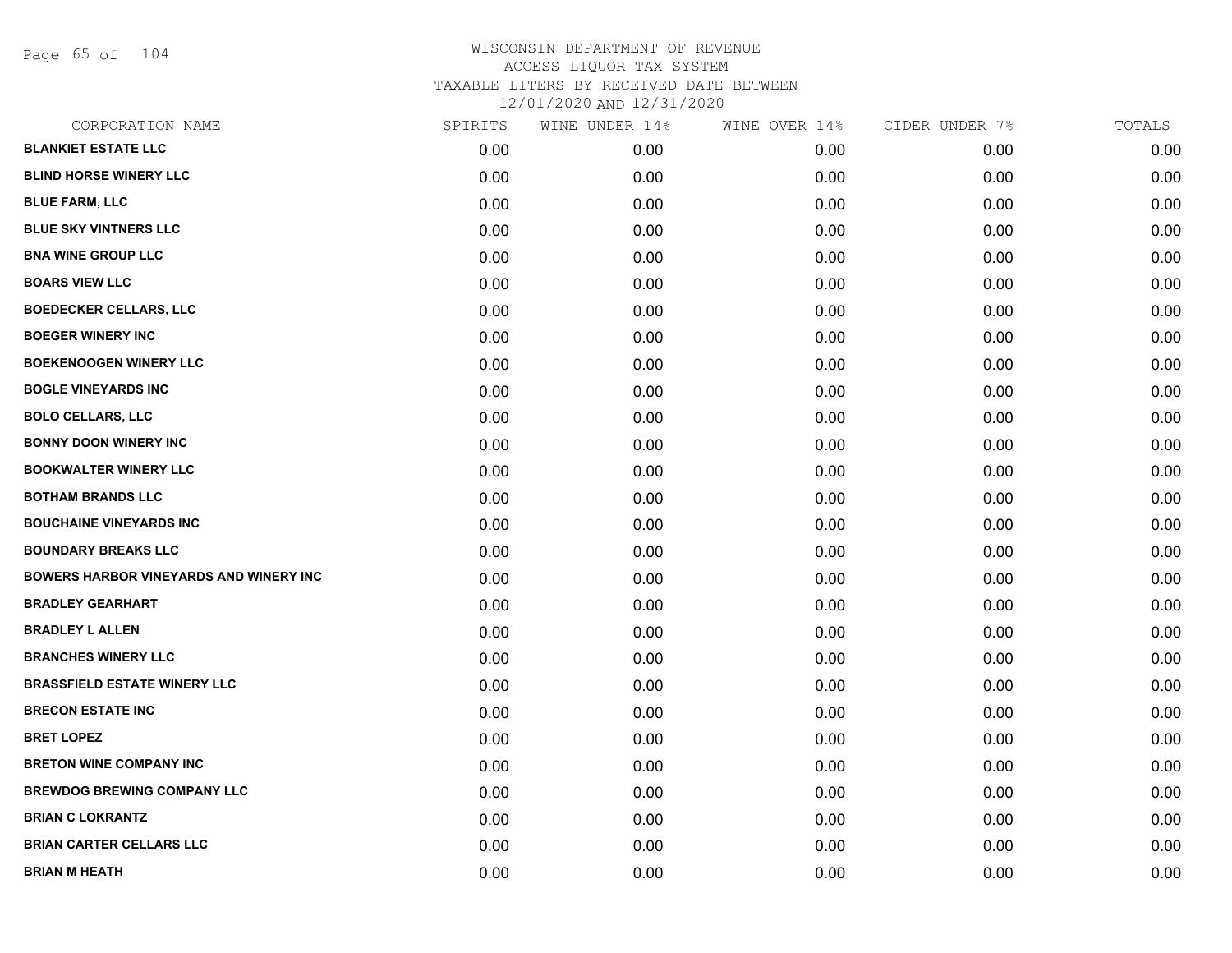Page 66 of 104

| CORPORATION NAME                             | SPIRITS | WINE UNDER 14% | WINE OVER 14% | CIDER UNDER 7% | TOTALS |
|----------------------------------------------|---------|----------------|---------------|----------------|--------|
| <b>BRICOLEUR VINEYARDS LLC</b>               | 0.00    | 0.00           | 0.00          | 0.00           | 0.00   |
| <b>BRIDGEVIEW VINEYARDS INC</b>              | 0.00    | 0.00           | 0.00          | 0.00           | 0.00   |
| <b>BRIGADOON FARM &amp; WINERY LLC</b>       | 0.00    | 0.00           | 0.00          | 0.00           | 0.00   |
| <b>BRIGHT CELLARS INC</b>                    | 0.00    | 0.00           | 0.00          | 0.00           | 0.00   |
| <b>BRIX CIDER LLC</b>                        | 0.00    | 0.00           | 0.00          | 0.00           | 0.00   |
| <b>BRONCO WINE COMPANY</b>                   | 0.00    | 0.00           | 0.00          | 0.00           | 0.00   |
| BROWN COUNTY WINE COMPANY, INC.              | 0.00    | 0.00           | 0.00          | 0.00           | 0.00   |
| <b>BROWN ESTATE VINEYARDS LLC</b>            | 0.00    | 0.00           | 0.00          | 0.00           | 0.00   |
| <b>BROWNE FAMILY WINES LLC</b>               | 0.00    | 0.00           | 0.00          | 0.00           | 0.00   |
| <b>BRUTOCAO CELLARS LP</b>                   | 0.00    | 0.00           | 0.00          | 0.00           | 0.00   |
| <b>BRYANT VINEYARDS INC</b>                  | 0.00    | 0.00           | 0.00          | 0.00           | 0.00   |
| <b>BUCKLER FAMILY VINEYARDS LLC</b>          | 0.00    | 0.00           | 0.00          | 0.00           | 0.00   |
| <b>BUEHLER VINEYARDS INC</b>                 | 0.00    | 0.00           | 0.00          | 0.00           | 0.00   |
| <b>BULLY HILL VINEYARDS INC</b>              | 0.00    | 67.50          | 0.00          | 0.00           | 67.50  |
| <b>BURGESS CELLARS INC</b>                   | 0.00    | 0.00           | 0.00          | 0.00           | 0.00   |
| <b>BURRELL SCHOOL VINEYARDS INC</b>          | 0.00    | 0.00           | 0.00          | 0.00           | 0.00   |
| <b>BUTTONWOOD FARM WINERY INC</b>            | 0.00    | 0.00           | 0.00          | 0.00           | 0.00   |
| <b>BWSC LLC</b>                              | 0.00    | 0.00           | 0.00          | 0.00           | 0.00   |
| <b>C &amp; C WINE SERVICES INC</b>           | 0.00    | 0.00           | 0.00          | 0.00           | 0.00   |
| <b>C &amp; N CORPORATION</b>                 | 0.00    | 0.00           | 0.00          | 0.00           | 0.00   |
| <b>C G DI ARIE VINEYARD &amp; WINERY LLC</b> | 0.00    | 0.00           | 0.00          | 0.00           | 0.00   |
| <b>C MONDAVI &amp; FAMILY</b>                | 0.00    | 0.00           | 0.00          | 0.00           | 0.00   |
| <b>CADA LLC</b>                              | 0.00    | 0.00           | 0.00          | 0.00           | 0.00   |
| <b>CAIN CELLARS INC</b>                      | 0.00    | 0.00           | 0.00          | 0.00           | 0.00   |
| <b>CAKEBREAD CELLARS</b>                     | 0.00    | 0.00           | 0.00          | 0.00           | 0.00   |
| <b>CALCAREOUS VINEYARD LLC</b>               | 0.00    | 0.00           | 0.00          | 0.00           | 0.00   |
| <b>CALDWELL WINERY LLC</b>                   | 0.00    | 0.00           | 0.00          | 0.00           | 0.00   |
| <b>CALLAWAY TEMECULA LP</b>                  | 0.00    | 0.00           | 0.00          | 0.00           | 0.00   |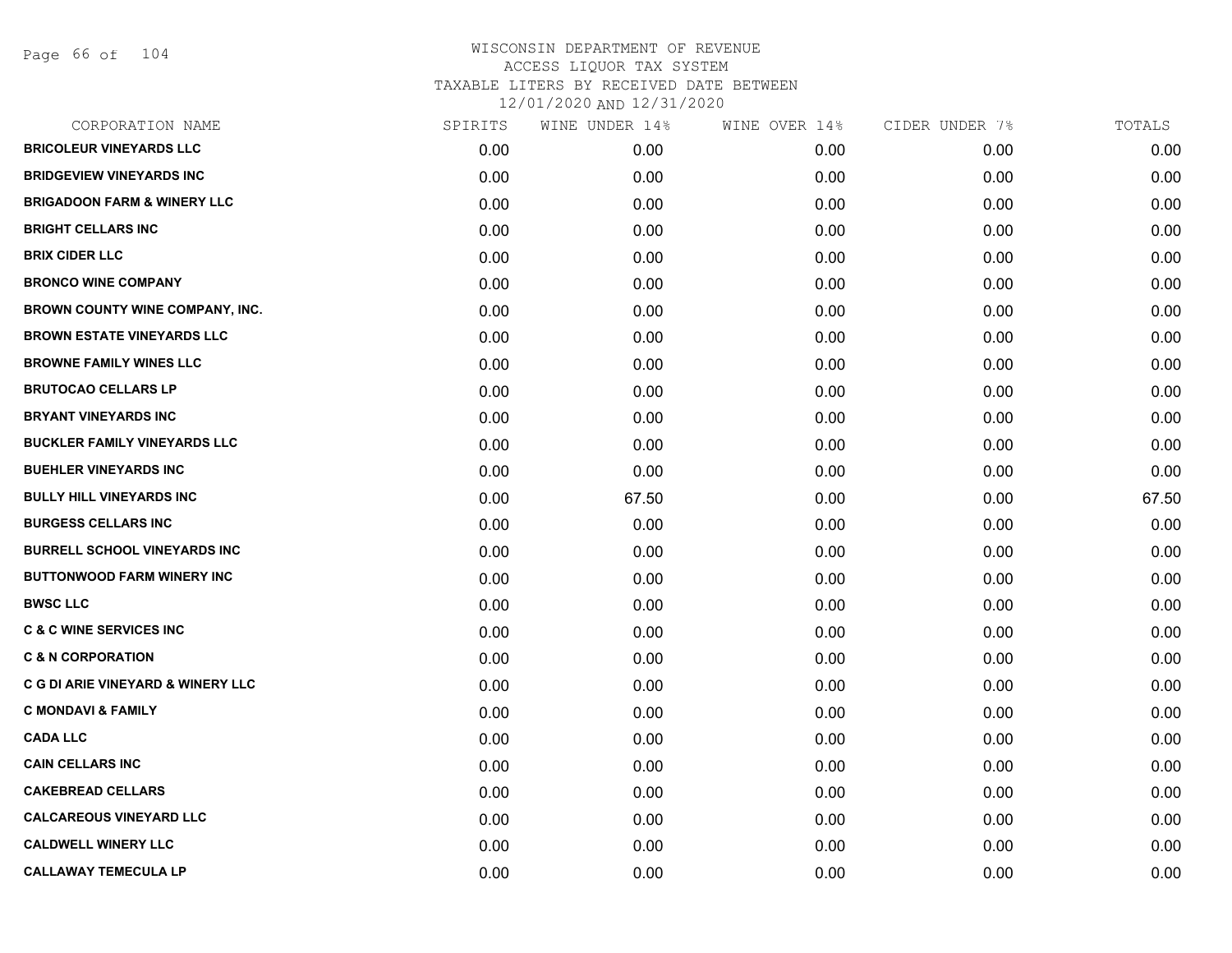Page 67 of 104

| CORPORATION NAME                           | SPIRITS | WINE UNDER 14% | WINE OVER 14% | CIDER UNDER 7% | TOTALS |
|--------------------------------------------|---------|----------------|---------------|----------------|--------|
| CALWD, INC.                                | 0.00    | 0.00           | 0.00          | 0.00           | 0.00   |
| <b>CAMARDA CORP</b>                        | 0.00    | 0.00           | 0.00          | 0.00           | 0.00   |
| <b>CARACCIOLI CELLARS INC</b>              | 0.00    | 0.00           | 0.00          | 0.00           | 0.00   |
| <b>CARHARTT VINEYARD, INC.</b>             | 0.00    | 0.00           | 0.00          | 0.00           | 0.00   |
| <b>CARL THOMA</b>                          | 0.00    | 0.00           | 0.00          | 0.00           | 0.00   |
| <b>CARLISLE WINERY &amp; VINEYARDS LLC</b> | 0.00    | 0.00           | 0.00          | 0.00           | 0.00   |
| <b>CARLSON VINEYARDS INC</b>               | 0.00    | 0.00           | 0.00          | 0.00           | 0.00   |
| <b>CARNEROS WINE COMPANY INC</b>           | 0.00    | 0.00           | 0.00          | 0.00           | 0.00   |
| <b>CARR WINERY INC</b>                     | 0.00    | 0.00           | 0.00          | 0.00           | 0.00   |
| <b>CASTORO CELLARS</b>                     | 0.00    | 0.00           | 0.00          | 0.00           | 0.00   |
| <b>CATHERINE ELIZABETH INC</b>             | 0.00    | 0.00           | 0.00          | 0.00           | 0.00   |
| <b>CAYMUS VINEYARDS INC</b>                | 0.00    | 0.00           | 0.00          | 0.00           | 0.00   |
| <b>CBGE LLC</b>                            | 0.00    | 0.00           | 0.00          | 0.00           | 0.00   |
| <b>CECIL A ZERBA</b>                       | 0.00    | 0.00           | 0.00          | 0.00           | 0.00   |
| <b>CEDAR KNOLL VINEYARDS INC</b>           | 0.00    | 0.00           | 0.00          | 0.00           | 0.00   |
| <b>CEJA VINEYARDS INC</b>                  | 0.00    | 0.00           | 0.00          | 0.00           | 0.00   |
| <b>CELIA WELCH WINES LLC</b>               | 0.00    | 0.00           | 0.00          | 0.00           | 0.00   |
| <b>CELLAR RAT CELLARS LLC</b>              | 0.00    | 0.00           | 0.00          | 0.00           | 0.00   |
| <b>CHAPPELLET WINERY INC</b>               | 0.00    | 0.00           | 0.00          | 0.00           | 0.00   |
| <b>CHARLES &amp; MARTHA BARRA</b>          | 0.00    | 0.00           | 0.00          | 0.00           | 0.00   |
| <b>CHARLES REININGER LLC</b>               | 0.00    | 0.00           | 0.00          | 0.00           | 0.00   |
| <b>CHATEAU BIANCA INC</b>                  | 0.00    | 0.00           | 0.00          | 0.00           | 0.00   |
| <b>CHATEAU DIANA LLC</b>                   | 0.00    | 0.00           | 0.00          | 0.00           | 0.00   |
| <b>CHATEAU GRAND TRAVERSE LTD</b>          | 0.00    | 0.00           | 0.00          | 0.00           | 0.00   |
| <b>CHATEAU MARGENE INC</b>                 | 0.00    | 0.00           | 0.00          | 0.00           | 0.00   |
| <b>CHATEAU MORRISETTE INC</b>              | 0.00    | 0.00           | 0.00          | 0.00           | 0.00   |
| <b>CHATEAU OPERATIONS, LTD.</b>            | 0.00    | 0.00           | 0.00          | 0.00           | 0.00   |
| <b>CHATEAU POTELLE HOLDINGS LLC</b>        | 0.00    | 0.00           | 37.50         | 0.00           | 37.50  |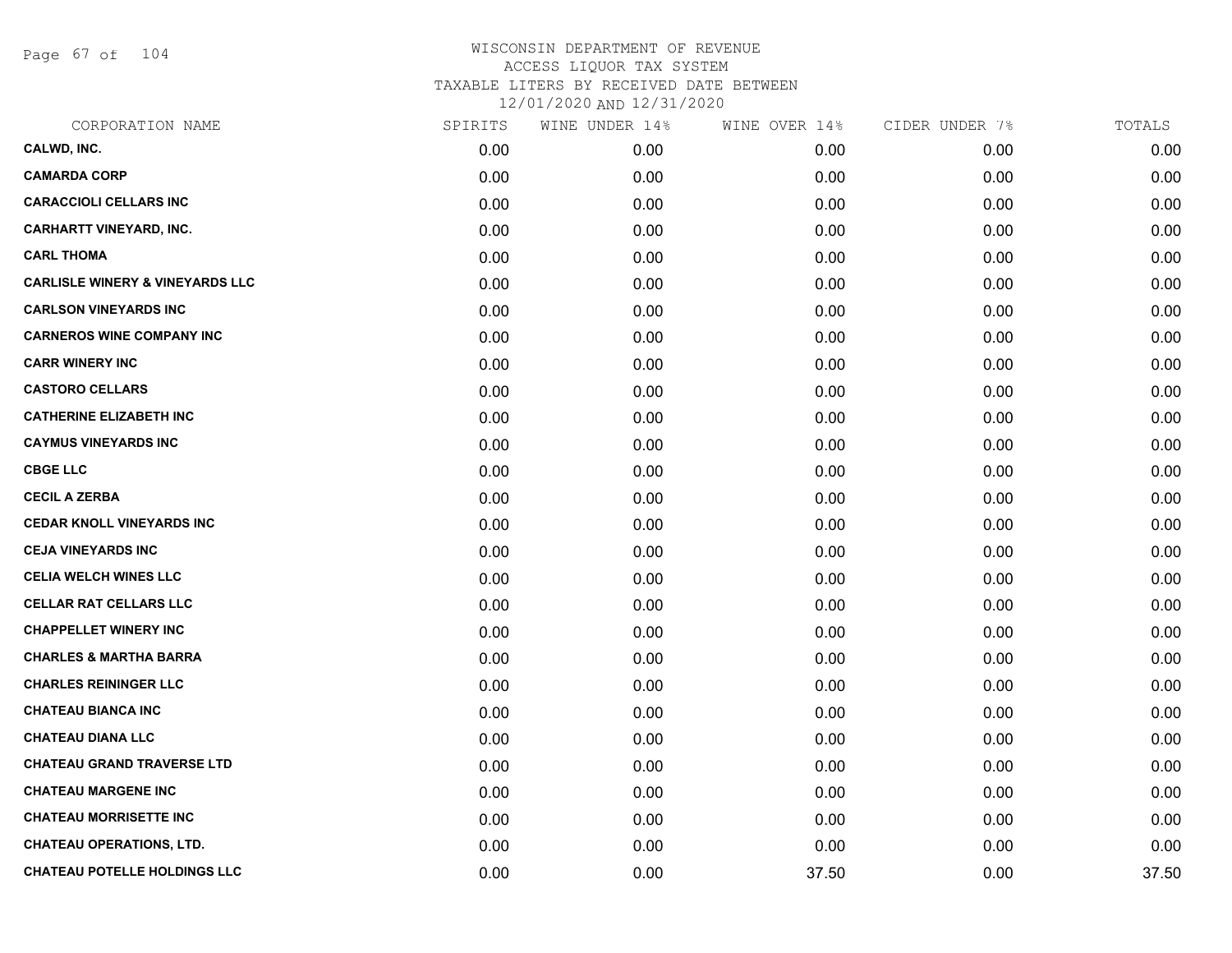Page 68 of 104

| CORPORATION NAME                                  | SPIRITS | WINE UNDER 14% | WINE OVER 14% | CIDER UNDER 7% | TOTALS |
|---------------------------------------------------|---------|----------------|---------------|----------------|--------|
| <b>CHATEAU ST CROIX WINERY &amp; VINEYARD LLC</b> | 0.00    | 0.00           | 0.00          | 0.00           | 0.00   |
| <b>CHERRY HILL LLC</b>                            | 0.00    | 0.00           | 0.00          | 0.00           | 0.00   |
| <b>CHIARELLO FAMILY VINEYARDS LLC</b>             | 0.00    | 0.00           | 0.00          | 0.00           | 0.00   |
| <b>CHILDRESS WINERY, LLC</b>                      | 0.00    | 0.00           | 0.00          | 0.00           | 0.00   |
| <b>CHIMNEY ROCK WINERY LLC</b>                    | 0.00    | 0.00           | 0.00          | 0.00           | 0.00   |
| <b>CHRISTOPHE BARON</b>                           | 0.00    | 0.00           | 0.00          | 0.00           | 0.00   |
| <b>CHRISTOPHER FIGGINS</b>                        | 0.00    | 0.00           | 0.00          | 0.00           | 0.00   |
| <b>CHRISTOPHER L SHOWN</b>                        | 0.00    | 0.00           | 0.00          | 0.00           | 0.00   |
| <b>CINNABAR VINEYARDS &amp; WINERY LLC</b>        | 0.00    | 0.00           | 0.00          | 0.00           | 0.00   |
| <b>CIPCO INC.</b>                                 | 0.00    | 0.00           | 0.00          | 0.00           | 0.00   |
| <b>CLEARWATER CANYON CELLARS LLC</b>              | 0.00    | 0.00           | 0.00          | 0.00           | 0.00   |
| CLIF BAR FAMILY WINERY & FARM LLC                 | 0.00    | 0.00           | 0.00          | 0.00           | 0.00   |
| <b>CLINE CELLARS INC</b>                          | 0.00    | 0.00           | 0.00          | 0.00           | 0.00   |
| <b>CLOS DU VAL WINE CO LTD</b>                    | 0.00    | 0.00           | 0.00          | 0.00           | 0.00   |
| <b>CLOS LACHANCE WINES LLC</b>                    | 0.00    | 0.00           | 0.00          | 0.00           | 0.00   |
| <b>COCKERELL WINE CONSULTING LLC</b>              | 0.00    | 0.00           | 0.00          | 0.00           | 0.00   |
| <b>CODORNIU NAPA INC</b>                          | 0.00    | 0.00           | 0.00          | 0.00           | 0.00   |
| <b>COELHO WINERY INC</b>                          | 0.00    | 0.00           | 0.00          | 0.00           | 0.00   |
| <b>COL SOLARE, LLP</b>                            | 0.00    | 0.00           | 0.00          | 0.00           | 0.00   |
| <b>COLGIN PARTNERS LLC</b>                        | 0.00    | 0.00           | 0.00          | 0.00           | 0.00   |
| <b>COLLEEN M BOS</b>                              | 0.00    | 0.00           | 0.00          | 0.00           | 0.00   |
| <b>COLONIAL GREEN TRUST</b>                       | 0.00    | 0.00           | 0.00          | 0.00           | 0.00   |
| <b>COLUMBIA RIVER WINERY INC</b>                  | 0.00    | 0.00           | 0.00          | 0.00           | 0.00   |
| <b>COMSTOCK WINES LLC</b>                         | 0.00    | 0.00           | 0.00          | 0.00           | 0.00   |
| <b>CONSTELLATION BRANDS U.S. OPERATIONS</b>       | 0.00    | 0.00           | 0.00          | 0.00           | 0.00   |
| <b>CONUNDRUM WINERY LLC</b>                       | 0.00    | 0.00           | 0.00          | 0.00           | 0.00   |
| <b>CONWAY VINEYARDS INC</b>                       | 0.00    | 0.00           | 0.00          | 0.00           | 0.00   |
| <b>COOL HAND VINEYARDS LLC</b>                    | 0.00    | 0.00           | 0.00          | 0.00           | 0.00   |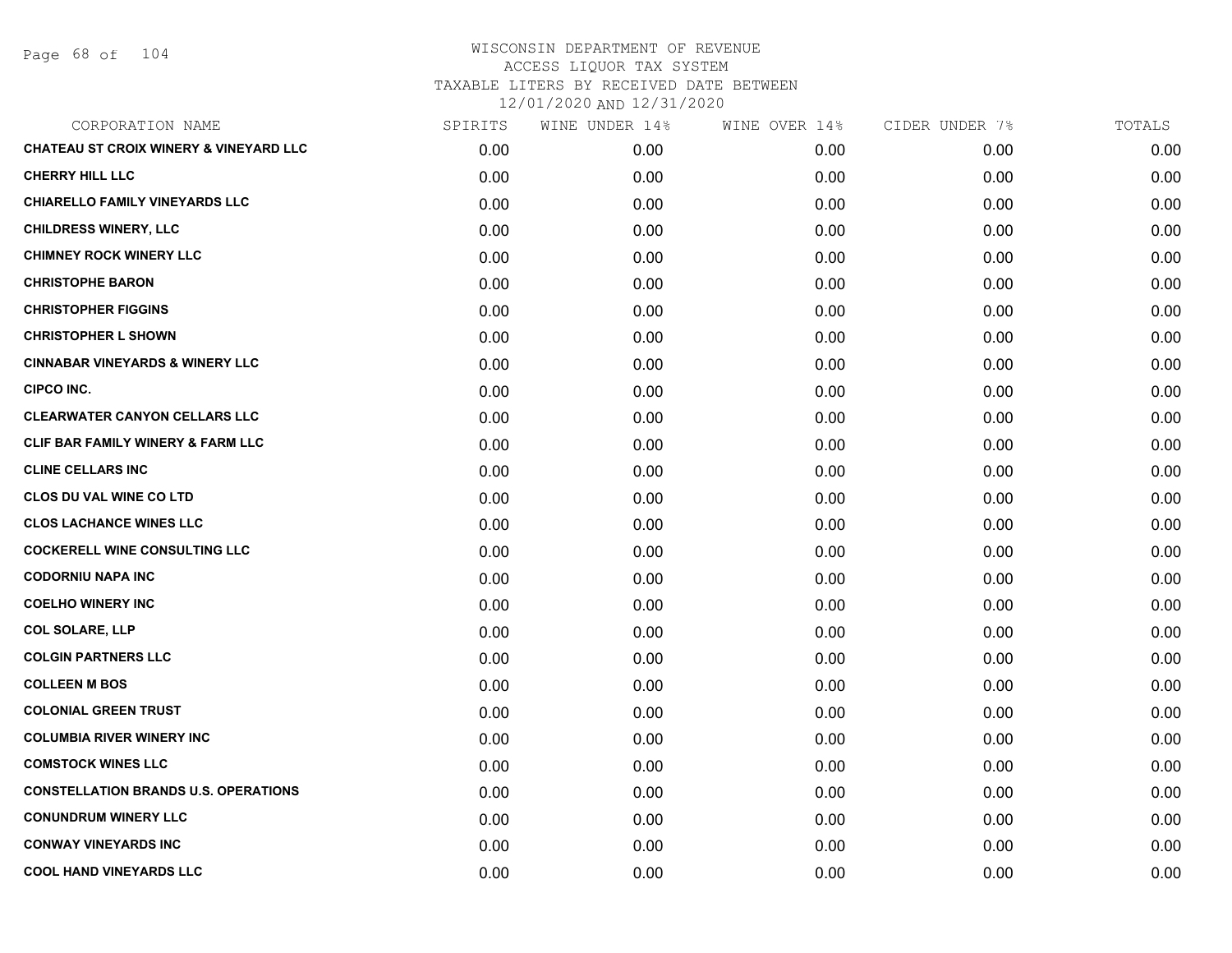Page 69 of 104

| CORPORATION NAME                       | SPIRITS | WINE UNDER 14% | WINE OVER 14% | CIDER UNDER 7% | TOTALS |
|----------------------------------------|---------|----------------|---------------|----------------|--------|
| <b>COOPER VINEYARDS LLC</b>            | 0.00    | 0.00           | 0.00          | 0.00           | 0.00   |
| <b>COPPER CANE LLC</b>                 | 0.00    | 0.00           | 0.00          | 0.00           | 0.00   |
| <b>COR WINE CELLARS, LLC</b>           | 0.00    | 0.00           | 0.00          | 0.00           | 0.00   |
| <b>CORISON WINERY INC</b>              | 0.00    | 0.00           | 0.00          | 0.00           | 0.00   |
| <b>CORNERSTONE CELLARS LLC</b>         | 0.00    | 0.00           | 0.00          | 0.00           | 0.00   |
| <b>CORY J MICHAL</b>                   | 0.00    | 0.00           | 0.00          | 0.00           | 0.00   |
| <b>COTE D'OR IMPORTS LLC</b>           | 0.00    | 0.00           | 0.00          | 0.00           | 0.00   |
| <b>COURAGEOUS INC</b>                  | 0.00    | 0.00           | 0.00          | 0.00           | 0.00   |
| <b>CRAIG FLETCHER</b>                  | 0.00    | 0.00           | 0.00          | 0.00           | 0.00   |
| <b>CRAIG S HANDLY</b>                  | 0.00    | 0.00           | 0.00          | 0.00           | 0.00   |
| <b>CREATIVE WINE CONCEPTS INC</b>      | 0.00    | 0.00           | 0.00          | 0.00           | 0.00   |
| <b>CREW WINE COMPANY LLC</b>           | 0.00    | 0.00           | 0.00          | 0.00           | 0.00   |
| <b>CRIMSON WINE GROUP LTD</b>          | 0.00    | 0.00           | 0.00          | 0.00           | 0.00   |
| <b>CRISTOM VINEYARDS INC</b>           | 0.00    | 0.00           | 0.00          | 0.00           | 0.00   |
| <b>CROCKER &amp; STARR WINE CO LLC</b> | 0.00    | 0.00           | 0.00          | 0.00           | 0.00   |
| <b>CROFT LLC</b>                       | 0.00    | 0.00           | 0.00          | 0.00           | 0.00   |
| <b>CROWN POINT WINERY LLC</b>          | 0.00    | 0.00           | 0.00          | 0.00           | 0.00   |
| <b>CRUSE WINE COMPANY, LLC</b>         | 0.00    | 0.00           | 0.00          | 0.00           | 0.00   |
| <b>CULLEN AND HARRISON LLC</b>         | 0.00    | 0.00           | 0.00          | 0.00           | 0.00   |
| <b>CUNAT PREMIUM VINEYARDS LLC</b>     | 0.00    | 0.00           | 0.00          | 0.00           | 0.00   |
| <b>CUSHMAN WINERY CORPORATION</b>      | 0.00    | 0.00           | 0.00          | 0.00           | 0.00   |
| <b>CUVAISON INC</b>                    | 0.00    | 0.00           | 0.00          | 0.00           | 0.00   |
| <b>CWC WINERY LLC</b>                  | 0.00    | 0.00           | 0.00          | 0.00           | 0.00   |
| <b>D MYERS LLC</b>                     | 0.00    | 0.00           | 0.00          | 0.00           | 0.00   |
| <b>D R STEPHENS ESTATE WINES, LLC</b>  | 0.00    | 0.00           | 0.00          | 0.00           | 0.00   |
| <b>DADY CAPITAL LLLP</b>               | 0.00    | 0.00           | 0.00          | 0.00           | 0.00   |
| <b>DAMIANI WINE CELLARS, LLC</b>       | 0.00    | 0.00           | 0.00          | 0.00           | 0.00   |
| <b>DANA ESTATES INC</b>                | 0.00    | 0.00           | 0.00          | 0.00           | 0.00   |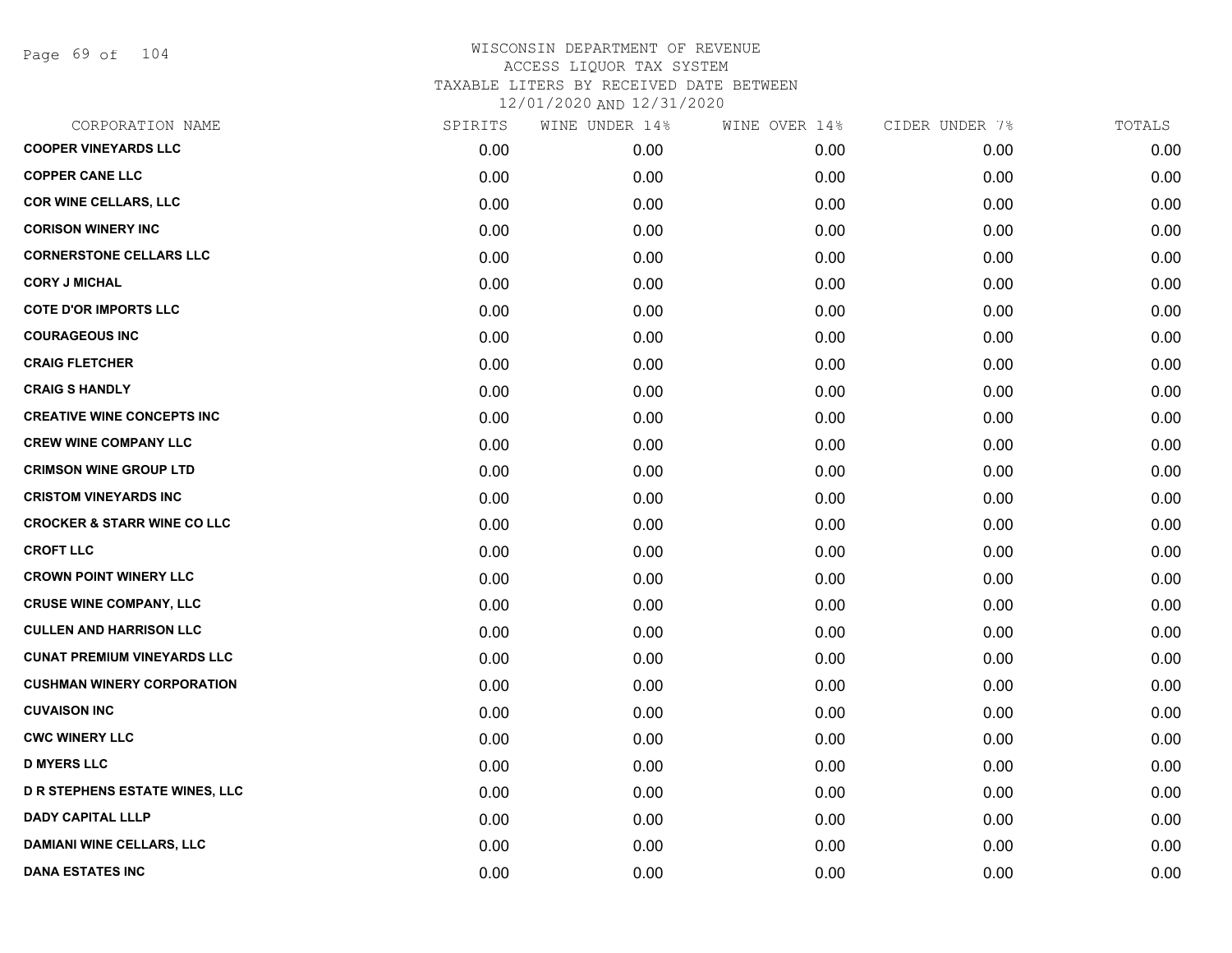Page 70 of 104

| CORPORATION NAME                   | SPIRITS | WINE UNDER 14% | WINE OVER 14% | CIDER UNDER 7% | TOTALS |
|------------------------------------|---------|----------------|---------------|----------------|--------|
| <b>DANICA PATRICK</b>              | 0.00    | 0.00           | 0.00          | 0.00           | 0.00   |
| <b>DANIEL J KOEPKE</b>             | 0.00    | 0.00           | 0.00          | 0.00           | 0.00   |
| DANZA DEL SOL WINERY INC           | 0.00    | 0.00           | 0.00          | 0.00           | 0.00   |
| <b>DANZINGER VINEYARDS LLC</b>     | 0.00    | 0.00           | 0.00          | 0.00           | 0.00   |
| <b>DAOU VINEYARDS LLC</b>          | 0.00    | 0.00           | 0.00          | 0.00           | 0.00   |
| <b>DARIOUSH KHALEDI WINERY LLC</b> | 0.00    | 0.00           | 0.00          | 0.00           | 0.00   |
| DAVERO SONOMA, INC                 | 0.00    | 0.00           | 0.00          | 0.00           | 0.00   |
| <b>DAVID BRUCE WINERY INC</b>      | 0.00    | 0.00           | 0.00          | 0.00           | 0.00   |
| <b>DAVID COFFARO</b>               | 0.00    | 0.00           | 0.00          | 0.00           | 0.00   |
| <b>DAVID F MAHER</b>               | 0.00    | 0.00           | 0.00          | 0.00           | 0.00   |
| <b>DAVID J ECKERT</b>              | 0.00    | 0.00           | 0.00          | 0.00           | 0.00   |
| <b>DAVID J MATTHEWS</b>            | 0.00    | 0.00           | 0.00          | 0.00           | 0.00   |
| <b>DAVID JAMES LLC</b>             | 0.00    | 0.00           | 0.00          | 0.00           | 0.00   |
| <b>DAVID L MCGEE</b>               | 0.00    | 0.00           | 0.00          | 0.00           | 0.00   |
| <b>DAVID R ARIZINI</b>             | 0.00    | 0.00           | 0.00          | 0.00           | 0.00   |
| <b>DAVID R RASMUSSEN</b>           | 0.00    | 0.00           | 0.00          | 0.00           | 0.00   |
| <b>DAVIS ESTATES LLC</b>           | 0.00    | 0.00           | 0.00          | 0.00           | 0.00   |
| <b>DAWN'S DREAM LLC</b>            | 0.00    | 0.00           | 0.00          | 0.00           | 0.00   |
| DE LA MONTANYA WINERY INC          | 0.00    | 0.00           | 0.00          | 0.00           | 0.00   |
| DE TIERRA VINEYARD LLC             | 0.00    | 0.00           | 0.00          | 0.00           | 0.00   |
| <b>DEAN VINCENT BORDIGIONI</b>     | 0.00    | 0.00           | 0.00          | 0.00           | 0.00   |
| DEERFIELD RANCH WINERY LLC         | 0.00    | 0.00           | 0.00          | 0.00           | 0.00   |
| DEL DOTTO VINEYARDS INC            | 0.00    | 0.00           | 0.00          | 0.00           | 0.00   |
| <b>DELICATO VINEYARDS INC</b>      | 0.00    | 0.00           | 0.00          | 0.00           | 0.00   |
| <b>DELILLE CELLARS LLC</b>         | 0.00    | 0.00           | 0.00          | 0.00           | 0.00   |
| <b>DELLA TERRA LLC</b>             | 0.00    | 0.00           | 0.00          | 0.00           | 0.00   |
| <b>DENNIS R ONEIL</b>              | 0.00    | 0.00           | 0.00          | 0.00           | 0.00   |
| DH GUSTAFSON FAMILY VINEYARDS LLC  | 0.00    | 0.00           | 0.00          | 0.00           | 0.00   |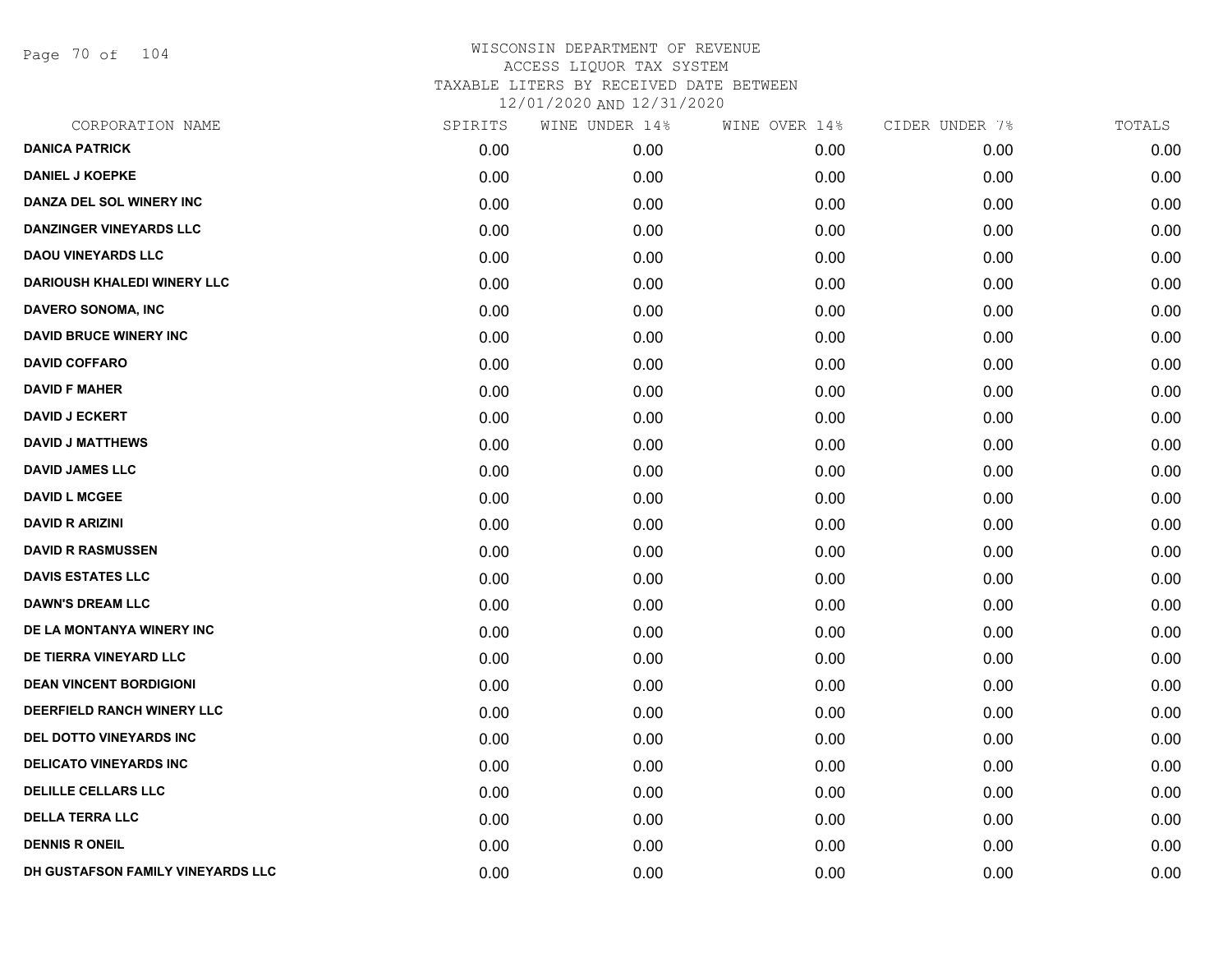Page 71 of 104

| CORPORATION NAME                                                         | SPIRITS | WINE UNDER 14% | WINE OVER 14% | CIDER UNDER 7% | TOTALS |
|--------------------------------------------------------------------------|---------|----------------|---------------|----------------|--------|
| DIAMOND MOUNTAIN VINEYARD COMPANY INC                                    | 0.00    | 0.00           | 0.00          | 0.00           | 0.00   |
| <b>DIANA HOBSON</b>                                                      | 0.00    | 0.00           | 0.00          | 0.00           | 0.00   |
| <b>DINO DINA</b>                                                         | 0.00    | 0.00           | 0.00          | 0.00           | 0.00   |
| <b>DOMAINE CARNEROS LTD</b>                                              | 0.00    | 0.00           | 0.00          | 0.00           | 0.00   |
| <b>DOMAINE CHANDON INC</b>                                               | 0.00    | 0.00           | 0.00          | 0.00           | 0.00   |
| DOMAINE DE MARIA SOTER LLC                                               | 0.00    | 0.00           | 0.00          | 0.00           | 0.00   |
| <b>DOMAINE DROUHIN OREGON LLC</b>                                        | 0.00    | 0.00           | 0.00          | 0.00           | 0.00   |
| <b>DOMAINE SERENE VINEYARDS &amp; WINERY INC</b>                         | 0.00    | 0.00           | 0.00          | 0.00           | 0.00   |
| <b>DOMINICK CHIRICHILLO</b>                                              | 0.00    | 0.00           | 0.00          | 0.00           | 0.00   |
| <b>DON GRASSE</b>                                                        | 0.00    | 0.00           | 0.00          | 0.00           | 0.00   |
| <b>DON SEBASTIANI &amp; SONS INTERNATIONAL WINE</b><br><b>NEGOCIANTS</b> | 0.00    | 0.00           | 0.00          | 0.00           | 0.00   |
| <b>DONALD PHILLIPS HILL JR</b>                                           | 0.00    | 0.00           | 0.00          | 0.00           | 0.00   |
| DONATI FAMILY VINEYARD, INC                                              | 0.00    | 0.00           | 0.00          | 0.00           | 0.00   |
| DONELAN FAMILY WINE CELLARS LLC                                          | 0.00    | 0.00           | 0.00          | 0.00           | 0.00   |
| <b>DONGYI INTERNATIONAL LLC</b>                                          | 0.00    | 0.00           | 0.00          | 0.00           | 0.00   |
| <b>DOROTHY PANELLA</b>                                                   | 0.00    | 0.00           | 0.00          | 0.00           | 0.00   |
| <b>DOSSEY VINEYARDS LLC</b>                                              | 0.00    | 0.00           | 0.00          | 0.00           | 0.00   |
| <b>DOUBLE CANYON VINEYARDS LLC</b>                                       | 0.00    | 0.00           | 0.00          | 0.00           | 0.00   |
| <b>DOUKENIE WINERY, INC.</b>                                             | 0.00    | 0.00           | 0.00          | 0.00           | 0.00   |
| DRAGONETTE CELLARS LLC                                                   | 0.00    | 0.00           | 0.00          | 0.00           | 0.00   |
| <b>DRAKE MAKES WINE, INC.</b>                                            | 0.00    | 0.00           | 0.00          | 0.00           | 0.00   |
| DRUMLIN RIDGE WINERY LLC                                                 | 0.00    | 0.00           | 0.00          | 0.00           | 0.00   |
| DRY CREEK VINEYARD INC                                                   | 0.00    | 0.00           | 0.00          | 0.00           | 0.00   |
| <b>DSC INVESTORS INC</b>                                                 | 0.00    | 0.00           | 0.00          | 0.00           | 0.00   |
| <b>DUCKHORN WINE COMPANY</b>                                             | 0.00    | 0.00           | 0.00          | 0.00           | 0.00   |
| <b>DUMOL WINERY LLC</b>                                                  | 0.00    | 0.00           | 0.00          | 0.00           | 0.00   |
| <b>DUNHAM CELLARS LLC</b>                                                | 0.00    | 0.00           | 0.00          | 0.00           | 0.00   |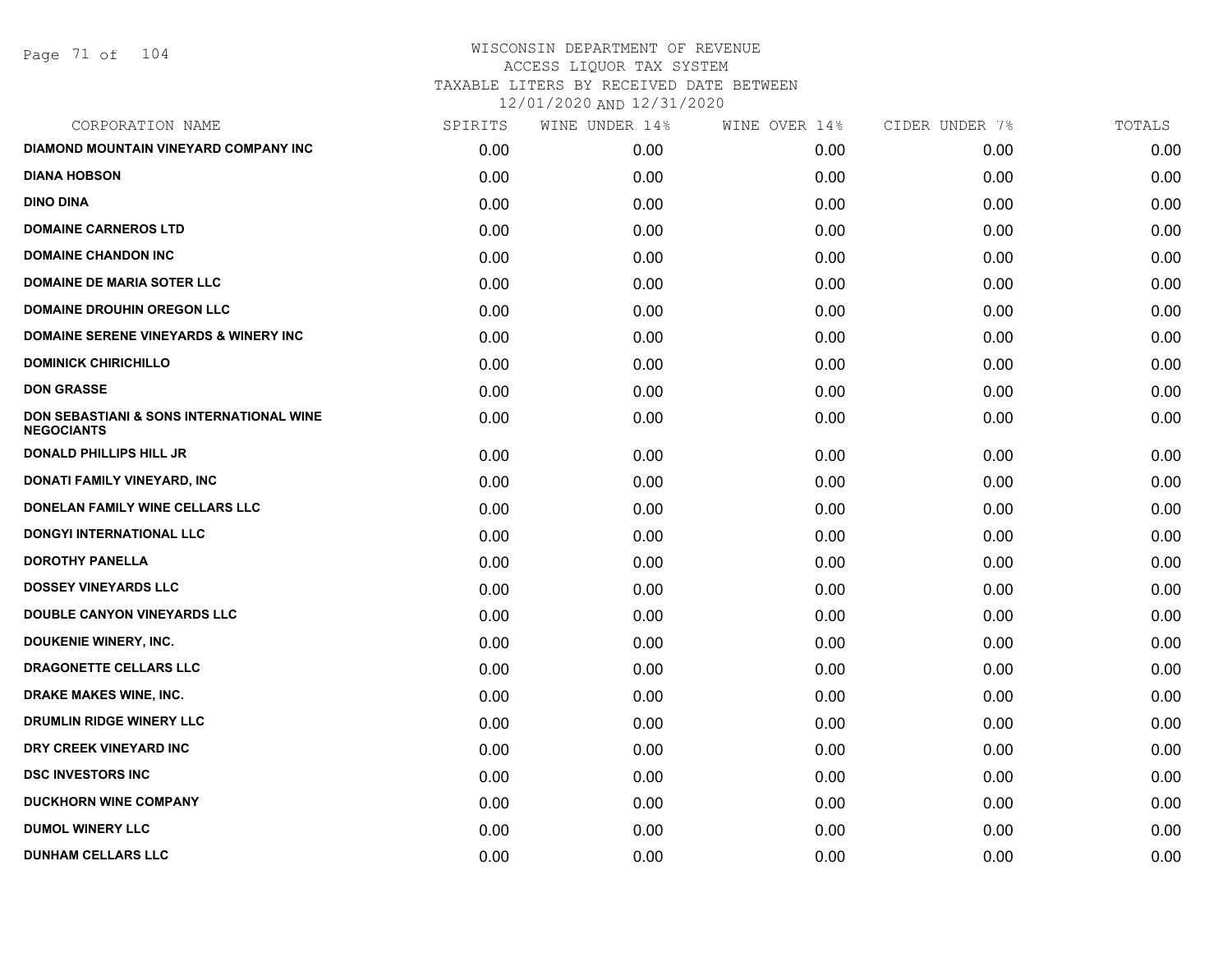Page 72 of 104

| CORPORATION NAME                    | SPIRITS | WINE UNDER 14% | WINE OVER 14% | CIDER UNDER 7% | TOTALS |
|-------------------------------------|---------|----------------|---------------|----------------|--------|
| <b>DUNN VINEYARDS LLC</b>           | 0.00    | 0.00           | 0.00          | 0.00           | 0.00   |
| DUPLIN WINE CELLARS INC             | 0.00    | 0.00           | 0.00          | 0.00           | 0.00   |
| <b>DURANT VINEYARDS LLC</b>         | 0.00    | 0.00           | 0.00          | 0.00           | 0.00   |
| DUTTON GOLDFIELD WINERY LLC         | 0.00    | 0.00           | 0.00          | 0.00           | 0.00   |
| <b>E &amp; J GALLO WINERY</b>       | 0.00    | 0.00           | 0.00          | 0.00           | 0.00   |
| <b>E STRING CELLARS LLC</b>         | 0.00    | 0.00           | 0.00          | 0.00           | 0.00   |
| <b>EAGLES LANDING WINERY LLC</b>    | 0.00    | 0.00           | 0.00          | 0.00           | 0.00   |
| <b>EAST BRANCH WINERY, INC.</b>     | 0.00    | 0.00           | 0.00          | 0.00           | 0.00   |
| <b>EASTERN RIDGES VINEYARD, LLC</b> | 0.00    | 0.00           | 0.00          | 0.00           | 0.00   |
| <b>EBERLE WINERY LP</b>             | 0.00    | 0.00           | 0.00          | 0.00           | 0.00   |
| EDEN ICE CIDER COMPANY INC.         | 0.00    | 0.00           | 0.00          | 0.00           | 0.00   |
| <b>EDWARD J RINK</b>                | 0.00    | 0.00           | 0.00          | 0.00           | 0.00   |
| <b>EDWARD T MARKS</b>               | 0.00    | 0.00           | 0.00          | 0.00           | 0.00   |
| EHREN JORDAN WINE CELLARS LLC       | 0.00    | 0.00           | 0.00          | 0.00           | 0.00   |
| <b>EILEEN BRYS</b>                  | 0.00    | 0.00           | 0.00          | 0.00           | 0.00   |
| <b>ELEGANCE PROPERTIES LLC</b>      | 0.00    | 0.00           | 0.00          | 0.00           | 0.00   |
| <b>ELISABETH W KLEIN</b>            | 0.00    | 0.00           | 0.00          | 0.00           | 0.00   |
| ELK COVE VINEYARDS INC              | 0.00    | 0.00           | 0.00          | 0.00           | 0.00   |
| ELLIOTT SMITH DEVELOPMENT COMPANY   | 0.00    | 0.00           | 0.00          | 0.00           | 0.00   |
| <b>ELV-OREGON LLC</b>               | 0.00    | 0.00           | 0.00          | 0.00           | 0.00   |
| <b>EMILIO GUGLIELMO WINERY INC</b>  | 0.00    | 0.00           | 0.00          | 0.00           | 0.00   |
| <b>EMMITT-SCORSONE WINES LLC</b>    | 0.00    | 0.00           | 0.00          | 0.00           | 0.00   |
| <b>EMMOLO RIVER RANCH LLC</b>       | 0.00    | 0.00           | 0.00          | 0.00           | 0.00   |
| <b>ENTENTE SPIRITS LLC</b>          | 0.00    | 0.00           | 0.00          | 0.00           | 0.00   |
| <b>EOLA HILLS WINE CELLARS INC</b>  | 0.00    | 0.00           | 0.00          | 0.00           | 0.00   |
| <b>ERIC FLANAGAN</b>                | 0.00    | 0.00           | 0.00          | 0.00           | 0.00   |
| ERIC TRUMP WINE MANUFACTURING LLC   | 0.00    | 0.00           | 0.00          | 0.00           | 0.00   |
| ERIK MILLER WINES, INC.             | 0.00    | 0.00           | 0.00          | 0.00           | 0.00   |
|                                     |         |                |               |                |        |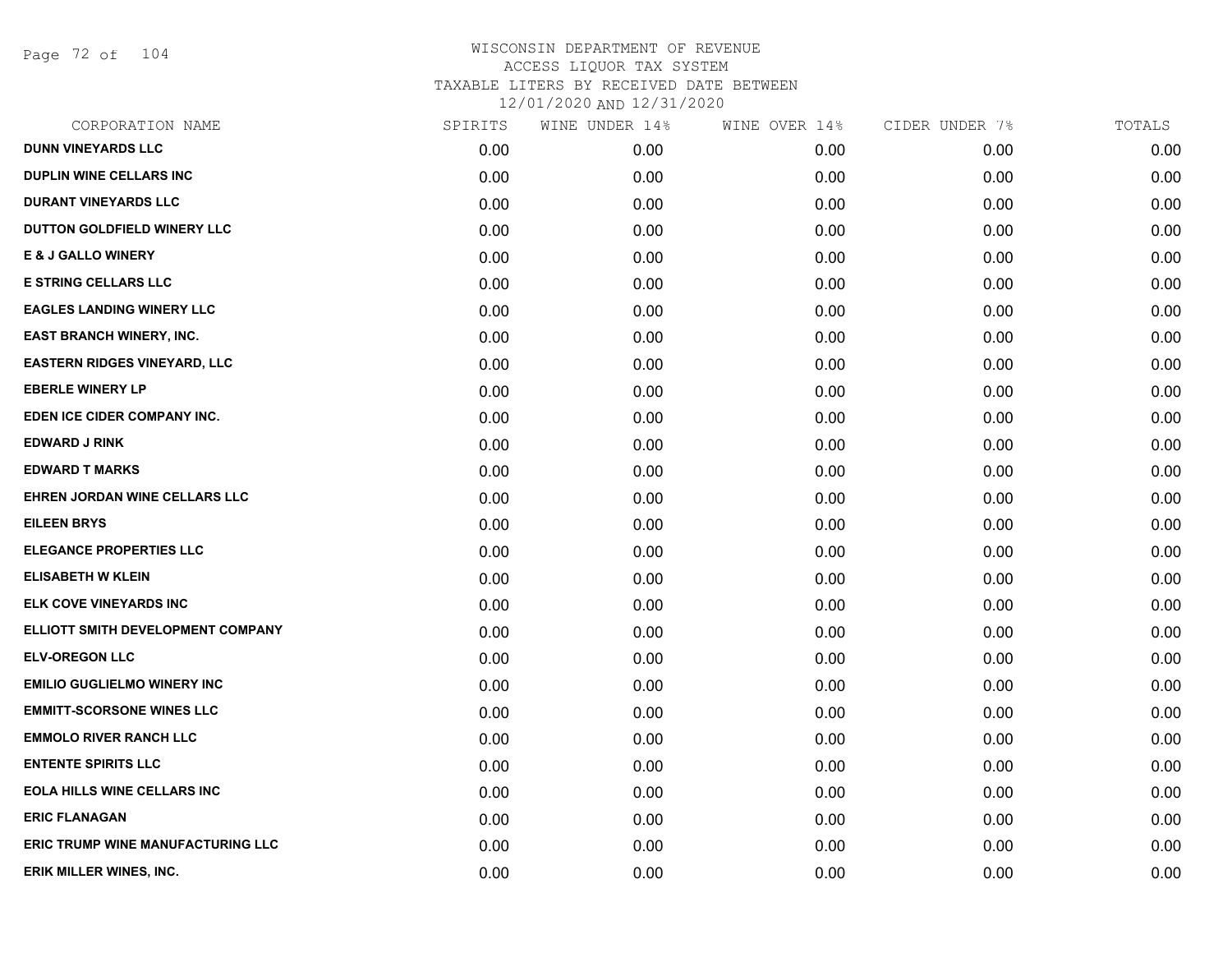Page 73 of 104

| CORPORATION NAME                                 | SPIRITS | WINE UNDER 14% | WINE OVER 14% | CIDER UNDER 7% | TOTALS |
|--------------------------------------------------|---------|----------------|---------------|----------------|--------|
| <b>ERNEST VINEYARDS LLC</b>                      | 0.00    | 0.00           | 0.00          | 0.00           | 0.00   |
| <b>ETHAN KELLER</b>                              | 0.00    | 0.00           | 0.00          | 0.00           | 0.00   |
| <b>EUGENE PERATA</b>                             | 0.00    | 0.00           | 0.00          | 0.00           | 0.00   |
| <b>F KORBEL &amp; BROS INC</b>                   | 0.00    | 0.00           | 0.00          | 0.00           | 0.00   |
| <b>FAETHM INC</b>                                | 0.00    | 0.00           | 0.00          | 0.00           | 0.00   |
| <b>FANTESCA LLC</b>                              | 0.00    | 0.00           | 0.00          | 0.00           | 0.00   |
| <b>FAT BOYS INC</b>                              | 0.00    | 0.00           | 0.00          | 0.00           | 0.00   |
| <b>FAWN CREEK WINERY LLC</b>                     | 0.00    | 0.00           | 0.00          | 0.00           | 0.00   |
| FAZELI VINEYARDS, LLC                            | 0.00    | 0.00           | 0.00          | 0.00           | 0.00   |
| <b>FENESTRA WINERY INC</b>                       | 0.00    | 0.00           | 0.00          | 0.00           | 0.00   |
| FENN VALLEY VINEYARDS, INC.                      | 0.00    | 0.00           | 0.00          | 0.00           | 0.00   |
| <b>FERMENTING CELLARS LLC</b>                    | 0.00    | 0.00           | 0.00          | 0.00           | 0.00   |
| <b>FERNRAY LLC</b>                               | 0.00    | 0.00           | 0.00          | 0.00           | 0.00   |
| <b>FERRARI CARANO VINEYARDS &amp; WINERY LLC</b> | 0.00    | 0.00           | 0.00          | 0.00           | 0.00   |
| <b>FETZER VINEYARDS</b>                          | 0.00    | 0.00           | 0.00          | 0.00           | 0.00   |
| <b>FICKLIN VINEYARDS INC</b>                     | 0.00    | 0.00           | 0.00          | 0.00           | 0.00   |
| <b>FIDDLEHEAD CELLARS LP</b>                     | 0.00    | 0.00           | 0.00          | 0.00           | 0.00   |
| <b>FIDELITAS WINES LLC</b>                       | 0.00    | 0.00           | 0.00          | 0.00           | 0.00   |
| FIESTA VINEYARD & WINERY LLC                     | 0.00    | 0.00           | 0.00          | 0.00           | 0.00   |
| <b>FINKELSTEIN VINEYARDS INC</b>                 | 0.00    | 0.00           | 0.00          | 0.00           | 0.00   |
| <b>FIRESTEED CORPORATION</b>                     | 0.00    | 0.00           | 0.00          | 0.00           | 0.00   |
| <b>FISHER KING WINERY, LLC</b>                   | 0.00    | 0.00           | 0.00          | 0.00           | 0.00   |
| <b>FISHER VINEYARDS</b>                          | 0.00    | 0.00           | 0.00          | 0.00           | 0.00   |
| <b>FITVINE LLC</b>                               | 0.00    | 0.00           | 0.00          | 0.00           | 0.00   |
| <b>FIVE VINES LLC</b>                            | 0.00    | 0.00           | 0.00          | 0.00           | 0.00   |
| <b>FLOOD RANCH COMPANY</b>                       | 0.00    | 0.00           | 0.00          | 0.00           | 0.00   |
| <b>FLORA SPRINGS WINE COMPANY</b>                | 0.00    | 0.00           | 0.00          | 0.00           | 0.00   |
| <b>FLORIDA ORANGE GROVES INC</b>                 | 0.00    | 0.00           | 0.00          | 0.00           | 0.00   |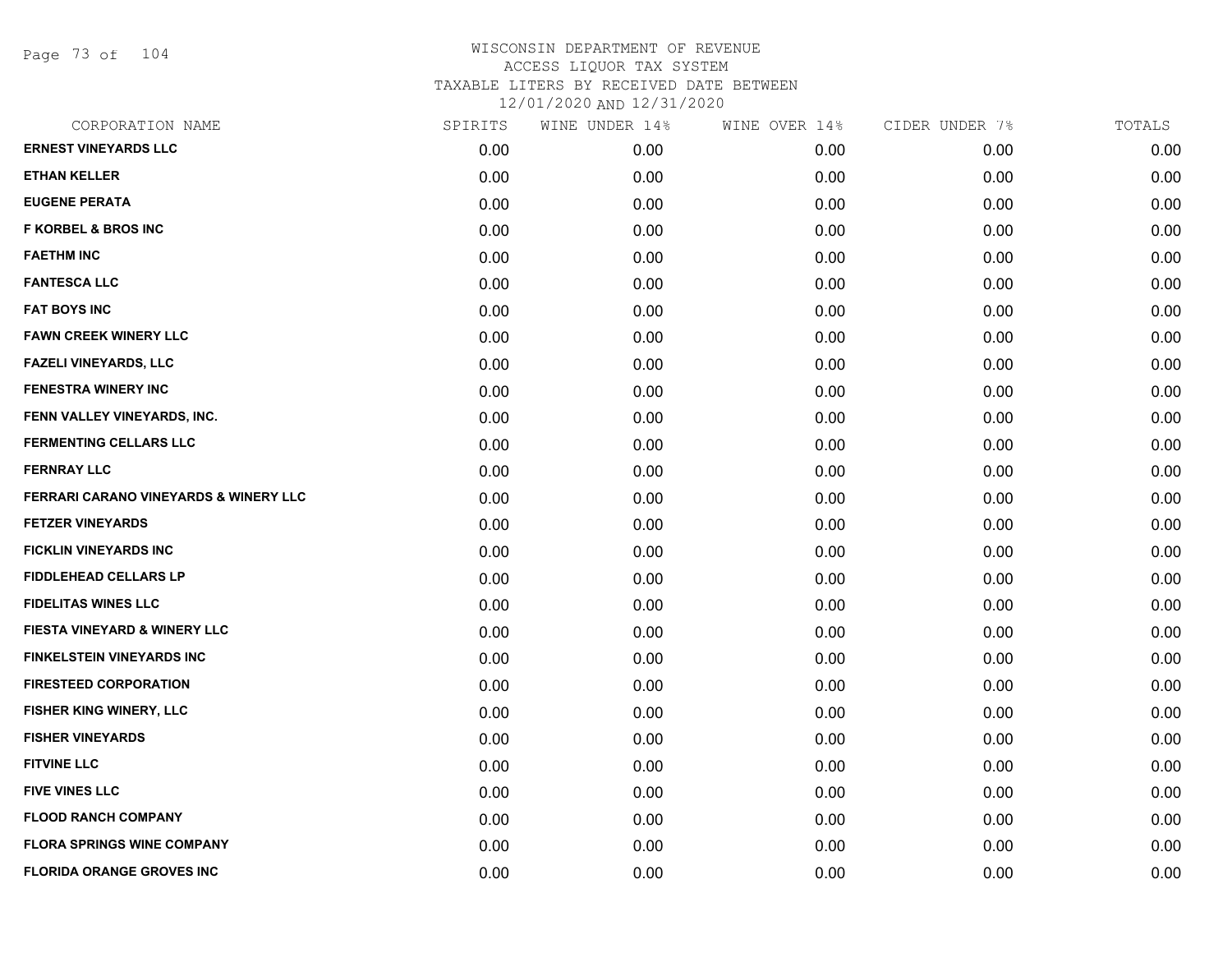| CORPORATION NAME                               | SPIRITS | WINE UNDER 14% | WINE OVER 14% | CIDER UNDER 7% | TOTALS |
|------------------------------------------------|---------|----------------|---------------|----------------|--------|
| FLOWERS VINEYARD AND WINERY, LLC               | 0.00    | 0.00           | 0.00          | 0.00           | 0.00   |
| <b>FLYING B VINEYARD LP</b>                    | 0.00    | 0.00           | 0.00          | 0.00           | 0.00   |
| <b>FN CELLARS LLC</b>                          | 0.00    | 0.00           | 0.00          | 0.00           | 0.00   |
| <b>FOLEY ESTATES VINEYARD &amp; WINERY LLC</b> | 0.00    | 0.00           | 0.00          | 0.00           | 0.00   |
| <b>FOLEY FAMILY WINES INC</b>                  | 0.00    | 0.00           | 0.00          | 0.00           | 0.00   |
| <b>FOLIO WINE COMPANY LLC</b>                  | 0.00    | 0.00           | 0.00          | 0.00           | 0.00   |
| <b>FONTANELLA WINES LLC</b>                    | 0.00    | 0.00           | 0.00          | 0.00           | 0.00   |
| <b>FORIS VINEYARDS WINERY LLC</b>              | 0.00    | 0.00           | 0.00          | 0.00           | 0.00   |
| FORT ROSS VINEYARD & WINERY LLC                | 0.00    | 0.00           | 0.00          | 0.00           | 0.00   |
| <b>FOUR BEARS WINERY LLC</b>                   | 0.00    | 0.00           | 0.00          | 0.00           | 0.00   |
| FOUR DAUGHTERS VINEYARD AND WINERY LLC         | 0.00    | 0.00           | 0.00          | 0.00           | 0.00   |
| FOX RUN VINEYARDS INC                          | 0.00    | 0.00           | 0.00          | 0.00           | 0.00   |
| <b>FOXEN VINEYARD INC</b>                      | 0.00    | 0.00           | 0.00          | 0.00           | 0.00   |
| <b>FRANCIS COPPOLA WINERY LLC</b>              | 0.00    | 0.00           | 0.00          | 0.00           | 0.00   |
| <b>FRANCISCAN VINEYARDS INC</b>                | 0.00    | 0.00           | 0.00          | 0.00           | 0.00   |
| <b>FRANK FAMILY VINEYARDS LLC</b>              | 0.00    | 0.00           | 0.00          | 0.00           | 0.00   |
| <b>FRED C SCHERRER</b>                         | 0.00    | 0.00           | 0.00          | 0.00           | 0.00   |
| <b>FREDERICK QUANDT</b>                        | 0.00    | 0.00           | 0.00          | 0.00           | 0.00   |
| <b>FREIXENET SONOMA CAVES INC</b>              | 0.00    | 0.00           | 0.00          | 0.00           | 0.00   |
| <b>FRESH GRAPES LLC</b>                        | 0.00    | 0.00           | 0.00          | 0.00           | 0.00   |
| <b>FREY FAMILY WINERY LLC</b>                  | 0.00    | 0.00           | 0.00          | 0.00           | 0.00   |
| <b>FREY VINEYARDS LTD</b>                      | 0.00    | 0.00           | 0.00          | 0.00           | 0.00   |
| <b>FROGS LEAP WINERY</b>                       | 0.00    | 0.00           | 0.00          | 0.00           | 0.00   |
| <b>FROGTOWN CELLARS LLP</b>                    | 0.00    | 0.00           | 0.00          | 0.00           | 0.00   |
| <b>FROST WINES LLC</b>                         | 0.00    | 0.00           | 0.00          | 0.00           | 0.00   |
| FRUIT OF THE WOODS WINE CELLAR, INC.           | 0.00    | 0.00           | 0.00          | 0.00           | 0.00   |
| <b>FULCRUM WINES LLC</b>                       | 0.00    | 0.00           | 0.00          | 0.00           | 0.00   |
| <b>FULKERSON WINE CELLARS LLC</b>              | 0.00    | 0.00           | 0.00          | 0.00           | 0.00   |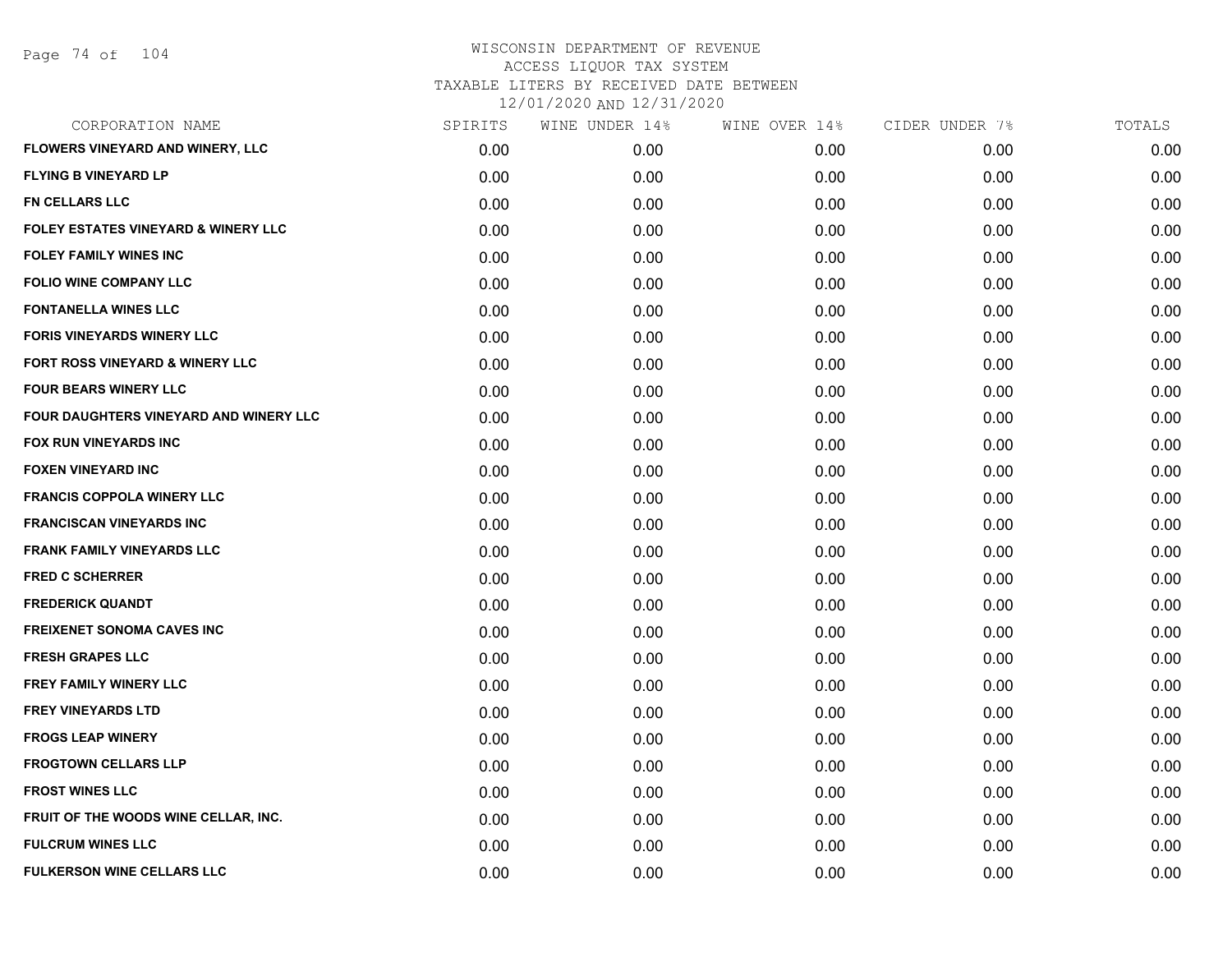Page 75 of 104

| CORPORATION NAME                           | SPIRITS | WINE UNDER 14% | WINE OVER 14% | CIDER UNDER 7% | TOTALS |
|--------------------------------------------|---------|----------------|---------------|----------------|--------|
| <b>FULLERTON WINES, INC</b>                | 0.00    | 0.00           | 0.00          | 0.00           | 0.00   |
| <b>FURTHERMORE LLC</b>                     | 0.00    | 0.00           | 0.00          | 0.00           | 0.00   |
| <b>G GRAHAM WINES INC</b>                  | 0.00    | 0.00           | 0.00          | 0.00           | 0.00   |
| <b>GALANTE FAMILY WINERY INC</b>           | 0.00    | 0.00           | 0.00          | 0.00           | 0.00   |
| <b>GALENA CELLARS INC</b>                  | 0.00    | 0.00           | 0.00          | 0.00           | 0.00   |
| <b>GALLICA WINES LLC</b>                   | 0.00    | 0.00           | 0.00          | 0.00           | 0.00   |
| <b>GAMBA VINEYARDS AND WINERY LLC</b>      | 0.00    | 0.00           | 0.00          | 0.00           | 0.00   |
| <b>GAMBLE FAMILY VINEYARDS LLC</b>         | 0.00    | 0.00           | 0.00          | 0.00           | 0.00   |
| <b>GANDONA INC</b>                         | 0.00    | 0.00           | 0.00          | 0.00           | 0.00   |
| <b>GARGIULO VINEYARD LLC</b>               | 0.00    | 0.00           | 0.00          | 0.00           | 0.00   |
| <b>GARROD TRUST</b>                        | 0.00    | 0.00           | 0.00          | 0.00           | 0.00   |
| <b>GARY FRANSCIONI, INC.</b>               | 0.00    | 0.00           | 0.00          | 0.00           | 0.00   |
| <b>GEARY MARKET INVESTMENT COMPANY LTD</b> | 0.00    | 0.00           | 0.00          | 0.00           | 0.00   |
| <b>GEMSTONE VINEYARDS LLC</b>              | 0.00    | 0.00           | 0.00          | 0.00           | 0.00   |
| <b>GENERATIONS OF SONOMA LLC</b>           | 0.00    | 0.00           | 0.00          | 0.00           | 0.00   |
| <b>GENESEO PARTNERS LP</b>                 | 0.00    | 0.00           | 0.00          | 0.00           | 0.00   |
| <b>GEORGE O HENDRY</b>                     | 0.00    | 0.00           | 0.00          | 0.00           | 0.00   |
| <b>GEORGE RONALD DENNER</b>                | 0.00    | 0.00           | 0.00          | 0.00           | 0.00   |
| <b>GERALD E FORTH</b>                      | 0.00    | 18.00          | 24.00         | 0.00           | 42.00  |
| <b>GF VINEYARDS LLC</b>                    | 0.00    | 0.00           | 0.00          | 0.00           | 0.00   |
| <b>GF WINES LLC</b>                        | 0.00    | 0.00           | 0.00          | 0.00           | 0.00   |
| <b>GIFT SERVICES INC</b>                   | 0.00    | 0.00           | 0.00          | 0.00           | 0.00   |
| <b>GLEASON FAMILY VINEYARDS LP</b>         | 0.00    | 0.00           | 0.00          | 0.00           | 0.00   |
| <b>GLENORA WINE CELLARS INC</b>            | 0.00    | 0.00           | 0.00          | 0.00           | 0.00   |
| <b>GLOBAL UNIVERSAL SRL</b>                | 0.00    | 0.00           | 0.00          | 0.00           | 0.00   |
| <b>GOLDIN INVESTMENT II INC</b>            | 0.00    | 0.00           | 0.00          | 0.00           | 0.00   |
| <b>GOLDRIDGEPINOT.COM LLC</b>              | 0.00    | 0.00           | 0.00          | 0.00           | 0.00   |
| <b>GOLDSCHMIDT VINEYARDS LLC</b>           | 0.00    | 0.00           | 0.00          | 0.00           | 0.00   |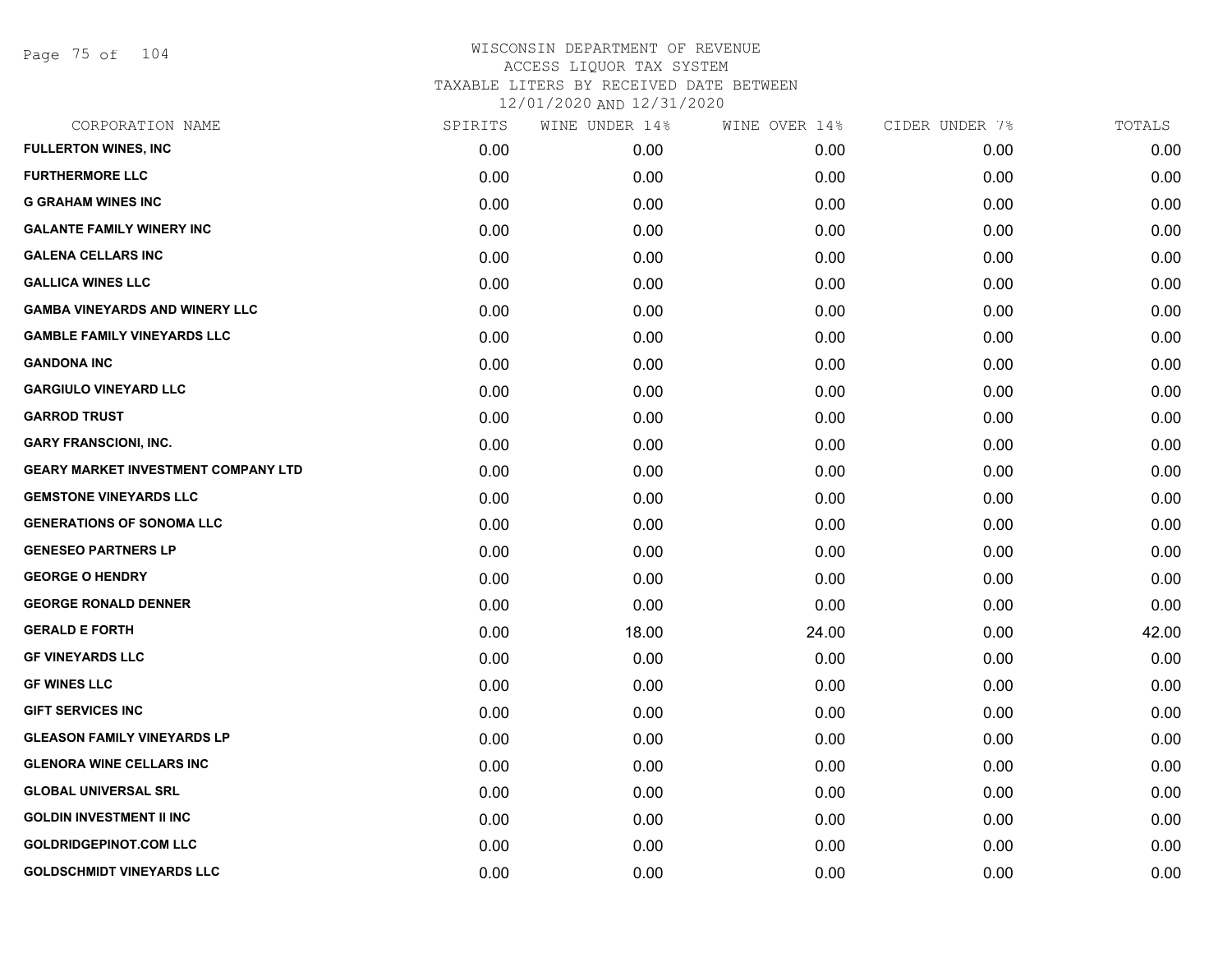Page 76 of 104

| CORPORATION NAME                        | SPIRITS | WINE UNDER 14% | WINE OVER 14% | CIDER UNDER 7% | TOTALS |
|-----------------------------------------|---------|----------------|---------------|----------------|--------|
| <b>GOOD FOUNDATIONS INC</b>             | 0.00    | 0.00           | 0.00          | 0.00           | 0.00   |
| <b>GOOSE RIDGE LLC</b>                  | 0.00    | 0.00           | 0.00          | 0.00           | 0.00   |
| <b>GRAPE VISIONS LLC</b>                | 0.00    | 0.00           | 0.00          | 0.00           | 0.00   |
| <b>GRAPESEED WINE FUND LLC</b>          | 0.00    | 0.00           | 0.00          | 0.00           | 0.00   |
| <b>GRASSINI FAMILY VINEYARDS LLC</b>    | 0.00    | 0.00           | 0.00          | 0.00           | 0.00   |
| <b>GREEN FAMILY WINERY LLC</b>          | 0.00    | 0.00           | 0.00          | 0.00           | 0.00   |
| <b>GREG MICHAEL CELLARS, LLC</b>        | 0.00    | 0.00           | 0.00          | 0.00           | 0.00   |
| <b>GREG SANDERS</b>                     | 0.00    | 0.00           | 0.00          | 0.00           | 0.00   |
| <b>GREGORY EDWARD GRAZIANO</b>          | 0.00    | 0.00           | 0.00          | 0.00           | 0.00   |
| <b>GRGICH HILLS CELLAR</b>              | 0.00    | 0.00           | 0.00          | 0.00           | 0.00   |
| <b>GRIEB OPTIMAL WINECRAFTING LLC</b>   | 0.00    | 0.00           | 0.00          | 0.00           | 0.00   |
| <b>GROENNFELL MEADERY LLC</b>           | 0.00    | 0.00           | 0.00          | 0.00           | 0.00   |
| <b>GROTH VINEYARDS &amp; WINERY LLC</b> | 0.00    | 0.00           | 0.00          | 0.00           | 0.00   |
| <b>GULLETT &amp; GULLETT</b>            | 0.00    | 0.00           | 0.00          | 0.00           | 0.00   |
| H DE V LLC                              | 0.00    | 0.00           | 0.00          | 0.00           | 0.00   |
| <b>HAFNER VINEYARD LLC</b>              | 0.00    | 0.00           | 0.00          | 0.00           | 0.00   |
| <b>HAGAFEN CELLARS INC</b>              | 0.00    | 0.00           | 0.00          | 0.00           | 0.00   |
| <b>HAHN ESTATE</b>                      | 0.00    | 0.00           | 0.00          | 0.00           | 0.00   |
| <b>HALF KRAKT LLC</b>                   | 0.00    | 0.00           | 0.00          | 0.00           | 0.00   |
| <b>HALF MOON HILL LLC</b>               | 0.00    | 0.00           | 0.00          | 0.00           | 0.00   |
| <b>HALL WINES LLC</b>                   | 0.00    | 0.00           | 0.00          | 0.00           | 0.00   |
| <b>HAMEL FAMILY WINES LLC</b>           | 0.00    | 0.00           | 0.00          | 0.00           | 0.00   |
| <b>HAMMLER WINE CORP</b>                | 0.00    | 0.00           | 0.00          | 0.00           | 0.00   |
| HANDAL-DENIER VINEYARDS, LLC            | 0.00    | 0.00           | 0.00          | 0.00           | 0.00   |
| HANDLEY CELLARS LIMITED PARTNERSHIP     | 0.00    | 0.00           | 0.00          | 0.00           | 0.00   |
| <b>HANNA WINERY INC</b>                 | 0.00    | 0.00           | 0.00          | 0.00           | 0.00   |
| <b>HANSJOERG WYSS</b>                   | 0.00    | 0.00           | 0.00          | 0.00           | 0.00   |
| <b>HARBOR RIDGE WINERY INC.</b>         | 0.00    | 0.00           | 0.00          | 0.00           | 0.00   |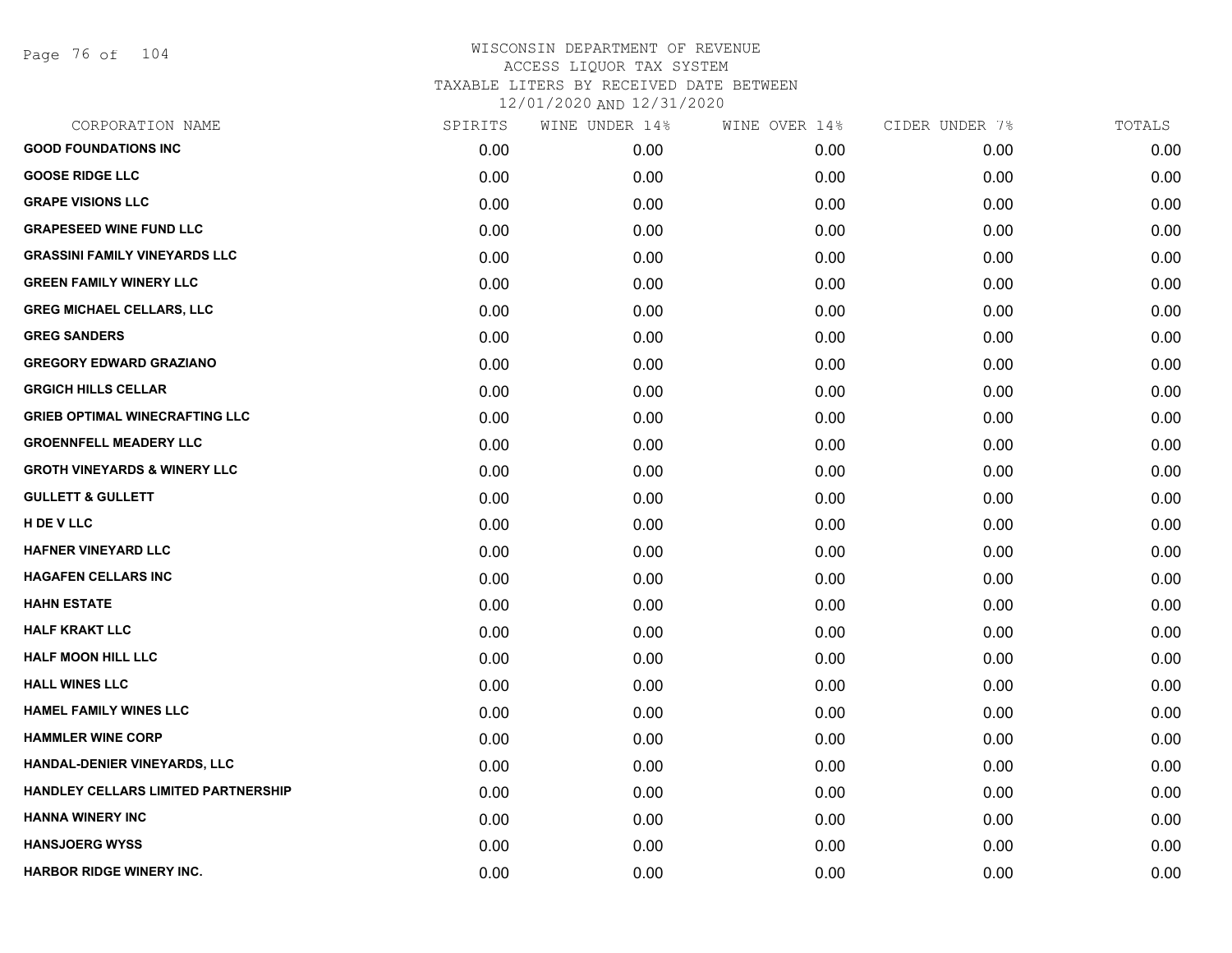| CORPORATION NAME                      | SPIRITS | WINE UNDER 14% | WINE OVER 14% | CIDER UNDER 7% | TOTALS |
|---------------------------------------|---------|----------------|---------------|----------------|--------|
| <b>HARLAN ESTATE WINERY INC</b>       | 0.00    | 0.00           | 0.00          | 0.00           | 0.00   |
| <b>HARMELL CELLARS LLC</b>            | 0.00    | 0.00           | 0.00          | 0.00           | 0.00   |
| <b>HARRIS &amp; HARRIS</b>            | 0.00    | 0.00           | 0.00          | 0.00           | 0.00   |
| <b>HARRY &amp; DAVID HOLDINGS INC</b> | 0.00    | 0.00           | 0.00          | 0.00           | 0.00   |
| <b>HAUS BEVERAGE, INC</b>             | 0.00    | 0.00           | 0.00          | 0.00           | 0.00   |
| <b>HAWK AND HORSE VINEYARDS LLC</b>   | 0.00    | 0.00           | 0.00          | 0.00           | 0.00   |
| <b>HAWKES LLC</b>                     | 0.00    | 0.00           | 0.00          | 0.00           | 0.00   |
| <b>HAZLITT 1852 VINEYARDS INC</b>     | 0.00    | 0.00           | 0.00          | 0.00           | 0.00   |
| <b>HDD LLC</b>                        | 0.00    | 0.00           | 0.00          | 0.00           | 0.00   |
| <b>HEIDRUN MEADERY</b>                | 0.00    | 0.00           | 0.00          | 0.00           | 0.00   |
| <b>HEITZ WINE CELLARS</b>             | 0.00    | 0.00           | 0.00          | 0.00           | 0.00   |
| <b>HEMISPHERE WINE COMPANY INC</b>    | 0.00    | 0.00           | 0.00          | 0.00           | 0.00   |
| <b>HEMISPHERES LLC</b>                | 0.00    | 0.00           | 0.00          | 0.00           | 0.00   |
| <b>HERDIE BAISDEN</b>                 | 0.00    | 0.00           | 0.00          | 0.00           | 0.00   |
| <b>HERMAN STORY WINES INC</b>         | 0.00    | 0.00           | 0.00          | 0.00           | 0.00   |
| <b>HERON HILL VINEYARDS INC</b>       | 0.00    | 0.00           | 0.00          | 0.00           | 0.00   |
| <b>HERRERA &amp; HERRERA</b>          | 0.00    | 0.00           | 0.00          | 0.00           | 0.00   |
| <b>HESTAN VINEYARDS LLC</b>           | 0.00    | 0.00           | 0.00          | 0.00           | 0.00   |
| <b>HICKORY FARMS LLC</b>              | 0.00    | 0.00           | 0.00          | 0.00           | 0.00   |
| HIDDEN RIDGE VINEYARD LLC             | 0.00    | 0.00           | 0.00          | 0.00           | 0.00   |
| <b>HILL ESTATES INC</b>               | 0.00    | 0.00           | 0.00          | 0.00           | 0.00   |
| <b>HILLSIDE WINERY</b>                | 0.00    | 0.00           | 0.00          | 0.00           | 0.00   |
| <b>HIRSCH WINERY LLC</b>              | 0.00    | 0.00           | 0.00          | 0.00           | 0.00   |
| <b>HOLLYS HILL VINEYARDS LLC</b>      | 0.00    | 0.00           | 0.00          | 0.00           | 0.00   |
| HONIG VINEYARD AND WINERY LLC         | 0.00    | 0.00           | 0.00          | 0.00           | 0.00   |
| <b>HOPE WINE LLC</b>                  | 0.00    | 0.00           | 0.00          | 0.00           | 0.00   |
| <b>HOUDINI INC</b>                    | 0.00    | 0.00           | 0.00          | 0.00           | 0.00   |
| <b>HOURGLASS WINE COMPANY INC</b>     | 0.00    | 0.00           | 0.00          | 0.00           | 0.00   |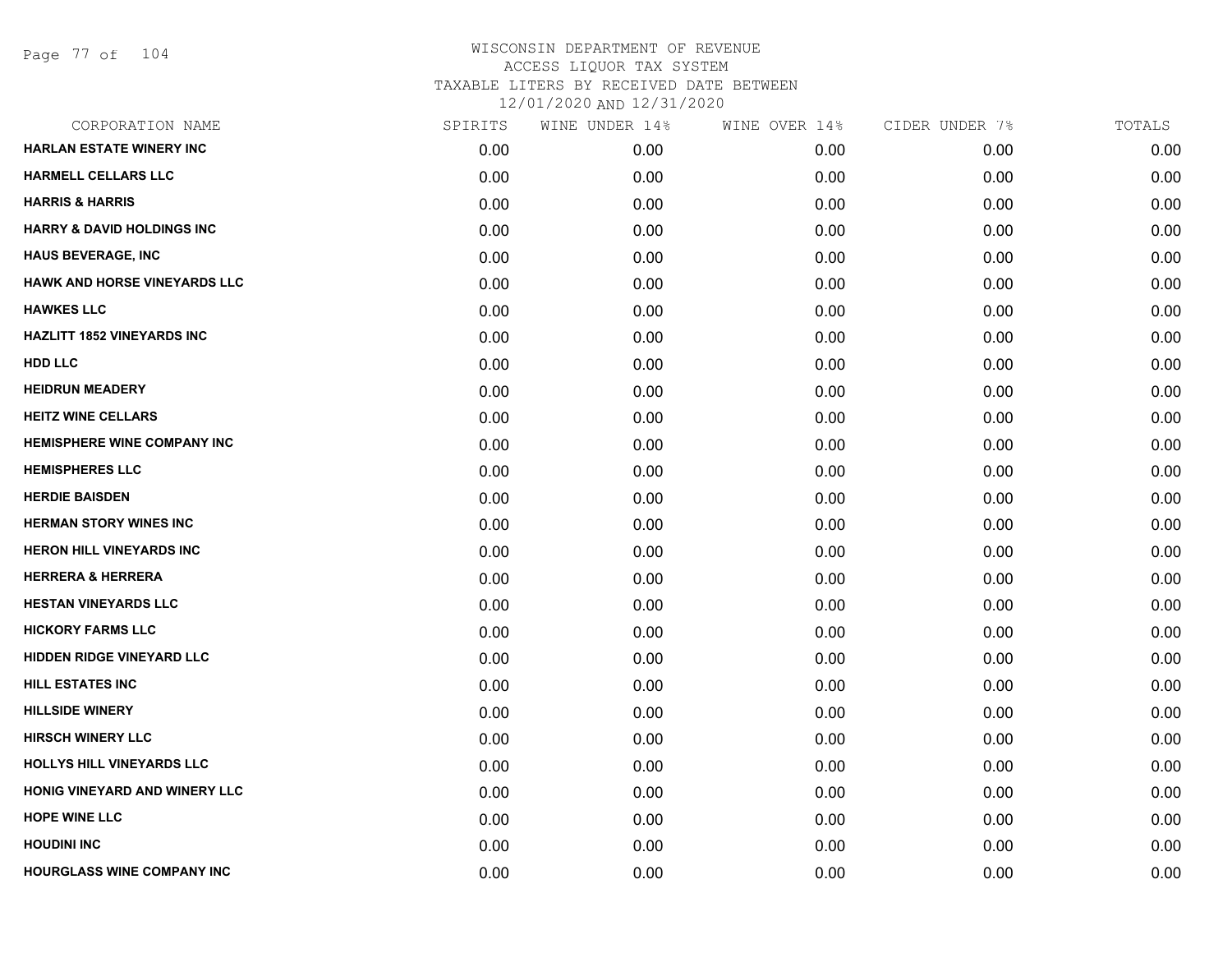Page 78 of 104

| CORPORATION NAME                                    | SPIRITS | WINE UNDER 14% | WINE OVER 14% | CIDER UNDER 7% | TOTALS |
|-----------------------------------------------------|---------|----------------|---------------|----------------|--------|
| <b>HQ WINERY LLC</b>                                | 0.00    | 0.00           | 0.00          | 0.00           | 0.00   |
| <b>HUA YUAN</b>                                     | 0.00    | 0.00           | 0.00          | 0.00           | 0.00   |
| HUNEEUS VINTNERS LLC                                | 0.00    | 0.00           | 0.00          | 0.00           | 0.00   |
| HUNEEUS WINES HOLDCO LLC                            | 0.00    | 0.00           | 0.00          | 0.00           | 0.00   |
| HUNT COUNTRY VINEYARDS LLC                          | 0.00    | 0.00           | 0.00          | 0.00           | 0.00   |
| <b>HUSCH VINEYARDS INC</b>                          | 0.00    | 0.00           | 0.00          | 0.00           | 0.00   |
| <b>IMAGINARY FACTORY LLC</b>                        | 0.00    | 0.00           | 0.00          | 0.00           | 0.00   |
| <b>INCEPTION WINES LLC</b>                          | 0.00    | 0.00           | 0.00          | 0.00           | 0.00   |
| INCIDER, INC.                                       | 0.00    | 0.00           | 0.00          | 0.00           | 0.00   |
| <b>INMAN FAMILY WINES LLC</b>                       | 0.00    | 0.00           | 0.00          | 0.00           | 0.00   |
| <b>INVESTOR'S OF AMERICA LP</b>                     | 0.00    | 0.00           | 0.00          | 0.00           | 0.00   |
| <b>IRON HORSE VINEYARDS LP</b>                      | 0.00    | 0.00           | 0.00          | 0.00           | 0.00   |
| <b>ISENHOWER CELLARS LLC</b>                        | 0.00    | 0.00           | 0.00          | 0.00           | 0.00   |
| <b>ISLAND ORCHARD CIDER LLC</b>                     | 0.00    | 0.00           | 0.00          | 0.00           | 0.00   |
| <b>ISR VINEYARDS ASSOCIATION</b>                    | 0.00    | 0.00           | 0.00          | 0.00           | 0.00   |
| <b>J BLAIR PENCE, TRUSTEE OF PENCE FAMILY TRUST</b> | 0.00    | 0.00           | 0.00          | 0.00           | 0.00   |
| <b>J CELLARS INVESTMENTS LLC</b>                    | 0.00    | 0.00           | 0.00          | 0.00           | 0.00   |
| <b>J LOHR WINERY CORP</b>                           | 0.00    | 0.00           | 0.00          | 0.00           | 0.00   |
| <b>J PEDRONCELLI WINERY</b>                         | 0.00    | 0.00           | 0.00          | 0.00           | 0.00   |
| <b>J RICKARDS WINERY LLC</b>                        | 0.00    | 0.00           | 0.00          | 0.00           | 0.00   |
| <b>J WILLETT COMPANIES</b>                          | 0.00    | 0.00           | 0.00          | 0.00           | 0.00   |
| J. DUSI, INC.                                       | 0.00    | 0.00           | 0.00          | 0.00           | 0.00   |
| <b>J.W. THOMAS LLC</b>                              | 0.00    | 0.00           | 0.00          | 0.00           | 0.00   |
| <b>J3 WINE PARTNERS LLC</b>                         | 0.00    | 0.00           | 0.00          | 0.00           | 0.00   |
| <b>JACK JOHN INVESTMENTS INC</b>                    | 0.00    | 0.00           | 0.00          | 0.00           | 0.00   |
| <b>JACKSON FAMILY WINES INC</b>                     | 0.00    | 0.00           | 0.00          | 0.00           | 0.00   |
| <b>JACKSON WINE LLC</b>                             | 0.00    | 0.00           | 0.00          | 0.00           | 0.00   |
| <b>JACKSON WINERY &amp; VINEYARDS</b>               | 0.00    | 0.00           | 0.00          | 0.00           | 0.00   |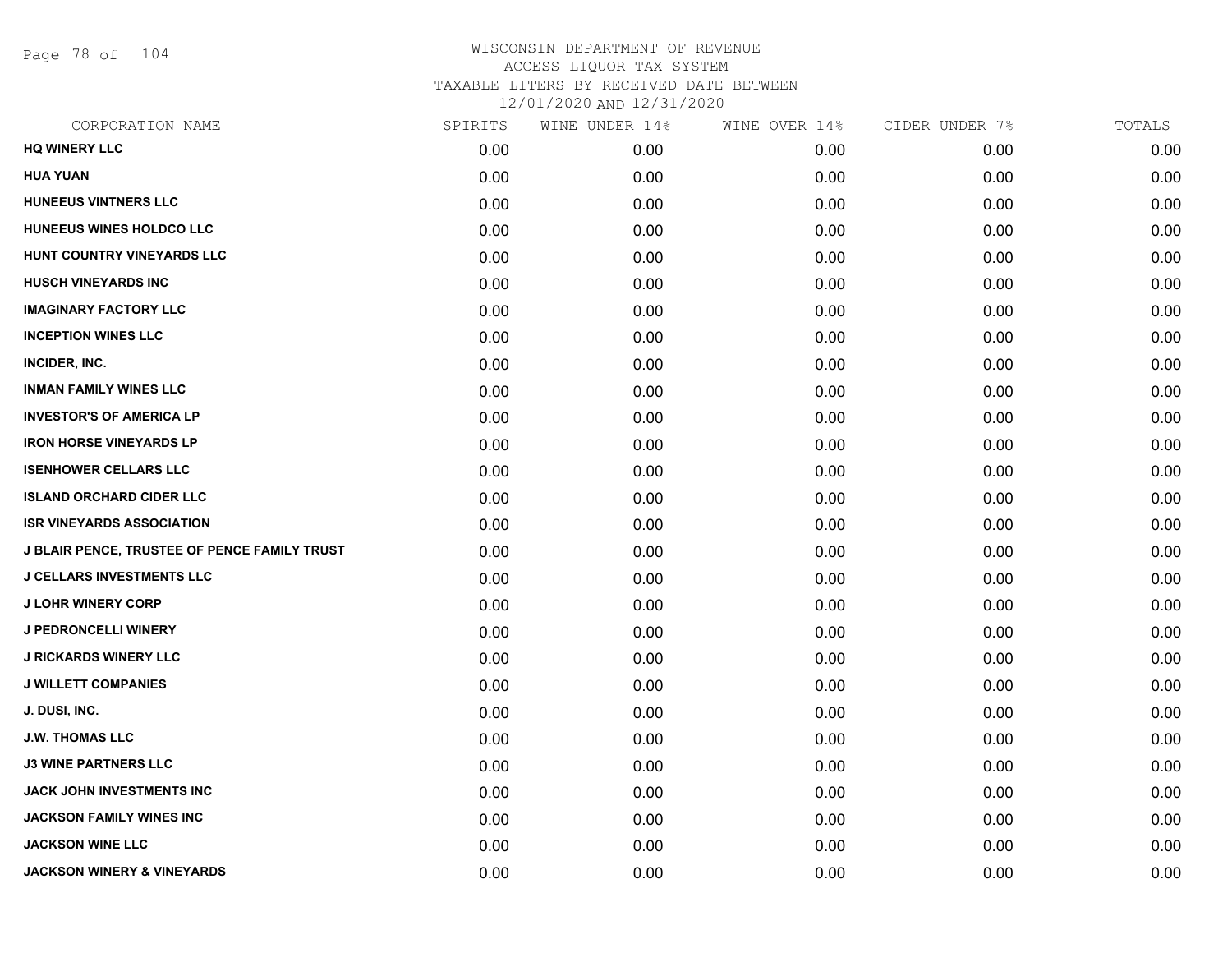Page 79 of 104

| CORPORATION NAME                     | SPIRITS | WINE UNDER 14% | WINE OVER 14% | CIDER UNDER 7% | TOTALS |
|--------------------------------------|---------|----------------|---------------|----------------|--------|
| <b>JACUZZI FAMILY VINEYARDS LLC</b>  | 0.00    | 0.00           | 0.00          | 0.00           | 0.00   |
| <b>JAM CELLARS INC</b>               | 0.00    | 0.00           | 0.00          | 0.00           | 0.00   |
| <b>JAMES L LAMBERT</b>               | 0.00    | 0.00           | 0.00          | 0.00           | 0.00   |
| <b>JAMES P PROSSER</b>               | 0.00    | 0.00           | 0.00          | 0.00           | 0.00   |
| JARVIS                               | 0.00    | 0.00           | 0.00          | 0.00           | 0.00   |
| <b>JB GEORGE LLC</b>                 | 0.00    | 0.00           | 0.00          | 0.00           | 0.00   |
| <b>JC CELLARS INC</b>                | 0.00    | 0.00           | 0.00          | 0.00           | 0.00   |
| JEFF RUNQUIST WINES INC              | 0.00    | 0.00           | 0.00          | 0.00           | 0.00   |
| <b>JEFFERY BEMIS</b>                 | 0.00    | 0.00           | 0.00          | 0.00           | 0.00   |
| <b>JEFFERY M GORDON</b>              | 0.00    | 0.00           | 0.00          | 0.00           | 0.00   |
| <b>JEFFREY L STOEGER</b>             | 0.00    | 0.00           | 0.00          | 0.00           | 0.00   |
| <b>JENNIFER L JACKSON-HARTFORD</b>   | 0.00    | 0.00           | 0.00          | 0.00           | 0.00   |
| <b>JESSIES GROVE WINERY INC</b>      | 0.00    | 0.00           | 0.00          | 0.00           | 0.00   |
| <b>JESSUP CELLARS HOLDING CO LLC</b> | 0.00    | 0.00           | 0.00          | 0.00           | 0.00   |
| <b>JM CELLARS COMPANY</b>            | 0.00    | 0.00           | 0.00          | 0.00           | 0.00   |
| <b>J-NH WINE GROUP LLC</b>           | 0.00    | 0.00           | 0.00          | 0.00           | 0.00   |
| JOHN ANTHONY VINEYARDS LLC           | 0.00    | 0.00           | 0.00          | 0.00           | 0.00   |
| <b>JOHN R LUCAS</b>                  | 0.00    | 0.00           | 0.00          | 0.00           | 0.00   |
| <b>JOHNSON ESTATE WINERY LLC</b>     | 0.00    | 0.00           | 0.00          | 0.00           | 0.00   |
| JONATHAN DALE                        | 0.00    | 0.00           | 0.00          | 0.00           | 0.00   |
| <b>JONES FAMILY WINERY LLC</b>       | 0.00    | 0.00           | 0.00          | 0.00           | 0.00   |
| <b>JORNY'S END LLC</b>               | 0.00    | 0.00           | 0.00          | 0.00           | 0.00   |
| JOSEPH ALEXANDER VILLICANA II        | 0.00    | 0.00           | 0.00          | 0.00           | 0.00   |
| <b>JOSEPH CALLOW</b>                 | 0.00    | 0.00           | 0.00          | 0.00           | 0.00   |
| <b>JOSEPH PHELPS VINEYARDS LLC</b>   | 0.00    | 0.00           | 0.00          | 0.00           | 0.00   |
| <b>JOSEPH STALLER</b>                | 0.00    | 0.00           | 0.00          | 0.00           | 0.00   |
| <b>JOSEPH WYNIMKO</b>                | 0.00    | 0.00           | 0.00          | 0.00           | 0.00   |
| JOYCE VINEYARDS LLC                  | 0.00    | 0.00           | 0.00          | 0.00           | 0.00   |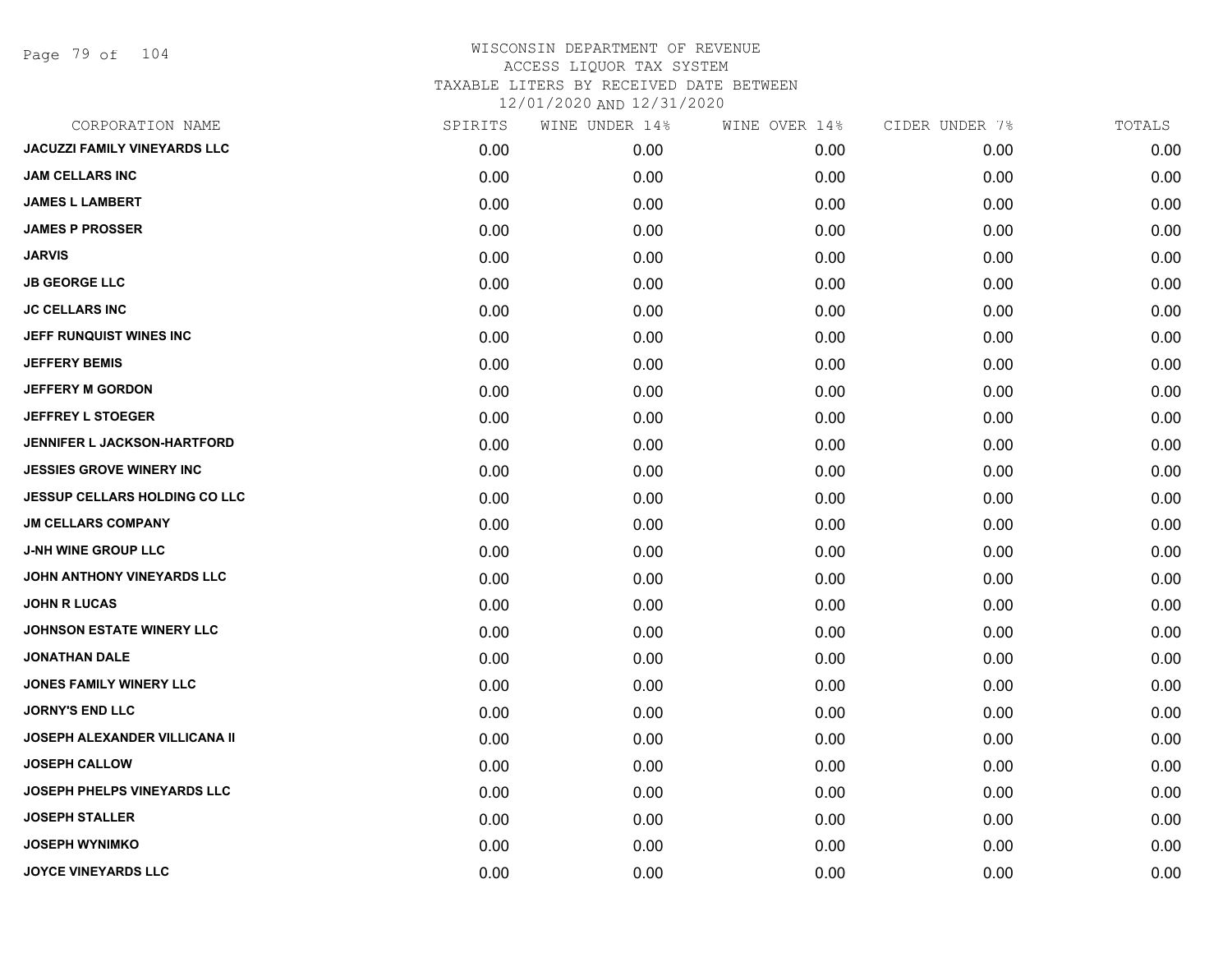Page 80 of 104

| CORPORATION NAME                         | SPIRITS | WINE UNDER 14% | WINE OVER 14% | CIDER UNDER 7% | TOTALS |
|------------------------------------------|---------|----------------|---------------|----------------|--------|
| <b>JUNESHINE INC</b>                     | 0.00    | 0.00           | 0.00          | 0.00           | 0.00   |
| <b>JUSTIN VINEYARDS &amp; WINERY LLC</b> | 0.00    | 0.00           | 0.00          | 0.00           | 0.00   |
| <b>JVW CORPORATION</b>                   | 0.00    | 0.00           | 0.00          | 0.00           | 0.00   |
| <b>K VINTNERS LLC</b>                    | 0.00    | 0.00           | 0.00          | 0.00           | 0.00   |
| KACHINA CELLARS LLC                      | 0.00    | 0.00           | 0.00          | 0.00           | 0.00   |
| <b>KALYRA WINERY LLC</b>                 | 0.00    | 0.00           | 0.00          | 0.00           | 0.00   |
| <b>KAMEN WINES LLC</b>                   | 0.00    | 0.00           | 0.00          | 0.00           | 0.00   |
| <b>KANGARU ENTERPRISES LLC</b>           | 0.00    | 0.00           | 0.00          | 0.00           | 0.00   |
| <b>KATCHEVER &amp; CO LLC</b>            | 0.00    | 0.00           | 0.00          | 0.00           | 0.00   |
| <b>KDS LLC</b>                           | 0.00    | 0.00           | 0.00          | 0.00           | 0.00   |
| <b>KEEVER VINEYARDS LLC</b>              | 0.00    | 0.00           | 0.00          | 0.00           | 0.00   |
| <b>KEN BROWN WINES LLC</b>               | 0.00    | 0.00           | 0.00          | 0.00           | 0.00   |
| <b>KENEFICK RANCHES WINERY LLC</b>       | 0.00    | 0.00           | 0.00          | 0.00           | 0.00   |
| <b>KENT HUMPHREY</b>                     | 0.00    | 0.00           | 0.00          | 0.00           | 0.00   |
| KENWARD FAMILY VINEYARDS, LLC            | 0.00    | 0.00           | 0.00          | 0.00           | 0.00   |
| <b>KENZO ESTATE INC</b>                  | 0.00    | 0.00           | 0.00          | 0.00           | 0.00   |
| <b>KERWIN ESTATE LLC</b>                 | 0.00    | 0.00           | 0.00          | 0.00           | 0.00   |
| <b>KESTREL PROPERTIES LLC</b>            | 0.00    | 0.00           | 0.00          | 0.00           | 0.00   |
| <b>KEVIN BEHNKE</b>                      | 0.00    | 0.00           | 0.00          | 0.00           | 0.00   |
| <b>KING ESTATE WINERY LP</b>             | 0.00    | 0.00           | 0.00          | 0.00           | 0.00   |
| KISMET WINE, INC.                        | 0.00    | 0.00           | 0.00          | 0.00           | 0.00   |
| KISTLER VINEYARDS, LLC                   | 0.00    | 0.00           | 0.00          | 0.00           | 0.00   |
| <b>KLEIN FOODS INC</b>                   | 0.00    | 27.75          | 187.50        | 0.00           | 215.25 |
| <b>KNIGHTS BRIDGE WINERY LLC</b>         | 0.00    | 0.00           | 0.00          | 0.00           | 0.00   |
| <b>KOEHLER WINERY LLC</b>                | 0.00    | 0.00           | 0.00          | 0.00           | 0.00   |
| <b>KONSTANTIN D FRANK &amp; SONS</b>     | 0.00    | 0.00           | 0.00          | 0.00           | 0.00   |
| <b>KOPRI INC</b>                         | 0.00    | 0.00           | 0.00          | 0.00           | 0.00   |
| <b>KPC MT. PALOMAR WINERY LLC</b>        | 0.00    | 0.00           | 0.00          | 0.00           | 0.00   |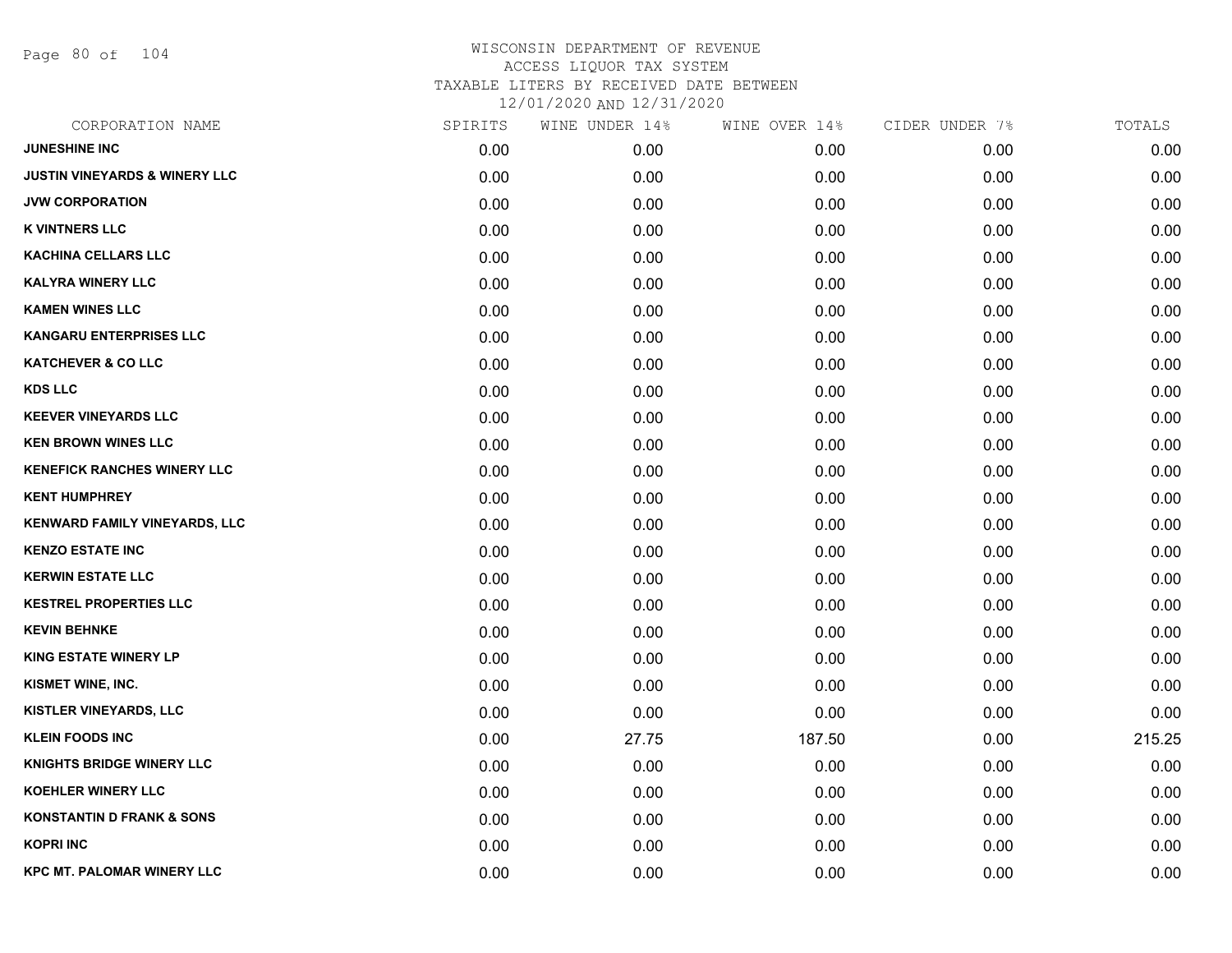| CORPORATION NAME                                  | SPIRITS | WINE UNDER 14% | WINE OVER 14% | CIDER UNDER 7% | TOTALS |
|---------------------------------------------------|---------|----------------|---------------|----------------|--------|
| <b>KRAUSE FAMILY CELLARS LLC</b>                  | 0.00    | 0.00           | 0.00          | 0.00           | 0.00   |
| <b>KRISTIN HARRINGTON-BOEGNER</b>                 | 0.00    | 0.00           | 0.00          | 0.00           | 0.00   |
| <b>KRUPP BROTHERS LLC</b>                         | 0.00    | 0.00           | 0.00          | 0.00           | 0.00   |
| <b>KSSM LLC</b>                                   | 0.00    | 0.00           | 0.00          | 0.00           | 0.00   |
| <b>KT WINECO LLC</b>                              | 0.00    | 0.00           | 0.00          | 0.00           | 0.00   |
| <b>KULETO VILLA LLC</b>                           | 0.00    | 0.00           | 0.00          | 0.00           | 0.00   |
| <b>KUNDE ENTERPRISES INC</b>                      | 0.00    | 0.00           | 0.00          | 0.00           | 0.00   |
| <b>KV WINES LLC</b>                               | 0.00    | 0.00           | 0.00          | 0.00           | 0.00   |
| <b>L C WINE</b>                                   | 0.00    | 0.00           | 0.00          | 0.00           | 0.00   |
| L FOPPIANO WINE CO INC                            | 0.00    | 0.00           | 0.00          | 0.00           | 0.00   |
| L. MAWBY, LLC                                     | 0.00    | 0.00           | 0.00          | 0.00           | 0.00   |
| <b>L18 HOLDINGS, INC.</b>                         | 0.00    | 0.00           | 0.00          | 0.00           | 0.00   |
| <b>LADERA WINERY LLC</b>                          | 0.00    | 0.00           | 0.00          | 0.00           | 0.00   |
| <b>LAGUNA OAKS VINEYARD &amp; WINERY INC</b>      | 0.00    | 0.00           | 0.00          | 0.00           | 0.00   |
| <b>LAIL VINEYARDS LLC</b>                         | 0.00    | 0.00           | 0.00          | 0.00           | 0.00   |
| <b>LAIRD FAMILY ESTATE LLC</b>                    | 0.00    | 0.00           | 0.00          | 0.00           | 0.00   |
| <b>LAKE NOKOMIS CRANBERRIES INC</b>               | 0.00    | 0.00           | 0.00          | 0.00           | 0.00   |
| <b>LAMBERT BRIDGE WINERY INC</b>                  | 0.00    | 0.00           | 0.00          | 0.00           | 0.00   |
| <b>LAMBORN FAMILY WINE COMPANY LP</b>             | 0.00    | 0.00           | 0.00          | 0.00           | 0.00   |
| <b>LAMOREAUX LANDING WINE CELLARS LLC</b>         | 0.00    | 0.00           | 0.00          | 0.00           | 0.00   |
| <b>LANCASTER ESTATE VINEYARD &amp; WINERY LLC</b> | 0.00    | 0.00           | 0.00          | 0.00           | 0.00   |
| <b>LANGE WINERY LLC</b>                           | 0.00    | 0.00           | 0.00          | 0.00           | 0.00   |
| <b>LANGETWINS WINE CO INC</b>                     | 0.00    | 0.00           | 0.00          | 0.00           | 0.00   |
| <b>LARKMEAD VINEYARDS INC</b>                     | 0.00    | 0.00           | 0.00          | 0.00           | 0.00   |
| <b>LARSON FAMILY WINERY INC</b>                   | 0.00    | 0.00           | 0.00          | 0.00           | 0.00   |
| <b>LASSETER FAMILY WINERY LLC</b>                 | 0.00    | 0.00           | 0.00          | 0.00           | 0.00   |
| <b>LATAH CREEK WINE CELLARS LTD</b>               | 0.00    | 0.00           | 0.00          | 0.00           | 0.00   |
| <b>LAURO GUERRA</b>                               | 0.00    | 0.00           | 0.00          | 0.00           | 0.00   |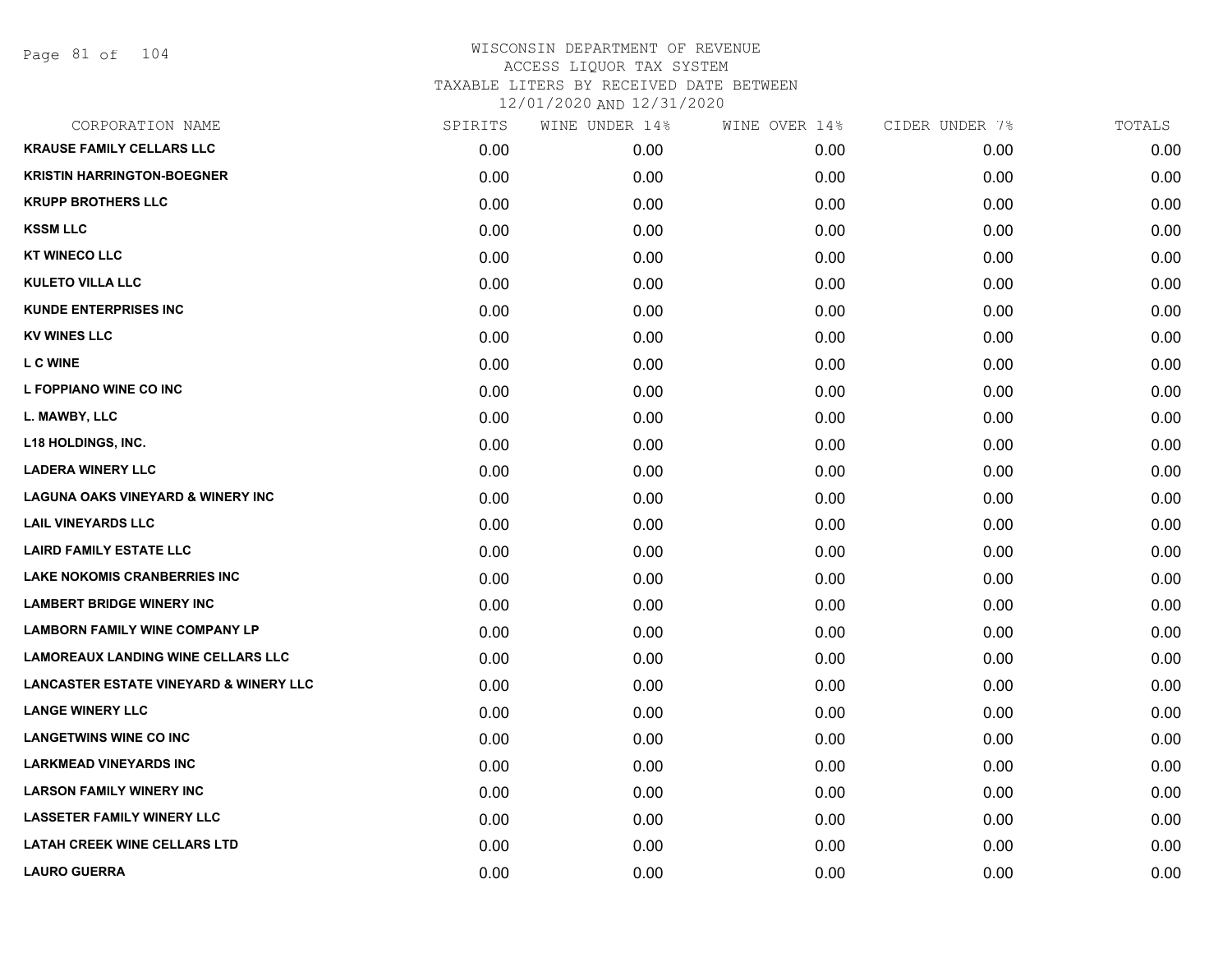Page 82 of 104

| CORPORATION NAME                         | SPIRITS | WINE UNDER 14% | WINE OVER 14% | CIDER UNDER 7% | TOTALS |
|------------------------------------------|---------|----------------|---------------|----------------|--------|
| <b>LAUTENBACH'S ORCHARD COUNTRY INC</b>  | 0.00    | 0.00           | 0.00          | 0.00           | 0.00   |
| <b>LAVA SPRINGS INC</b>                  | 0.00    | 0.00           | 0.00          | 0.00           | 0.00   |
| <b>LAW ESTATE WINES</b>                  | 0.00    | 0.00           | 0.00          | 0.00           | 0.00   |
| <b>LAWER FAMILY WINERY INC</b>           | 0.00    | 0.00           | 0.00          | 0.00           | 0.00   |
| <b>LAWRENCE CELLARS LLC</b>              | 0.00    | 0.00           | 0.00          | 0.00           | 0.00   |
| LE CEP II INC                            | 0.00    | 0.00           | 0.00          | 0.00           | 0.00   |
| <b>LEAL VINEYARDS INC</b>                | 0.00    | 0.00           | 0.00          | 0.00           | 0.00   |
| <b>LEDGESTONE ESTATE LLC</b>             | 0.00    | 0.00           | 0.00          | 0.00           | 0.00   |
| LEELANAU WINE CELLARS, LTD.              | 0.00    | 0.00           | 0.00          | 0.00           | 0.00   |
| LEFT COAST CELLARS LLC                   | 0.00    | 0.00           | 0.00          | 0.00           | 0.00   |
| <b>LEMELSON WINERY LLC</b>               | 0.00    | 0.00           | 0.00          | 0.00           | 0.00   |
| <b>LEONARDINI FAMILY WINERY LLC</b>      | 0.00    | 0.00           | 0.00          | 0.00           | 0.00   |
| <b>LEONESSE CELLARS LLC</b>              | 0.00    | 0.00           | 0.00          | 0.00           | 0.00   |
| <b>LEONETTI CELLAR LLC</b>               | 0.00    | 0.00           | 0.00          | 0.00           | 0.00   |
| LIFE IS SHORT! LLC                       | 0.00    | 0.00           | 0.00          | 0.00           | 0.00   |
| LIL' OLE WINEMAKER SHOPPE LLC            | 0.00    | 0.00           | 0.00          | 0.00           | 0.00   |
| <b>LIMERICK LANE CELLARS INC</b>         | 0.00    | 3.00           | 4.00          | 0.00           | 7.00   |
| LINGUA FRANCA-LS VINEYARDS HOLDINGS, LLC | 0.00    | 0.00           | 0.00          | 0.00           | 0.00   |
| <b>LINNE CALODO INC</b>                  | 0.00    | 0.00           | 0.00          | 0.00           | 0.00   |
| <b>LINSFIELD WINE CO., LLC</b>           | 0.00    | 0.00           | 0.00          | 0.00           | 0.00   |
| <b>LION NATHAN USA INC</b>               | 0.00    | 0.00           | 0.00          | 0.00           | 0.00   |
| <b>LIONS PEAK</b>                        | 0.00    | 0.00           | 0.00          | 0.00           | 0.00   |
| <b>LISA REDMON</b>                       | 0.00    | 0.00           | 0.00          | 0.00           | 0.00   |
| <b>LLOYD CELLARS INC</b>                 | 0.00    | 0.00           | 0.00          | 0.00           | 0.00   |
| <b>LLOYD W DAVIS</b>                     | 0.00    | 0.00           | 0.00          | 0.00           | 0.00   |
| <b>LMR WINE ESTATES LLC</b>              | 0.00    | 0.00           | 0.00          | 0.00           | 0.00   |
| <b>LOBO WINES LLC</b>                    | 0.00    | 0.00           | 0.00          | 0.00           | 0.00   |
| <b>LONG MEADOW RANCH WINERY INC</b>      | 0.00    | 0.00           | 0.00          | 0.00           | 0.00   |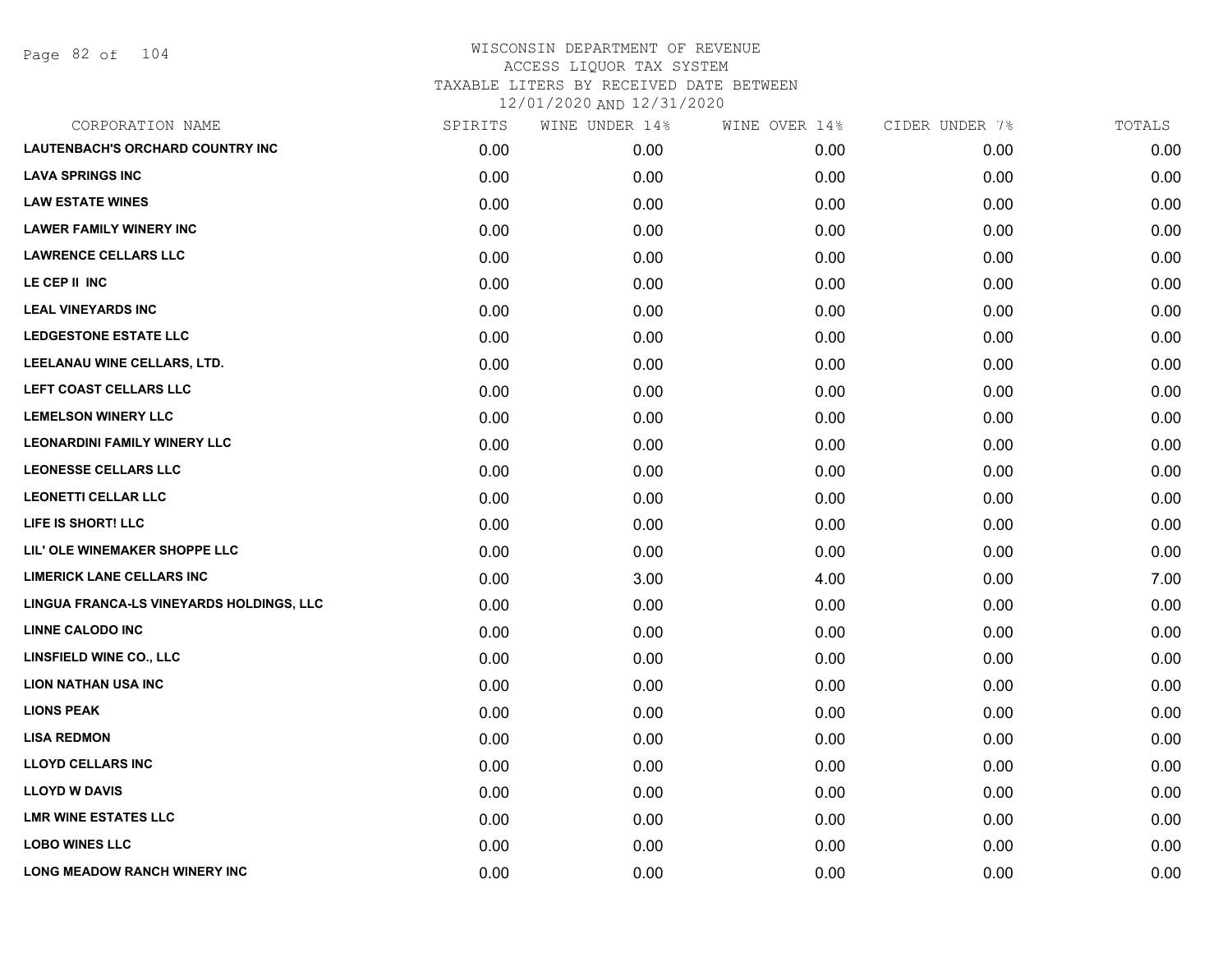Page 83 of 104

| CORPORATION NAME                          | SPIRITS | WINE UNDER 14% | WINE OVER 14% | CIDER UNDER 7% | TOTALS |
|-------------------------------------------|---------|----------------|---------------|----------------|--------|
| <b>LONG SHADOWS VINTNERS LLC</b>          | 0.00    | 0.00           | 0.00          | 0.00           | 0.00   |
| <b>LONGBOARD VINEYARDS LLC</b>            | 0.00    | 0.00           | 0.00          | 0.00           | 0.00   |
| <b>LONGORIA &amp; LONGORIA</b>            | 0.00    | 0.00           | 0.00          | 0.00           | 0.00   |
| <b>LORENZI ESTATE WINES, INC</b>          | 0.00    | 0.00           | 0.00          | 0.00           | 0.00   |
| <b>LORIMAR WINERY INC</b>                 | 0.00    | 0.00           | 0.00          | 0.00           | 0.00   |
| <b>LOST ISLAND WINE LLC</b>               | 0.00    | 0.00           | 0.00          | 0.00           | 0.00   |
| <b>LOWDEN SCHOOLHOUSE CORPORATION</b>     | 0.00    | 0.00           | 0.00          | 0.00           | 0.00   |
| <b>LUCAS &amp; LEWELLEN VINEYARDS INC</b> | 0.00    | 0.00           | 0.00          | 0.00           | 0.00   |
| <b>LUNA VINEYARDS INC</b>                 | 0.00    | 0.00           | 0.00          | 0.00           | 0.00   |
| <b>LYNFRED WINERY INC</b>                 | 0.00    | 0.00           | 0.00          | 0.00           | 0.00   |
| <b>LYNMAR WINERY LLC</b>                  | 0.00    | 0.00           | 0.00          | 0.00           | 0.00   |
| <b>M &amp; J MONDAVI FAMILY LLC</b>       | 0.00    | 0.00           | 0.00          | 0.00           | 0.00   |
| <b>M.A.C. WINES, LLC</b>                  | 0.00    | 0.00           | 0.00          | 0.00           | 0.00   |
| <b>MACCHIA, INC</b>                       | 0.00    | 0.00           | 0.00          | 0.00           | 0.00   |
| <b>MADRIGAL FAMILY WINERY LLC</b>         | 0.00    | 0.00           | 0.00          | 0.00           | 0.00   |
| <b>MADRONA VINEYARDS LP</b>               | 0.00    | 0.00           | 0.00          | 0.00           | 0.00   |
| <b>MAKK WINE LLC</b>                      | 0.00    | 0.00           | 0.00          | 0.00           | 0.00   |
| <b>MALULANI INVESTMENTS LIMITED</b>       | 0.00    | 0.00           | 0.00          | 0.00           | 0.00   |
| <b>MANO'S INC</b>                         | 0.00    | 0.00           | 0.00          | 0.00           | 0.00   |
| <b>MARGERUM WINE COMPANY INC</b>          | 0.00    | 0.00           | 0.00          | 0.00           | 0.00   |
| <b>MARIETTA CELLARS INC</b>               | 0.00    | 0.00           | 0.00          | 0.00           | 0.00   |
| <b>MARK HEROLD</b>                        | 0.00    | 0.00           | 0.00          | 0.00           | 0.00   |
| <b>MARK J NEAL</b>                        | 0.00    | 0.00           | 0.00          | 0.00           | 0.00   |
| <b>MARK MCNEILLY</b>                      | 0.00    | 0.00           | 0.00          | 0.00           | 0.00   |
| <b>MARKHAM VINEYARDS</b>                  | 0.00    | 0.00           | 0.00          | 0.00           | 0.00   |
| <b>MARTIN E SELL</b>                      | 0.00    | 0.00           | 0.00          | 0.00           | 0.00   |
| <b>MARTIN RAY WINERY INC</b>              | 0.00    | 0.00           | 0.00          | 0.00           | 0.00   |
| <b>MARTINELLI WINERY INC</b>              | 0.00    | 0.00           | 0.00          | 0.00           | 0.00   |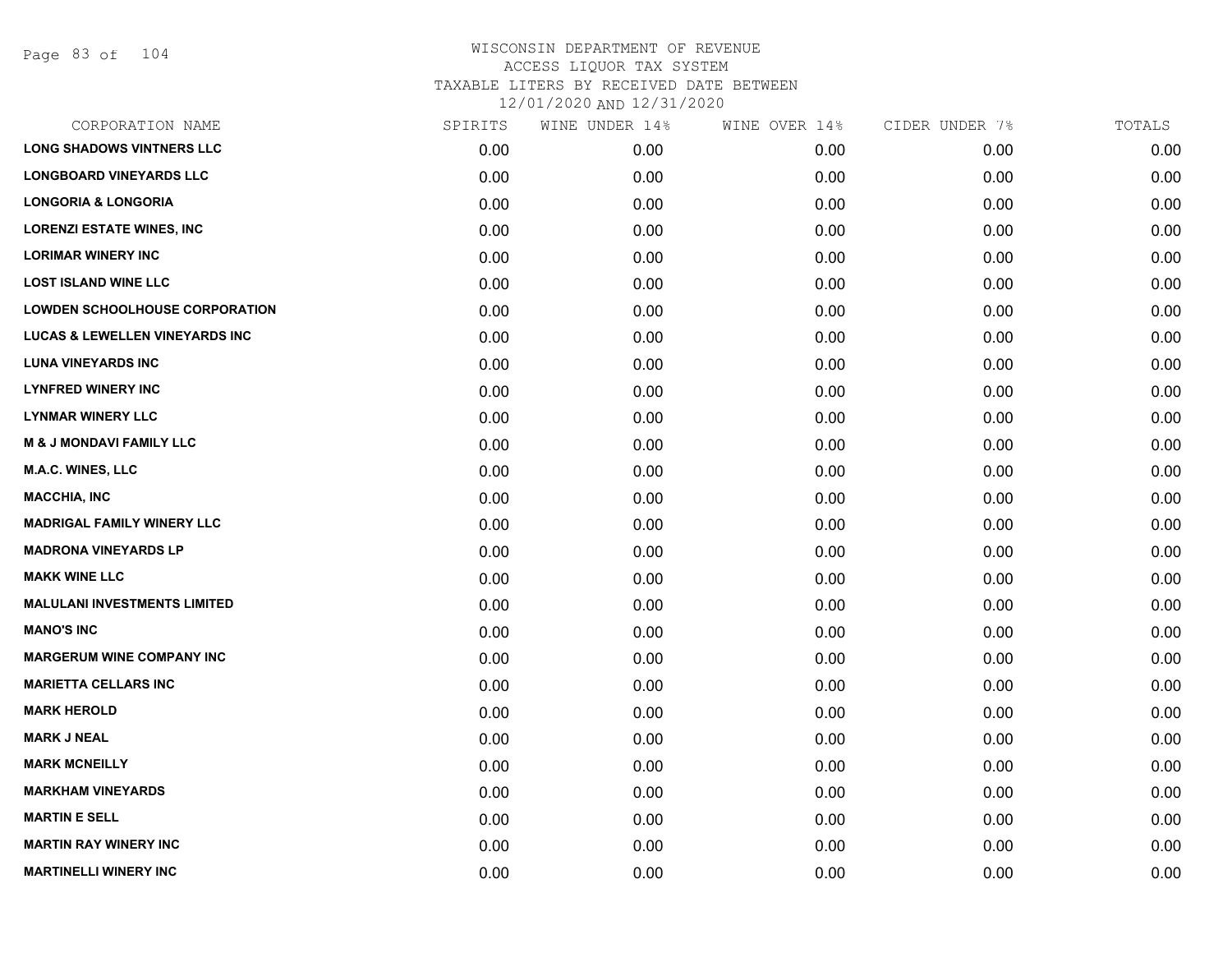Page 84 of 104

| CORPORATION NAME                              | SPIRITS | WINE UNDER 14% | WINE OVER 14% | CIDER UNDER 7% | TOTALS |
|-----------------------------------------------|---------|----------------|---------------|----------------|--------|
| <b>MARYANN MCNALLY</b>                        | 0.00    | 0.00           | 0.00          | 0.00           | 0.00   |
| <b>MATHY WINERY LLC</b>                       | 0.00    | 0.00           | 0.00          | 0.00           | 0.00   |
| <b>MATRICK HOLDINGS CORPORATION</b>           | 0.00    | 0.00           | 0.00          | 0.00           | 0.00   |
| <b>MATT PREIS</b>                             | 0.00    | 0.00           | 0.00          | 0.00           | 0.00   |
| <b>MATTHEW RICK</b>                           | 0.00    | 0.00           | 0.00          | 0.00           | 0.00   |
| <b>MATTHIAS A PIPPIG &amp; JAMIE M KINSER</b> | 0.00    | 0.00           | 0.00          | 0.00           | 0.00   |
| <b>MAUI WINE LTD</b>                          | 0.00    | 0.00           | 0.00          | 0.00           | 0.00   |
| <b>MAURITSON FAMILY WINERY</b>                | 0.00    | 0.00           | 0.00          | 0.00           | 0.00   |
| <b>MAYACAMAS VINEYARDS INC</b>                | 0.00    | 0.00           | 0.00          | 0.00           | 0.00   |
| <b>MAYNARD JAMES KEENAN</b>                   | 0.00    | 0.00           | 0.00          | 0.00           | 0.00   |
| <b>MCBRIDE SISTERS COLLECTIONS INC</b>        | 0.00    | 0.00           | 0.00          | 0.00           | 0.00   |
| <b>MCILQUHAM LLC</b>                          | 0.00    | 0.00           | 0.00          | 0.00           | 0.00   |
| <b>MCKAHN FAMILY CELLARS, LLC</b>             | 0.00    | 0.00           | 0.00          | 0.00           | 0.00   |
| <b>MCMENAMINS INC</b>                         | 0.00    | 0.00           | 0.00          | 0.00           | 0.00   |
| <b>MCNAB RIDGE WINERY LLC</b>                 | 0.00    | 0.00           | 0.00          | 0.00           | 0.00   |
| <b>MELROSE CELLARS LLC</b>                    | 0.00    | 0.00           | 0.00          | 0.00           | 0.00   |
| <b>MELVILLE VINEYARDS SOUTH LLC</b>           | 0.00    | 0.00           | 0.00          | 0.00           | 0.00   |
| <b>MENDOCINO WINE GROUP LLC</b>               | 0.00    | 0.00           | 0.00          | 0.00           | 0.00   |
| <b>MER ET SOLEIL LLC</b>                      | 0.00    | 0.00           | 0.00          | 0.00           | 0.00   |
| <b>MERCER WINE ESTATES LLC</b>                | 0.00    | 0.00           | 0.00          | 0.00           | 0.00   |
| <b>MERRYVALE VINEYARDS LLC</b>                | 0.00    | 0.00           | 0.00          | 0.00           | 0.00   |
| <b>MERSHONIAN CIDERY LLC</b>                  | 0.00    | 0.00           | 0.00          | 0.00           | 0.00   |
| <b>MESSINA HOF WINE CELLARS INC</b>           | 0.00    | 0.00           | 0.00          | 0.00           | 0.00   |
| <b>METAMORPHOSIS WINES LLC</b>                | 0.00    | 0.00           | 0.00          | 0.00           | 0.00   |
| <b>METEOR VINEYARD LLC</b>                    | 0.00    | 0.00           | 0.00          | 0.00           | 0.00   |
| <b>METROPOLITAN WINES LLC</b>                 | 0.00    | 0.00           | 0.00          | 0.00           | 0.00   |
| <b>METTLER WINES LLC</b>                      | 0.00    | 0.00           | 0.00          | 0.00           | 0.00   |
| <b>MEV CORPORATION</b>                        | 0.00    | 0.00           | 0.00          | 0.00           | 0.00   |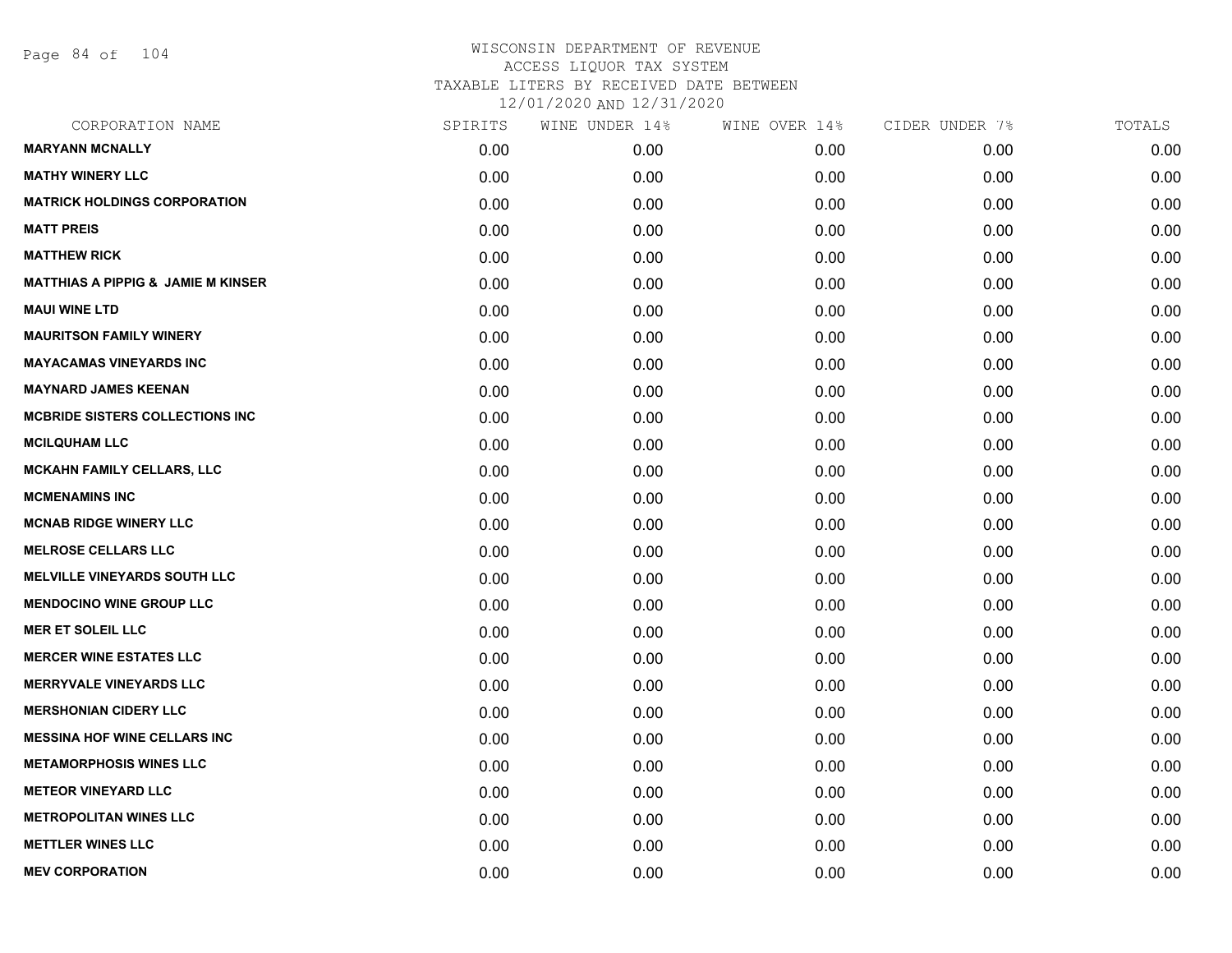Page 85 of 104

| CORPORATION NAME                            | SPIRITS | WINE UNDER 14% | WINE OVER 14% | CIDER UNDER 7% | TOTALS |
|---------------------------------------------|---------|----------------|---------------|----------------|--------|
| <b>MEYER CELLARS LLC</b>                    | 0.00    | 0.00           | 0.00          | 0.00           | 0.00   |
| <b>MICHAEL C YATES</b>                      | 0.00    | 0.00           | 0.00          | 0.00           | 0.00   |
| <b>MICHEAL DASHE</b>                        | 0.00    | 0.00           | 0.00          | 0.00           | 0.00   |
| <b>MIDNIGHT CELLARS INC</b>                 | 0.00    | 0.00           | 0.00          | 0.00           | 0.00   |
| <b>MILBRANDT FAMILY WINES LLC</b>           | 0.00    | 0.00           | 0.00          | 0.00           | 0.00   |
| <b>MILDARA BLASS INC</b>                    | 0.00    | 0.00           | 0.00          | 0.00           | 0.00   |
| <b>MILL CREEK VINEYARDS</b>                 | 0.00    | 0.00           | 0.00          | 0.00           | 0.00   |
| <b>MILLBROOK WINERY INC</b>                 | 0.00    | 0.00           | 0.00          | 0.00           | 0.00   |
| <b>MINER FAMILY WINERY LLC</b>              | 0.00    | 0.00           | 0.00          | 0.00           | 0.00   |
| <b>MINNESOTAS FINEST FERMENTED PRODUCTS</b> | 0.00    | 0.00           | 0.00          | 0.00           | 0.00   |
| <b>MIRA WINERY LLC</b>                      | 0.00    | 0.00           | 0.00          | 0.00           | 0.00   |
| MIRAMONT ESTATE VINEYARDS & WINERY INC      | 0.00    | 0.00           | 0.00          | 0.00           | 0.00   |
| <b>MIRASOL WINE LLC</b>                     | 0.00    | 0.00           | 0.00          | 0.00           | 0.00   |
| <b>MOBCRAFT BEER INC</b>                    | 0.00    | 0.00           | 0.00          | 0.00           | 0.00   |
| <b>MODERN DEVELOPMENT COMPANY</b>           | 0.00    | 0.00           | 0.00          | 0.00           | 0.00   |
| <b>MOLLY AIDA INC</b>                       | 0.00    | 0.00           | 0.00          | 0.00           | 0.00   |
| <b>MOLLYDOOKER INTERNATIONAL LLC</b>        | 0.00    | 0.00           | 0.00          | 0.00           | 0.00   |
| <b>MONTEREY WINE AND PRODUCE CORP</b>       | 0.00    | 0.00           | 0.00          | 0.00           | 0.00   |
| <b>MONTICELLO CELLARS INC</b>               | 0.00    | 0.00           | 0.00          | 0.00           | 0.00   |
| <b>MOONDANCER LLC</b>                       | 0.00    | 0.00           | 0.00          | 0.00           | 0.00   |
| <b>MORCHELLA WINE CELLARS LLC</b>           | 0.00    | 0.00           | 0.00          | 0.00           | 0.00   |
| <b>MORGAN WINERY INC</b>                    | 0.00    | 0.00           | 0.00          | 0.00           | 0.00   |
| <b>MOSHIN VINEYARDS INC</b>                 | 0.00    | 0.00           | 0.00          | 0.00           | 0.00   |
| <b>MOUNT VEEDER SPRINGS LLC</b>             | 0.00    | 0.00           | 0.00          | 0.00           | 0.00   |
| <b>MULLIGAN &amp; MULLIGAN</b>              | 0.00    | 0.00           | 0.00          | 0.00           | 0.00   |
| <b>MUNCH &amp; FOX</b>                      | 0.00    | 0.00           | 0.00          | 0.00           | 0.00   |
| <b>MUNSON BRIDGE WINERY INC</b>             | 0.00    | 0.00           | 0.00          | 0.00           | 0.00   |
| <b>MURIELLE WINERY INC.</b>                 | 0.00    | 0.00           | 0.00          | 0.00           | 0.00   |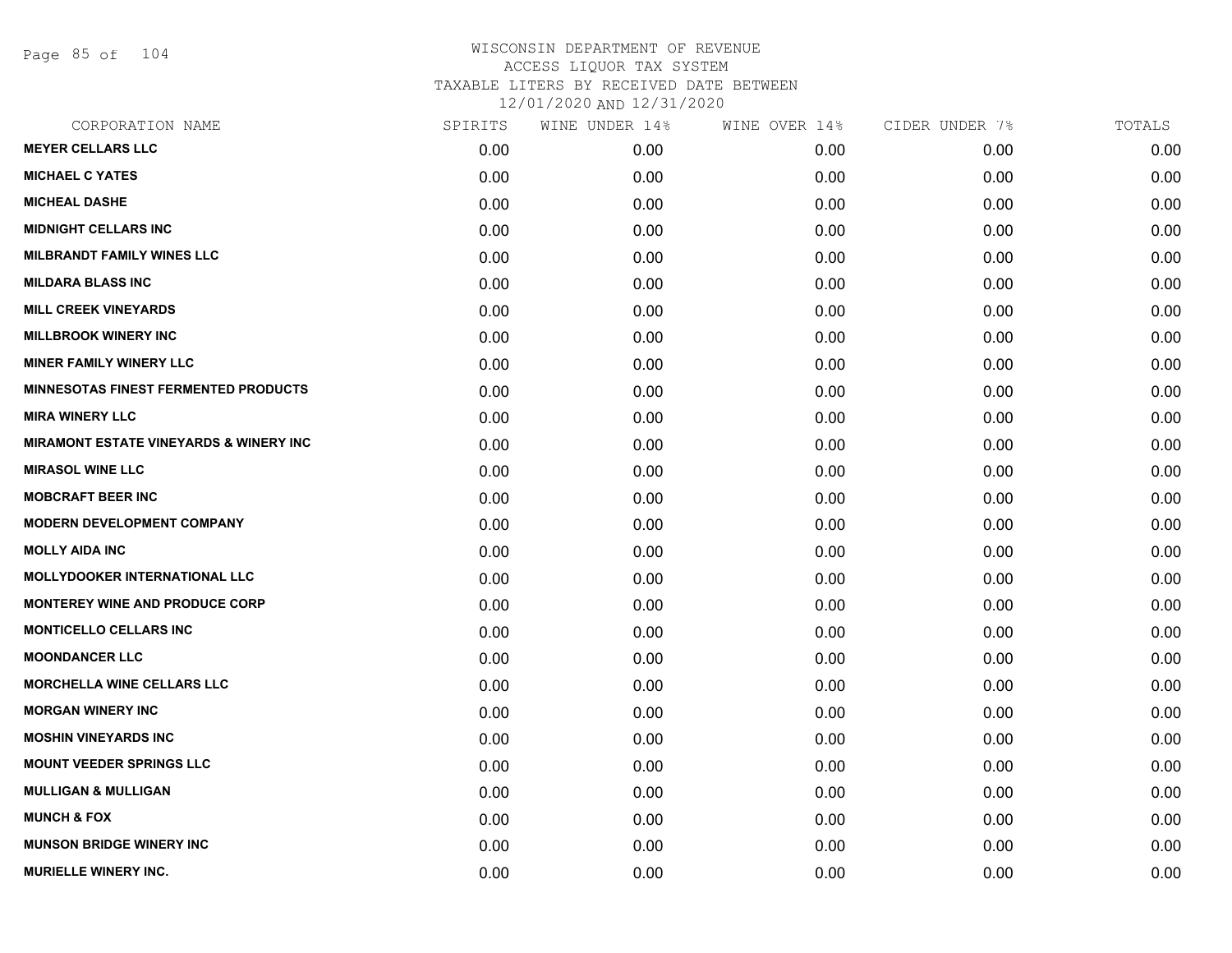Page 86 of 104

| CORPORATION NAME                  | SPIRITS | WINE UNDER 14% | WINE OVER 14% | CIDER UNDER 7% | TOTALS |
|-----------------------------------|---------|----------------|---------------|----------------|--------|
| <b>MUSCARDINI CELLARS, LLC</b>    | 0.00    | 0.00           | 0.00          | 0.00           | 0.00   |
| <b>MUSETTA WINERY, LLC</b>        | 0.00    | 0.00           | 0.00          | 0.00           | 0.00   |
| <b>MY FAVORITE NEIGHBOR LLC</b>   | 0.00    | 0.00           | 0.00          | 0.00           | 0.00   |
| <b>MYKA CELLARS INC</b>           | 0.00    | 0.00           | 0.00          | 0.00           | 0.00   |
| <b>NCWGINC</b>                    | 0.00    | 0.00           | 0.00          | 0.00           | 0.00   |
| <b>NABOR WINES LLC</b>            | 0.00    | 0.00           | 0.00          | 0.00           | 0.00   |
| <b>NAKED WINES LLC</b>            | 0.00    | 0.00           | 0.00          | 0.00           | 0.00   |
| <b>NAKEDWINES.COM INC</b>         | 0.00    | 0.00           | 0.00          | 0.00           | 0.00   |
| <b>NALLE WINERY, INC.</b>         | 0.00    | 0.00           | 0.00          | 0.00           | 0.00   |
| NAPA WINE CELLAR, INC.            | 0.00    | 0.00           | 0.00          | 0.00           | 0.00   |
| NAPA WINERY GROUP, LLC            | 0.00    | 0.00           | 0.00          | 0.00           | 0.00   |
| <b>NATURAL SELECTIONS 357 LLC</b> | 0.00    | 0.00           | 0.00          | 0.00           | 0.00   |
| <b>NAVARRE CELLARS LTD</b>        | 0.00    | 0.00           | 0.00          | 0.00           | 0.00   |
| <b>NAVARRO VINEYARDS, LLC</b>     | 0.00    | 0.00           | 0.00          | 0.00           | 0.00   |
| <b>NEFF CELLARS LLC</b>           | 0.00    | 0.00           | 0.00          | 0.00           | 0.00   |
| <b>NEVADA WINE CELLARS INC</b>    | 0.00    | 0.00           | 0.00          | 0.00           | 0.00   |
| <b>NEW VAVIN INC</b>              | 0.00    | 0.00           | 0.00          | 0.00           | 0.00   |
| <b>NEW VINELAND LLC</b>           | 0.00    | 0.00           | 0.00          | 0.00           | 0.00   |
| <b>NEWBERG MAIL ROOM INC</b>      | 0.00    | 0.00           | 0.00          | 0.00           | 0.00   |
| <b>NEWTON VINEYARD LLC</b>        | 0.00    | 0.00           | 0.00          | 0.00           | 0.00   |
| <b>NICALI, LLC</b>                | 0.00    | 0.00           | 0.00          | 0.00           | 0.00   |
| <b>NICHOLSON RANCH LLC</b>        | 0.00    | 0.00           | 0.00          | 0.00           | 0.00   |
| NIEBAUM-COPPOLA ESTATE WINERY LP  | 0.00    | 0.00           | 0.00          | 0.00           | 0.00   |
| <b>NINER WINE ESTATES LLC</b>     | 0.00    | 0.00           | 0.00          | 0.00           | 0.00   |
| <b>NOAH DORRANCE</b>              | 0.00    | 0.00           | 0.00          | 0.00           | 0.00   |
| <b>NORMAN LEE WILLIAMS</b>        | 0.00    | 0.00           | 0.00          | 0.00           | 0.00   |
| <b>NORTH SHORE WINERY LLC</b>     | 0.00    | 0.00           | 0.00          | 0.00           | 0.00   |
| NORTHLEAF WINERY, LLC             | 0.00    | 0.00           | 0.00          | 0.00           | 0.00   |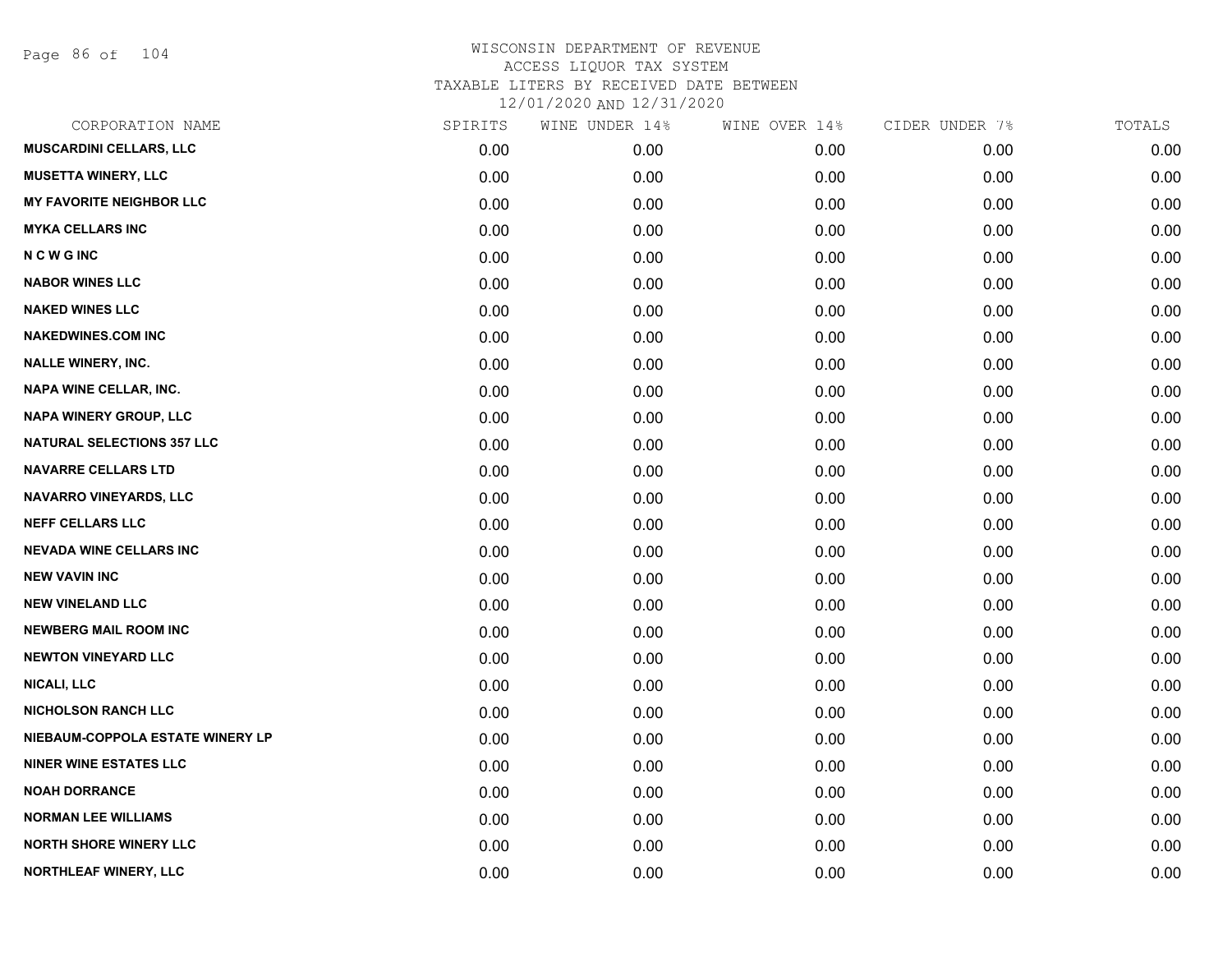Page 87 of 104

| CORPORATION NAME                    | SPIRITS | WINE UNDER 14% | WINE OVER 14% | CIDER UNDER 7% | TOTALS |
|-------------------------------------|---------|----------------|---------------|----------------|--------|
| NOTRE VUE ESTATE WINE GROUP, INC.   | 0.00    | 0.00           | 0.00          | 0.00           | 0.00   |
| <b>NOVA WINES, INC.</b>             | 0.00    | 0.00           | 0.00          | 0.00           | 0.00   |
| <b>NV AWG LTD</b>                   | 0.00    | 0.00           | 0.00          | 0.00           | 0.00   |
| <b>NW WINE COMPANY LLC</b>          | 0.00    | 0.00           | 0.00          | 0.00           | 0.00   |
| <b>OAK RIDGE WINERY LLC</b>         | 0.00    | 0.00           | 0.00          | 0.00           | 0.00   |
| <b>OAKVILLE HILLS CELLARS INC</b>   | 0.00    | 0.00           | 0.00          | 0.00           | 0.00   |
| <b>OAKVILLE RANCH WINERY INC</b>    | 0.00    | 0.00           | 0.00          | 0.00           | 0.00   |
| <b>OAT HILL CORPORATION</b>         | 0.00    | 0.00           | 0.00          | 0.00           | 0.00   |
| OBLOQUY, INC.                       | 0.00    | 0.00           | 0.00          | 0.00           | 0.00   |
| <b>OBRIEN FAMILY VINEYARD LLC</b>   | 0.00    | 0.00           | 0.00          | 0.00           | 0.00   |
| <b>ODILON FORD WINERY INC</b>       | 0.00    | 0.00           | 0.00          | 0.00           | 0.00   |
| <b>OGB PARTNERS LLC</b>             | 0.00    | 0.00           | 0.00          | 0.00           | 0.00   |
| <b>OGILVIE MERWIN VENTURES, LLC</b> | 0.00    | 0.00           | 0.00          | 0.00           | 0.00   |
| OLD VINE WINE PARTNERS LLC          | 0.00    | 0.00           | 0.00          | 0.00           | 0.00   |
| <b>OLIVER WINE COMPANY INC</b>      | 0.00    | 0.00           | 0.00          | 0.00           | 0.00   |
| ONE TRUE VINE LLC                   | 0.00    | 0.00           | 0.00          | 0.00           | 0.00   |
| O'NEILL BEVERAGES CO LLC            | 0.00    | 0.00           | 0.00          | 0.00           | 0.00   |
| <b>ONX WINERY INC</b>               | 0.00    | 0.00           | 0.00          | 0.00           | 0.00   |
| <b>OPAL WEST WINES, LLC</b>         | 0.00    | 0.00           | 0.00          | 0.00           | 0.00   |
| OPOLO WINES LP                      | 0.00    | 0.00           | 0.00          | 0.00           | 0.00   |
| OPUS ONE WINERY LLC                 | 0.00    | 0.00           | 0.00          | 0.00           | 0.00   |
| ORCA PROPERTIES LLC                 | 0.00    | 0.00           | 0.00          | 0.00           | 0.00   |
| ORFILA VINEYARDS INC                | 0.00    | 0.00           | 0.00          | 0.00           | 0.00   |
| <b>ORGANIC ELIXIR WINERY INC</b>    | 0.00    | 0.00           | 0.00          | 0.00           | 0.00   |
| O'SHAUGHNESSY DEL OSO LLC           | 0.00    | 0.00           | 0.00          | 0.00           | 0.00   |
| OUT FROM LAND INVESTOR GROUP LLC    | 0.00    | 0.00           | 0.00          | 0.00           | 0.00   |
| <b>OWEN ROE LLC</b>                 | 0.00    | 0.00           | 0.00          | 0.00           | 0.00   |
| <b>PAHLMEYER LLC</b>                | 0.00    | 0.00           | 0.00          | 0.00           | 0.00   |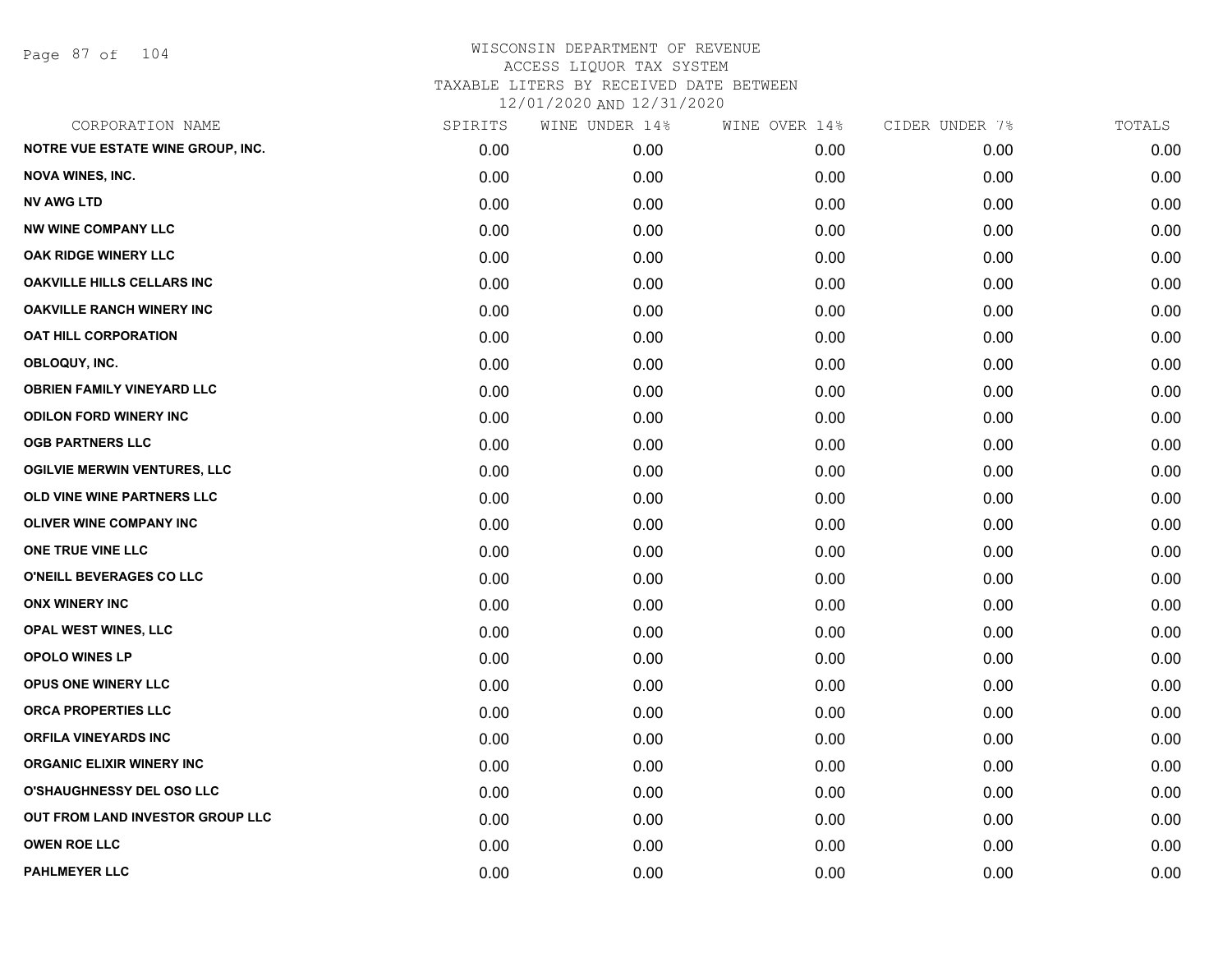Page 88 of 104

| CORPORATION NAME                     | SPIRITS | WINE UNDER 14% | WINE OVER 14% | CIDER UNDER 7% | TOTALS |
|--------------------------------------|---------|----------------|---------------|----------------|--------|
| PAIX SUR TERRE, LLC                  | 0.00    | 0.00           | 0.00          | 0.00           | 0.00   |
| PALI WINE COMPANY LP                 | 0.00    | 0.00           | 0.00          | 0.00           | 0.00   |
| PALM BAY HOLDINGS LLC                | 0.00    | 0.00           | 0.00          | 0.00           | 0.00   |
| PALOMA VINEYARD LLC                  | 0.00    | 0.00           | 0.00          | 0.00           | 0.00   |
| PAOLETTI ESTATES WINERY, INC         | 0.00    | 0.00           | 0.00          | 0.00           | 0.00   |
| <b>PARADISE RIDGE WINERY</b>         | 0.00    | 0.00           | 0.00          | 0.00           | 0.00   |
| PARALLEL 44 VINEYARD & WINERY, INC.  | 0.00    | 0.00           | 0.00          | 0.00           | 0.00   |
| <b>PARKER STATION INC</b>            | 0.00    | 0.00           | 0.00          | 0.00           | 0.00   |
| <b>PARMESON FAMILY LLC</b>           | 0.00    | 0.00           | 0.00          | 0.00           | 0.00   |
| PARSONAGE CELLARS INC                | 0.00    | 0.00           | 0.00          | 0.00           | 0.00   |
| <b>PASSAGGIO WINES LLC</b>           | 0.00    | 0.00           | 0.00          | 0.00           | 0.00   |
| <b>PATRICIA A HOOVER</b>             | 0.00    | 0.00           | 0.00          | 0.00           | 0.00   |
| PATRICIA GREEN CELLARS LLC           | 0.00    | 0.00           | 0.00          | 0.00           | 0.00   |
| <b>PATRICK ARNDT</b>                 | 0.00    | 0.00           | 0.00          | 0.00           | 0.00   |
| <b>PATRICK M RUE</b>                 | 0.00    | 0.00           | 0.00          | 0.00           | 0.00   |
| <b>PAUL D ASPER</b>                  | 0.00    | 0.00           | 0.00          | 0.00           | 0.00   |
| <b>PAUL G BLOMMEL</b>                | 0.00    | 0.00           | 0.00          | 0.00           | 0.00   |
| <b>PAUL HOBBS WINERY LP</b>          | 0.00    | 0.00           | 0.00          | 0.00           | 0.00   |
| <b>PAUL J FRANZEN</b>                | 0.00    | 0.00           | 0.00          | 0.00           | 0.00   |
| <b>PAVI WINES LLC</b>                | 0.00    | 0.00           | 0.00          | 0.00           | 0.00   |
| <b>PAWEL LATO</b>                    | 0.00    | 0.00           | 0.00          | 0.00           | 0.00   |
| PCJ, INC.                            | 0.00    | 0.00           | 0.00          | 0.00           | 0.00   |
| PEACHY CANYON WINERY                 | 0.00    | 0.00           | 0.00          | 0.00           | 0.00   |
| PEAR VALLEY VINEYARD, INC.           | 0.00    | 0.00           | 0.00          | 0.00           | 0.00   |
| PEAY VINEYARDS LLC                   | 0.00    | 0.00           | 0.00          | 0.00           | 0.00   |
| PEIRANO ESTATE WINERY INC.           | 0.00    | 0.00           | 0.00          | 0.00           | 0.00   |
| PEJU FAMILY OPERATING PARTNERSHIP LP | 0.00    | 0.00           | 0.00          | 0.00           | 0.00   |
| PELLEGRINI RANCHES INC               | 0.00    | 0.00           | 0.00          | 0.00           | 0.00   |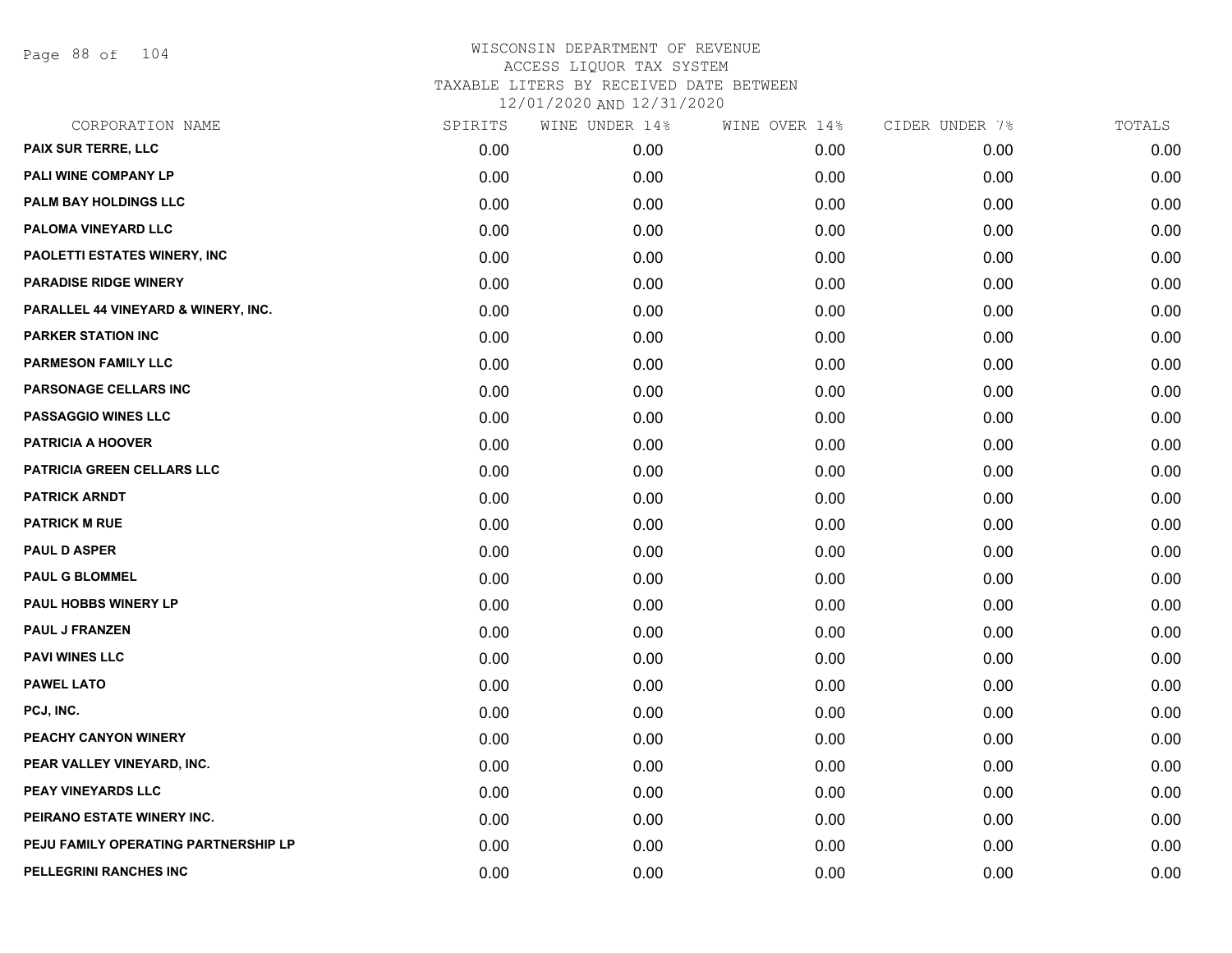Page 89 of 104

| CORPORATION NAME                  | SPIRITS | WINE UNDER 14% | WINE OVER 14% | CIDER UNDER 7% | TOTALS |
|-----------------------------------|---------|----------------|---------------|----------------|--------|
| PENROSE HILL, LIMITED             | 0.00    | 0.00           | 0.00          | 0.00           | 0.00   |
| PEPPER BRIDGE WINERY LLC          | 0.00    | 0.00           | 0.00          | 0.00           | 0.00   |
| PERNOD RICARD KENWOOD HOLDING LLC | 0.00    | 0.00           | 0.00          | 0.00           | 0.00   |
| <b>PERVINO INC</b>                | 0.00    | 0.00           | 0.00          | 0.00           | 0.00   |
| PETER FRANUS WINE COMPANY INC     | 0.00    | 0.00           | 0.00          | 0.00           | 0.00   |
| PETER MICHAEL WINERY              | 0.00    | 0.00           | 0.00          | 0.00           | 0.00   |
| PETERSON WINERY LLC               | 0.00    | 0.00           | 0.00          | 0.00           | 0.00   |
| PETROGLYPH WINERY LLC             | 0.00    | 0.00           | 0.00          | 0.00           | 0.00   |
| PETRONI VINEYARDS LLC             | 0.00    | 0.00           | 0.00          | 0.00           | 0.00   |
| PHASE 2 CELLARS LLC               | 0.00    | 0.00           | 0.00          | 0.00           | 0.00   |
| PHILIP TOGNI VINEYARD LP          | 0.00    | 0.00           | 0.00          | 0.00           | 0.00   |
| PHILLIPS FARMS LLC                | 0.00    | 0.00           | 0.00          | 0.00           | 0.00   |
| <b>PIEPERTK LLC</b>               | 0.00    | 0.00           | 0.00          | 0.00           | 0.00   |
| <b>PINA CELLARS LP</b>            | 0.00    | 0.00           | 0.00          | 0.00           | 0.00   |
| PINE RIDGE WINERY LLC             | 0.00    | 0.00           | 0.00          | 0.00           | 0.00   |
| PINK SANDS, INC.                  | 0.00    | 0.00           | 0.00          | 0.00           | 0.00   |
| PJK WINERY LLC                    | 0.00    | 0.00           | 0.00          | 0.00           | 0.00   |
| PLYMOUTH ROCKS WINE, LLC          | 0.00    | 0.00           | 0.00          | 0.00           | 0.00   |
| PONZI VINEYARDS, LLC              | 0.00    | 0.00           | 0.00          | 0.00           | 0.00   |
| POPE VALLEY WINERY LLC            | 0.00    | 0.00           | 0.00          | 0.00           | 0.00   |
| PORTER FAMILY VINEYARDS LLC       | 0.00    | 0.00           | 0.00          | 0.00           | 0.00   |
| <b>POTT WINE</b>                  | 0.00    | 0.00           | 0.00          | 0.00           | 0.00   |
| PRAGER WINERY & PORT WORKS, INC.  | 0.00    | 0.00           | 0.00          | 0.00           | 0.00   |
| <b>PRAIRIE BERRY LLC</b>          | 0.00    | 0.00           | 0.00          | 0.00           | 0.00   |
| <b>PRAIRIE HAWK WINERY INC</b>    | 0.00    | 0.00           | 0.00          | 0.00           | 0.00   |
| PRECEPT BRANDS LLC                | 0.00    | 0.00           | 0.00          | 0.00           | 0.00   |
| <b>PREMIUM VINTNERS LLC</b>       | 0.00    | 0.00           | 0.00          | 0.00           | 0.00   |
| PRESQU'ILE WINERY                 | 0.00    | 0.00           | 0.00          | 0.00           | 0.00   |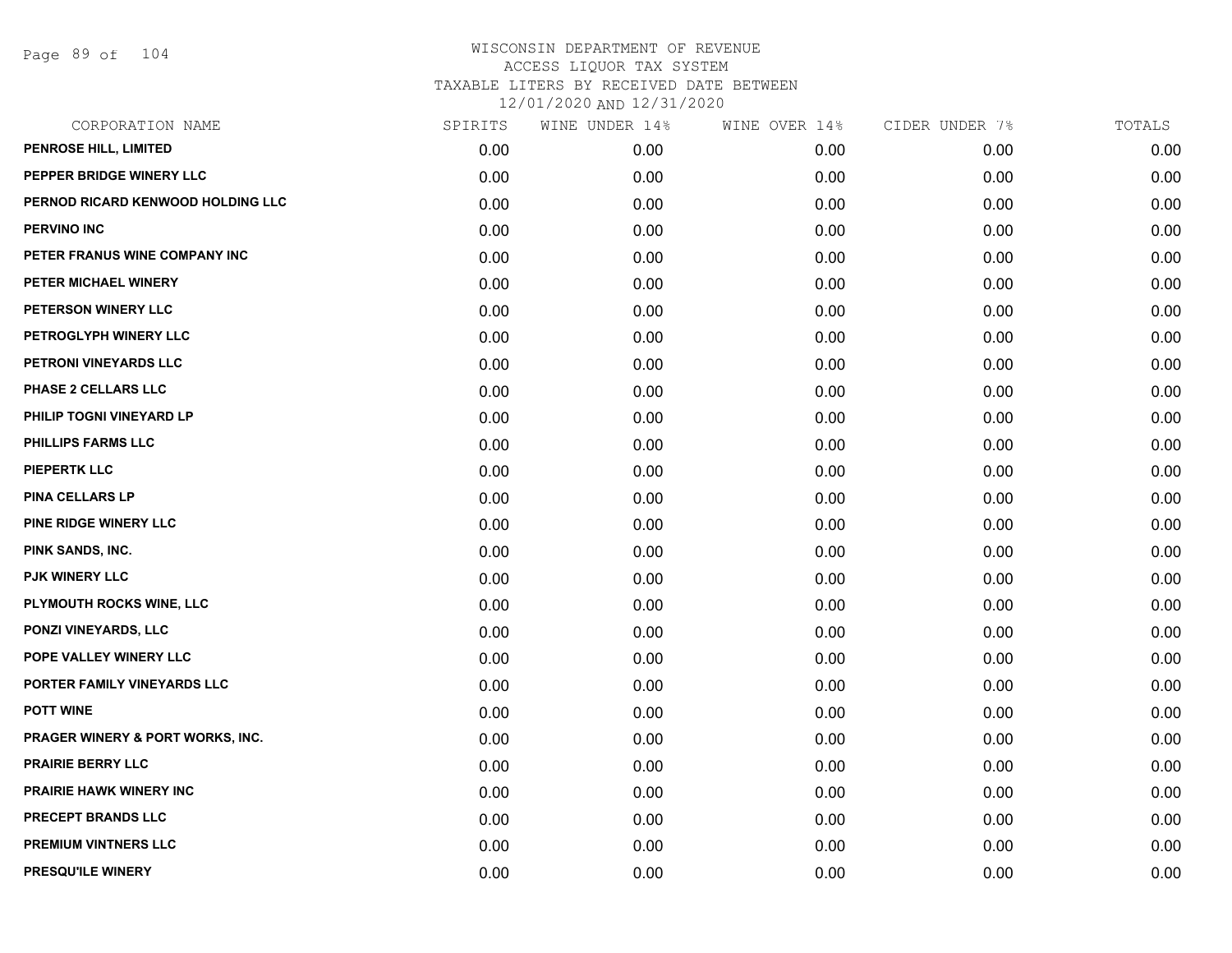| PRIDE MOUNTAIN VINEYARDS LLC<br>0.00<br>0.00<br>0.00<br>0.00<br><b>PRINCE MICHEL LLC</b><br>0.00<br>0.00<br>0.00<br>0.00<br><b>PROMONTORY LLC</b><br>0.00<br>0.00<br>0.00<br>0.00<br><b>PWG LLC</b><br>0.00<br>0.00<br>0.00<br>0.00<br><b>QUADY SOUTH WINERY LLC</b><br>0.00<br>0.00<br>0.00<br>0.00<br>QUILCEDA CREEK VINTNERS INC<br>0.00<br>0.00<br>0.00<br>0.00<br><b>QUIXOTE WINERY, LLC</b><br>0.00<br>0.00<br>0.00<br>0.00<br><b>RH KEENAN CO</b><br>0.00<br>0.00<br>0.00<br>0.00<br>RADIO-COTEAU WINE CELLARS LLC<br>0.00<br>0.00<br>0.00<br>0.00<br><b>RAMAZZOTTI WINES LLC</b><br>0.00<br>0.00<br>0.00<br>0.00<br><b>RAMEY WINE CELLARS INC</b><br>0.00<br>0.00<br>0.00<br>0.00<br><b>RAPTOR RIDGE WINERY LLC</b><br>0.00<br>0.00<br>0.00<br>0.00<br><b>RASA VINEYARDS, LLC</b><br>0.00<br>0.00<br>0.00<br>0.00<br><b>RASMUSSEN FAMILY WINES, LLC</b><br>0.00<br>0.00<br>0.00<br>0.00<br><b>RAYMOND SIGNORELLO</b><br>0.00<br>0.00<br>0.00<br>0.00<br><b>RAYMOND VINEYARD &amp; CELLAR INC</b><br>0.00<br>0.00<br>0.00<br>0.00<br><b>RB WINE ASSOCIATES LLC</b><br>0.00<br>0.00<br>0.00<br>0.00<br><b>RBZ VINEYARDS LLC</b><br>0.00<br>0.00<br>0.00<br>0.00<br><b>RED CAR WINE COMPANY LLC</b><br>0.00<br>0.00<br>0.00<br>0.00<br><b>RED HILLS CELLARS, LLC</b><br>0.00<br>0.00<br>0.00<br>0.00<br><b>RED MARE WINES LLC</b><br>0.00<br>0.00<br>0.00<br>0.00<br><b>RED OAK VINEYARD INC</b><br>0.00<br>0.00<br>0.00<br>0.00<br><b>REGENERATIVE GIFT, LLC</b><br>0.00<br>0.00<br>0.00<br>0.00<br><b>REGUSCI WINERY INC</b><br>0.00<br>0.00<br>0.00<br>0.00<br><b>RESONANCE WINES LLC</b><br>0.00<br>0.00<br>0.00<br>0.00<br><b>REVANA FAMILY PARTNERS LP</b><br>0.00<br>0.00<br>0.00<br>0.00<br><b>REVANA FAMILY PARTNERS LP</b><br>0.00<br>0.00<br>0.00<br>0.00<br><b>REVELRY VINTNERS LLC</b><br>0.00<br>0.00<br>0.00<br>0.00 | CORPORATION NAME | SPIRITS | WINE UNDER 14% | WINE OVER 14% | CIDER UNDER 7% | TOTALS |
|------------------------------------------------------------------------------------------------------------------------------------------------------------------------------------------------------------------------------------------------------------------------------------------------------------------------------------------------------------------------------------------------------------------------------------------------------------------------------------------------------------------------------------------------------------------------------------------------------------------------------------------------------------------------------------------------------------------------------------------------------------------------------------------------------------------------------------------------------------------------------------------------------------------------------------------------------------------------------------------------------------------------------------------------------------------------------------------------------------------------------------------------------------------------------------------------------------------------------------------------------------------------------------------------------------------------------------------------------------------------------------------------------------------------------------------------------------------------------------------------------------------------------------------------------------------------------------------------------------------------------------------------------------------------------------------------------------------------------------------------------------------------------------------------------------------------------------------|------------------|---------|----------------|---------------|----------------|--------|
|                                                                                                                                                                                                                                                                                                                                                                                                                                                                                                                                                                                                                                                                                                                                                                                                                                                                                                                                                                                                                                                                                                                                                                                                                                                                                                                                                                                                                                                                                                                                                                                                                                                                                                                                                                                                                                          |                  |         |                |               |                | 0.00   |
|                                                                                                                                                                                                                                                                                                                                                                                                                                                                                                                                                                                                                                                                                                                                                                                                                                                                                                                                                                                                                                                                                                                                                                                                                                                                                                                                                                                                                                                                                                                                                                                                                                                                                                                                                                                                                                          |                  |         |                |               |                | 0.00   |
|                                                                                                                                                                                                                                                                                                                                                                                                                                                                                                                                                                                                                                                                                                                                                                                                                                                                                                                                                                                                                                                                                                                                                                                                                                                                                                                                                                                                                                                                                                                                                                                                                                                                                                                                                                                                                                          |                  |         |                |               |                | 0.00   |
|                                                                                                                                                                                                                                                                                                                                                                                                                                                                                                                                                                                                                                                                                                                                                                                                                                                                                                                                                                                                                                                                                                                                                                                                                                                                                                                                                                                                                                                                                                                                                                                                                                                                                                                                                                                                                                          |                  |         |                |               |                | 0.00   |
|                                                                                                                                                                                                                                                                                                                                                                                                                                                                                                                                                                                                                                                                                                                                                                                                                                                                                                                                                                                                                                                                                                                                                                                                                                                                                                                                                                                                                                                                                                                                                                                                                                                                                                                                                                                                                                          |                  |         |                |               |                | 0.00   |
|                                                                                                                                                                                                                                                                                                                                                                                                                                                                                                                                                                                                                                                                                                                                                                                                                                                                                                                                                                                                                                                                                                                                                                                                                                                                                                                                                                                                                                                                                                                                                                                                                                                                                                                                                                                                                                          |                  |         |                |               |                | 0.00   |
|                                                                                                                                                                                                                                                                                                                                                                                                                                                                                                                                                                                                                                                                                                                                                                                                                                                                                                                                                                                                                                                                                                                                                                                                                                                                                                                                                                                                                                                                                                                                                                                                                                                                                                                                                                                                                                          |                  |         |                |               |                | 0.00   |
|                                                                                                                                                                                                                                                                                                                                                                                                                                                                                                                                                                                                                                                                                                                                                                                                                                                                                                                                                                                                                                                                                                                                                                                                                                                                                                                                                                                                                                                                                                                                                                                                                                                                                                                                                                                                                                          |                  |         |                |               |                | 0.00   |
|                                                                                                                                                                                                                                                                                                                                                                                                                                                                                                                                                                                                                                                                                                                                                                                                                                                                                                                                                                                                                                                                                                                                                                                                                                                                                                                                                                                                                                                                                                                                                                                                                                                                                                                                                                                                                                          |                  |         |                |               |                | 0.00   |
|                                                                                                                                                                                                                                                                                                                                                                                                                                                                                                                                                                                                                                                                                                                                                                                                                                                                                                                                                                                                                                                                                                                                                                                                                                                                                                                                                                                                                                                                                                                                                                                                                                                                                                                                                                                                                                          |                  |         |                |               |                | 0.00   |
|                                                                                                                                                                                                                                                                                                                                                                                                                                                                                                                                                                                                                                                                                                                                                                                                                                                                                                                                                                                                                                                                                                                                                                                                                                                                                                                                                                                                                                                                                                                                                                                                                                                                                                                                                                                                                                          |                  |         |                |               |                | 0.00   |
|                                                                                                                                                                                                                                                                                                                                                                                                                                                                                                                                                                                                                                                                                                                                                                                                                                                                                                                                                                                                                                                                                                                                                                                                                                                                                                                                                                                                                                                                                                                                                                                                                                                                                                                                                                                                                                          |                  |         |                |               |                | 0.00   |
|                                                                                                                                                                                                                                                                                                                                                                                                                                                                                                                                                                                                                                                                                                                                                                                                                                                                                                                                                                                                                                                                                                                                                                                                                                                                                                                                                                                                                                                                                                                                                                                                                                                                                                                                                                                                                                          |                  |         |                |               |                | 0.00   |
|                                                                                                                                                                                                                                                                                                                                                                                                                                                                                                                                                                                                                                                                                                                                                                                                                                                                                                                                                                                                                                                                                                                                                                                                                                                                                                                                                                                                                                                                                                                                                                                                                                                                                                                                                                                                                                          |                  |         |                |               |                | 0.00   |
|                                                                                                                                                                                                                                                                                                                                                                                                                                                                                                                                                                                                                                                                                                                                                                                                                                                                                                                                                                                                                                                                                                                                                                                                                                                                                                                                                                                                                                                                                                                                                                                                                                                                                                                                                                                                                                          |                  |         |                |               |                | 0.00   |
|                                                                                                                                                                                                                                                                                                                                                                                                                                                                                                                                                                                                                                                                                                                                                                                                                                                                                                                                                                                                                                                                                                                                                                                                                                                                                                                                                                                                                                                                                                                                                                                                                                                                                                                                                                                                                                          |                  |         |                |               |                | 0.00   |
|                                                                                                                                                                                                                                                                                                                                                                                                                                                                                                                                                                                                                                                                                                                                                                                                                                                                                                                                                                                                                                                                                                                                                                                                                                                                                                                                                                                                                                                                                                                                                                                                                                                                                                                                                                                                                                          |                  |         |                |               |                | 0.00   |
|                                                                                                                                                                                                                                                                                                                                                                                                                                                                                                                                                                                                                                                                                                                                                                                                                                                                                                                                                                                                                                                                                                                                                                                                                                                                                                                                                                                                                                                                                                                                                                                                                                                                                                                                                                                                                                          |                  |         |                |               |                | 0.00   |
|                                                                                                                                                                                                                                                                                                                                                                                                                                                                                                                                                                                                                                                                                                                                                                                                                                                                                                                                                                                                                                                                                                                                                                                                                                                                                                                                                                                                                                                                                                                                                                                                                                                                                                                                                                                                                                          |                  |         |                |               |                | 0.00   |
|                                                                                                                                                                                                                                                                                                                                                                                                                                                                                                                                                                                                                                                                                                                                                                                                                                                                                                                                                                                                                                                                                                                                                                                                                                                                                                                                                                                                                                                                                                                                                                                                                                                                                                                                                                                                                                          |                  |         |                |               |                | 0.00   |
|                                                                                                                                                                                                                                                                                                                                                                                                                                                                                                                                                                                                                                                                                                                                                                                                                                                                                                                                                                                                                                                                                                                                                                                                                                                                                                                                                                                                                                                                                                                                                                                                                                                                                                                                                                                                                                          |                  |         |                |               |                | 0.00   |
|                                                                                                                                                                                                                                                                                                                                                                                                                                                                                                                                                                                                                                                                                                                                                                                                                                                                                                                                                                                                                                                                                                                                                                                                                                                                                                                                                                                                                                                                                                                                                                                                                                                                                                                                                                                                                                          |                  |         |                |               |                | 0.00   |
|                                                                                                                                                                                                                                                                                                                                                                                                                                                                                                                                                                                                                                                                                                                                                                                                                                                                                                                                                                                                                                                                                                                                                                                                                                                                                                                                                                                                                                                                                                                                                                                                                                                                                                                                                                                                                                          |                  |         |                |               |                | 0.00   |
|                                                                                                                                                                                                                                                                                                                                                                                                                                                                                                                                                                                                                                                                                                                                                                                                                                                                                                                                                                                                                                                                                                                                                                                                                                                                                                                                                                                                                                                                                                                                                                                                                                                                                                                                                                                                                                          |                  |         |                |               |                | 0.00   |
|                                                                                                                                                                                                                                                                                                                                                                                                                                                                                                                                                                                                                                                                                                                                                                                                                                                                                                                                                                                                                                                                                                                                                                                                                                                                                                                                                                                                                                                                                                                                                                                                                                                                                                                                                                                                                                          |                  |         |                |               |                | 0.00   |
|                                                                                                                                                                                                                                                                                                                                                                                                                                                                                                                                                                                                                                                                                                                                                                                                                                                                                                                                                                                                                                                                                                                                                                                                                                                                                                                                                                                                                                                                                                                                                                                                                                                                                                                                                                                                                                          |                  |         |                |               |                | 0.00   |
|                                                                                                                                                                                                                                                                                                                                                                                                                                                                                                                                                                                                                                                                                                                                                                                                                                                                                                                                                                                                                                                                                                                                                                                                                                                                                                                                                                                                                                                                                                                                                                                                                                                                                                                                                                                                                                          |                  |         |                |               |                | 0.00   |
|                                                                                                                                                                                                                                                                                                                                                                                                                                                                                                                                                                                                                                                                                                                                                                                                                                                                                                                                                                                                                                                                                                                                                                                                                                                                                                                                                                                                                                                                                                                                                                                                                                                                                                                                                                                                                                          |                  |         |                |               |                | 0.00   |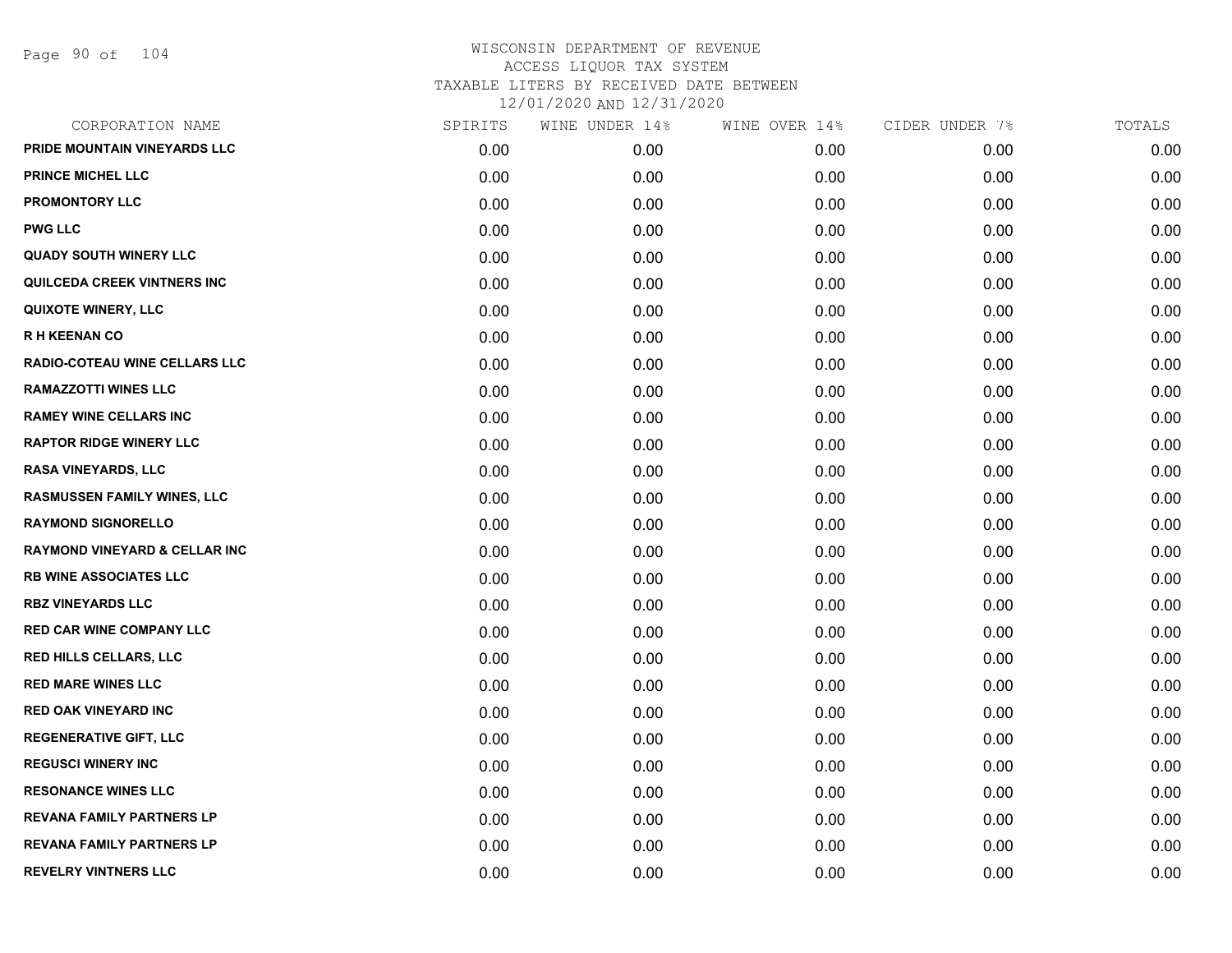Page 91 of 104

| CORPORATION NAME                            | SPIRITS | WINE UNDER 14% | WINE OVER 14% | CIDER UNDER 7% | TOTALS |
|---------------------------------------------|---------|----------------|---------------|----------------|--------|
| <b>REYNOLDS CREATIVE PRODUCTS INC</b>       | 0.00    | 0.00           | 0.00          | 0.00           | 0.00   |
| <b>RH WINERY LLC</b>                        | 0.00    | 0.00           | 0.00          | 0.00           | 0.00   |
| <b>RHYS VINEYARDS LLC</b>                   | 0.00    | 0.00           | 0.00          | 0.00           | 0.00   |
| <b>RICHARD E LIBBY</b>                      | 0.00    | 0.00           | 0.00          | 0.00           | 0.00   |
| <b>RICHARD FORTUNE</b>                      | 0.00    | 0.00           | 0.00          | 0.00           | 0.00   |
| <b>RIDGE VINEYARDS INC</b>                  | 0.00    | 0.00           | 0.00          | 0.00           | 0.00   |
| <b>RIGHT SIDE LLC</b>                       | 0.00    | 0.00           | 0.00          | 0.00           | 0.00   |
| <b>RIO LOBO LLC</b>                         | 0.00    | 0.00           | 0.00          | 0.00           | 0.00   |
| <b>RIVER BEND VINEYARD &amp; WINERY LLC</b> | 0.00    | 0.00           | 0.00          | 0.00           | 0.00   |
| <b>RIVER VALLEY VINEYARD INC</b>            | 0.00    | 0.00           | 0.00          | 0.00           | 0.00   |
| <b>RIVERBENCH LLC</b>                       | 0.00    | 0.00           | 0.00          | 0.00           | 0.00   |
| <b>ROBERT CRAIG WINERY LP</b>               | 0.00    | 0.00           | 0.00          | 0.00           | 0.00   |
| <b>ROBERT DUNNING</b>                       | 0.00    | 0.00           | 0.00          | 0.00           | 0.00   |
| <b>ROBERT FOLEY LLC</b>                     | 0.00    | 0.00           | 0.00          | 0.00           | 0.00   |
| <b>ROBERT J BRAKESMAN</b>                   | 0.00    | 0.00           | 0.00          | 0.00           | 0.00   |
| <b>ROBERT J FOWLER</b>                      | 0.00    | 0.00           | 0.00          | 0.00           | 0.00   |
| <b>ROBERT L HUDSON</b>                      | 0.00    | 0.00           | 0.00          | 0.00           | 0.00   |
| <b>ROBERT MUELLER CELLARS</b>               | 0.00    | 0.00           | 0.00          | 0.00           | 0.00   |
| <b>ROBERT YOUNG ESTATE WINERY LLC</b>       | 0.00    | 0.00           | 0.00          | 0.00           | 0.00   |
| <b>ROBIN PFEIFFER</b>                       | 0.00    | 0.00           | 0.00          | 0.00           | 0.00   |
| <b>ROBINSON FAMILY VINEYARDS LLC</b>        | 0.00    | 0.00           | 0.00          | 0.00           | 0.00   |
| ROCCA FAMILY VINEYARDS INC                  | 0.00    | 0.00           | 0.00          | 0.00           | 0.00   |
| <b>ROCHE WINERY LLC</b>                     | 0.00    | 0.00           | 0.00          | 0.00           | 0.00   |
| <b>ROCHIOLI VINEYARD &amp; WINERY LLC</b>   | 0.00    | 0.00           | 0.00          | 0.00           | 0.00   |
| <b>ROCK N WOOL WINERY LLC</b>               | 0.00    | 0.00           | 0.00          | 0.00           | 0.00   |
| <b>ROCK WALL WINE COMPANY INC</b>           | 0.00    | 0.00           | 0.00          | 0.00           | 0.00   |
| <b>ROEDERER ESTATE INC</b>                  | 0.00    | 0.00           | 0.00          | 0.00           | 0.00   |
| <b>ROGER PENG</b>                           | 0.00    | 0.00           | 0.00          | 0.00           | 0.00   |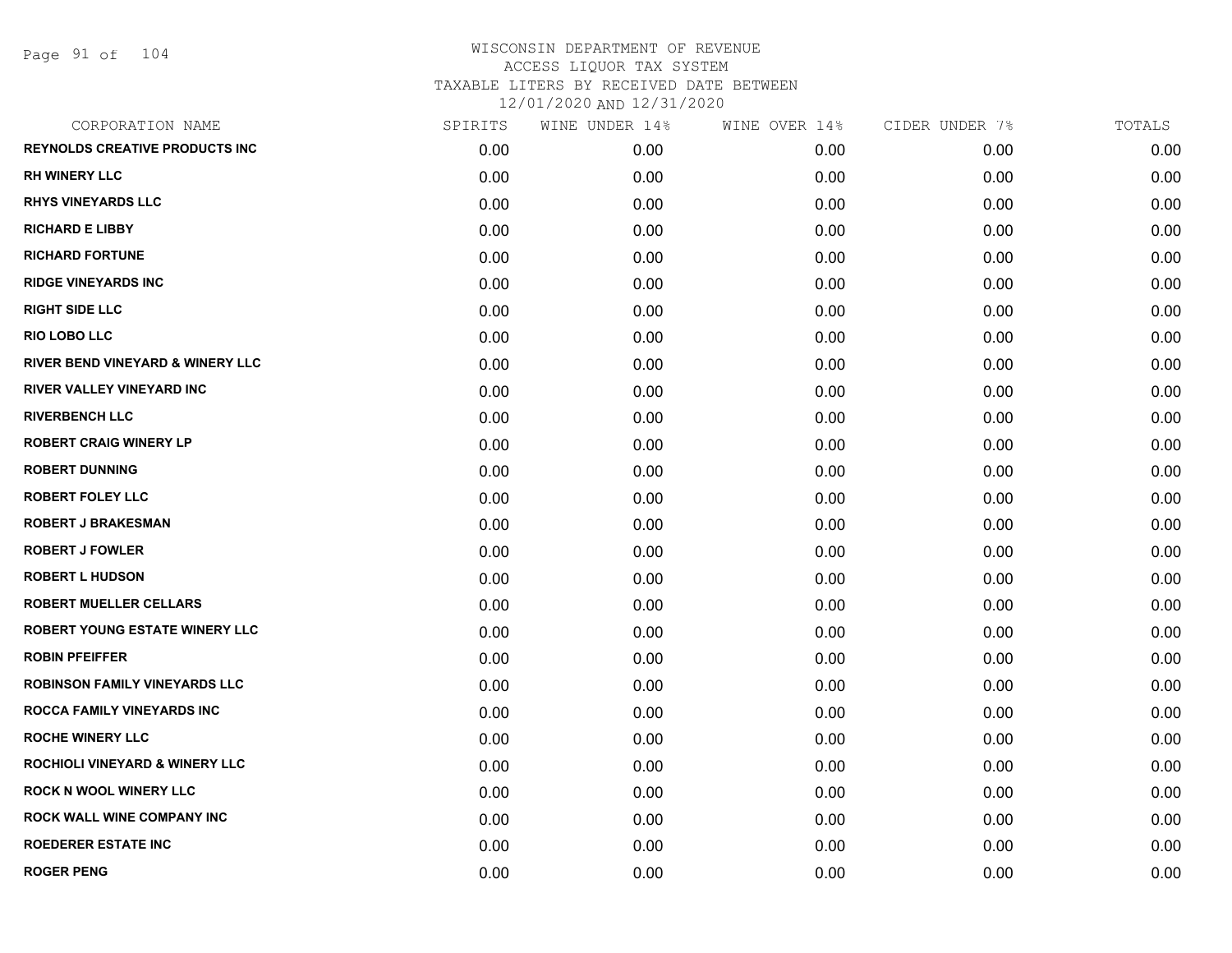Page 92 of 104

| CORPORATION NAME                       | SPIRITS | WINE UNDER 14% | WINE OVER 14% | CIDER UNDER 7% | TOTALS |
|----------------------------------------|---------|----------------|---------------|----------------|--------|
| <b>ROMBAUER VINEYARDS INC</b>          | 0.00    | 0.00           | 0.00          | 0.00           | 0.00   |
| <b>RONALD J BENZA</b>                  | 0.00    | 0.00           | 0.00          | 0.00           | 0.00   |
| <b>RONALD L FENOLIO</b>                | 0.00    | 0.00           | 0.00          | 0.00           | 0.00   |
| <b>RONALD T RUBIN</b>                  | 0.00    | 0.00           | 0.00          | 0.00           | 0.00   |
| <b>ROOTS RUN DEEP LLC</b>              | 0.00    | 0.00           | 0.00          | 0.00           | 0.00   |
| <b>ROUND HILL CELLARS</b>              | 0.00    | 0.00           | 0.00          | 0.00           | 0.00   |
| <b>ROUND POND ESTATE LLC</b>           | 0.00    | 0.00           | 0.00          | 0.00           | 0.00   |
| <b>RRJ REAL PROPERTIES LLC</b>         | 0.00    | 0.00           | 0.00          | 0.00           | 0.00   |
| <b>RUDD WINES INC</b>                  | 0.00    | 0.00           | 0.00          | 0.00           | 0.00   |
| <b>RUDIUS WINES, LLC</b>               | 0.00    | 0.00           | 0.00          | 0.00           | 0.00   |
| <b>RUED WINERY INC</b>                 | 0.00    | 0.00           | 0.00          | 0.00           | 0.00   |
| <b>RUSHFORD MEADERY AND WINERY LLC</b> | 0.00    | 0.00           | 0.00          | 0.00           | 0.00   |
| <b>RUSSIAN RIVER WINES, LLC</b>        | 0.00    | 0.00           | 0.00          | 0.00           | 0.00   |
| <b>RUTHERFORD HILL WINERY LLC</b>      | 0.00    | 0.00           | 0.00          | 0.00           | 0.00   |
| <b>RYAN PRELLWITZ</b>                  | 0.00    | 0.00           | 0.00          | 0.00           | 0.00   |
| <b>SLJ GROUP INC</b>                   | 0.00    | 0.00           | 0.00          | 0.00           | 0.00   |
| <b>SAARLOOS ESTATE VINEYARDS LLC</b>   | 0.00    | 0.00           | 0.00          | 0.00           | 0.00   |
| <b>SAINTSBURY LLC</b>                  | 0.00    | 0.00           | 0.00          | 0.00           | 0.00   |
| <b>SAMUEL P BAXTER</b>                 | 0.00    | 0.00           | 0.00          | 0.00           | 0.00   |
| <b>SANDHI VINTNERS LLC</b>             | 0.00    | 0.00           | 0.00          | 0.00           | 0.00   |
| <b>SANDPOINT WINES</b>                 | 0.00    | 0.00           | 0.00          | 0.00           | 0.00   |
| <b>SANFORD WINERY COMPANY LP</b>       | 0.00    | 0.00           | 0.00          | 0.00           | 0.00   |
| <b>SANS LIEGE INC</b>                  | 0.00    | 0.00           | 0.00          | 0.00           | 0.00   |
| <b>SANTA YNEZ WINE CORP.</b>           | 0.00    | 0.00           | 0.00          | 0.00           | 0.00   |
| <b>SARAH J SHADONIX</b>                | 0.00    | 0.00           | 0.00          | 0.00           | 0.00   |
| <b>SAUCELITO CANYON LP</b>             | 0.00    | 0.00           | 0.00          | 0.00           | 0.00   |
| SAVANNAH CHANELLE VINEYARDS INC        | 0.00    | 0.00           | 0.00          | 0.00           | 0.00   |
| <b>SAVIAH ROSE WINERY LLC</b>          | 0.00    | 0.00           | 0.00          | 0.00           | 0.00   |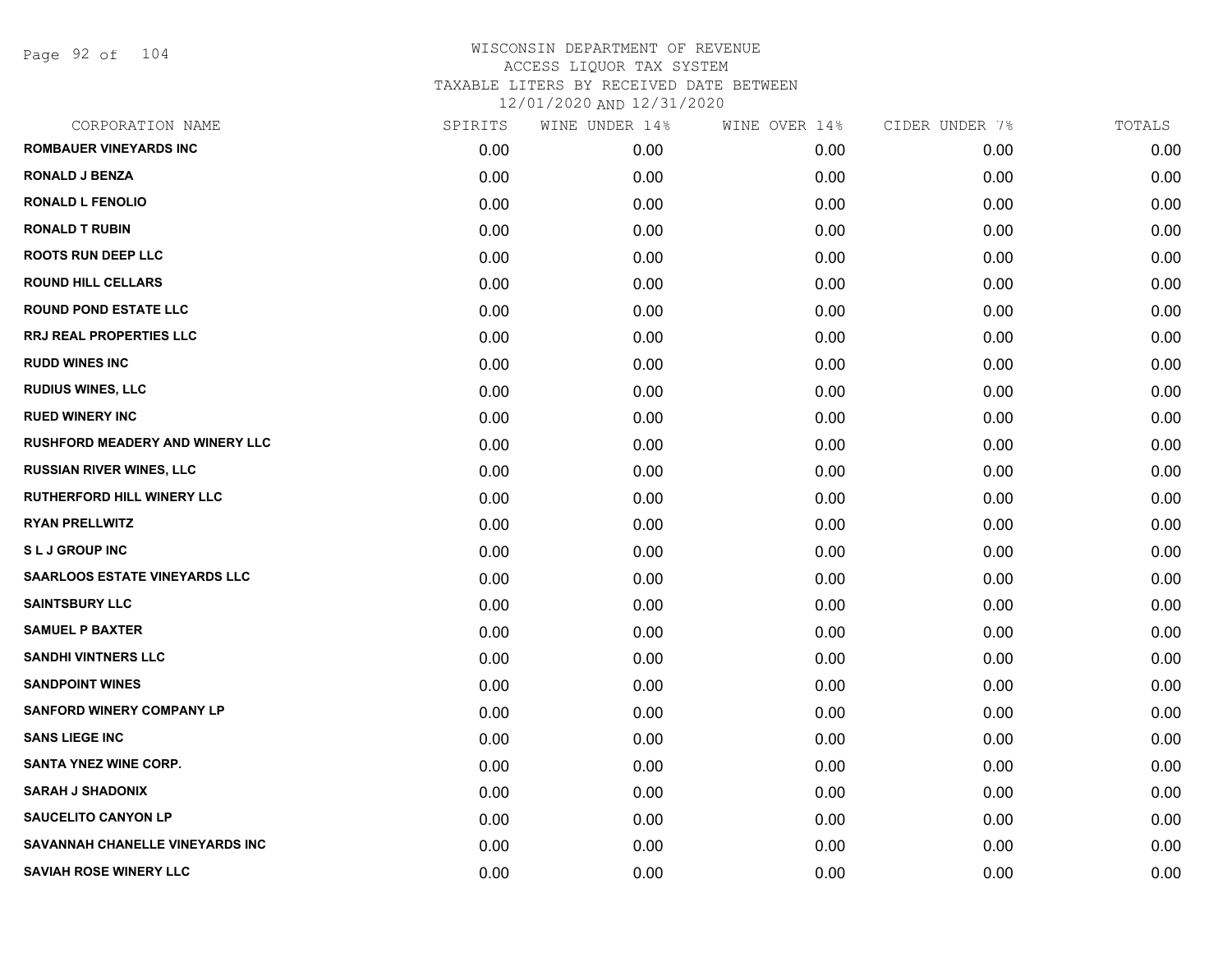Page 93 of 104

| CORPORATION NAME                              | SPIRITS | WINE UNDER 14% | WINE OVER 14% | CIDER UNDER 7% | TOTALS |
|-----------------------------------------------|---------|----------------|---------------|----------------|--------|
| <b>SAXUM VINEYARDS INC</b>                    | 0.00    | 0.00           | 0.00          | 0.00           | 0.00   |
| <b>SBRAGIA FAMILY VINEYARDS LLC</b>           | 0.00    | 0.00           | 0.00          | 0.00           | 0.00   |
| <b>SCHEID VINEYARDS CALIFORNIA INC</b>        | 0.00    | 0.00           | 0.00          | 0.00           | 0.00   |
| <b>SCHLOSSADLER INC</b>                       | 0.00    | 0.00           | 0.00          | 0.00           | 0.00   |
| <b>SCHRADER CELLARS LLC</b>                   | 0.00    | 0.00           | 0.00          | 0.00           | 0.00   |
| <b>SCHRAMSBERG VINEYARDS CO INC</b>           | 0.00    | 0.00           | 0.00          | 0.00           | 0.00   |
| <b>SCHUG WINERY LLC</b>                       | 0.00    | 0.00           | 0.00          | 0.00           | 0.00   |
| <b>SCHWEIGER VINEYARDS INC</b>                | 0.00    | 0.00           | 0.00          | 0.00           | 0.00   |
| <b>SCREAMING EAGLE LLC</b>                    | 0.00    | 0.00           | 0.00          | 0.00           | 0.00   |
| <b>SEA SMOKE INC</b>                          | 0.00    | 0.00           | 0.00          | 0.00           | 0.00   |
| <b>SEAVER VINEYARDS LLC</b>                   | 0.00    | 0.00           | 0.00          | 0.00           | 0.00   |
| <b>SEAVEY VINEYARD LP</b>                     | 0.00    | 0.00           | 0.00          | 0.00           | 0.00   |
| <b>SEBASTOPOL VINEYARDS &amp; WINERY CORP</b> | 0.00    | 0.00           | 0.00          | 0.00           | 0.00   |
| <b>SELBY ENTERPRISES INC</b>                  | 0.00    | 0.00           | 0.00          | 0.00           | 0.00   |
| <b>SEQUOIA GROVE VINEYARDS LP</b>             | 0.00    | 0.00           | 0.00          | 0.00           | 0.00   |
| SEVEN STONES WINERY LLC                       | 0.00    | 0.00           | 0.00          | 0.00           | 0.00   |
| <b>SFW, LLC</b>                               | 0.00    | 0.00           | 0.00          | 0.00           | 0.00   |
| <b>SFW, LLC</b>                               | 0.00    | 0.00           | 0.00          | 0.00           | 0.00   |
| <b>SHADY LADIES LLC</b>                       | 0.00    | 0.00           | 0.00          | 0.00           | 0.00   |
| <b>SHADYBROOK ESTATE LLC</b>                  | 0.00    | 0.00           | 0.00          | 0.00           | 0.00   |
| <b>SHAFER VINEYARDS INC</b>                   | 0.00    | 0.00           | 0.00          | 0.00           | 0.00   |
| <b>SHANNON RIDGE INC</b>                      | 0.00    | 0.00           | 0.00          | 0.00           | 0.00   |
| <b>SHARON L PINGEL</b>                        | 0.00    | 0.00           | 0.00          | 0.00           | 0.00   |
| SHELDRAKE POINT VINEYARD LLC                  | 0.00    | 0.00           | 0.00          | 0.00           | 0.00   |
| SHELTON-MACKENZIE WINE COMPANY                | 0.00    | 0.00           | 0.00          | 0.00           | 0.00   |
| <b>SHERRY HARDIE</b>                          | 0.00    | 0.00           | 0.00          | 0.00           | 0.00   |
| SHERWIN FAMILY VINEYARDS LLC                  | 0.00    | 0.00           | 0.00          | 0.00           | 0.00   |
| <b>SHIFT WINE LLC</b>                         | 0.00    | 0.00           | 0.00          | 0.00           | 0.00   |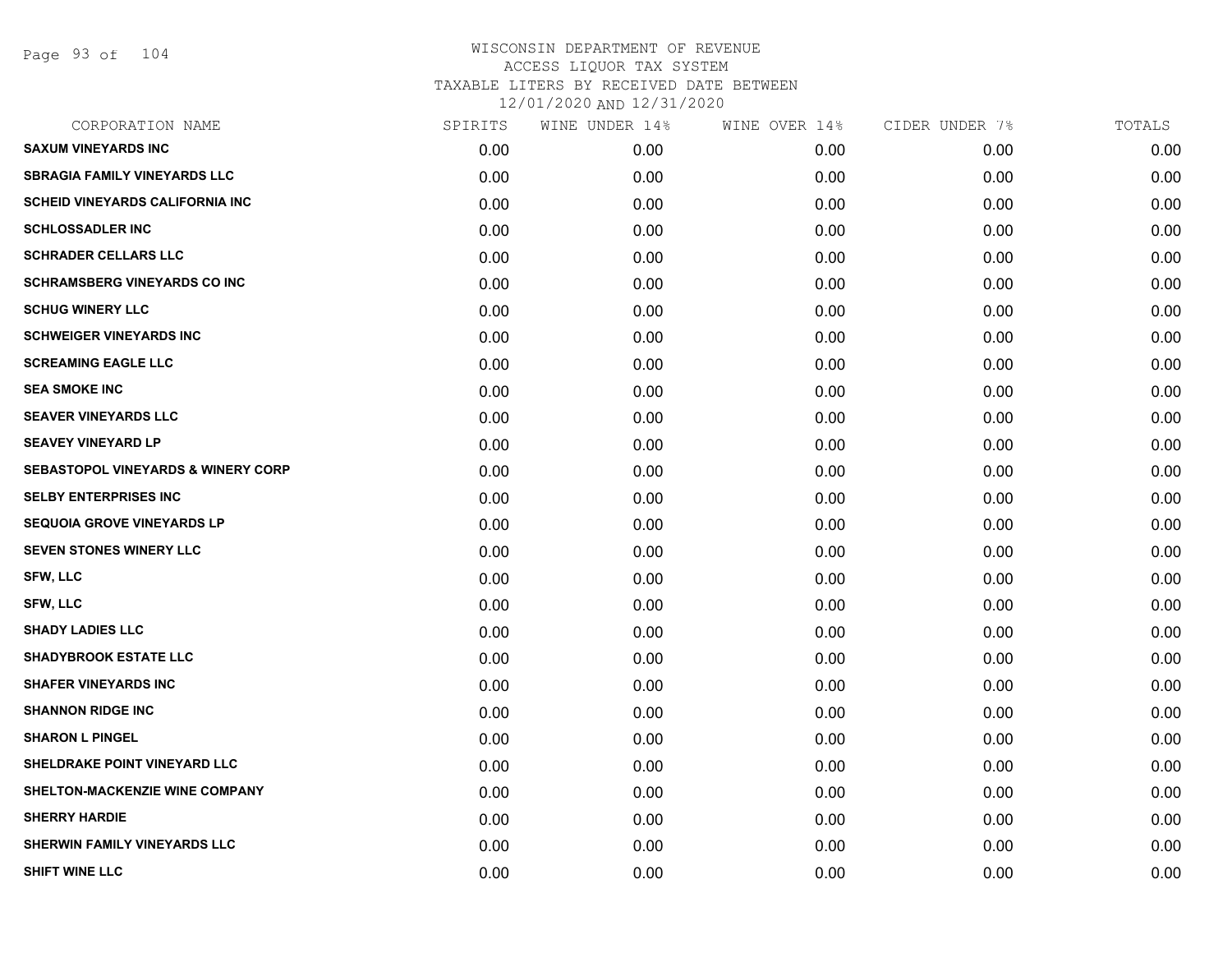| SPIRITS | WINE UNDER 14% | WINE OVER 14% | CIDER UNDER 7% | TOTALS |
|---------|----------------|---------------|----------------|--------|
| 0.00    | 0.00           | 0.00          | 0.00           | 0.00   |
| 0.00    | 0.00           | 0.00          | 0.00           | 0.00   |
| 0.00    | 0.00           | 0.00          | 0.00           | 0.00   |
| 0.00    | 0.00           | 0.00          | 0.00           | 0.00   |
| 0.00    | 0.00           | 0.00          | 0.00           | 0.00   |
| 0.00    | 0.00           | 0.00          | 0.00           | 0.00   |
| 0.00    | 0.00           | 0.00          | 0.00           | 0.00   |
| 0.00    | 0.00           | 0.00          | 0.00           | 0.00   |
| 0.00    | 0.00           | 0.00          | 0.00           | 0.00   |
| 0.00    | 0.00           | 0.00          | 0.00           | 0.00   |
| 0.00    | 113.60         | 0.00          | 0.00           | 113.60 |
| 0.00    | 0.00           | 0.00          | 0.00           | 0.00   |
| 0.00    | 0.00           | 0.00          | 0.00           | 0.00   |
| 0.00    | 0.00           | 0.00          | 0.00           | 0.00   |
| 0.00    | 0.00           | 0.00          | 0.00           | 0.00   |
| 0.00    | 0.00           | 0.00          | 0.00           | 0.00   |
| 0.00    | 0.00           | 0.00          | 0.00           | 0.00   |
| 0.00    | 0.00           | 0.00          | 0.00           | 0.00   |
| 0.00    | 0.00           | 0.00          | 0.00           | 0.00   |
| 0.00    | 0.00           | 0.00          | 0.00           | 0.00   |
| 0.00    | 0.00           | 0.00          | 0.00           | 0.00   |
| 0.00    | 0.00           | 0.00          | 0.00           | 0.00   |
| 0.00    | 0.00           | 0.00          | 0.00           | 0.00   |
| 0.00    | 0.00           | 0.00          | 0.00           | 0.00   |
| 0.00    | 0.00           | 0.00          | 0.00           | 0.00   |
| 0.00    | 0.00           | 0.00          | 0.00           | 0.00   |
| 0.00    | 0.00           | 0.00          | 0.00           | 0.00   |
| 0.00    | 0.00           | 0.00          | 0.00           | 0.00   |
|         |                |               |                |        |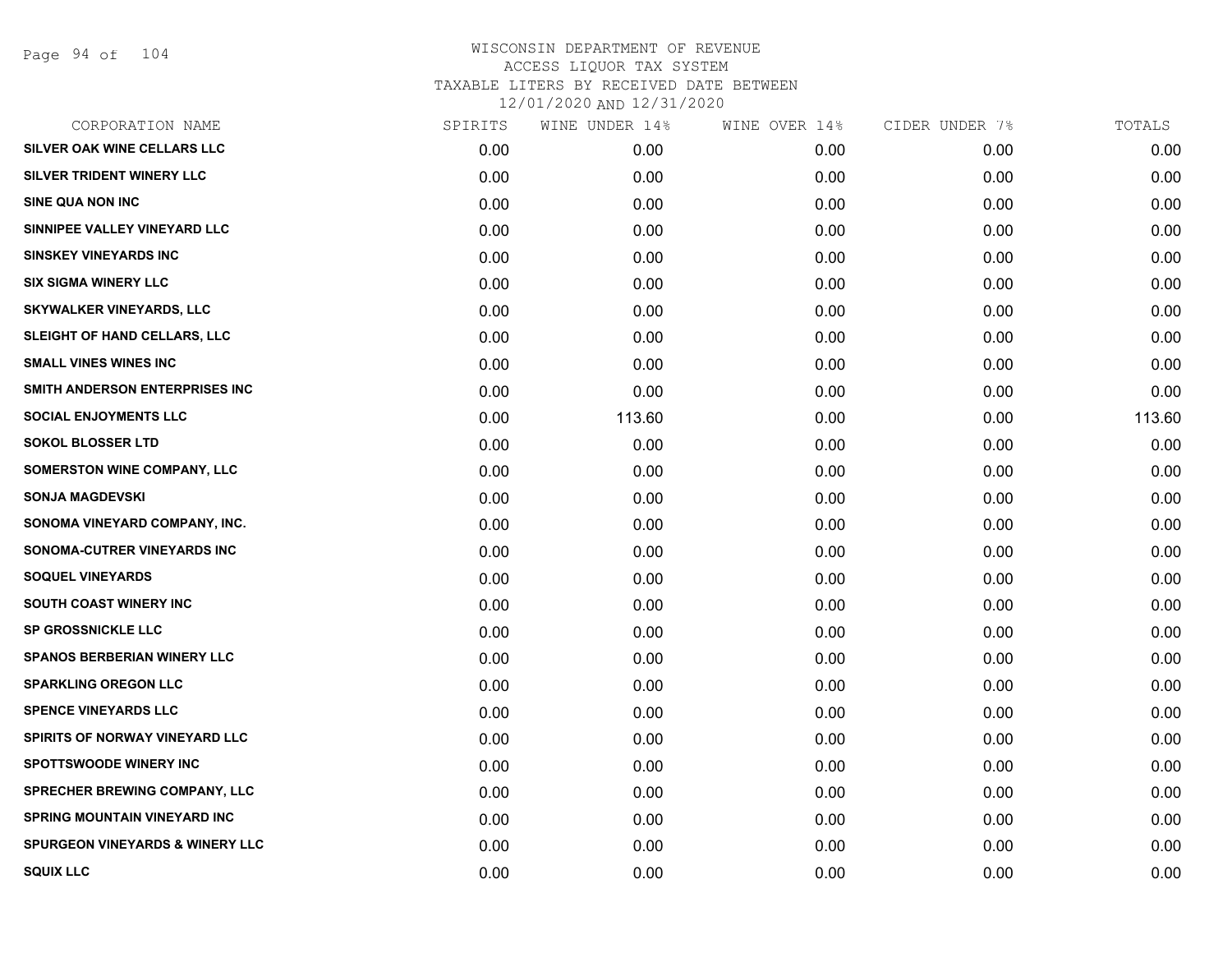Page 95 of 104

| CORPORATION NAME                    | SPIRITS | WINE UNDER 14% | WINE OVER 14% | CIDER UNDER 7% | TOTALS |
|-------------------------------------|---------|----------------|---------------|----------------|--------|
| <b>ST HELENA ESTATE LLC</b>         | 0.00    | 0.00           | 0.00          | 0.00           | 0.00   |
| <b>ST JAMES WINERY INC</b>          | 0.00    | 0.00           | 0.00          | 0.00           | 0.00   |
| ST JULIAN WINE COMPANY INC          | 0.00    | 0.00           | 0.00          | 0.00           | 0.00   |
| <b>ST SUPERY INC</b>                | 0.00    | 0.00           | 0.00          | 0.00           | 0.00   |
| ST. FRANCIS WINERY & VINEYARD L.P.  | 0.00    | 0.00           | 0.00          | 0.00           | 0.00   |
| <b>STAGLIN FAMILY VINEYARD LLC</b>  | 0.00    | 0.00           | 0.00          | 0.00           | 0.00   |
| <b>STAG'S LEAP WINE CELLARS LLC</b> | 0.00    | 0.00           | 0.00          | 0.00           | 0.00   |
| <b>STANDING JOURNEY LLC</b>         | 0.00    | 0.00           | 0.00          | 0.00           | 0.00   |
| <b>STANDING SUN WINES INC</b>       | 0.00    | 0.00           | 0.00          | 0.00           | 0.00   |
| <b>STANLEY R BOYD</b>               | 0.00    | 0.00           | 0.00          | 0.00           | 0.00   |
| STE. MICHELLE WINE ESTATES LTD.     | 0.00    | 0.00           | 0.00          | 0.00           | 0.00   |
| <b>STEDUM PROPERTIES LLC</b>        | 0.00    | 0.00           | 0.00          | 0.00           | 0.00   |
| <b>STEFFENS FAMILY WINES LLC</b>    | 0.00    | 0.00           | 0.00          | 0.00           | 0.00   |
| <b>STEPHAN VINEYARD INC</b>         | 0.00    | 0.00           | 0.00          | 0.00           | 0.00   |
| <b>STEPHEN A MCPHERSON</b>          | 0.00    | 0.00           | 0.00          | 0.00           | 0.00   |
| <b>STEPHEN M KENNEDY</b>            | 0.00    | 0.00           | 0.00          | 0.00           | 0.00   |
| <b>STEPHEN M REUSTLE</b>            | 0.00    | 0.00           | 0.00          | 0.00           | 0.00   |
| <b>STEVE MANNEBACH</b>              | 0.00    | 0.00           | 0.00          | 0.00           | 0.00   |
| <b>STEVEN DEBAKER</b>               | 0.00    | 0.00           | 0.00          | 0.00           | 0.00   |
| STEVEN M & JUDITH A JACOBSON LLC    | 0.00    | 0.00           | 0.00          | 0.00           | 0.00   |
| <b>STEVEN N LEDSON</b>              | 0.00    | 0.00           | 0.00          | 0.00           | 0.00   |
| <b>STEVEN TONELLA</b>               | 0.00    | 0.00           | 0.00          | 0.00           | 0.00   |
| <b>STEWART CELLARS, LLC</b>         | 0.00    | 0.00           | 0.00          | 0.00           | 0.00   |
| <b>STOLLER VINEYARDS INC</b>        | 0.00    | 0.00           | 0.00          | 0.00           | 0.00   |
| <b>STOLPMAN VINEYARDS LLC</b>       | 0.00    | 0.00           | 0.00          | 0.00           | 0.00   |
| <b>STONE EDGE WINERY LLC</b>        | 0.00    | 0.00           | 0.00          | 0.00           | 0.00   |
| <b>STONE HILL WINE CO INC</b>       | 0.00    | 0.00           | 0.00          | 0.00           | 0.00   |
| STONE WOLF VINEYARDS, LLC           | 0.00    | 0.00           | 0.00          | 0.00           | 0.00   |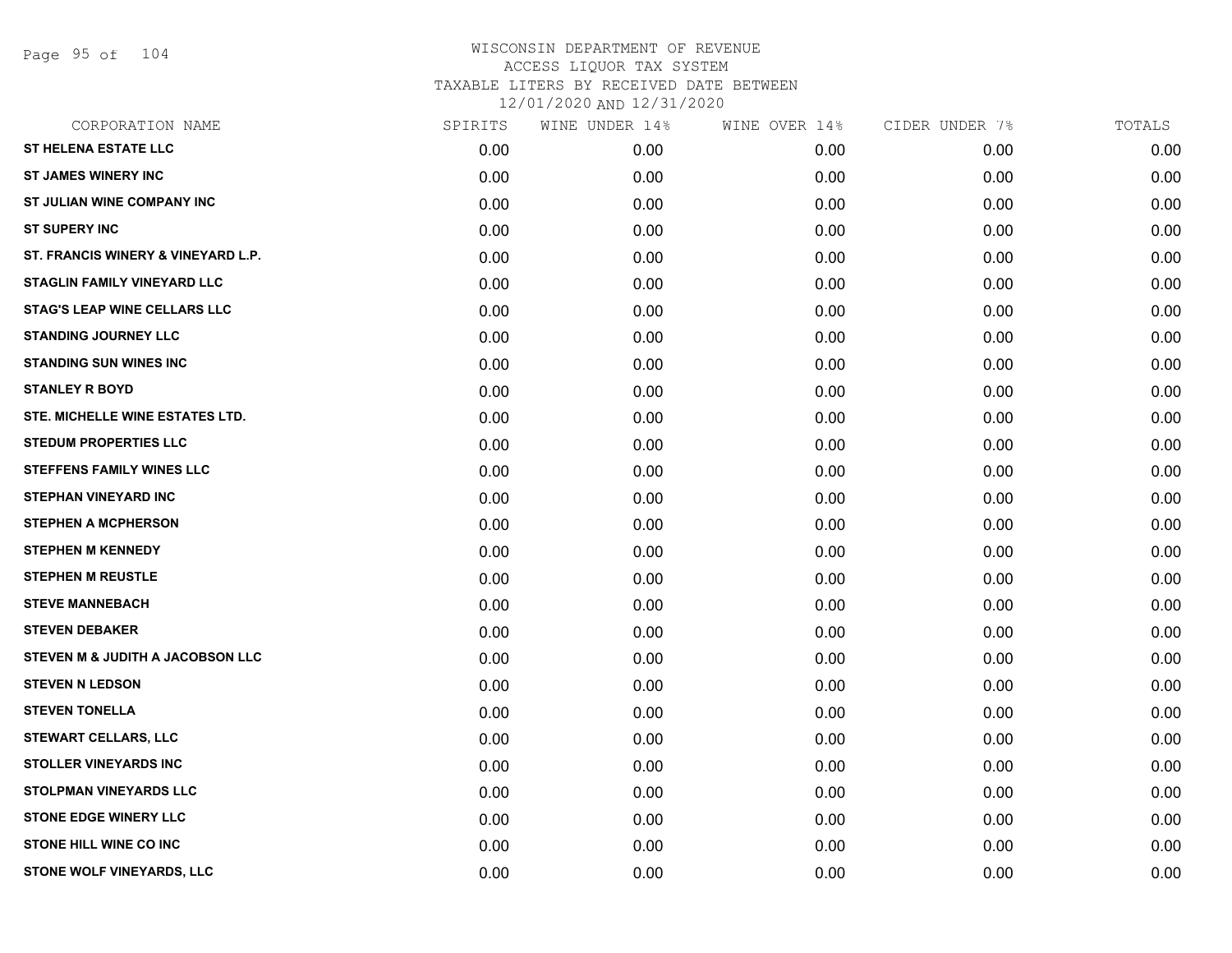Page 96 of 104

| CORPORATION NAME                           | SPIRITS | WINE UNDER 14% | WINE OVER 14% | CIDER UNDER 7% | TOTALS |
|--------------------------------------------|---------|----------------|---------------|----------------|--------|
| <b>STONEBRAKER-SOLES INC</b>               | 0.00    | 0.00           | 0.00          | 0.00           | 0.00   |
| <b>STONECUSHION INC</b>                    | 0.00    | 0.00           | 0.00          | 0.00           | 0.00   |
| STONEHAUS WINERY, INC.                     | 0.00    | 0.00           | 0.00          | 0.00           | 0.00   |
| <b>STONES THROW WINERY INC</b>             | 0.00    | 0.00           | 0.00          | 0.00           | 0.00   |
| <b>STONY HILL VINEYARD INC</b>             | 0.00    | 0.00           | 0.00          | 0.00           | 0.00   |
| STORYBOOK MOUNTAIN WINERY INC              | 0.00    | 0.00           | 0.00          | 0.00           | 0.00   |
| <b>STRALA VINEYARDS, LLC</b>               | 0.00    | 0.00           | 0.00          | 0.00           | 0.00   |
| STRATEGY PARTNERS INTERNATIONAL            | 0.00    | 0.00           | 0.00          | 0.00           | 0.00   |
| SULPHUR SPRINGS WINERY LLC                 | 0.00    | 0.00           | 0.00          | 0.00           | 0.00   |
| <b>SUMMERWOOD WINERY &amp; INN INC</b>     | 0.00    | 0.00           | 0.00          | 0.00           | 0.00   |
| <b>SUNSET HOLLOW RANCH</b>                 | 0.00    | 0.00           | 0.00          | 0.00           | 0.00   |
| <b>SUNSET POINT WINERY LLC</b>             | 0.00    | 0.00           | 0.00          | 0.00           | 0.00   |
| <b>SUNSTONE VINEYARDS &amp; WINERY INC</b> | 0.00    | 0.00           | 0.00          | 0.00           | 0.00   |
| <b>SUSAN M BOSWELL</b>                     | 0.00    | 0.00           | 0.00          | 0.00           | 0.00   |
| <b>SUTTER HOME WINERY INC.</b>             | 0.00    | 0.00           | 0.00          | 0.00           | 0.00   |
| SWEAZEY WINERY INVESTMENT LLC              | 0.00    | 0.00           | 0.00          | 0.00           | 0.00   |
| <b>SWEDISH HILL VINEYARD INC</b>           | 0.00    | 0.00           | 0.00          | 0.00           | 0.00   |
| <b>SWEET CHEEKS VINEYARDS INC</b>          | 0.00    | 0.00           | 0.00          | 0.00           | 0.00   |
| <b>TABLAS CREEK VINEYARD LP</b>            | 0.00    | 0.00           | 0.00          | 0.00           | 0.00   |
| <b>TAFT STREET INC</b>                     | 0.00    | 0.00           | 0.00          | 0.00           | 0.00   |
| <b>TAKARA SAKE USA INC</b>                 | 0.00    | 0.00           | 0.00          | 0.00           | 0.00   |
| <b>TALLEY VINEYARDS INC</b>                | 0.00    | 0.00           | 0.00          | 0.00           | 0.00   |
| <b>TAMBER BEY VINEYARDS LLC</b>            | 0.00    | 0.00           | 0.00          | 0.00           | 0.00   |
| <b>TANDEM WINES LLC</b>                    | 0.00    | 0.00           | 0.00          | 0.00           | 0.00   |
| <b>TARA BELLA WINERY LLC</b>               | 0.00    | 27.00          | 0.00          | 0.00           | 27.00  |
| <b>TEALE CREEK ASSOCIATES</b>              | 0.00    | 0.00           | 0.00          | 0.00           | 0.00   |
| <b>TELAYA, LLC</b>                         | 0.00    | 0.00           | 0.00          | 0.00           | 0.00   |
| <b>TENBA RIDGE WINERY LLC</b>              | 0.00    | 0.00           | 0.00          | 0.00           | 0.00   |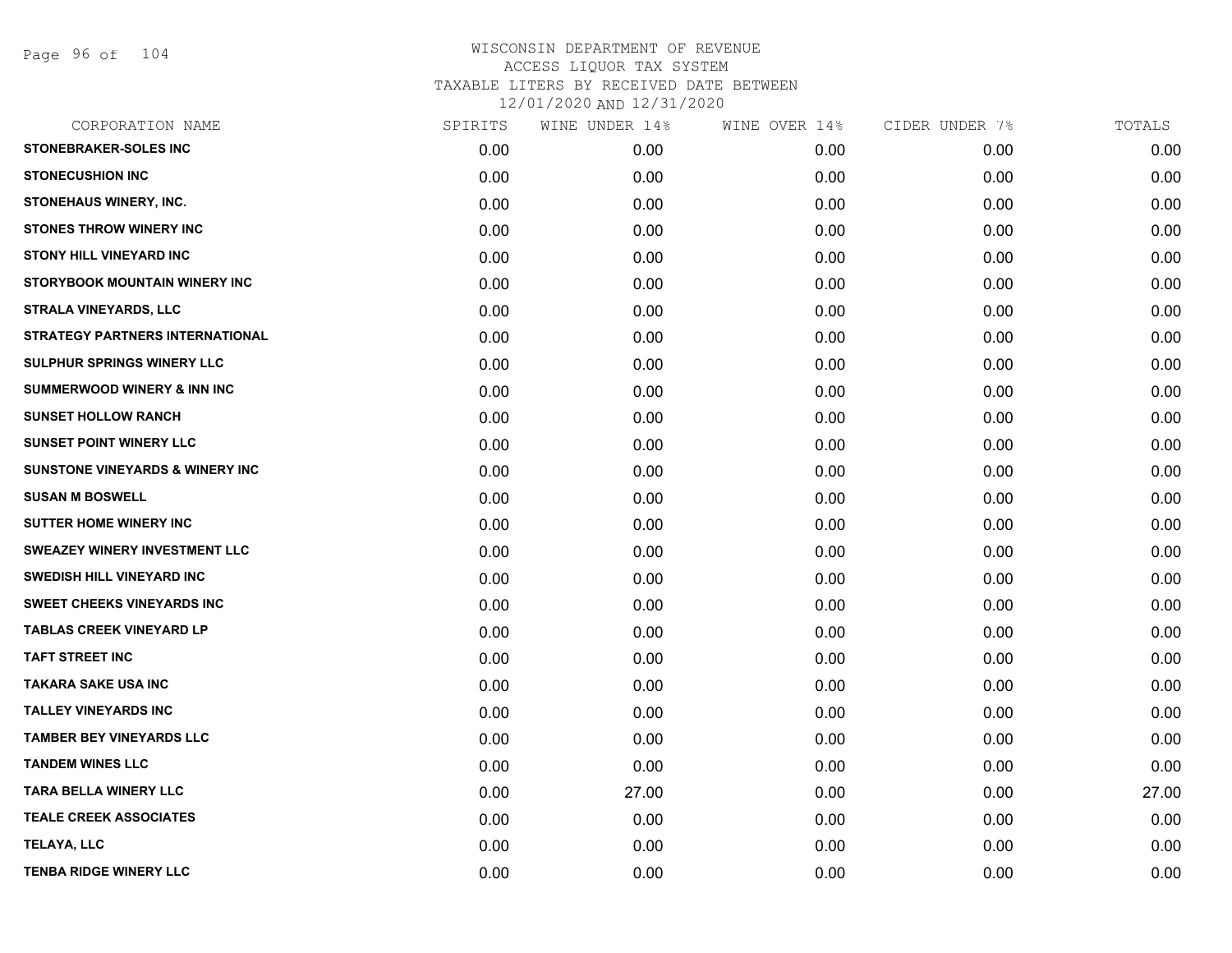Page 97 of 104

|      | WINE UNDER 14% | WINE OVER 14% | CIDER UNDER 7% | TOTALS |
|------|----------------|---------------|----------------|--------|
| 0.00 | 0.00           | 0.00          | 0.00           | 0.00   |
| 0.00 | 0.00           | 0.00          | 0.00           | 0.00   |
| 0.00 | 0.00           | 0.00          | 0.00           | 0.00   |
| 0.00 | 0.00           | 0.00          | 0.00           | 0.00   |
| 0.00 | 0.00           | 0.00          | 0.00           | 0.00   |
| 0.00 | 0.00           | 0.00          | 0.00           | 0.00   |
| 0.00 | 0.00           | 0.00          | 0.00           | 0.00   |
| 0.00 | 0.00           | 0.00          | 0.00           | 0.00   |
| 0.00 | 0.00           | 0.00          | 0.00           | 0.00   |
| 0.00 | 0.00           | 0.00          | 0.00           | 0.00   |
| 0.00 | 0.00           | 0.00          | 0.00           | 0.00   |
| 0.00 | 0.00           | 0.00          | 0.00           | 0.00   |
| 0.00 | 0.00           | 0.00          | 0.00           | 0.00   |
| 0.00 | 0.00           | 0.00          | 0.00           | 0.00   |
| 0.00 | 0.00           | 0.00          | 0.00           | 0.00   |
| 0.00 | 0.00           | 0.00          | 0.00           | 0.00   |
| 0.00 | 0.00           | 0.00          | 0.00           | 0.00   |
| 0.00 | 0.00           | 0.00          | 0.00           | 0.00   |
| 0.00 | 0.00           | 0.00          | 0.00           | 0.00   |
| 0.00 | 0.00           | 0.00          | 0.00           | 0.00   |
| 0.00 | 0.00           | 0.00          | 0.00           | 0.00   |
| 0.00 | 0.00           | 0.00          | 0.00           | 0.00   |
| 0.00 | 0.00           | 0.00          | 0.00           | 0.00   |
| 0.00 | 0.00           | 0.00          | 0.00           | 0.00   |
| 0.00 | 0.00           | 0.00          | 0.00           | 0.00   |
| 0.00 | 0.00           | 0.00          | 0.00           | 0.00   |
| 0.00 | 0.00           | 0.00          | 0.00           | 0.00   |
| 0.00 | 0.00           | 0.00          | 0.00           | 0.00   |
|      | SPIRITS        |               |                |        |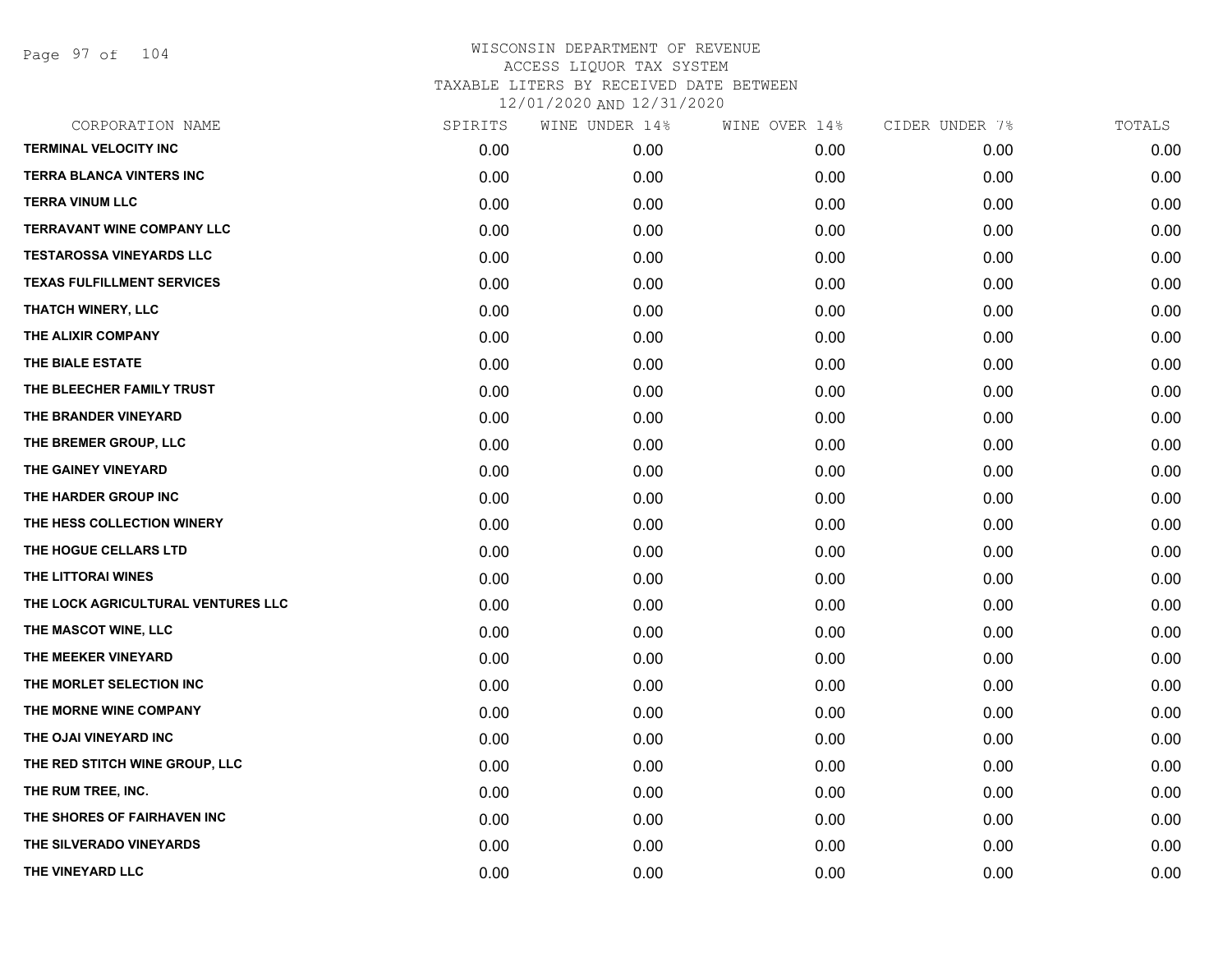| CORPORATION NAME                          | SPIRITS | WINE UNDER 14% | WINE OVER 14% | CIDER UNDER 7% | TOTALS |
|-------------------------------------------|---------|----------------|---------------|----------------|--------|
| THE WILLIAMSBURG WINERY LTD               | 0.00    | 0.00           | 0.00          | 0.00           | 0.00   |
| THE WINE GROUP INC                        | 0.00    | 0.00           | 0.00          | 0.00           | 0.00   |
| THE WINE VINEYARD LLC                     | 0.00    | 0.00           | 0.00          | 0.00           | 0.00   |
| THE WOODLAND TRAIL BEVERAGE COMPANY, INC. | 0.00    | 0.00           | 0.00          | 0.00           | 0.00   |
| <b>THERESA HIGH</b>                       | 0.00    | 0.00           | 0.00          | 0.00           | 0.00   |
| THIRTY-ONE PRODUCTION LLC                 | 0.00    | 0.00           | 0.00          | 0.00           | 0.00   |
| THIS REALM LLC                            | 0.00    | 0.00           | 0.00          | 0.00           | 0.00   |
| <b>THOMAS C HOFFMAN</b>                   | 0.00    | 0.00           | 0.00          | 0.00           | 0.00   |
| THOMAS FOGARTY WINERY LLC                 | 0.00    | 0.00           | 0.00          | 0.00           | 0.00   |
| THOMAS L BECKMEN & JUDITH F BECKMEN       | 0.00    | 0.00           | 0.00          | 0.00           | 0.00   |
| <b>THURMAN J RODGERS</b>                  | 0.00    | 0.00           | 0.00          | 0.00           | 0.00   |
| <b>THVS CORP</b>                          | 0.00    | 0.00           | 0.00          | 0.00           | 0.00   |
| TIM BLUE WINES LLC                        | 0.00    | 0.00           | 0.00          | 0.00           | 0.00   |
| <b>TIM SLATER</b>                         | 0.00    | 0.00           | 0.00          | 0.00           | 0.00   |
| <b>TIMOTHY D GUILD</b>                    | 0.00    | 0.00           | 0.00          | 0.00           | 0.00   |
| <b>TIMOTHY P MCDONALD</b>                 | 0.00    | 0.00           | 0.00          | 0.00           | 0.00   |
| TMR WINE COMPANY LLC                      | 0.00    | 0.00           | 0.00          | 0.00           | 0.00   |
| <b>TOAD HOLLOW VINEYARDS INC</b>          | 0.00    | 0.00           | 0.00          | 0.00           | 0.00   |
| <b>TOBIN J HEMINWAY</b>                   | 0.00    | 0.00           | 0.00          | 0.00           | 0.00   |
| <b>TOBIN JAMES CELLARS</b>                | 0.00    | 0.00           | 0.00          | 0.00           | 0.00   |
| <b>TODD KUEHL</b>                         | 0.00    | 0.00           | 0.00          | 0.00           | 0.00   |
| <b>TOLLIVER RANCH BRANDS LLC</b>          | 0.00    | 0.00           | 0.00          | 0.00           | 0.00   |
| TOM EDDY WINERY LLC                       | 0.00    | 0.00           | 0.00          | 0.00           | 0.00   |
| <b>TOM MEADOWCROFT</b>                    | 0.00    | 0.00           | 0.00          | 0.00           | 0.00   |
| TOMMYS TOO HIGH WINES LLC                 | 0.00    | 0.00           | 0.00          | 0.00           | 0.00   |
| TOUCHSTONE CELLARS, LLC                   | 0.00    | 0.00           | 0.00          | 0.00           | 0.00   |
| <b>TOUR DE FORCE WINE COMPANY LLC</b>     | 0.00    | 0.00           | 0.00          | 0.00           | 0.00   |
| <b>TRACY A SOMERVILLE</b>                 | 0.00    | 0.00           | 0.00          | 0.00           | 0.00   |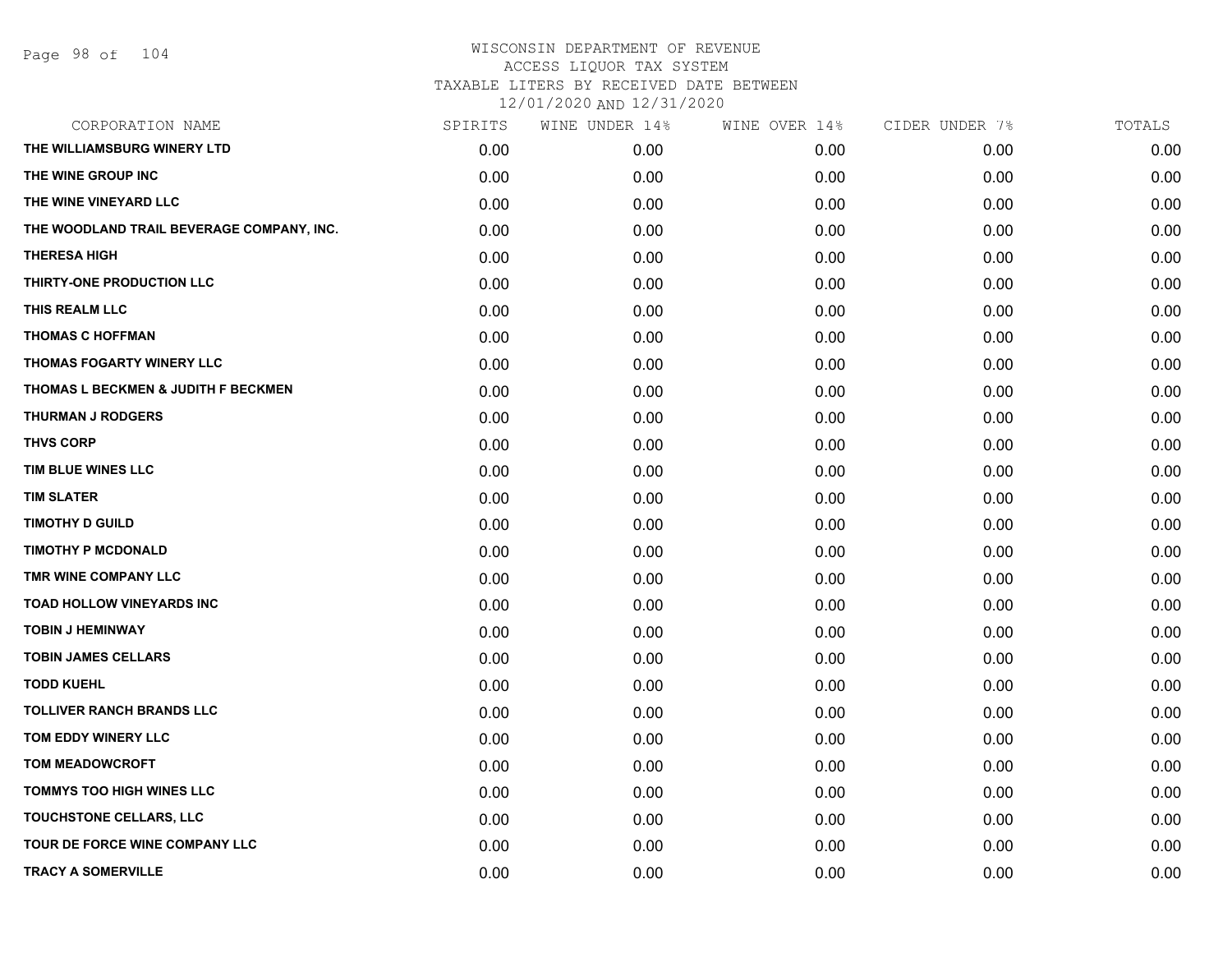Page 99 of 104

| CORPORATION NAME                       | SPIRITS | WINE UNDER 14% | WINE OVER 14% | CIDER UNDER 7% | TOTALS |
|----------------------------------------|---------|----------------|---------------|----------------|--------|
| <b>TREANA WINERY LLC</b>               | 0.00    | 0.00           | 0.00          | 0.00           | 0.00   |
| TREASURY WINE ESTATES AMERICAS COMPANY | 0.00    | 0.00           | 0.00          | 0.00           | 0.00   |
| TREFETHEN VINEYARDS WINERY INC         | 0.00    | 0.00           | 0.00          | 0.00           | 0.00   |
| <b>TRENTADUE WINERY LLC</b>            | 0.00    | 0.00           | 0.00          | 0.00           | 0.00   |
| <b>TRESPASS VINEYARDS INC.</b>         | 0.00    | 0.00           | 0.00          | 0.00           | 0.00   |
| <b>TRINITAS CELLARS LLC</b>            | 0.00    | 0.00           | 0.00          | 0.00           | 0.00   |
| <b>TRIONE VINEYARDS LLC</b>            | 0.00    | 0.00           | 0.00          | 0.00           | 0.00   |
| <b>TROY LANDWEHR</b>                   | 0.00    | 0.00           | 0.00          | 0.00           | 0.00   |
| <b>TSG LLC</b>                         | 0.00    | 0.00           | 0.00          | 0.00           | 0.00   |
| <b>TURKOVICH FAMILY WINES LLC</b>      | 0.00    | 0.00           | 0.00          | 0.00           | 0.00   |
| <b>TURLEY WINE CELLARS INC</b>         | 0.00    | 0.00           | 0.00          | 0.00           | 0.00   |
| <b>TURNBULL WINE CELLARS</b>           | 0.00    | 0.00           | 0.00          | 0.00           | 0.00   |
| <b>TUSK ESTATES LLC</b>                | 0.00    | 0.00           | 0.00          | 0.00           | 0.00   |
| <b>TWIN PEAKS WINERY INC</b>           | 0.00    | 0.00           | 0.00          | 0.00           | 0.00   |
| TWIN RIDGE ESTATES LLC                 | 0.00    | 0.00           | 0.00          | 0.00           | 0.00   |
| <b>TWISTED OAK WINERY LLC</b>          | 0.00    | 0.00           | 0.00          | 0.00           | 0.00   |
| <b>TWO ANGELS, LLC</b>                 | 0.00    | 0.00           | 0.00          | 0.00           | 0.00   |
| <b>TWO BROTHERS WINES LLC</b>          | 0.00    | 0.00           | 0.00          | 0.00           | 0.00   |
| <b>TWO LADS LLC</b>                    | 0.00    | 0.00           | 0.00          | 0.00           | 0.00   |
| TY R CATON                             | 0.00    | 0.00           | 0.00          | 0.00           | 0.00   |
| <b>UNION WINE COMPANY</b>              | 0.00    | 1.50           | 0.00          | 0.00           | 1.50   |
| <b>UNTI WINE CO LLC</b>                | 0.00    | 0.00           | 0.00          | 0.00           | 0.00   |
| <b>UPSTREAM CIDER LLC</b>              | 0.00    | 0.00           | 0.00          | 0.00           | 0.00   |
| <b>V&amp;CLLC</b>                      | 0.00    | 0.00           | 0.00          | 0.00           | 0.00   |
| <b>V SATTUI WINERY INC</b>             | 0.00    | 0.00           | 0.00          | 0.00           | 0.00   |
| VAN RUITEN FAMILY WINERY LLC           | 0.00    | 0.00           | 0.00          | 0.00           | 0.00   |
| VAN WYCHEN WINES INC.                  | 0.00    | 0.00           | 0.00          | 0.00           | 0.00   |
| <b>VARINDER SAHI</b>                   | 0.00    | 0.00           | 0.00          | 0.00           | 0.00   |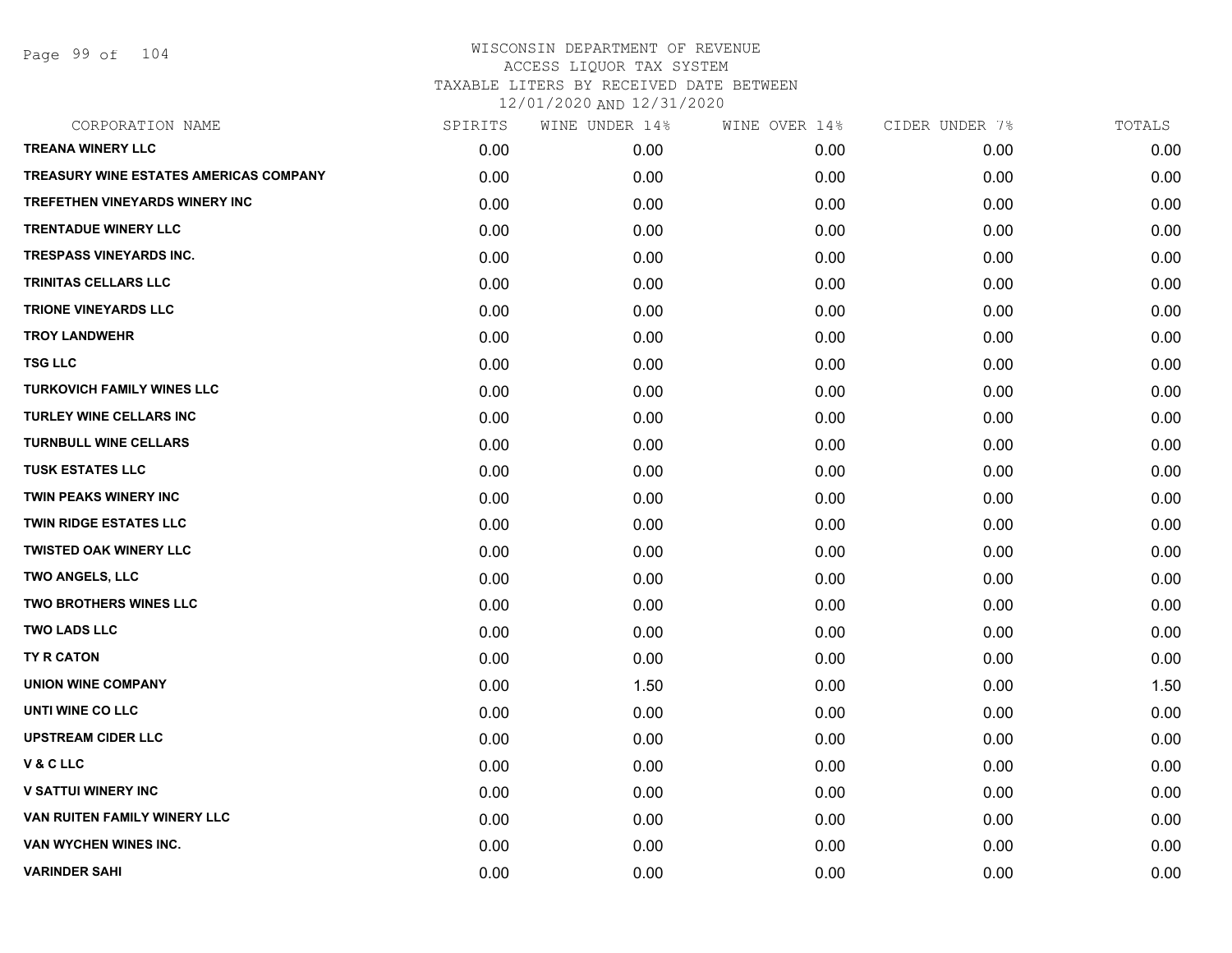Page 100of 104

| CORPORATION NAME                  | SPIRITS | WINE UNDER 14% | WINE OVER 14% | CIDER UNDER 7% | TOTALS |
|-----------------------------------|---------|----------------|---------------|----------------|--------|
| <b>VEN CAL RANCHES LLC</b>        | 0.00    | 0.00           | 0.00          | 0.00           | 0.00   |
| <b>VERMEIL WINE GROUP LLC</b>     | 0.00    | 0.00           | 0.00          | 0.00           | 0.00   |
| <b>VERNON VINEYARDS LTD</b>       | 0.00    | 0.00           | 0.00          | 0.00           | 0.00   |
| <b>VICINI ENTERPRISES LLC</b>     | 0.00    | 0.00           | 0.00          | 0.00           | 0.00   |
| <b>VICTOR ROBERTS</b>             | 0.00    | 0.00           | 0.00          | 0.00           | 0.00   |
| <b>VIGNETTE WINERY LLC</b>        | 0.00    | 0.00           | 0.00          | 0.00           | 0.00   |
| <b>VILLA AMOROSA INC</b>          | 0.00    | 0.00           | 0.00          | 0.00           | 0.00   |
| <b>VILLA ENCINAL PARTNERS LP</b>  | 0.00    | 0.00           | 0.00          | 0.00           | 0.00   |
| <b>VILLA SAN JULIETTE INC</b>     | 0.00    | 0.00           | 0.00          | 0.00           | 0.00   |
| <b>VILLA TOSCANO INC</b>          | 0.00    | 0.00           | 0.00          | 0.00           | 0.00   |
| <b>VIN DE ZO LLC</b>              | 0.00    | 0.00           | 0.00          | 0.00           | 0.00   |
| <b>VINA ROBLES INC</b>            | 0.00    | 0.00           | 0.00          | 0.00           | 0.00   |
| <b>VINCENT ARROYO WINERY INC</b>  | 0.00    | 0.00           | 0.00          | 0.00           | 0.00   |
| <b>VINE &amp; SUN LLC</b>         | 0.00    | 0.00           | 0.00          | 0.00           | 0.00   |
| <b>VINE CLIFF WINERY INC</b>      | 0.00    | 0.00           | 0.00          | 0.00           | 0.00   |
| <b>VINEBOX INC.</b>               | 0.00    | 0.00           | 0.00          | 0.00           | 0.00   |
| <b>VINEBURG LLC</b>               | 0.00    | 0.00           | 0.00          | 0.00           | 0.00   |
| <b>VINES TO CELLAR, INC.</b>      | 0.00    | 0.00           | 0.00          | 0.00           | 0.00   |
| <b>VINESSE LLC</b>                | 0.00    | 0.00           | 0.00          | 0.00           | 0.00   |
| <b>VINEYARD 29 LLC</b>            | 0.00    | 0.00           | 1.50          | 0.00           | 1.50   |
| VIN-GO, LLC                       | 0.00    | 0.00           | 0.00          | 0.00           | 0.00   |
| <b>VINTAGE WINE ESTATES, INC.</b> | 0.00    | 0.00           | 0.00          | 0.00           | 0.00   |
| <b>VINTAGE WINE ESTATES, INC.</b> | 0.00    | 0.00           | 0.00          | 0.00           | 0.00   |
| <b>VINTAGE WINE ESTATES, INC.</b> | 0.00    | 0.00           | 0.00          | 0.00           | 0.00   |
| <b>VINTAGE WINE ESTATES, INC.</b> | 0.00    | 0.00           | 0.00          | 0.00           | 0.00   |
| VINTAGE WINE ESTATES, INC.        | 0.00    | 0.00           | 0.00          | 0.00           | 0.00   |
| <b>VINTAGE WINE ESTATES, INC.</b> | 0.00    | 0.00           | 0.00          | 0.00           | 0.00   |
| <b>VINTAGE WINE ESTATES, INC.</b> | 0.00    | 0.00           | 0.00          | 0.00           | 0.00   |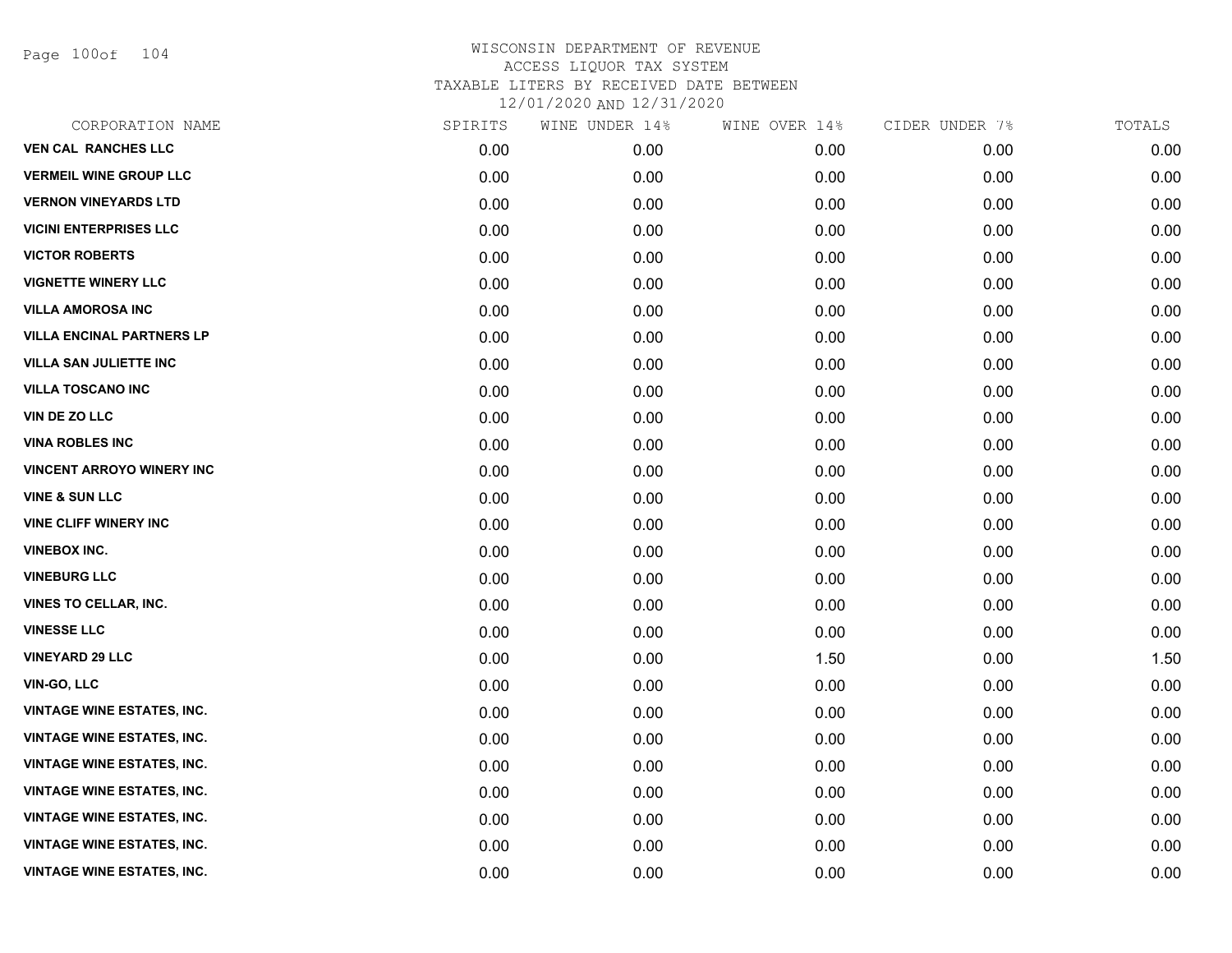Page 101of 104

| CORPORATION NAME                                   | SPIRITS | WINE UNDER 14% | WINE OVER 14% | CIDER UNDER 7% | TOTALS |
|----------------------------------------------------|---------|----------------|---------------|----------------|--------|
| <b>VINTAGE WINE ESTATES, INC.</b>                  | 0.00    | 0.00           | 0.00          | 0.00           | 0.00   |
| <b>VINTAGE WINE ESTATES, INC.</b>                  | 0.00    | 0.00           | 0.00          | 0.00           | 0.00   |
| <b>VINTAGE WINE ESTATES, INC.</b>                  | 0.00    | 0.00           | 0.00          | 0.00           | 0.00   |
| <b>VINTAGE WINE ESTATES, INC.</b>                  | 0.00    | 0.00           | 0.00          | 0.00           | 0.00   |
| <b>VINUM CELLARS INC</b>                           | 0.00    | 0.00           | 0.00          | 0.00           | 0.00   |
| <b>VITE GALLERON ASSETS CORP</b>                   | 0.00    | 0.00           | 0.00          | 0.00           | 0.00   |
| <b>VON KLAUS WINERY LLC</b>                        | 0.00    | 0.00           | 0.00          | 0.00           | 0.00   |
| VON STIEHL WINERY LTD.                             | 0.00    | 0.00           | 0.00          | 0.00           | 0.00   |
| W G BEST WEINKELLEREI INC                          | 0.00    | 0.00           | 0.00          | 0.00           | 0.00   |
| <b>W J DEUTSCH &amp; SONS LTD</b>                  | 0.00    | 0.00           | 0.00          | 0.00           | 0.00   |
| <b>W. HOGUE VINEYARDS</b>                          | 0.00    | 0.00           | 0.00          | 0.00           | 0.00   |
| <b>WAGNER WINERY LLC</b>                           | 0.00    | 0.00           | 0.00          | 0.00           | 0.00   |
| <b>WAITS-MAST FAMILY CELLARS LLC</b>               | 0.00    | 0.00           | 0.00          | 0.00           | 0.00   |
| <b>WALTER HANSEL WINERY &amp; VINEYARD LLC</b>     | 0.00    | 0.00           | 0.00          | 0.00           | 0.00   |
| <b>WASHINGTON VINTNERS LLC</b>                     | 0.00    | 0.00           | 0.00          | 0.00           | 0.00   |
| <b>WAYFARER LLC</b>                                | 0.00    | 0.00           | 0.00          | 0.00           | 0.00   |
| <b>WEIBEL INCORPORATED</b>                         | 0.00    | 0.00           | 0.00          | 0.00           | 0.00   |
| <b>WENTE BROS</b>                                  | 0.00    | 0.00           | 0.00          | 0.00           | 0.00   |
| <b>WEST COAST WINE PARTNERS LLC</b>                | 0.00    | 0.00           | 0.00          | 0.00           | 0.00   |
| <b>WEST PRAIRIE WINERY LLC</b>                     | 0.00    | 0.00           | 0.00          | 0.00           | 0.00   |
| <b>WESTFALL WINERY LLC</b>                         | 0.00    | 0.00           | 0.00          | 0.00           | 0.00   |
| <b>WESTPORT WINERY LLC</b>                         | 0.00    | 0.00           | 0.00          | 0.00           | 0.00   |
| <b>WESTSIDE WINERY INC</b>                         | 0.00    | 0.00           | 0.00          | 0.00           | 0.00   |
| <b>WHEELER WINERY INC</b>                          | 0.00    | 0.00           | 0.00          | 0.00           | 0.00   |
| <b>WHETSTONE WINE CELLARS LLC</b>                  | 0.00    | 0.00           | 0.00          | 0.00           | 0.00   |
| <b>WHISPERING BLUFFS VINEYARD &amp; WINERY LTD</b> | 0.00    | 0.00           | 0.00          | 0.00           | 0.00   |
| <b>WHITE BEAR SPIRITS LLC</b>                      | 0.00    | 0.00           | 0.00          | 0.00           | 0.00   |
| <b>WHITE OAK VINEYARDS &amp; WINERY LLC</b>        | 0.00    | 0.00           | 0.00          | 0.00           | 0.00   |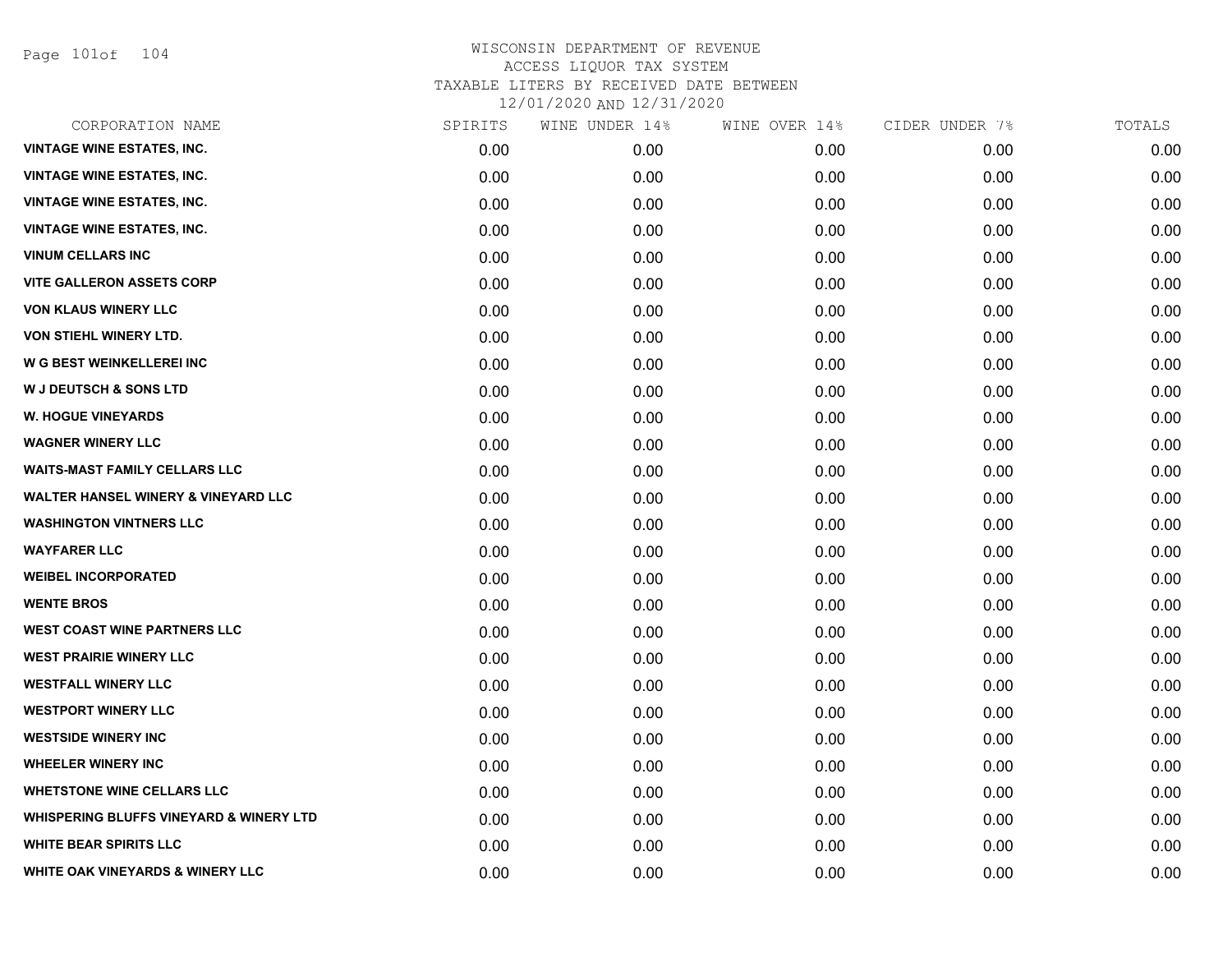Page 102of 104

| CORPORATION NAME                               | SPIRITS | WINE UNDER 14% | WINE OVER 14% | CIDER UNDER 7% | TOTALS |
|------------------------------------------------|---------|----------------|---------------|----------------|--------|
| WHITE WINTER WINERY INC                        | 0.00    | 0.00           | 0.00          | 0.00           | 0.00   |
| <b>WIENS CELLARS LLC</b>                       | 0.00    | 0.00           | 0.00          | 0.00           | 0.00   |
| <b>WILD EPITOME LLC</b>                        | 0.00    | 0.00           | 0.00          | 0.00           | 0.00   |
| <b>WILD HILLS WINERY LLC</b>                   | 0.00    | 0.00           | 0.00          | 0.00           | 0.00   |
| <b>WILDEROTTER WINERY LLC</b>                  | 0.00    | 0.00           | 0.00          | 0.00           | 0.00   |
| <b>WILLAMETTE VALLEY VINEYARDS INC</b>         | 0.00    | 0.00           | 0.00          | 0.00           | 0.00   |
| <b>WILLIAM F BLUHM</b>                         | 0.00    | 0.00           | 0.00          | 0.00           | 0.00   |
| <b>WILLIAM MOSBY</b>                           | 0.00    | 0.00           | 0.00          | 0.00           | 0.00   |
| <b>WILLIAM PRICE III</b>                       | 0.00    | 0.00           | 0.00          | 0.00           | 0.00   |
| <b>WILLIAMS &amp; SELYEM LLC</b>               | 0.00    | 0.00           | 0.00          | 0.00           | 0.00   |
| <b>WILRONA LLC</b>                             | 0.00    | 0.00           | 0.00          | 0.00           | 0.00   |
| <b>WILSON CREEK WINERY &amp; VINEYARDS INC</b> | 0.00    | 0.00           | 0.00          | 0.00           | 0.00   |
| <b>WINDERLEA WINE COMPANY LLC</b>              | 0.00    | 0.00           | 0.00          | 0.00           | 0.00   |
| <b>WINDWARD VINEYARD LLC</b>                   | 0.00    | 0.00           | 0.00          | 0.00           | 0.00   |
| <b>WINE BY JOE LLC</b>                         | 0.00    | 0.00           | 0.00          | 0.00           | 0.00   |
| WINE COUNTRY CONNECTION LLC                    | 0.00    | 0.00           | 0.00          | 0.00           | 0.00   |
| <b>WINE EXPEDITE</b>                           | 0.00    | 0.00           | 0.00          | 0.00           | 0.00   |
| WINE OF THE MONTH CLUB, INC.                   | 0.00    | 0.00           | 0.00          | 0.00           | 0.00   |
| <b>WINE ROAD VINTNERS LLC</b>                  | 0.00    | 0.00           | 0.00          | 0.00           | 0.00   |
| <b>WINE.COM OF TEXAS LLC</b>                   | 0.00    | 0.00           | 0.00          | 0.00           | 0.00   |
| <b>WINERY AT BLACK STAR FARMS LLC</b>          | 0.00    | 0.00           | 0.00          | 0.00           | 0.00   |
| <b>WINERY EXCHANGE, INC.</b>                   | 0.00    | 0.00           | 0.00          | 0.00           | 0.00   |
| <b>WINERY FULFILLMENT SERVICES LLC</b>         | 0.00    | 0.00           | 0.00          | 0.00           | 0.00   |
| <b>WINESITTER BREWHOUSE LLC</b>                | 0.00    | 0.00           | 0.00          | 0.00           | 0.00   |
| <b>WINNESHIEK WILDBERRY WINERY LLC</b>         | 0.00    | 0.00           | 0.00          | 0.00           | 0.00   |
| <b>WINSIDE USA INC</b>                         | 0.00    | 0.00           | 0.00          | 0.00           | 0.00   |
| <b>WOLFF VINEYARD LLC</b>                      | 0.00    | 0.00           | 0.00          | 0.00           | 0.00   |
| <b>WOLFFER ESTATE VINEYARDS INC</b>            | 0.00    | 0.00           | 0.00          | 0.00           | 0.00   |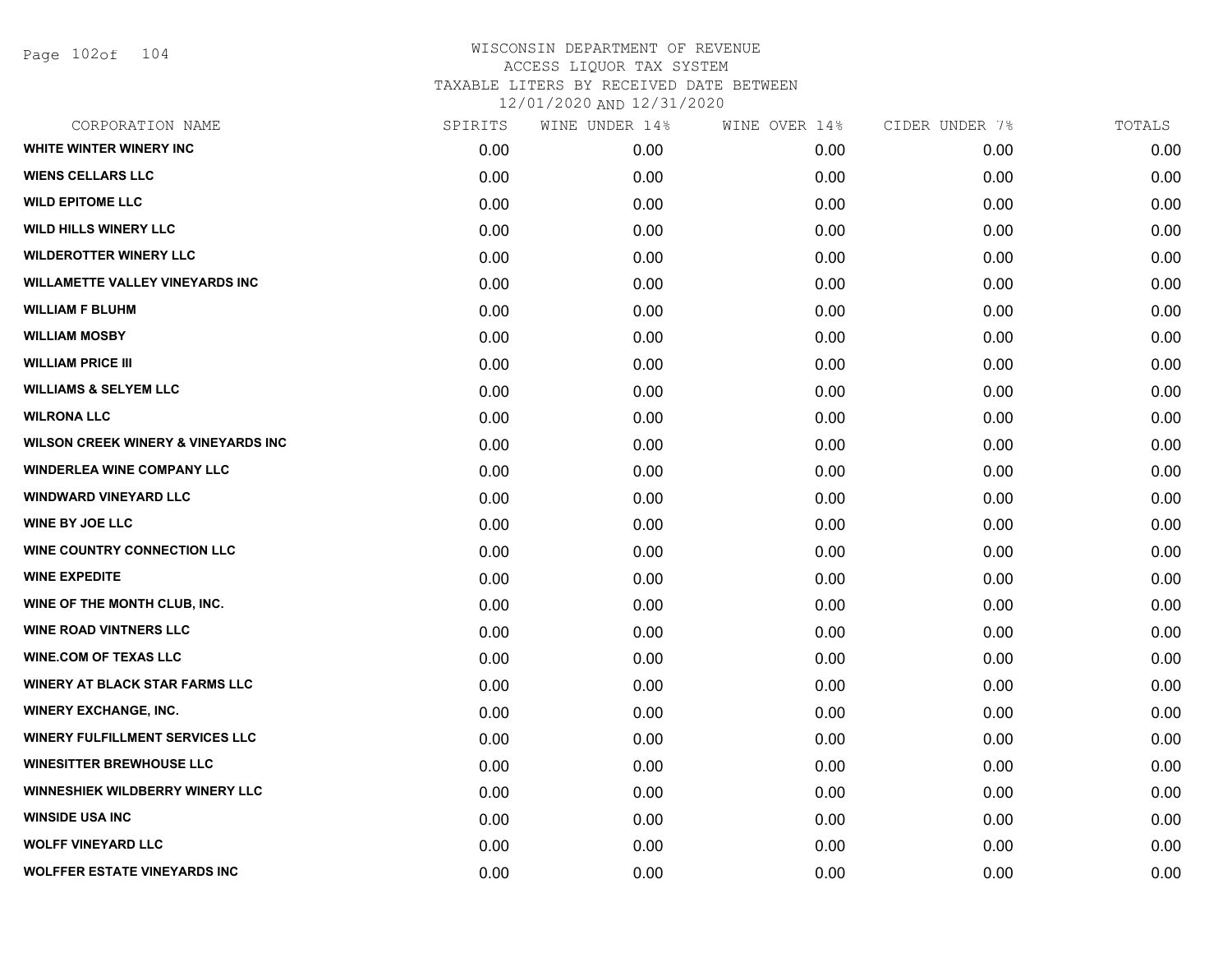Page 103of 104

| CORPORATION NAME                | SPIRITS | WINE UNDER 14% | WINE OVER 14% | CIDER UNDER 7% | TOTALS |
|---------------------------------|---------|----------------|---------------|----------------|--------|
| <b>WOLLERSHEIM WINERY, INC.</b> | 0.00    | 0.00           | 0.00          | 0.00           | 0.00   |
| <b>WOLLERSHEIM WINERY, INC.</b> | 0.00    | 0.00           | 0.00          | 0.00           | 0.00   |
| <b>WOODSON WINES LLC</b>        | 0.00    | 0.00           | 0.00          | 0.00           | 0.00   |
| WOODWARD CANYON WINERY INC      | 0.00    | 0.00           | 0.00          | 0.00           | 0.00   |
| <b>WORLD OF WINE, LTD</b>       | 0.00    | 0.00           | 0.00          | 0.00           | 0.00   |
| <b>WYLIE-YOUNG, LLC</b>         | 0.00    | 0.00           | 0.00          | 0.00           | 0.00   |
| <b>YIANNIS CHOUTRIS</b>         | 0.00    | 0.00           | 0.00          | 0.00           | 0.00   |
| YORKVILLE CELLARS INC           | 0.00    | 0.00           | 0.00          | 0.00           | 0.00   |
| <b>ZD WINES LLC</b>             | 0.00    | 0.00           | 0.00          | 0.00           | 0.00   |
| <b>ZERO LINK MARKETS INC</b>    | 0.00    | 0.00           | 0.00          | 0.00           | 0.00   |
| TOTAL LITERS FOR 12/31/2020     | 0.00    | 258.35         | 254.50        | 0.00           | 512.85 |